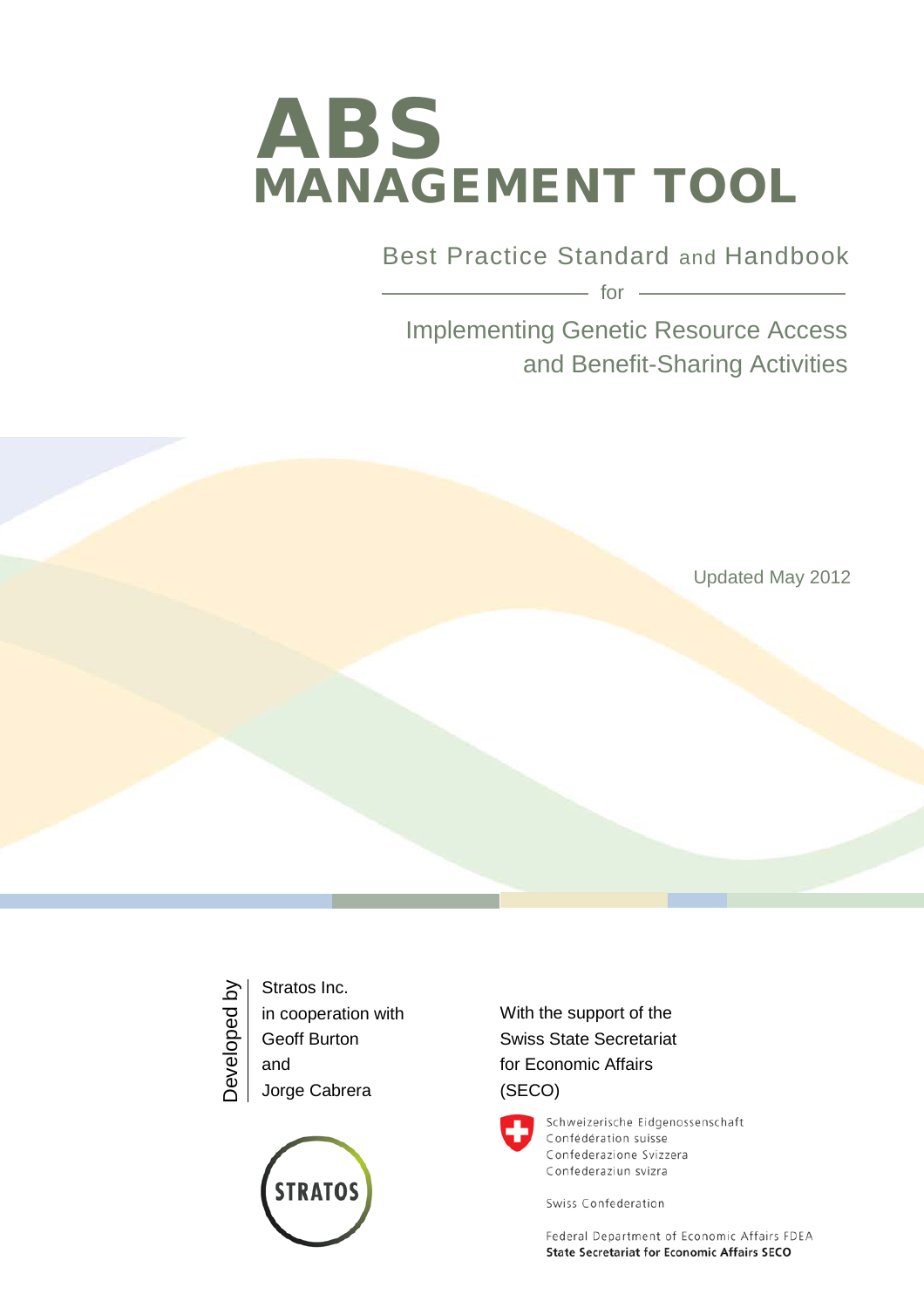#### **Preface to the 2012 Update**

Since the ABS Management Tool (ABS-MT) was originally published in 2007, international law has been developed to regulate the utilization of genetic resources and associated traditional knowledge. The *Nagoya Protocol on Access to Genetic Resources and the Fair and Equitable Sharing of Benefits Arising from their Utilization to the Convention on Biological Diversity (the Protocol)* was adopted in late 2010, opened for signature on February 2, 2011, and will enter into force when 50 instruments of ratification are in place. With the support of the Swiss State Secretariat for Economic Affairs, the authors have updated the ABS-MT to accommodate new language of the Nagoya Protocol and to assist the users and providers of genetic resources to apply current best practices. The updated ABS-MT includes a new section providing guidance to the Parties to the Convention on Biological Diversity (CBD) to prepare for the introduction and further implementation of the Nagoya Protocol.

The authors have further updated the original text and restructured the ABS-MT in light of the growing body of practical experience in ABS since the Management Tool's original publication.

#### **Acknowledgements:**

The authors thank the members of the Advisory Committee<sup>1</sup> for their invaluable contributions to the content and structure of this document. Similarly, the authors would like to thank IUCN – the International Union for Conservation of Nature – for their advice and review of the ABS-MT. And finally, the authors would like to thank Switzerland's State Secretariat for Economic Affairs for supporting the ongoing development and improvement of the ABS-MT.

#### **Disclaimer:**

The content and views expressed in the updated ABS Management Tool are those of the authors and do not necessarily reflect the views of the Government of Switzerland.

ABS Management Tool May 2012

> **ACKNOWLEDGEMENTS**  $\frac{1}{2}$ ш  $\geq$ ш  $\bigcup$  $\Delta$ ACKNOWLE

<sup>&</sup>lt;sup>1</sup> Julien Chupin, Marco D'Alessandro, Preston Hardison, Christoph Hauser, Suhel al Jenabi, Joaquim Machado, Tom Nickson, Maria Julia Oliva, Frank Peterson, Pierre du Plessis, and Seizo Sumida.

Observers to the Advisory Committee: Jaime Cavelier and Valerie Normand.

Authors: Geoff Burton, Jorge Cabrera, George Greene, and Michael Gullo.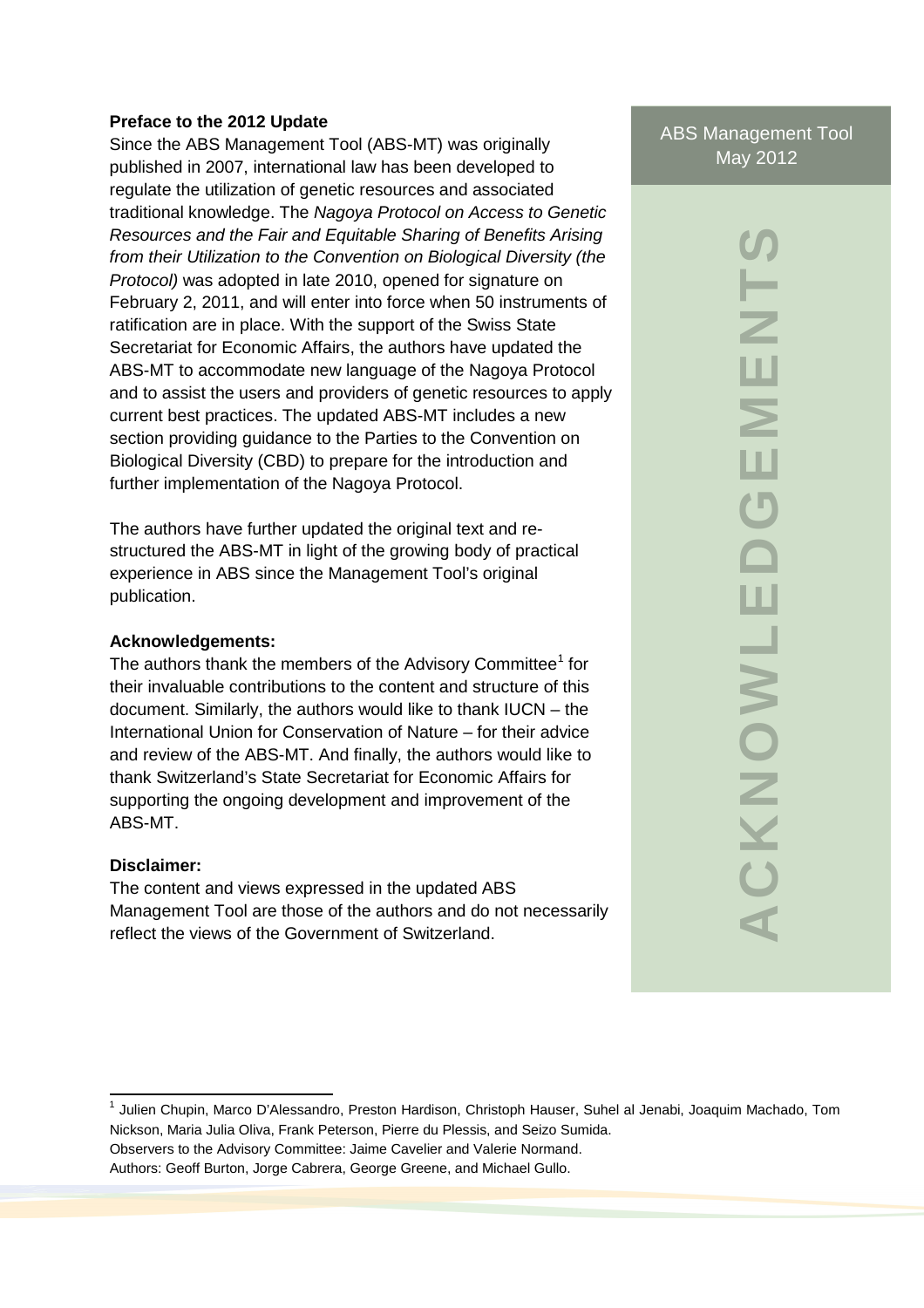# **Table of Contents**

#### **VOLUME I**

| 1.1 |                                                                                |  |
|-----|--------------------------------------------------------------------------------|--|
| 1.2 |                                                                                |  |
| 1.3 |                                                                                |  |
| 1.4 |                                                                                |  |
| 1.5 |                                                                                |  |
| 1.6 |                                                                                |  |
| 1.7 |                                                                                |  |
| 1.8 |                                                                                |  |
| 1.9 |                                                                                |  |
|     |                                                                                |  |
|     |                                                                                |  |
|     |                                                                                |  |
|     |                                                                                |  |
|     |                                                                                |  |
|     |                                                                                |  |
|     | STANDARD 4.0: TRADITIONAL KNOWLEDGE ASSOCIATED WITH GENETIC RESOURCES 25       |  |
|     |                                                                                |  |
|     |                                                                                |  |
|     |                                                                                |  |
|     |                                                                                |  |
| 3.1 |                                                                                |  |
| 3.2 |                                                                                |  |
|     |                                                                                |  |
|     |                                                                                |  |
|     |                                                                                |  |
|     | C. National Focal Points and Competent National Authorities (NFPs and CNAs) 30 |  |
|     | D. Obligations Arising from Subsequent Utilization of Genetic Resources 31     |  |
|     |                                                                                |  |
|     |                                                                                |  |
|     |                                                                                |  |
|     |                                                                                |  |
|     | 4.0: TRADITIONAL KNOWLEDGE ASSOCIATED WITH GENETIC RESOURCES  34               |  |
|     |                                                                                |  |
| 4.1 |                                                                                |  |
| 4.2 |                                                                                |  |
| 4.3 |                                                                                |  |
|     |                                                                                |  |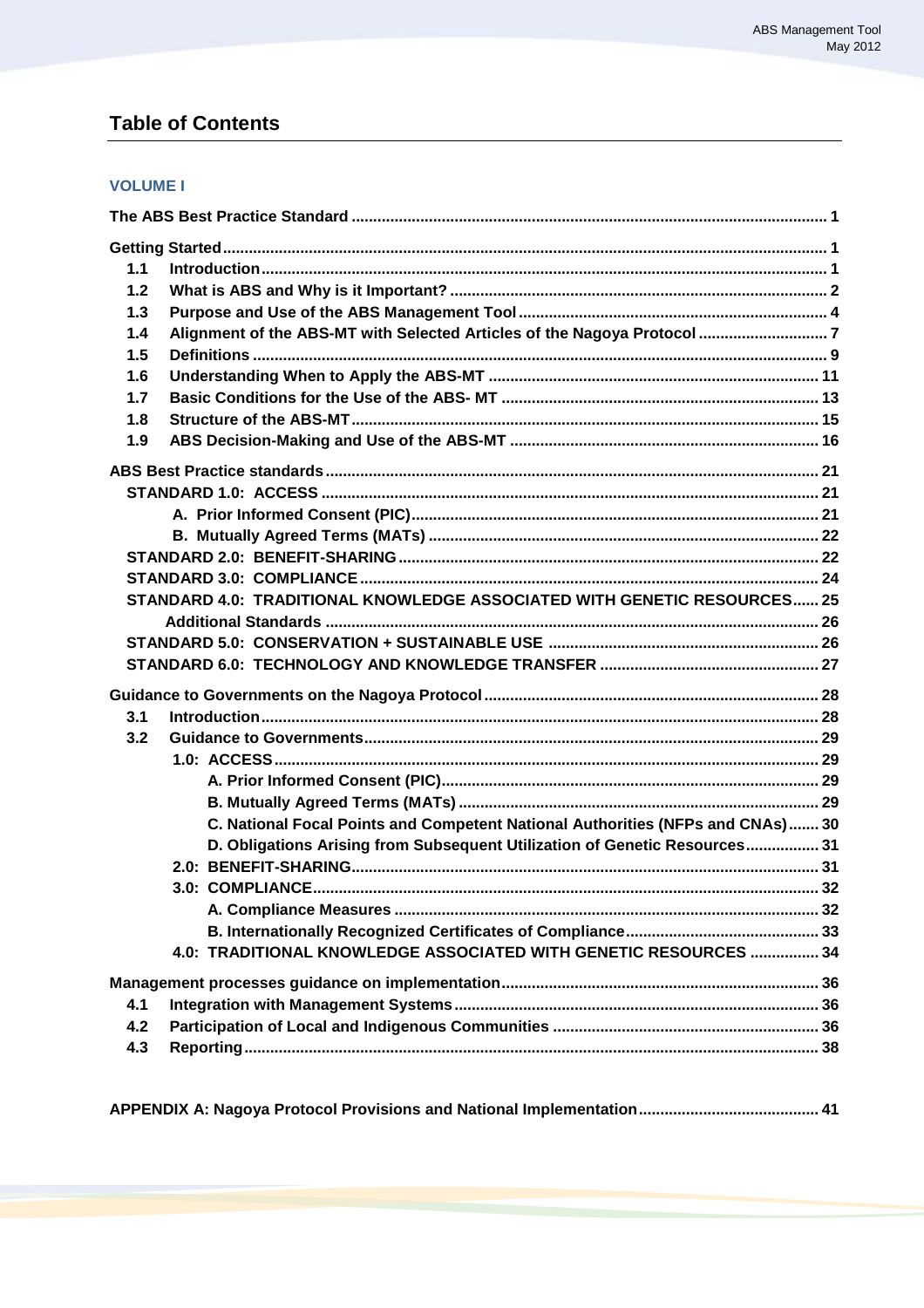| HANDBOOK FOR IMPLEMENTING GENETIC RESOURCE ACCESS AND BENEFIT-SHARING        |  |
|------------------------------------------------------------------------------|--|
|                                                                              |  |
|                                                                              |  |
|                                                                              |  |
|                                                                              |  |
|                                                                              |  |
|                                                                              |  |
|                                                                              |  |
|                                                                              |  |
|                                                                              |  |
| Road Map of Interaction between National Legal Frameworks and the ABS-MT  76 |  |
|                                                                              |  |
|                                                                              |  |
|                                                                              |  |
|                                                                              |  |
|                                                                              |  |
|                                                                              |  |
|                                                                              |  |
|                                                                              |  |
|                                                                              |  |
|                                                                              |  |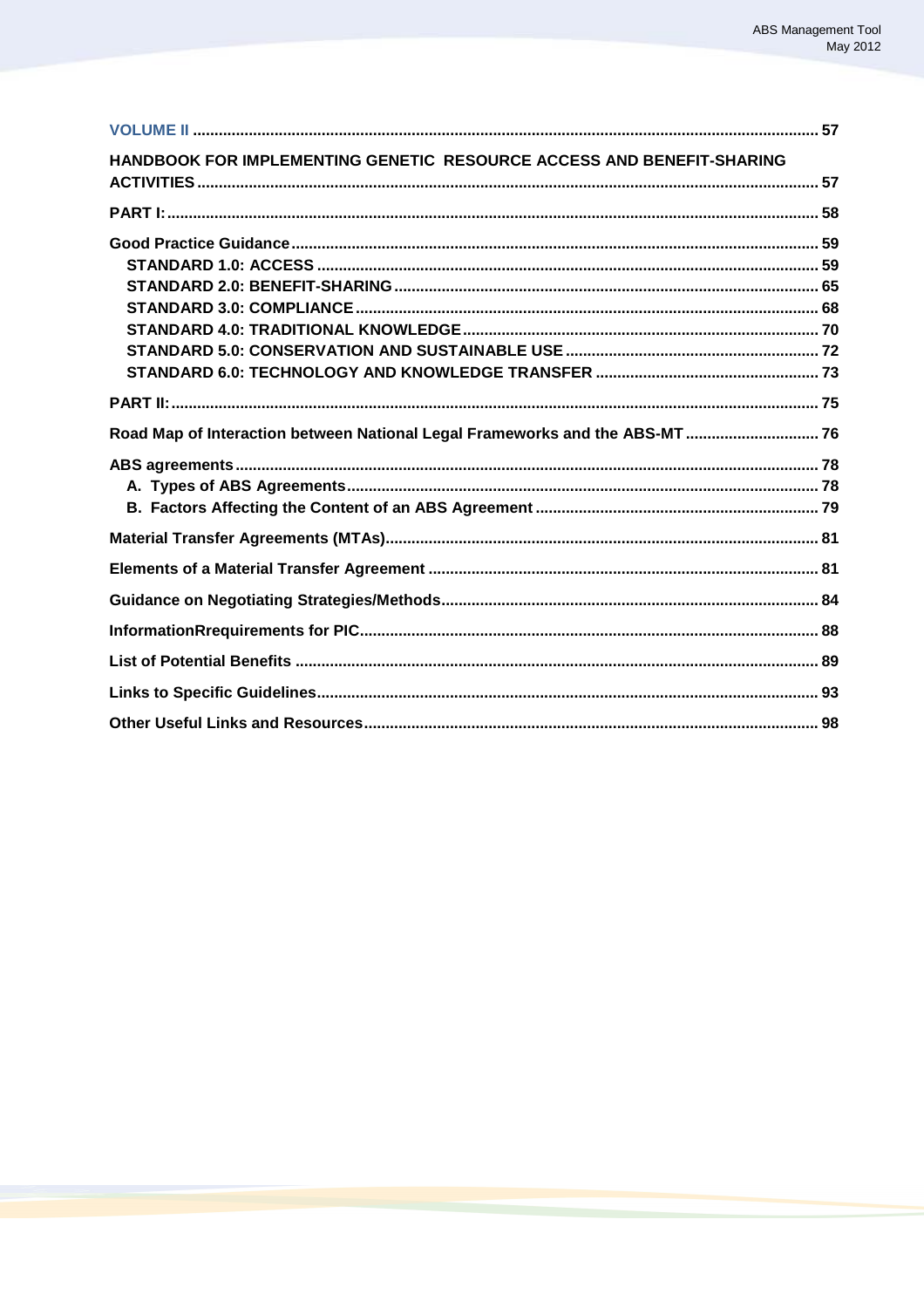

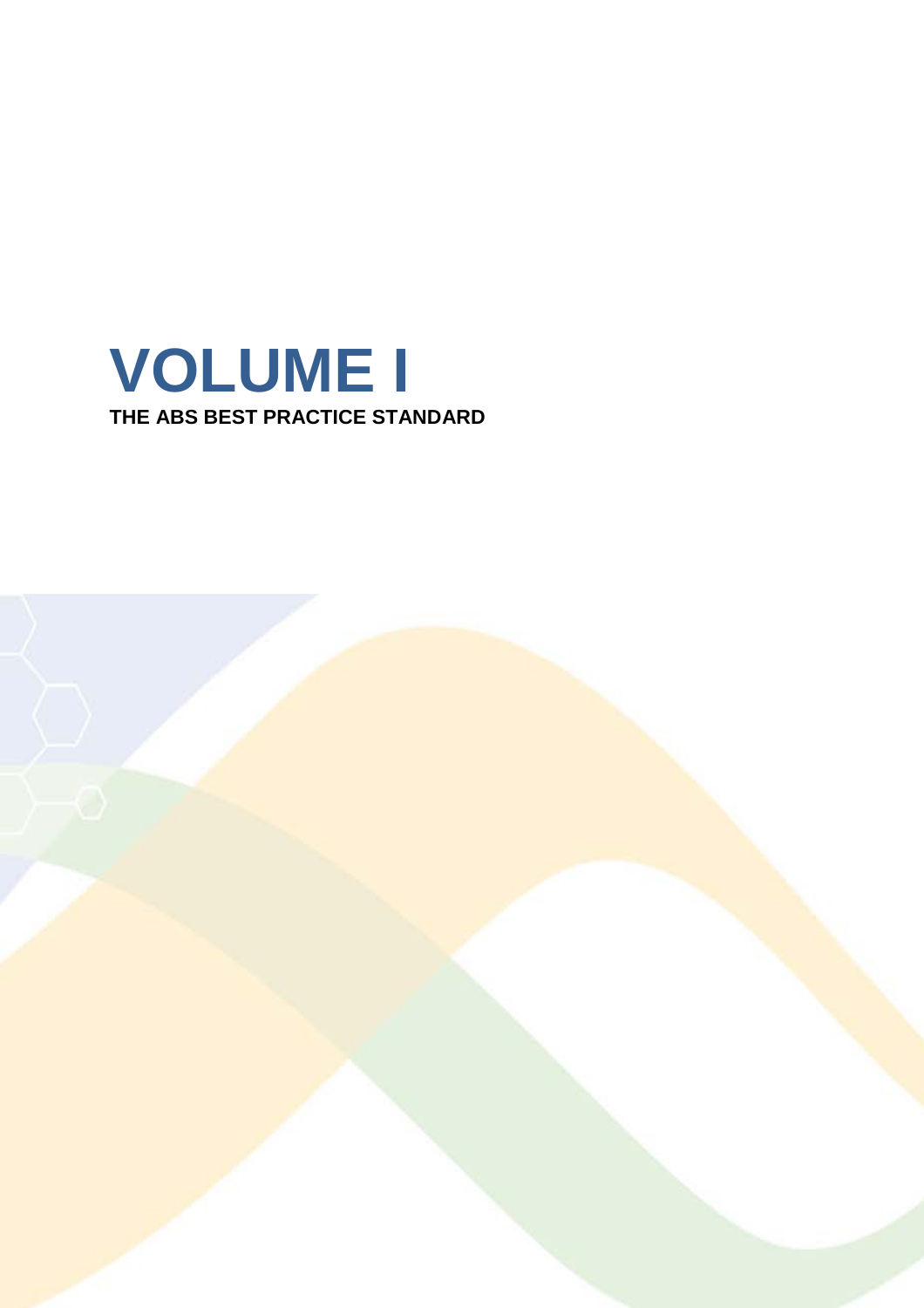# **1 GETTING STARTED**

## **1.1 Introduction**

This document is divided into two volumes:



## **Volume I ABS Best Practice Standard**

| <b>Section 1</b> | presents an overview of why ABS is important and how the ABS-MT<br>can provide assistance to users and providers of genetic resources<br>(GRs), as well as to governments. |
|------------------|----------------------------------------------------------------------------------------------------------------------------------------------------------------------------|
| <b>Section 2</b> | presents the ABS Best Practice Standard for users and providers of<br>genetic resources.                                                                                   |
| <b>Section 3</b> | presents guidance to governments to support implementation of the<br>Nagoya Protocol.                                                                                      |
| <b>Section 4</b> | provides guidance to users of the ABS-MT on how to improve<br>existing or how to develop new management procedures to<br>implement ABS activities.                         |

#### **Volume II**

**Handbook for Implementing Genetic Resource Access and Benefit-Sharing Activities** 

| Part I:  | Good Practice Guidance provides a summary of good practice<br>steps for applying the ABS-MT standards.          |
|----------|-----------------------------------------------------------------------------------------------------------------|
| Part II: | Supporting Tools provides several supporting tools and examples<br>for applying specific aspects of the ABS-MT. |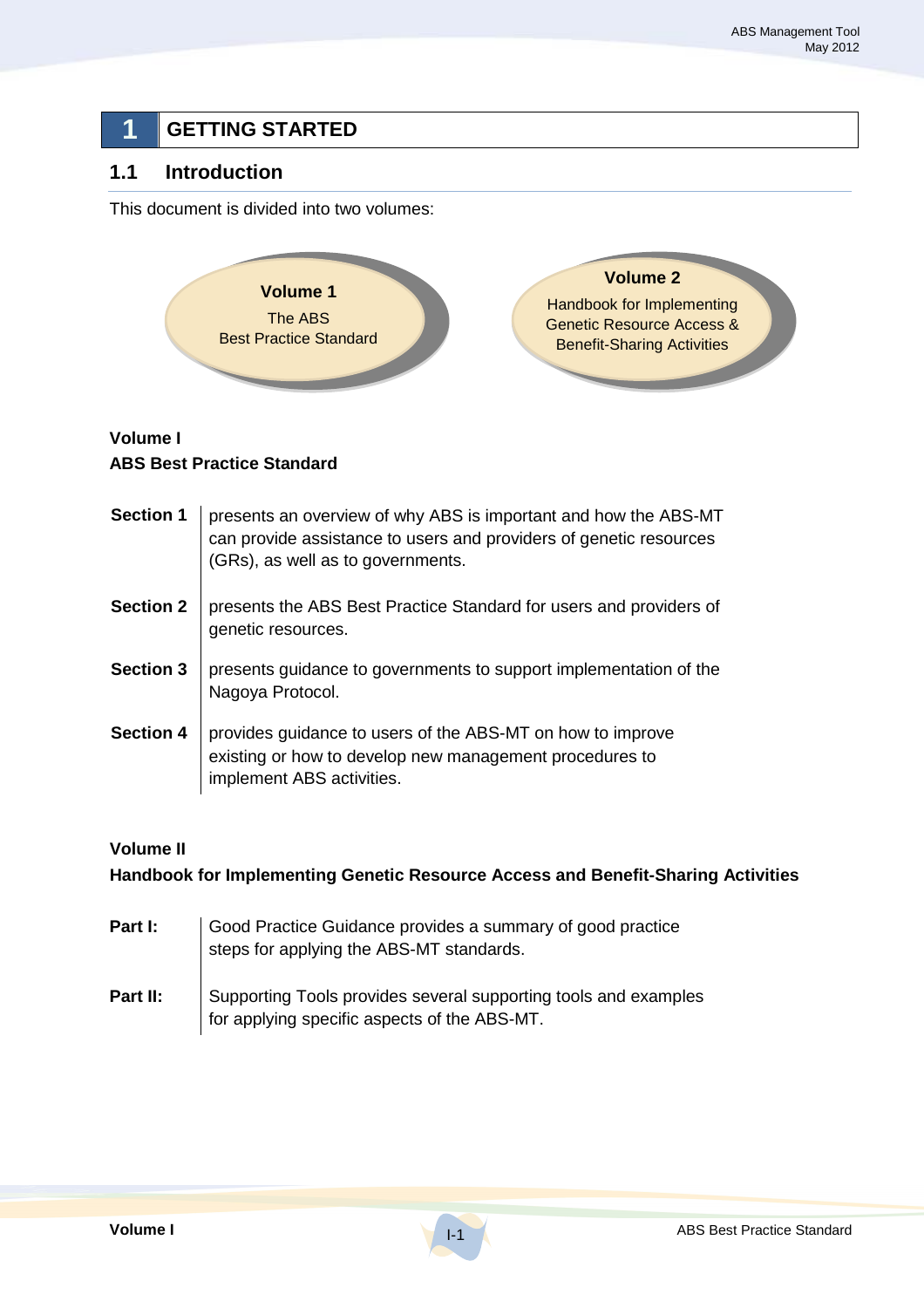# **1.2 What is ABS and Why is it Important?**

ABS stands for access and benefit-sharing and describes the process of accessing genetic resources found in biodiversity and obtaining a fair and equitable share of benefits arising out of their utilization under the Convention on Biological Diversity (CBD). This process is also intended to enable some of the benefits obtained from the use of genetic resources to contribute to the conservation and sustainable use of biodiversity.

These purposes for access and benefit-sharing are reflected in the objectives of the CBD:

- 1. the conservation of biological diversity;
- 2. the sustainable use of its components; and
- 3. the fair and equitable sharing of benefits arising out of the utilization of genetic resources.<sup>2</sup>

This third objective of the Convention has since developed into a field of practice – and a set of legal requirements – which are known as "access to genetic resources and benefit-sharing" or "ABS".

ABS stands for access and benefit-sharing

Over the decade following its entry into force in 1993, the Parties to the CBD developed this field of practice into voluntary, non-binding guidelines to assist governments and stakeholders to meet their ABS obligations under

the Convention. These are the *Bonn Guidelines on Access to Genetic Resources and Fair and Equitable Sharing of Benefits Arising out of their Utilization* (adopted in 2002). The Bonn Guidelines primarily address the steps involved in the process of obtaining access to genetic resources and ensuring benefit-sharing, namely: informed consent for access (prior informed consent [PIC]); and, terms of access and and terms of benefit-sharing (mutually agreed terms or MATs).

The legal framework of ABS was further developed in 2010 with the decision by the Conference Parties to the CBD to adopt the *Nagoya Protocol on Access to Genetic Resources and the Fair and Equitable Sharing of Benefits Arising from their Utilization to the Convention on Biological Diversity (the Nagoya Protocol).*

The Nagoya Protocol sits within the overall framework of the CBD and is subject to its provisions. It primarily addresses obligations for Parties (national governments) to be implemented at the national level.

To provide assistance to the reader, an analytical table of Protocol provisions is provided in Section 3.2 (Volume I) of this ABS-MT. This identifies the national action required for each article and the underlying subject the article addresses.

 $2$  Article 9 of the Nagoya Protocol makes the connection among access and conservation and sustainable use explicit where it establishes an obligation for Parties to the Protocol to encourage providers and users of genetic resources to direct benefits to the conservation and sustainable use of biodiversity. The Annex to the Protocol includes a range of benefits which could be used to this end.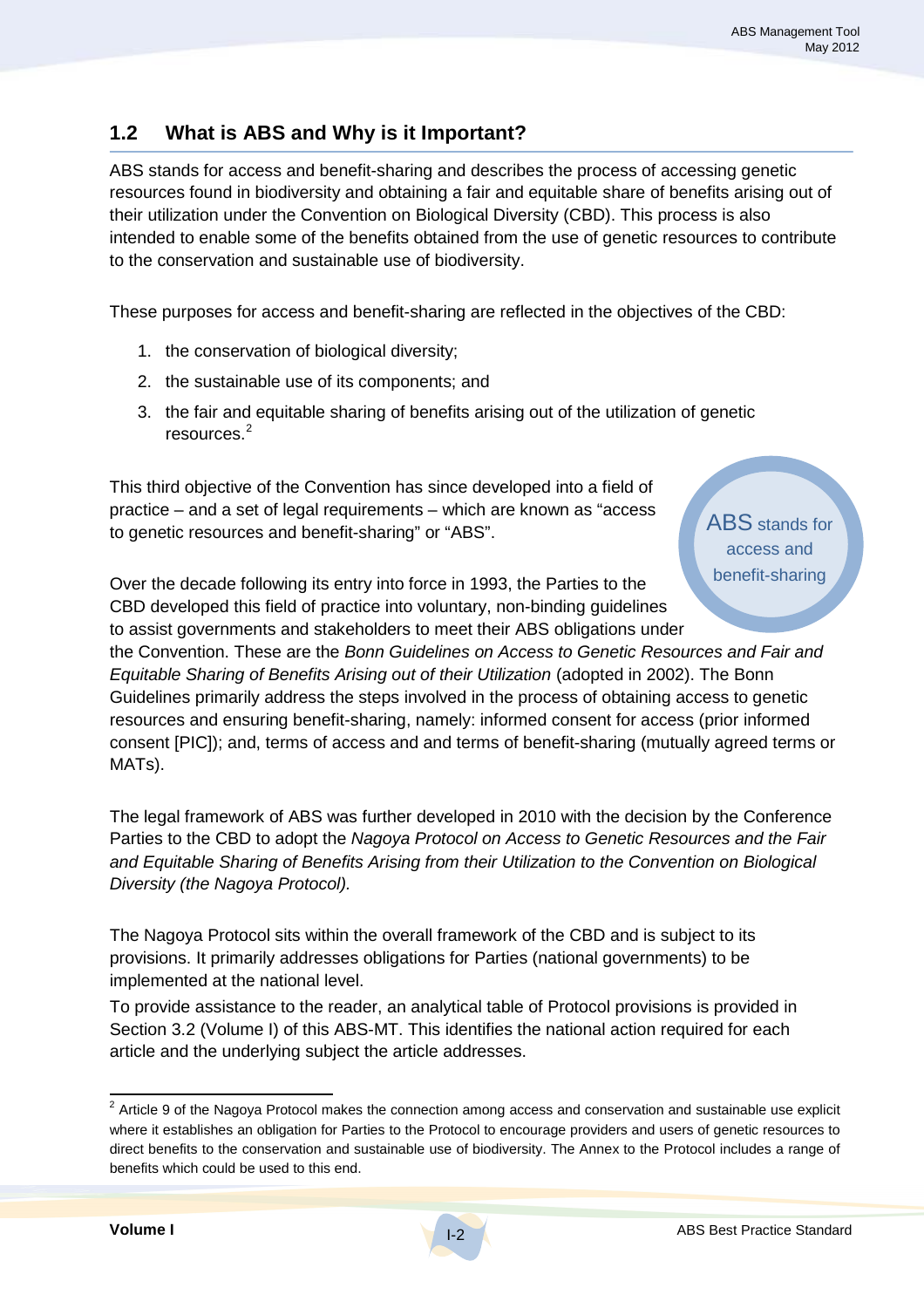The Nagoya Protocol was expected to come into force in 2012 but 2014 seems more likely. It will take several years for it to be widely implemented. The obligations of the Protocol are set out in its terms which are legally binding, but also offer flexibility on implementation. In the meantime, the Bonn Guidelines continue to be relevant as a source of guidance for countries that do not ratify the Nagoya Protocol.

As of May 16, 2012, 92 Parties have signed the Protocol and four countries have ratified it.<sup>3</sup> It comes into force 90 days after the  $50<sup>th</sup>$  Party ratifies its signature. It is the designated CBD instrument for the implementation of the Convention's ABS provisions. The exception is where a specialized international instrument has been created for specific genetic resources (Article 4), provided that the instrument is consistent and does not run counter to the objectives of the CBD and the Protocol, and covers the specific genetic resources covered and for the purpose of the specialized instrument (e.g., the International Treaty for Plant Genetic Resources for Food and Agriculture).

Many of the terms in the Protocol are legally binding – including new measures on compliance and monitoring – but are qualified to provide considerable flexibility in their application. Accordingly, providers and users of genetic resources have to pay close regard to the obligations, responsibilities, and opportunites created by the Protocol as they prepare for its implementation.

> **The objective of the Protocol** is the fair and equitable sharing of the benefits arising from the utilization of genetic resources, including by appropriate access to genetic resources and by appropriate transfer of relevant technologies, taking into account all rights over those resources and to technologies, and by appropriate funding, thereby contributing to the conservation of biological diversity and the sustainable use of its components.

It establishes requirements for access and benefit-sharing, the use of traditional knowledge associated with genetic resources, compliance, cooperation, monitoring the utilization of a country's resources, and for national action to ensure that such resources are used in accordance with the laws of the providing country.

The Protocol does not have retrospective effect prior to its coming into force, and does not apply to material collected outside of any national jurisdiction. Nor does its implementation affect existing international obligations provided that the conditions of Article 4 are met.

 <sup>3</sup> See www.cbd.int/abs/nagoya-protocol/signatories/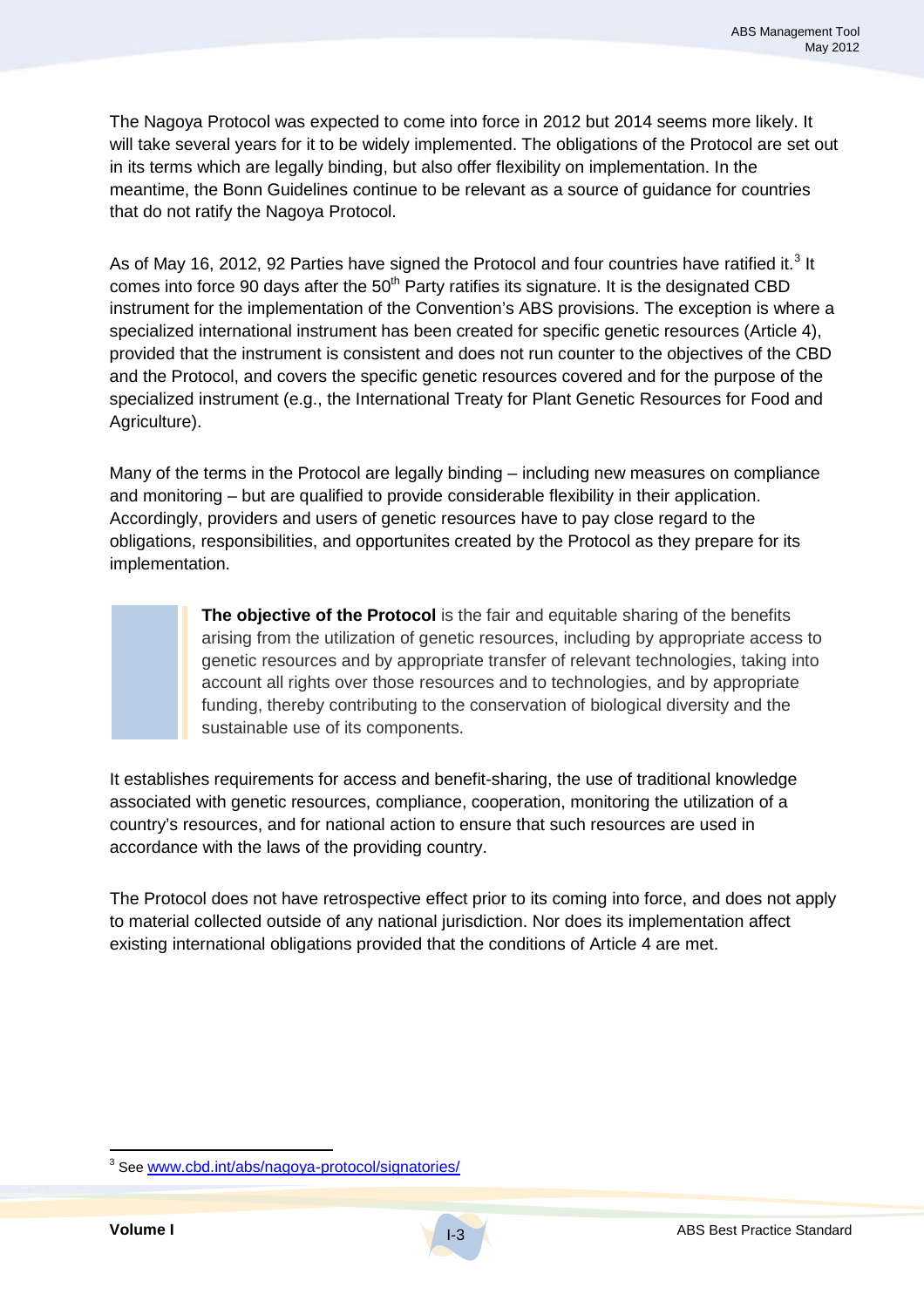## **1.3 Purpose and Use of the ABS Management Tool**

The ABS Management Tool (ABS-MT) is a **best practice standard and a handbook that provides voluntary guidance to the users and providers of genetic resources** – a tool on ABS practice to help companies, researchers, indigenous and local communities, and governments to comply with the ABS requirements under the Convention on Biological Diversity, including the Bonn Guidelines and the Nagoya Protocol.

Further, the ABS Management Tool has been updated **to assist governments as they consider their responsibilities, obligations, and opportunities under the Nagoya Protocol** and as they seek to determine which of the available options and flexilibities is appropriate for their national circumstances.

To implement the Nagoya Protocol, ABS legislation, regulation, policy, and/or administrative requirements are likely to change in many countries over the next few years. Therefore, it is most important that every stakeholder involved in ABS practices is informed about the legal requirements in force in relevant jurisdictions.

**A key aspect of successful ABS activities is to build confidence and trust between the genetic resource provider and the genetic resource user.** The ABS-MT is designed to inform and guide users and providers of genetic resources in a neutral way to help them establish the necessary relationships based on confidence and trust. Without confidence and trust, the access and use of genetic resources can result in negative impacts – to the providers of the genetic resource through, for example, poorly informed decisions on access, or insufficient sharing of appropriate benefits with the provider; and, to the user of the genetic resource, through, for example, perceptions and claims that they have acted improperly in accessing and/or using genetic resources. The introduction of measures under the auspices of the Nagoya Protocol to provide legal certainty and transparency supports the establishment of informed trust and will reduce transaction costs while encouraging research and development.

#### **For Users of Genetic Resources**

The ABS-MT is targeted to genetic resource user organizations (e.g., public and private research institutions, including: universities; small and large companies/enterprises; intermediaries who collect or use genetic resources, etc.) to enable them to:

- Voluntarily adopt an ABS standard of practice to access genetic resouces by ensuring that the ABS provisions of the Convention on Biological Diversity, the Bonn Guidelines,4 and the ABS laws, regulations, and policies of countries are followed;
- Prepare to meet the requirements, including for compliance and monitoring, to be introduced under the Nagoya Protocol, and take advantage of the opportunities for improved legal certainty for their use of genetic resources; and
- Adopt good practices in accessing genetic resources and in providing fair and equitable

<sup>&</sup>lt;sup>4</sup> The ABS-MT is intended to apply to genetic resources as defined in the Convention on Biological Diversity.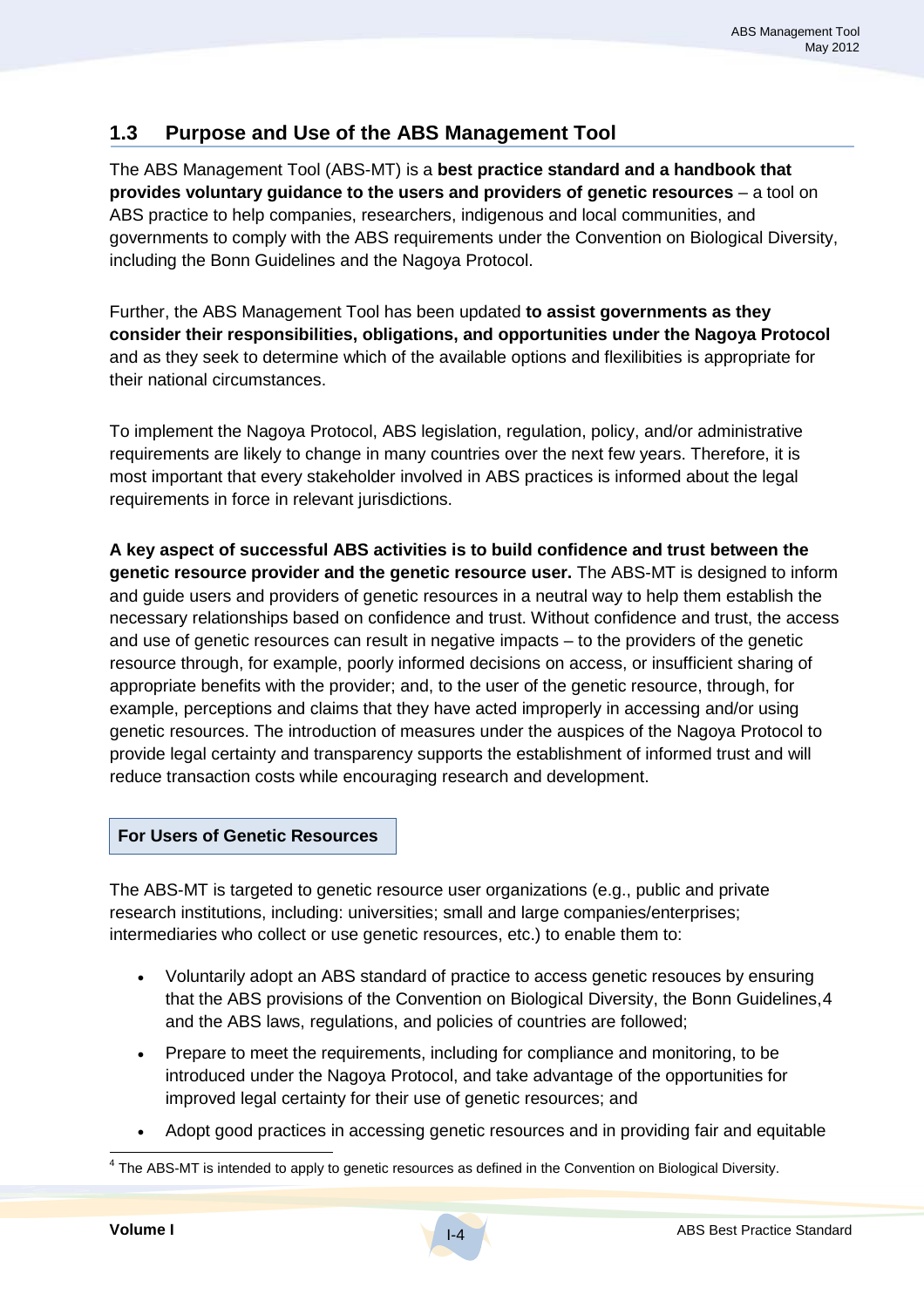benefits from their use in accordance with the international standards set out in the Nagoya Protocol.

The utilization of genetic resources and/or associated traditional knowledge can be for different purposes, such as:

- pharmaceuticals;
- botanicals;
- cosmeceuticals;
- crop protection;
- nutraceuticals;
- climate change adaptation, mitigation, and resilience;
- biotechnology, including microbial sources of industrial products;
- biofuels; and
- horticulture, including ornamentals.

#### **For Providers of Genetic Resources**

At the same time, the ABS-MT is targeted to genetic resource providers (e.g., national or subnational government authorities, indigenous and local communities, research institutions, and intermediaries) to:

- **Assist them to understand the opportunities and responsibilities** established through the implementation of the Nagoya Protocol once it comes into force;
- **Help them make decisions about access** by increasing their understanding of the Nagoya Protocol's requirements and responsible practices; and
- **Determine expectations and requirements** in negotiating agreements for access to and use of genetic resources.

Providers include:

- governments providing or managing genetic resources;
- indigenous and local communities;
- land owners or land managers;
- public and private research institutions, including universities;
- holders of *ex situ* and *in situ* collections; and
- Intermediaries (commercial and public).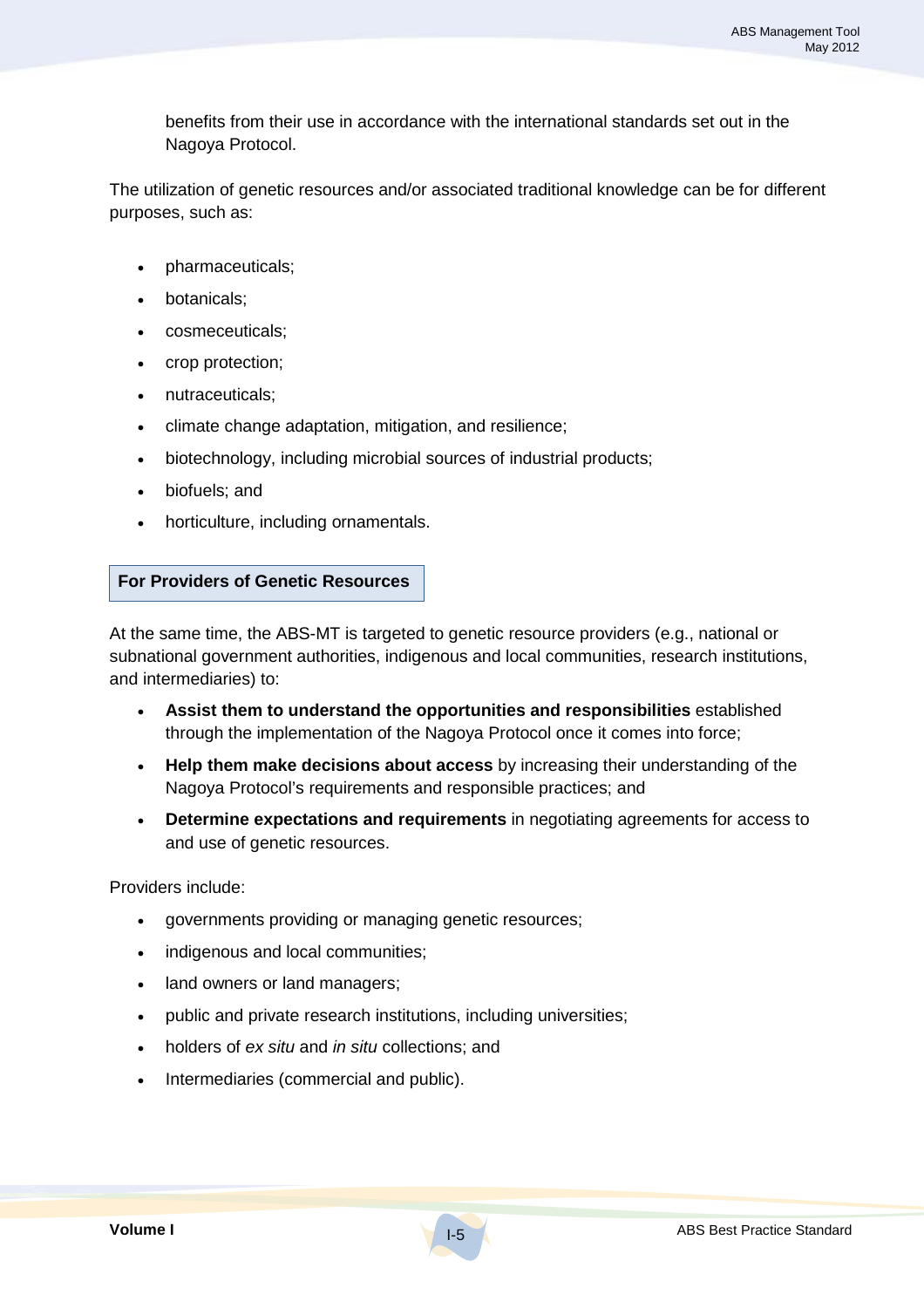#### **For Governments**

The ABS Management Tool helps governments understand the individual provisions of the Nagoya Protocol and assists governments to address key steps and obligations under the Protocol, including to:

- Understand their obligations and opportunities following ratification;
- Decide what appropriate legislative, administrative or policy measures are required under its ABS framework;
- **Provide guidance on how to interpret the Nagoya Protocol** and its provisions at the national and international levels;
- **Establish necessary institutional arrangements** such as National Focal Points and competent national authorities;
- Deal with the use of and benefit-sharing for traditional knowledge (TK) associated with genetic resources
- **Determine whether to require prior informed consent** to access their genetic resources and, if so, to determine what measures are needed;
- **Decide the nature of simplified measures** for access to genetic resources for noncommercial purposes;
- **Determine the nature of the compliance measures** to encourage the use of specified matters in mutually agreed terms; and
- Decide the appropriate means to support technology transfer, collaboration, and cooperation.

The ABS-MT also can be used by governments and international organizations as a guide to capacity-building, particularly for the implemention of the Nagoya Protocol.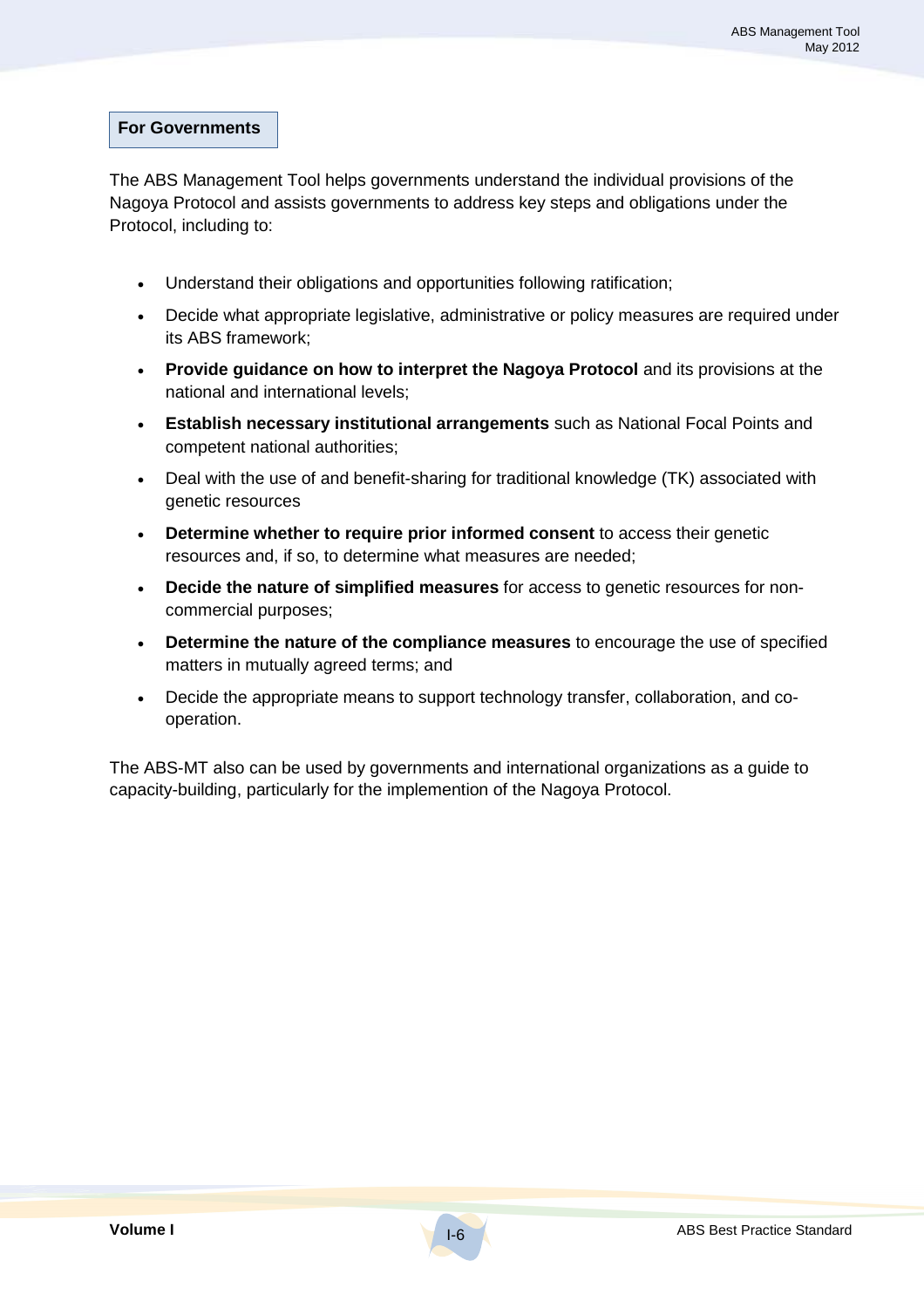# **1.4 Alignment of the ABS-MT with Selected Articles of the Nagoya Protocol**

| <b>Article</b>                                                                                                                                                                           | <b>Section of the ABS-MT</b>                                                                                                                                                                                           |  |
|------------------------------------------------------------------------------------------------------------------------------------------------------------------------------------------|------------------------------------------------------------------------------------------------------------------------------------------------------------------------------------------------------------------------|--|
| Article 2: Use of Terms                                                                                                                                                                  | Volume I, Section 1.5 - Definitions                                                                                                                                                                                    |  |
| Article 4: Relationship with<br>International Agreements and<br>Instruments                                                                                                              | Volume II, Part II, Sections 7 & 8 - Links to Specific Guidelines<br>and Other Useful Links and Sources<br>Volume II, Part II, Section 1 - Road Map of Interaction between<br>National Legal Frameworks and the ABS-MT |  |
| Article 5: Fair and Equitable Benefit-<br>Sharing                                                                                                                                        | Volume I, Section 2.0 - ABS Best Practice Standards<br>Volume II, Part I - Good Practice Guidance on Benefit-Sharing                                                                                                   |  |
| <b>Article 6: Access to Genetic</b><br>Resources                                                                                                                                         | Volume I, Section 2.0 - ABS Best Practice Standards<br>Volume II, Part I - Good Practice Guidance                                                                                                                      |  |
| <b>Article 7: Access to Traditional</b><br>Knowledge Associated with Genetic<br>Resources                                                                                                | Volume I, Section 2.0 - Traditional Knowledge Associated with<br><b>Genetic Resources</b><br>Volume II, Part I - Good Practice Guidance                                                                                |  |
| <b>Article 9: Contribution to Conservation</b><br>and Sustainable Use                                                                                                                    | Volume I, Section 2.0 - Conservation and Sustainable Use<br>Volume II, Part I - Good Practice Guidance                                                                                                                 |  |
| <b>Article 11: Transboundary Cooperation</b>                                                                                                                                             | Volume I, Section 2.0 - Access and Benefit-Sharing<br>Volume II, Part I - Good Practice Guidance                                                                                                                       |  |
| <b>Article 12: Traditional Knowledge</b><br><b>Associated with Genetic Resources</b>                                                                                                     | Volume I, Section 2.0 - Traditional Knowledge Associated with<br><b>Genetic Resources</b><br>Volume II, Part I - Good Practice Guidance                                                                                |  |
| <b>Article 13: National Focal Points and</b><br><b>Competent National Authorities</b>                                                                                                    | Volume I, Section 3.0 - Guidance to Governments on the<br>Nagoya Protocol                                                                                                                                              |  |
| Article 15: Compliance with Domestic<br>Legislation or Regulatory Requirements<br>on Access and Benefit-Sharing                                                                          | Volume I, Section 2.0 - Compliance<br>Volume II, Part I - Good Practice Guidance                                                                                                                                       |  |
| Article 16: Compliance with Domestic<br>Legislation or Regulatory Requirements<br>on Access and Benefit-Sharing for<br>Traditional Knowledge Associated with<br><b>Genetic Resources</b> | Volume I, Section 2.0 - Compliance and Traditional Knowledge<br><b>Associated with Genetic Resources</b><br>Volume II, Part I - Good Practice Guidance                                                                 |  |
| Article 17: Monitoring the Utilization of<br><b>Genetic Resources</b>                                                                                                                    | Volume I, Section 2.0 - Compliance<br>Volume II, Part I - Good Practice Guidance                                                                                                                                       |  |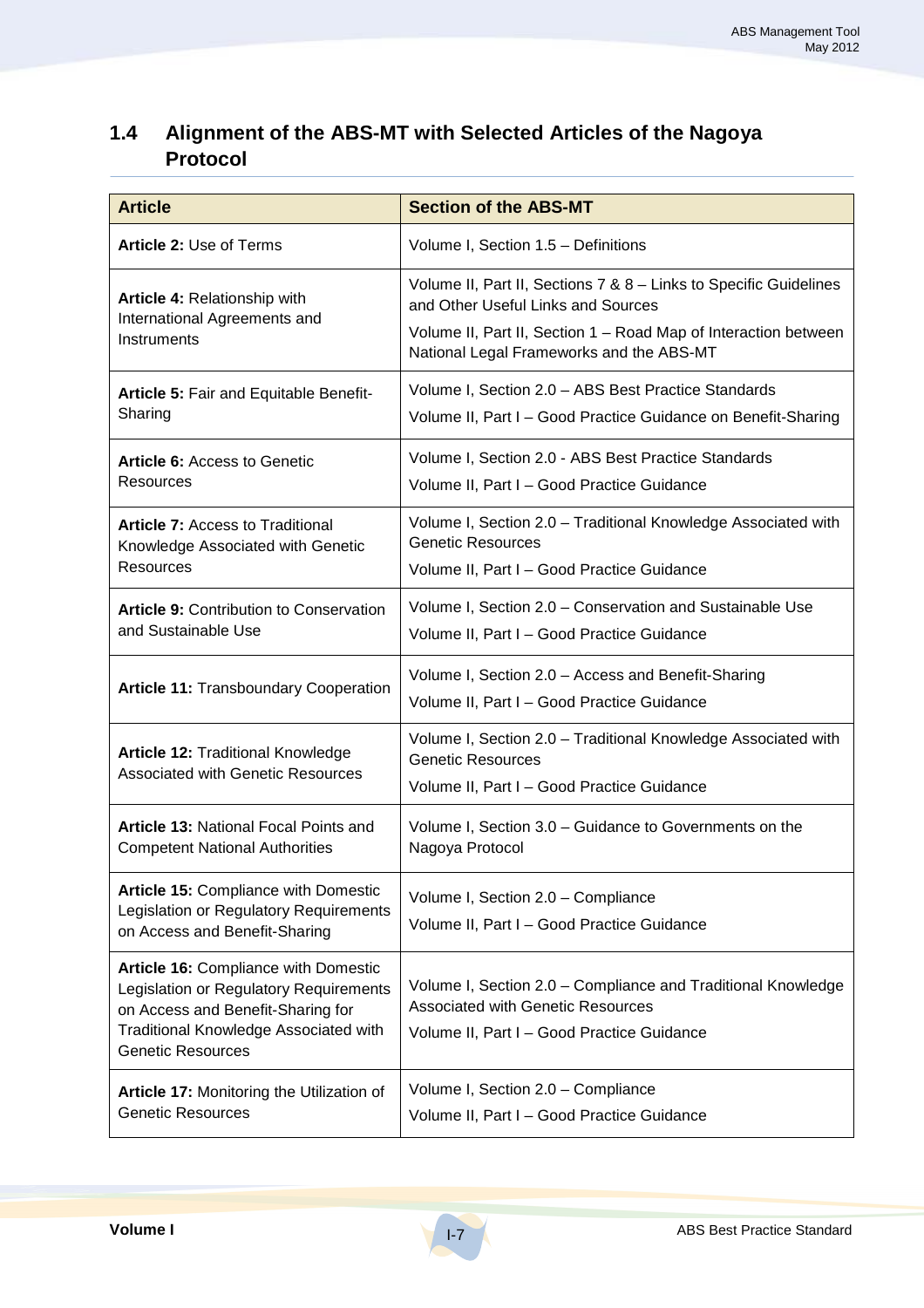| <b>Article</b>                              | <b>Section of the ABS-MT</b>                                                                                                                                                                             |
|---------------------------------------------|----------------------------------------------------------------------------------------------------------------------------------------------------------------------------------------------------------|
| <b>Article 18: Compliance with Mutually</b> | Volume I, Section 2.0 – Compliance                                                                                                                                                                       |
| Agreed Terms                                | Volume II, Part I - Good Practice Guidance                                                                                                                                                               |
| <b>Article 19: Model Contract Clauses</b>   | Volume I, Section 2.0 - Access, Benefit-Sharing, and<br><b>Traditional Knowledge Associated with Genetic Resources</b><br>Volume II, Part I - Good Practice Guidance<br>Volume II, Part II, Sections 3–5 |
| Article 20: Codes of Conduct,               | Volume I, Section 2.0 - Access and Compliance                                                                                                                                                            |
| <b>Guidelines and Best</b>                  | Volume II, Part I - Good Practice Guidance                                                                                                                                                               |
| Practices/Standards                         | Volume II, Part II, Sections 7 and 8                                                                                                                                                                     |
| Article 23: Technology Transfer,            | Volume I, Section 2.0 – Technology and Knowledge Transfer                                                                                                                                                |
| Collaboration, and Cooperation              | Volume II, Part I - Good Practice Guidance                                                                                                                                                               |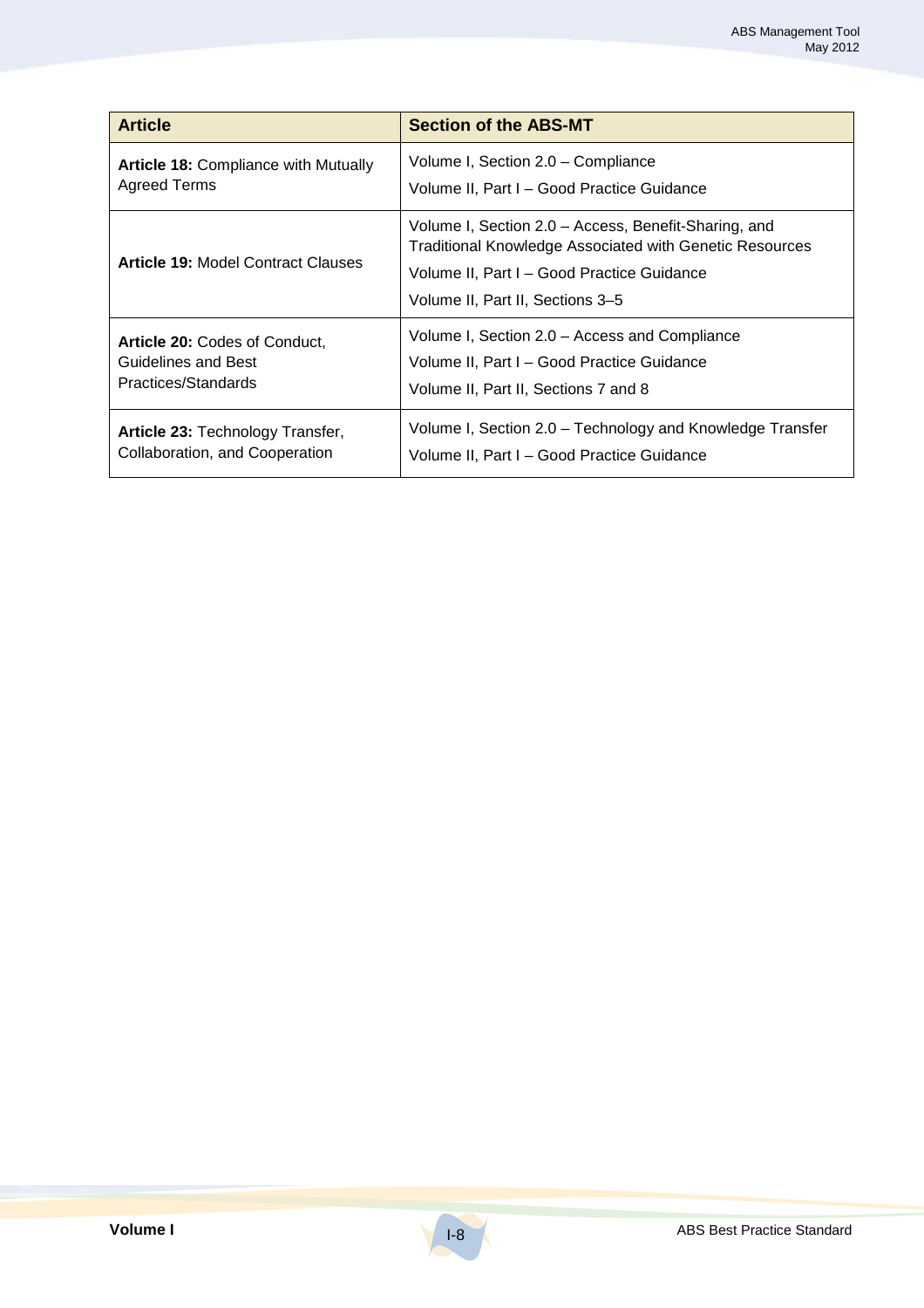# **1.5 Definitions**

Key terms used in the ABS-MT are explained below. Some, but not all, are defined in the Nagoya Protocol or in the CBD. Other terms were developed from national or international definitions established by different organizations and their respective processes.

| <b>Element</b>                                 | <b>Definition</b>                                                                                                                                                                                                                                                                                        |
|------------------------------------------------|----------------------------------------------------------------------------------------------------------------------------------------------------------------------------------------------------------------------------------------------------------------------------------------------------------|
| <b>Best practice</b><br>standard               | A set of commitments to be followed by the genetic resource users<br>and providers of genetic resources to achieve an outcome that meets<br>the requirements of the ABS provisions of the CBD, the Bonn<br>Guidelines, the Nagoya Protocol, and represents the current state of<br>best practice.        |
| <b>Challenge tips</b>                          | Potential solutions and advice on addressing challenges and<br>uncertainties that arise during ABS negotiations and implementation of<br>ABS agreements.                                                                                                                                                 |
| <b>Derivative</b>                              | A naturally occurring biochemical compound resulting from the genetic<br>expression or metabolism of biological or genetic resources, even if it<br>does not contain functional units of heredity. <sup>5</sup>                                                                                          |
| <b>Good practice</b><br>guidance               | Steps or activities to help user/acquirer and provider/source<br>organizations carry out good ABS management practices - guidance<br>that supports the application of the ABS best practice standards.                                                                                                   |
| Holders, owners,<br>managers, or<br>custodians | Organizations or individuals who have a right over genetic resources<br>(possession, property, etc.) in accordance with the legal system or<br>customary law in place, or are in possession of the biological material<br>that contains the genetic resources, in situ or ex situ.                       |
| <b>Provider</b>                                | Any government, organization, or group of people that is the source of<br>the genetic resource and/or is the holder, owner, manager, or<br>custodian of these genetic resources.                                                                                                                         |
| <b>Technology transfer</b>                     | Technology includes both "hard" and "soft" technology. Hard<br>technology refers to the actual machinery and other physical hardware<br>that is transferred; soft technology refers to technological information<br>or know-how.<br>Soft technology is often transferred within long-term scientific and |
|                                                | technological cooperation including through joint research and<br>innovation which move ideas from invention to new products,<br>processes, and services. <sup>6</sup>                                                                                                                                   |

 <sup>5</sup> See Article 2(e) of the Nagoya Protocol on Access to Genetic Resources and the Fair and Equitable Sharing of Benefits Arising from their Utilization (ABS) to the Convention on Biological Diversity.

<sup>&</sup>lt;sup>6</sup> CBD Technology Transfer and Cooperation Implementation Strategy: **www.cbd.int/tech**transfer/ahtegtechnologycooperation.shtml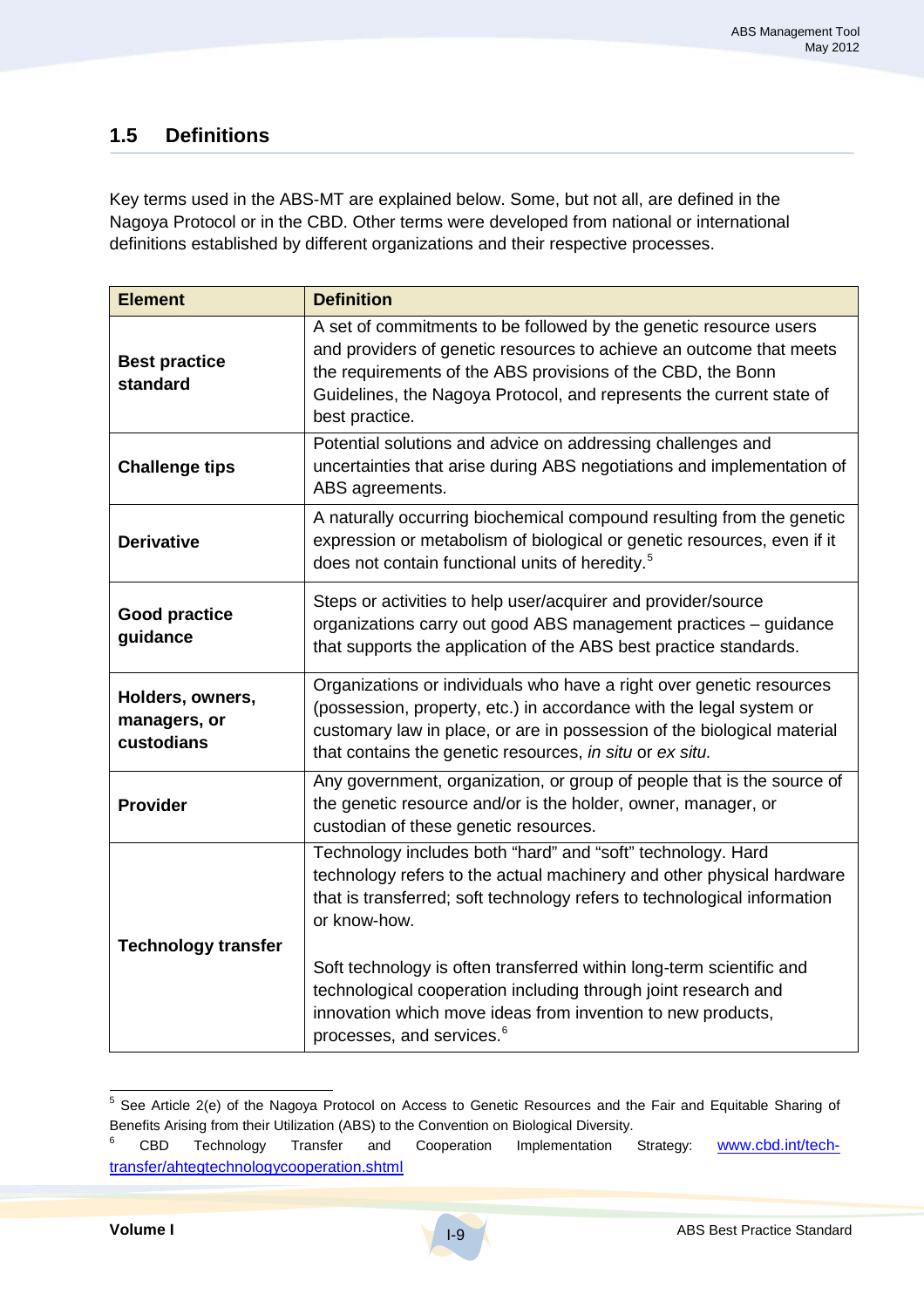| <b>Element</b>                                                                                                         | <b>Definition</b>                                                                                                                                                                                                                                                                                                                                                                     |
|------------------------------------------------------------------------------------------------------------------------|---------------------------------------------------------------------------------------------------------------------------------------------------------------------------------------------------------------------------------------------------------------------------------------------------------------------------------------------------------------------------------------|
| <b>Traditional</b><br>knowledge,<br>innovations, and<br>practices of<br>indigenous peoples<br>and local<br>communities | This term has not been defined in the CBD or the Nagoya Protocol and<br>must be given a plain and ordinary meaning. However, a working<br>definition of the term is in use in negotiations within WIPO's<br>Intergovernmental Committee on Intellectual Property and Genetic<br>Resources, Traditional Knowledge and Folklore. <sup>7</sup> This is set out in the<br>footnote below. |
| Traditional<br>knowledge<br>associated with<br>genetic resources                                                       | This term is not yet defined and must also be given a plain and<br>ordinary meaning. <sup>8</sup> In common law countries. This means its meaning<br>is found in common usage and by reference to dictionaries referred to<br>by courts for the purposes of discerning meaning, or by reference to<br>decisions by courts where words or phrases have been judicially<br>defined.     |
| <b>User</b>                                                                                                            | Any organization or group of people that acquires and/or uses genetic<br>resources.                                                                                                                                                                                                                                                                                                   |
| <b>Utilization of genetic</b><br>resources                                                                             | To conduct research and development on the genetic and/or<br>biochemical composition of genetic resources, including through the<br>application of biotechnology as defined in Article 2 of the Convention. <sup>9</sup>                                                                                                                                                              |

 $7$  "Traditional knowledge' refers to the content of knowledge resulting from intellectual activity in a traditional context, and includes the know-how, skills, innovations, practices, and learning that form part of traditional knowledge systems, and knowledge embodying traditional lifestyles of indigenous and local communities, or contained in codified knowledge systems passed between generations" (WIPO Revised Draft Provisions for the Protection of Traditional Knowledge).

<sup>&</sup>lt;sup>8</sup> It should be noted that the WIPO Intergovernmental Committee on Intellectual Property and Genetic Resources, Traditional Knowledge, and Folklore (IGC) was requested by its General Assembly (September 2011) to reach agreement on a text(s) of an international legal instrument(s) to ensure the effective protection of genetic resources, traditional knowledge, and traditional cultural expressions. This process and its outcomes may clarify the general understanding of the term.

<sup>&</sup>lt;sup>9</sup> See Article 2 (c) Nagoya Protocol on Access to Genetic Resources and the Fair and Equitable Sharing of Benefits Arising from their Utilization (ABS) to the Convention on Biological Diversity.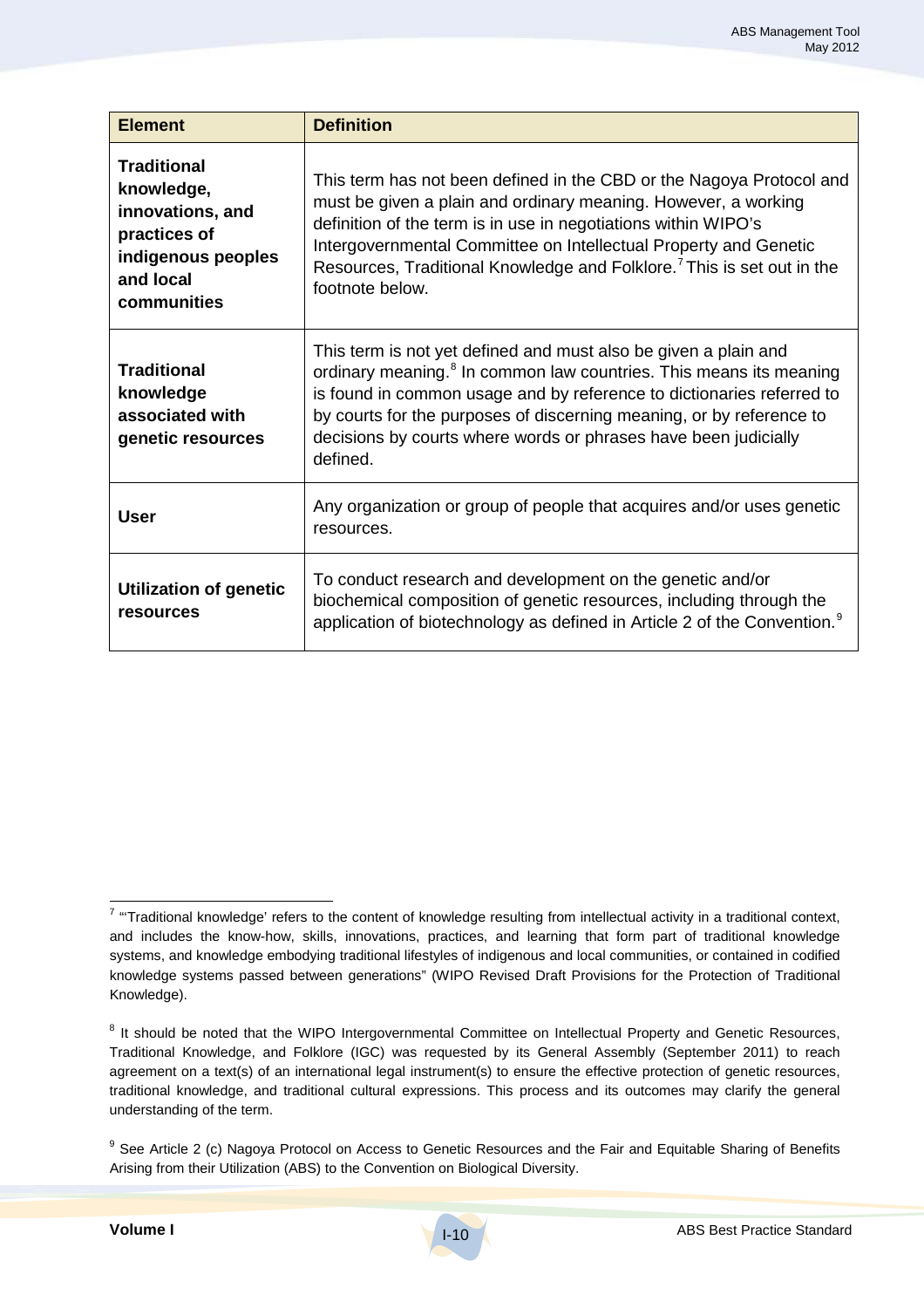# **1.6 Understanding When to Apply the ABS-MT**

The ABS-MT is intended to apply to **all stages of genetic resource activity**:

- establishment of legal frameworks;
- prior to access;
- access (collection and discovery);
- academic research10 ;
- research and development for commercial purposes;
- compliance, tracking, and monitoring;
- commercialization; and
- capacity-building, cooperation, and technology transfer.

#### **A. Utilization of Genetic Resources**

**Genetic resources** are defined in Article 2 of the Convention on Biological Diversity as:

*"Genetic resources" means genetic material of actual or potential value. "Genetic material" means any material of plant, animal, microbial or other origin containing functional units of heredity.*

The same definition applys to the Nagoya Protocol.

Anyone preparing to provide or to use genetic resources should be aware that the Protocol's benefit-sharing provisions apply to the **utilization of genetic resources** which it defines in Article 2 as an act:

> *"to conduct research and development on the genetic and/or biochemical composition of genetic resources, including through the application of biotechnology as defined in Article 2 of the Convention."*

In short, "utilization" goes to intent. This also has the benefit of distinguishing genetic resource use from the wild harvest of biological materials or its use in commodity trade.

While this definition of utilization of genetic resources provides greater clarity and helps to resolve concerns about the utilization of genetic resources, some debate with regard to the extent of coverage of naturally occuring biochemical compounds ("derivatives") remains.

 $10$  For academic research with no commercial intent, a separate guideline  $-$  the Swiss Academy of Sciences' "Good Practices for Academic Research in Genetic Resources" – can be applied.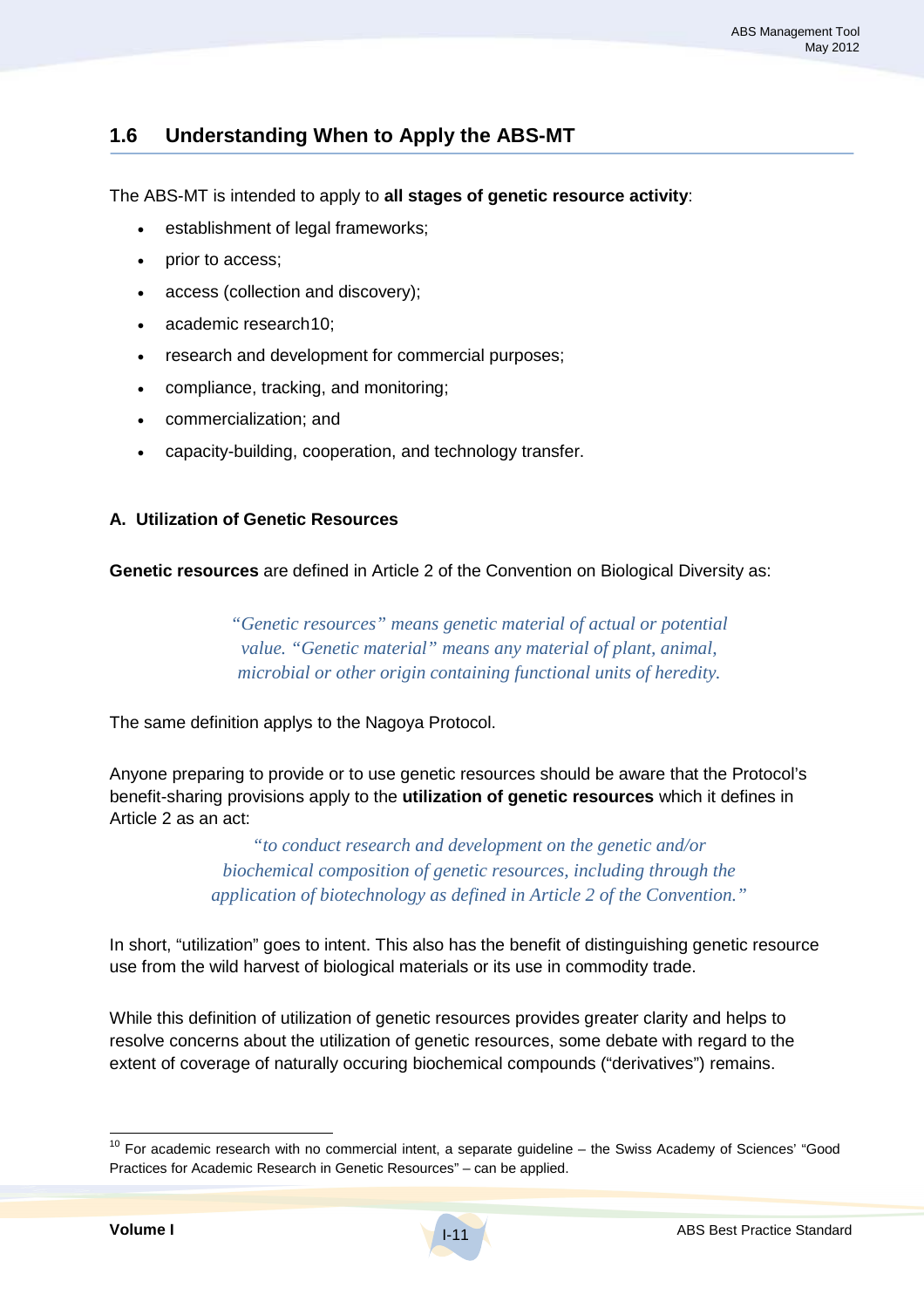Research and development on the biochemical and genetic composition of genetic resources is covered by the Protocol. The reference to the biochemical compounds as well as the reference to the application of biotechnology links this provision with the definition of "derivative" as a naturally occurring compound. Therefore the "utilization of derivatives" is also covered by the Protocol, and utilization of a biochemical compound, including through biotechnology, can be understood to be covered by the Protocol if it was accessed simultaneously with the genetic resources. The definition of derivative creates more certainty about the meaning of "biochemicals" by clarifying that they may or may not have "functional units of heredity," although this view is not universally shared.

The inclusion of the concept of utilization in the Protocol means that countries that decide to require PIC for access to their genetic resources will be expected to regulate research and development on both the genes and any naturally occurring biochemical component.

The Protocol does not contain a list of activities which could be considered as "utilization," but it may include:

- genetic modification;
- biosynthesis (use of genetic material as a "factory" to produce organic compounds);
- breeding and selection;
- propagation and cultivation in the form received;
- conservation;
- characterization and evaluation; and
- production of compounds naturally occurring in genetic materials (i.e., extraction of metabolites, synthesis of DNA segments, and production of copies).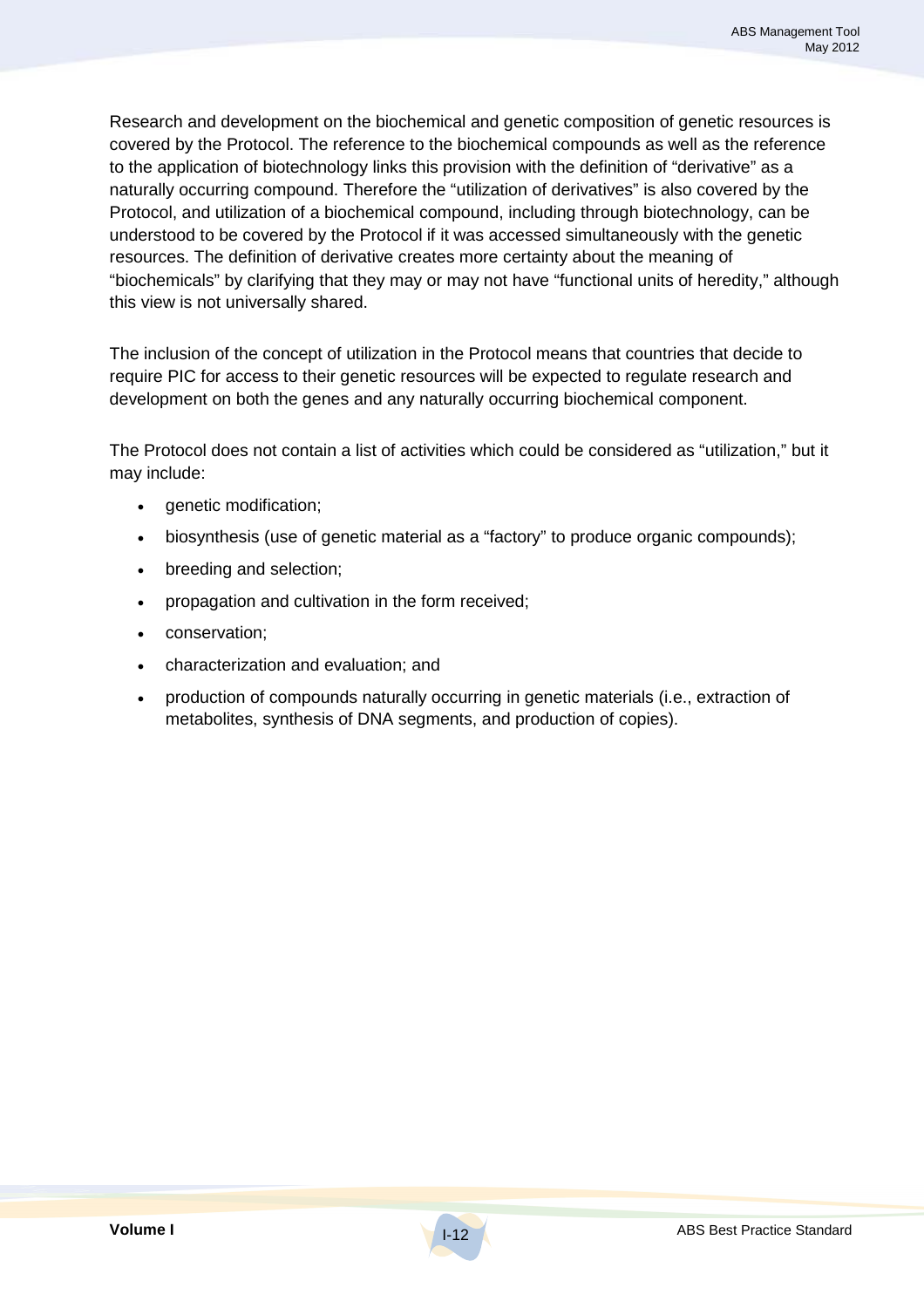# **1.7 Basic Conditions for the Use of the ABS- MT**

## **1.7.1 Willingness to Participate in ABS Negotiations**

Both the genetic resource provider and prospective user must be willing to participate in good faith in the ABS negotiations. If there is a lack of trust between the potential parties involved in a negotiation, the possibility of reaching a successful agreement that benefits all parties will be reduced. Relationships should be based on trust, dialogue, and mutual benefit. Negotiation of access and benefit-sharing arrangements, therefore, must be established and implemented in a manner that advances participation of all relevant stakeholders, allows effective dialogue among these stakeholders, and promotes mutual accountability.

## **1.7.2 Capacity for Negotiation and Decision-Making**

ABS negotiations can be complex. For many governmental authorities, indigenous and local communities, and other stakeholders, ABS is an unknown legal and administrative area. The lack of capacity (and the lack of faith in whatever little capacity they might have) can prevent potential providers from being engaged in ABS negotiations. The fear of making mistakes and the possible consequences if a negotiation is conducted poorly, limits the willingness of providers and users to participate in ABS negotiations. For this reason, a minimum capacity and knowledge on ABS issues/negotiations is necessary for use of the ABS-MT. The ABS-MT itself can be used as a capacity-building instrument, by addressing the relevant ABS issues a prospective user needs to address, and by providing a road map for ABS negotiations and discussing best practices.

Following the adoption of the Nagoya Protocol by the Conference of the Parties to the CBD, the CBD Secretariat has developed an ABS Information Kit and has publicized a number of webbased resources. For additional information please visit www.cbd.int/abs/awareness-raising/

#### **1.7.3 Minimum Legal Framework in Place**

Approximately 50 countries have some form of ABS measures, of which between 25 and 30 have adopted ABS-specific laws.<sup>11</sup> Some of these countries have developed specific implementing laws, regulations, and administrative procedures; others have developed enabling laws; and still others include ABS provisions in documents such as National Biodiversity Strategies and Action Plans (NBSAPs).

This lack of substantive ABS-specific regulatory and administrative measures creates legal uncertainty. It limits the willingness of prospective genetic resource users to seek genetic resources and negotiate agreements for access and benefit-sharing. At the same time, legal uncertainty limits the willingness and capacity of genetic resource providers (i.e., government agencies, and indigenous and local communities) to engage in ABS negotiations.

 $11$  The CBD Secretariat reports that there are more than 50 countries with ABS measures in place, but some of these measures are National Biodiversity Strategies, Plans, or Policies, or are enabling provisions facilitating the further development of more substantive ABS regimes.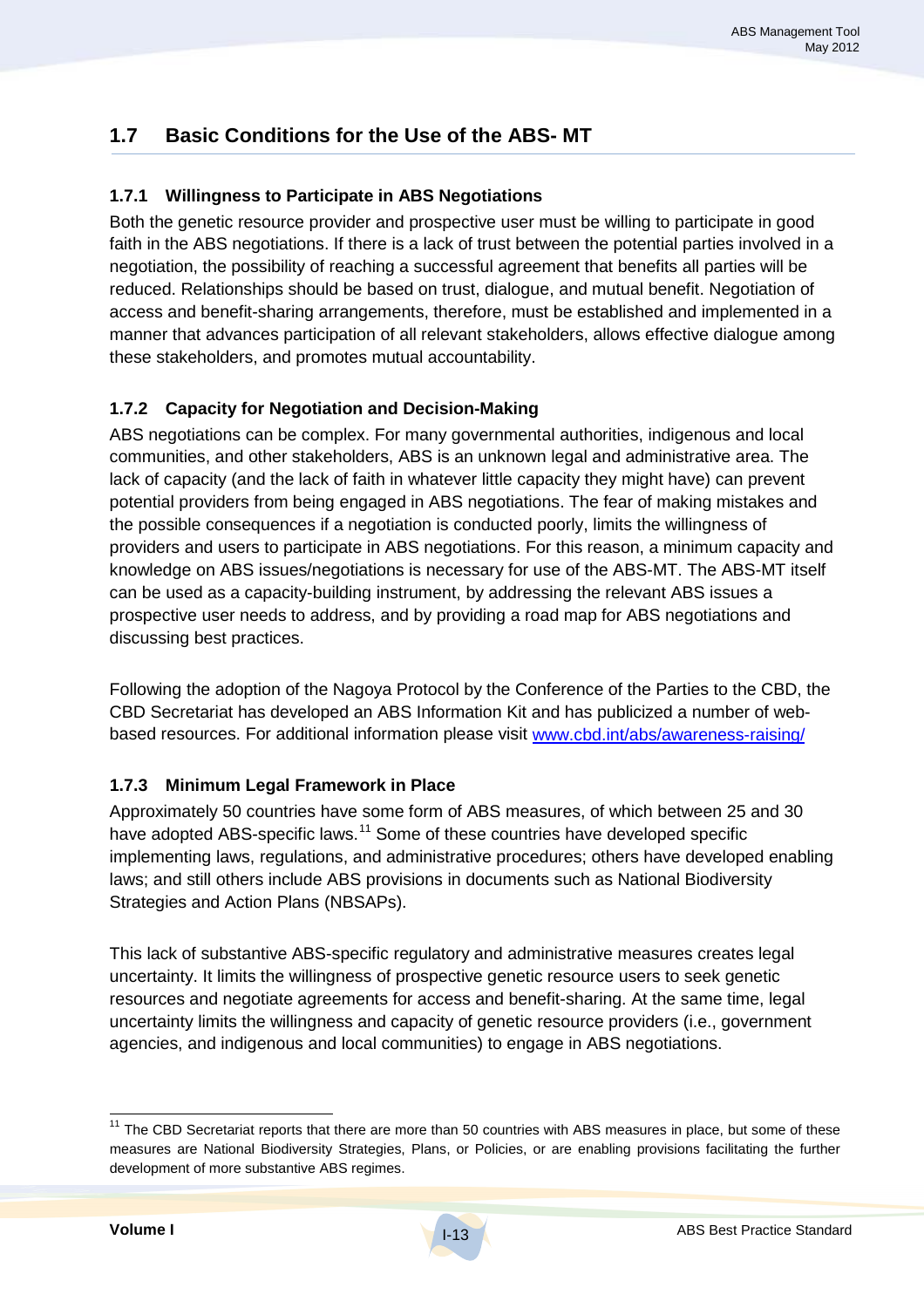Two main goals influenced the negotiation of the Nagoya Protocol. First: the delivery, through a legal instrument, of legal certainty to users and providers of genetic resources and any associated holders of traditional knowledge that provide access. Second: establishing clear obligations on governments to act to ensure genetic resources used within their jurisdiction are obtained and used in accordance with requirements for prior informed consent (PIC) and mutually agreed terms (MATs) for access to and use of genetic resources established by the providing country.

Volume II, Part II, Section 1 provides a simplified road map of how the ABS-MT interacts with national legal frameworks. Links to useful databases or legal studies on ABS measures are provided in Part II, Sections 7 and 8.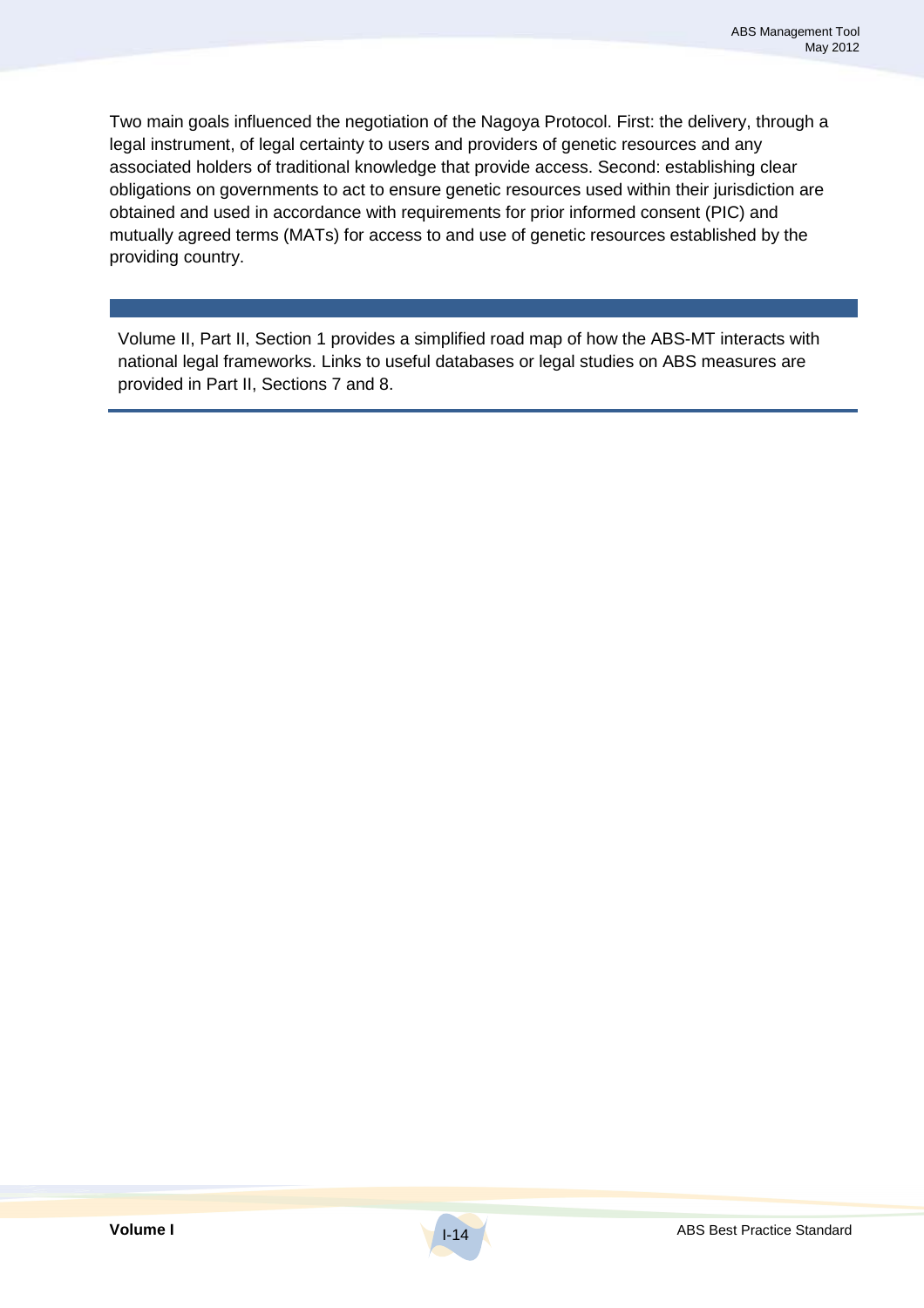## **1.8 Structure of the ABS-MT**

The ABS-MT is made up of the following components which are divided into two volumes: The Best Practice Standard and the Handbook.



This updated ABS-MT introduces two new standards: **Compliance** as a core standard and **Technology and Knowledge Transfer** as an additional standard. Compliance provisions form an essential part of the Nagoya Protocol. They focus on obligations to support compliance with the requirements of the country providing genetic resources and to establish obligations and measures to support user compliance with the mutually agreed terms established with the provider of the resource.

**Technology and Knowledge Transfer** has been introduced as a new additional standard as it is an increasingly important aspect of benefit-sharing, cooperation and collaboration between countries, and capacity-building.

**Traditional Knowledge Associated with Genetic Resources** is now a core standard. The Nagoya Protocol and national legislation in a number of countries has developed new specific obligations related to the utilization of traditional knowledge associated with genetic resources as well as to the use of genetic resources held in indigenous peoples' and local communities' territories, subject to domestic legislation.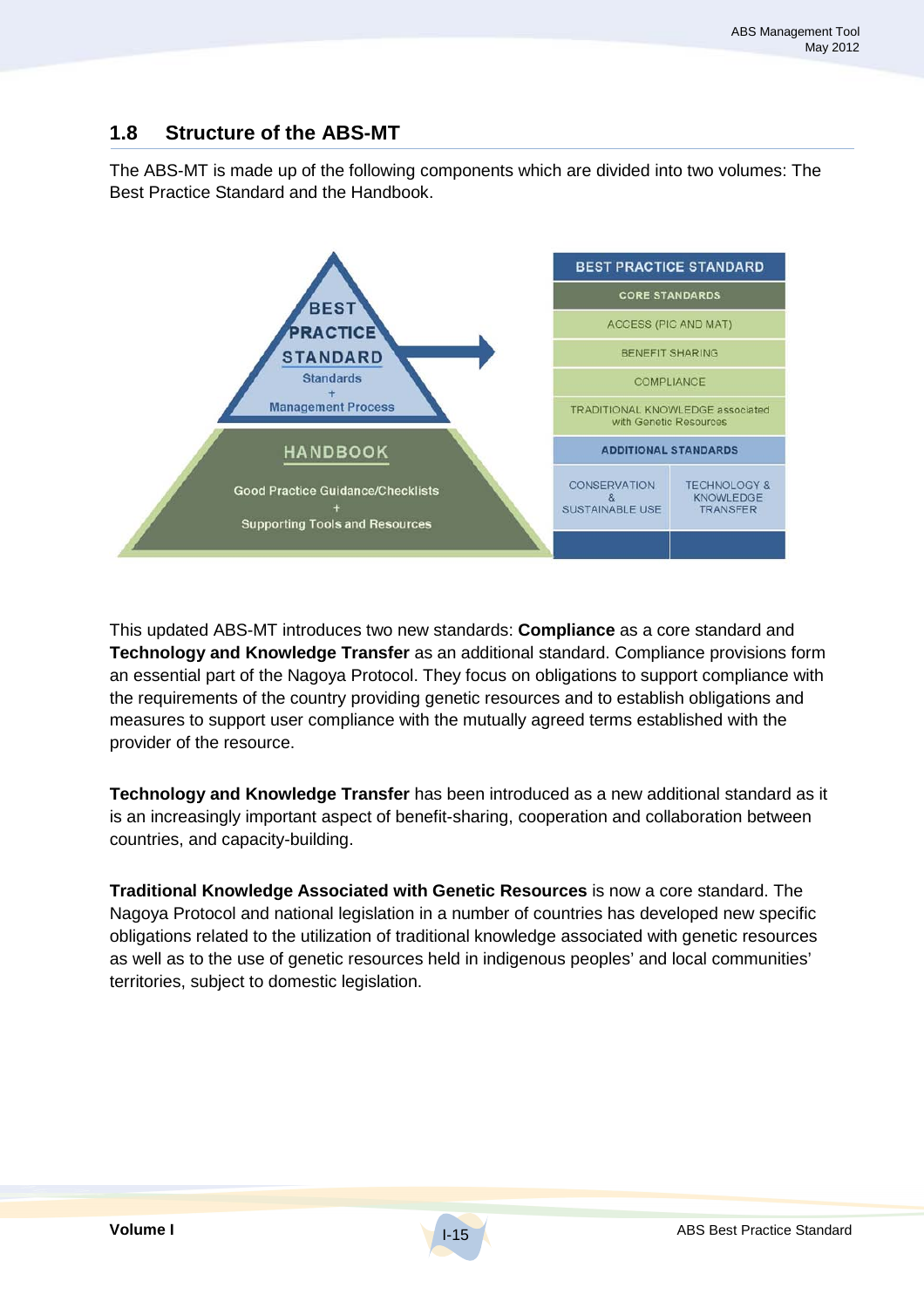# **1.9 ABS Decision-Making and Use of the ABS-MT**

#### **For Commercial Research**

The ABS-MT is designed to specifically address the situations and concerns of commercial research for genetic resources (bioprospecting) or academic research that has commercial potential. It does not address the broader collection and use of biological resources for other purposes, such as commodity trade.

#### **For Non-commercial Research**

The ABS-MT also provides ABS best practices for individuals and institutions involved in genetic resources research for non-commercial (mainly academic) purposes. However, while there is no internationally agreed distinction between commercial research and academic research on genetic resources, it is recognized that such research may lead to the identification of commercial potential. This is often referred to as serendipitous discovery. The Nagoya Protocol provides for the introduction of simplified measures to facilitate academic or non-commercial research – provided that they address any change in intended use of the genetic resource.

Academic researchers may decide to use the ABS-MT if it is appropriate for the nature, scale, and type of research involved (e.g., where traditional knowledge is involved, or conservation and sustainable use of the resource to be collected needs to be considered).

Since the ABS-MT standard includes provisions for addressing commercial use of genetic resources, simplified procedures for individual academic researchers are available in other instruments. These include:

- the Swiss Academy of Sciences' "Access and Benefit-Sharing Good practice for academic research on genetic resources"<sup>12</sup>;
- Botanic Gardens' Principles on Access to Genetic Resources and Benefit-Sharing for Participating Institutions: Common Policy Guidelines<sup>13</sup>;
- International Plant Exchange Network (IPEN) Code of Conduct for botanic gardens governing the acquisition, maintenance, and supply of living plant material<sup>14</sup>;
- Micro-organisms Sustainable use and Access Regulation International Code of Conduct (MOSAICC) 15 ;

<sup>12</sup> http://<u>abs.scnat.ch/</u>

<sup>13</sup> www.bgci.org/worldwide/article/0007/

<sup>14</sup> www.bgci.org/files/ABS/IPEN/conduct.pdf

<sup>15</sup> http://bccm.belspo.be/projects/mosaicc/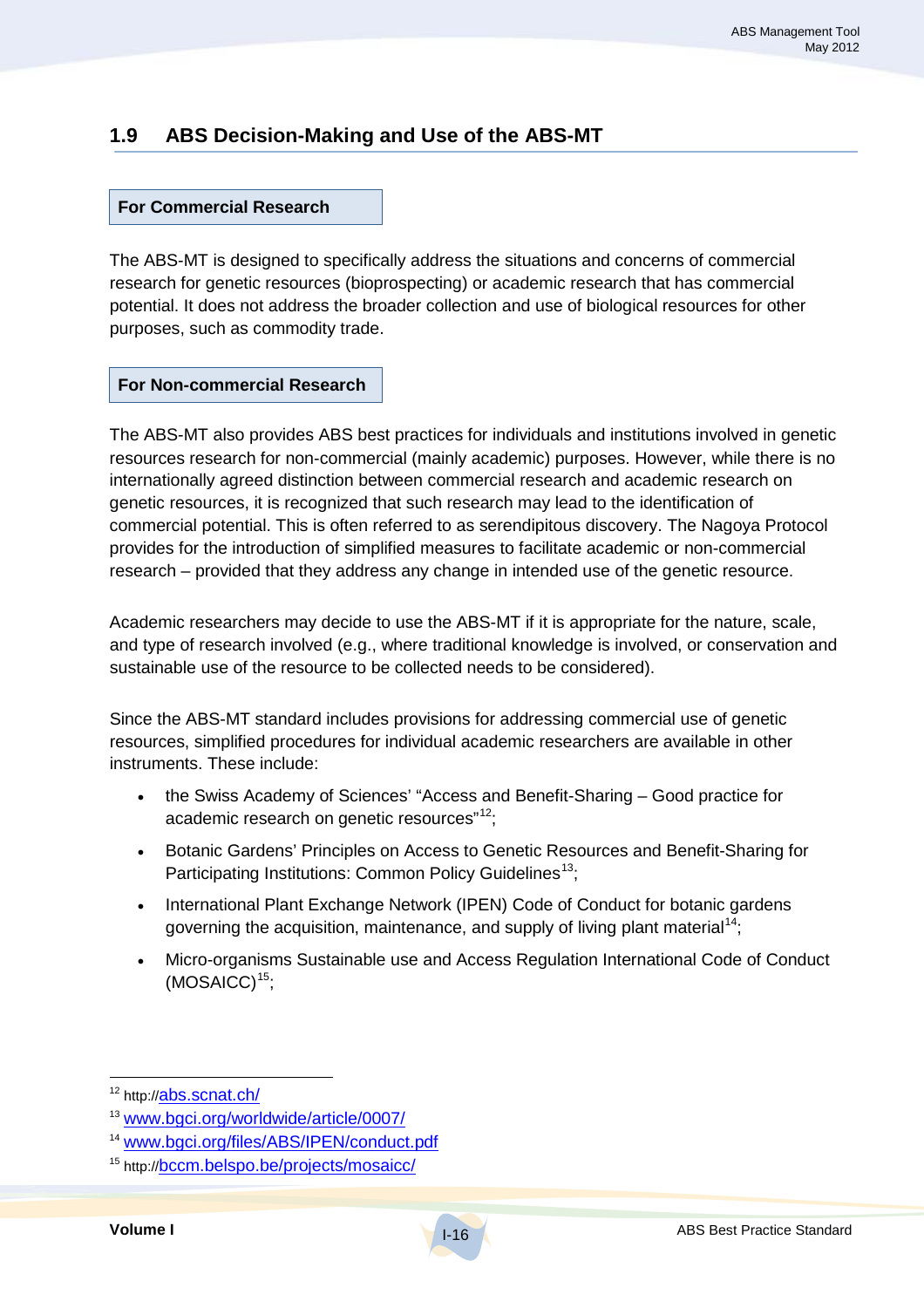- German Research Foundation Guidelines for Funding Proposals Concerning Research Projects within the Scope of the Convention on Biological Diversity (CBD)<sup>16</sup>; and
- Society for Applied Anthropology (SfAA): Ethical and Professional Responsibilities.<sup>17</sup>

Figure 1 provides a decision-making path to guide prospective users and providers of genetic resources, including reference to specific sections of the ABS-MT.

<sup>&</sup>lt;sup>16</sup> www.dfg.de/foerderung/formulare\_merkblaetter/index.jsp

<sup>17</sup> www.sfaa.net/sfaaethic.html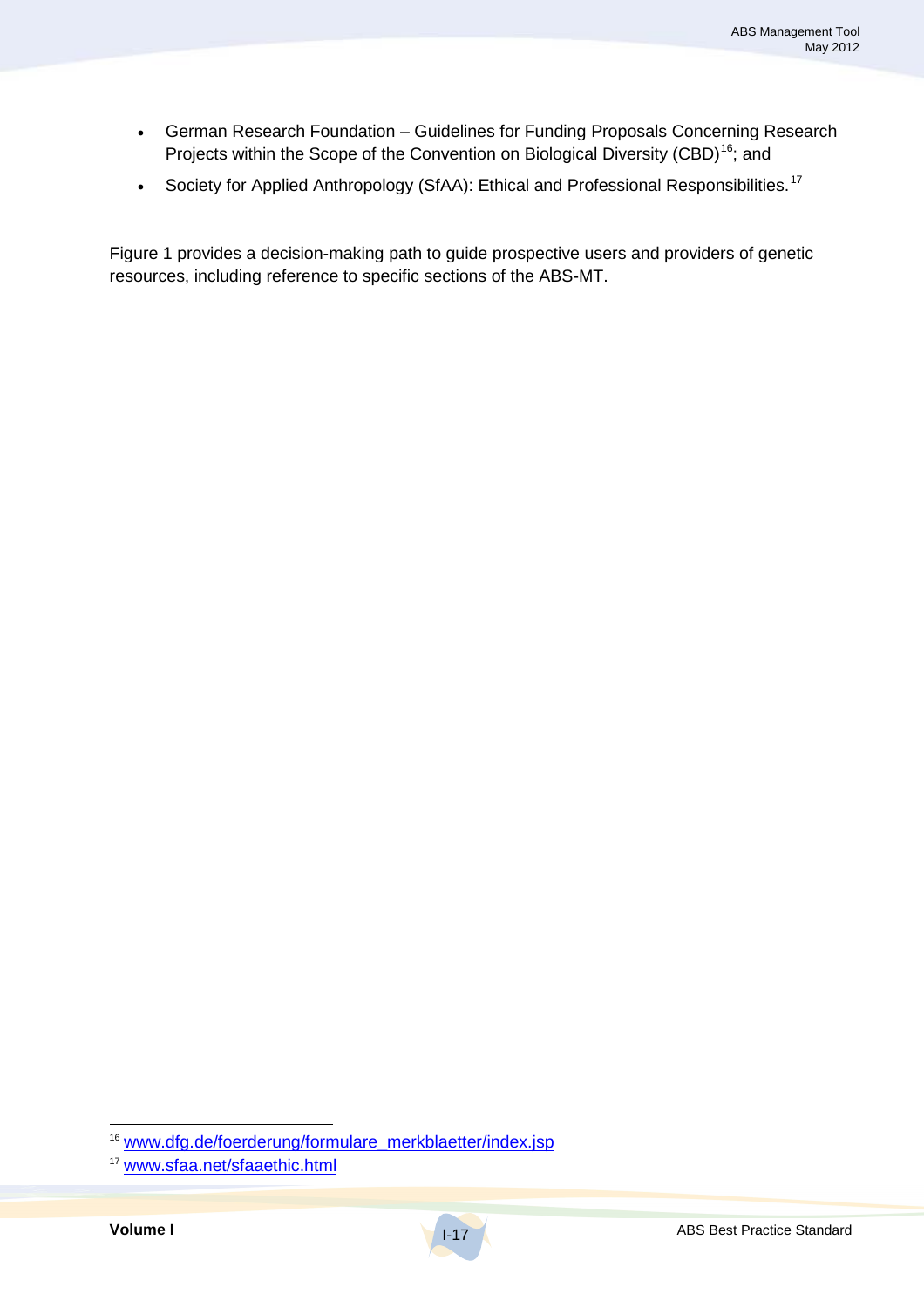

I-18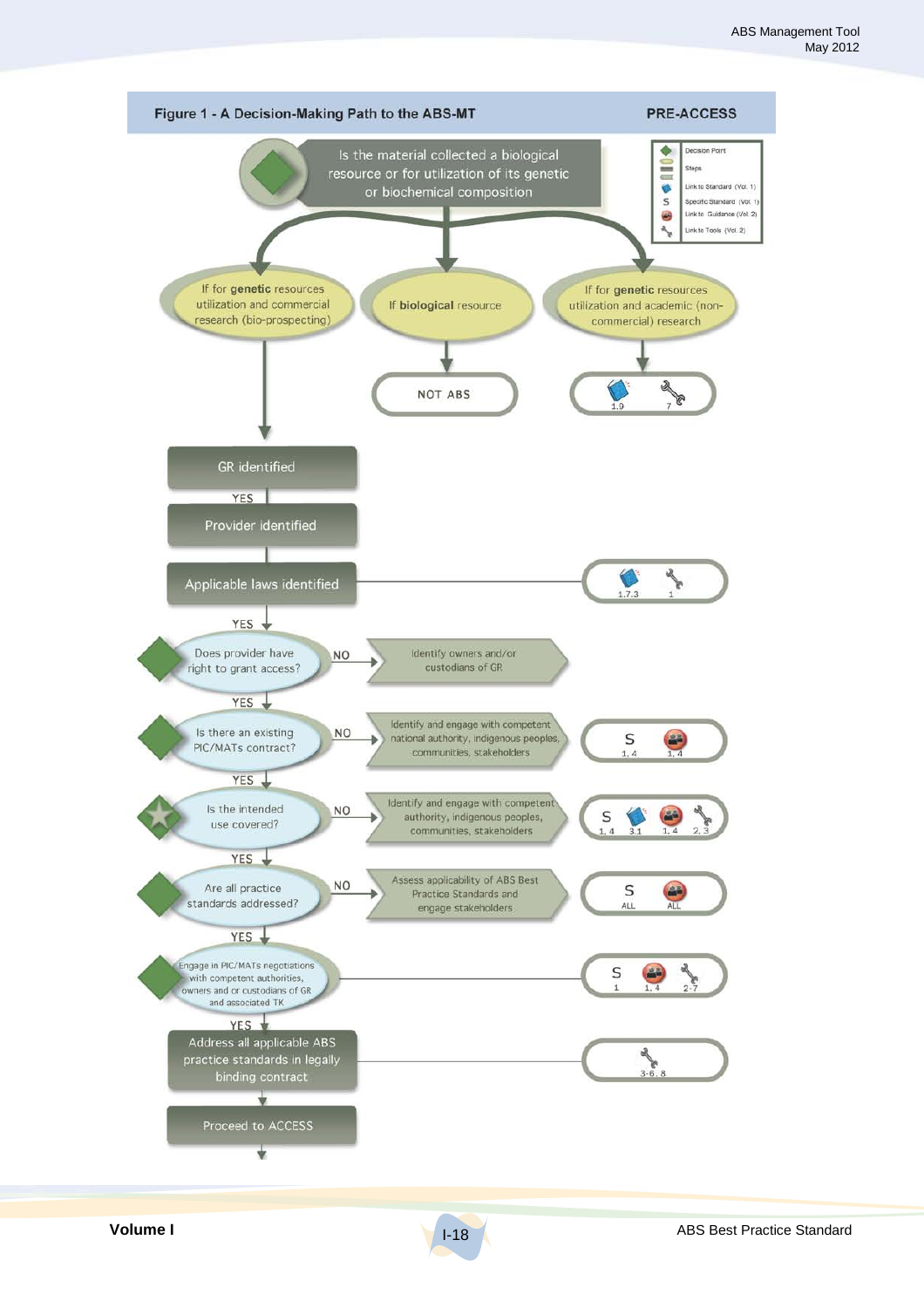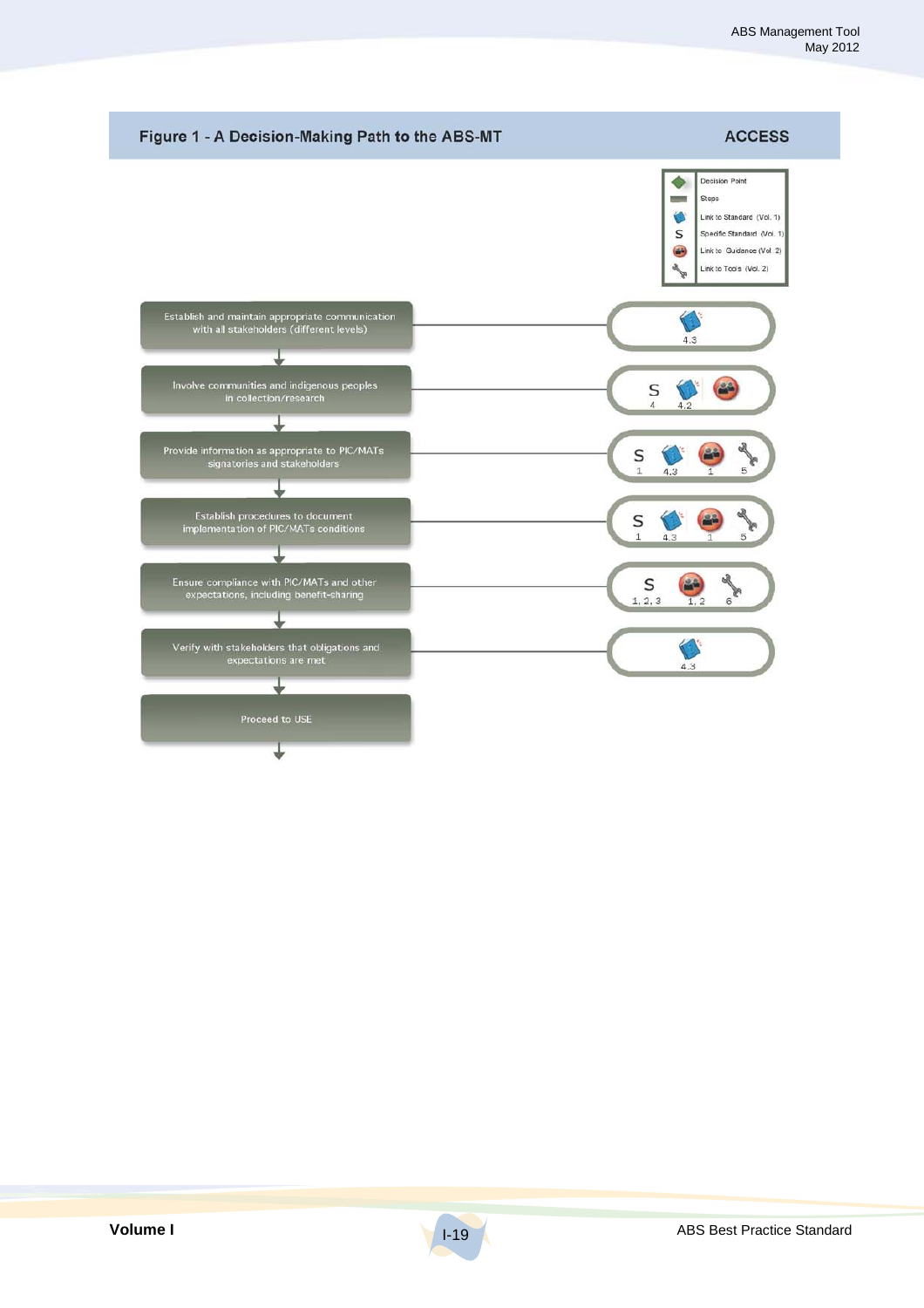

I-20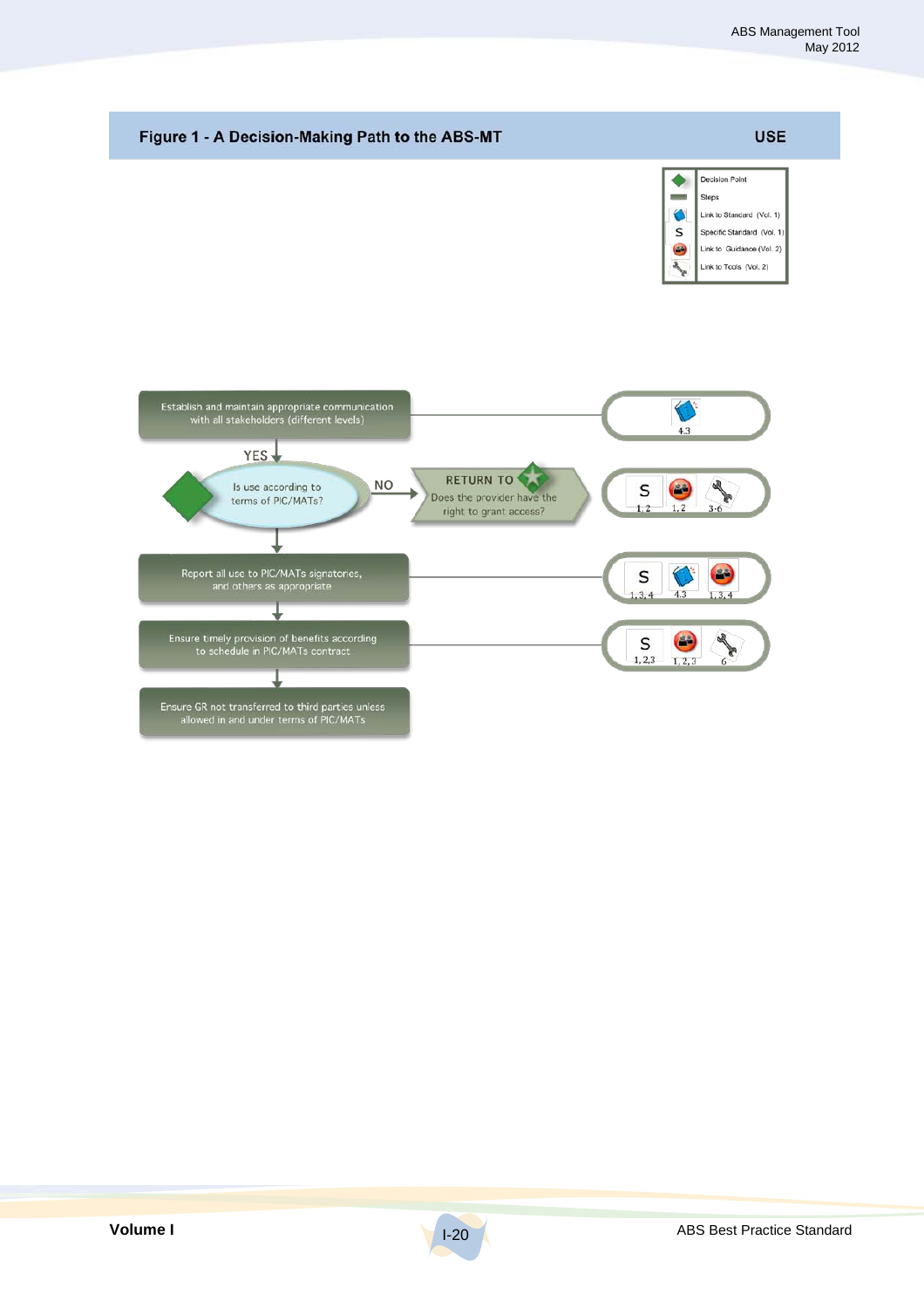# **2 ABS BEST PRACTICE STANDARDS**

#### **Core Standards for Compliance with CBD Provisions, Guidelines, and its Nagoya Protocol**

#### **BEST PRACTICE STANDARDS**

#### **STANDARD 1.0: ACCESS**

#### **A. Prior Informed Consent (PIC)**

*Prior informed consent (PIC) is permission obtained by the user of a genetic resource from the government and other providers, as the case may be, after fully disclosing all the required information that permits access to their genetic resources, and associated traditional knowledge, under mutually agreed terms (MATs).*

- **1.1** PIC is prior, informed, and consented in intent and practice.
- **1.2** Where countries require PIC, it is obtained in writing from the competent government authority (competent national authority) and, in accordance with domestic law, from the relevant stakeholders, including indigenous and local communities where they are the holders, owners, managers, or custodians of genetic resources or traditional knowledge associated with genetic resources.
- **1.3** PIC is linked to a commitment to negotiate fair and equitable benefits for each stage of access and use. Once MATs have been confirmed then PIC can be granted. Genetic resources are used only for the purposes expressly outlined in the PIC documentation at the time of PIC negotiation or set out in the MATs. (The negotiation of MATs and PIC may be undertaken as separate negotiations or combined, but in any case they are linked.)
- **1.4** A new prior informed consent is given for any use that differs in type or scope from that originally outlined in the PIC or MATs. An agreement is concluded with the provider that reflects the terms and conditions of PIC including, *inter alia*, the establishment of terms and conditions regarding benefit-sharing (MATs)..
- **1.5** Where access to genetic resources acquired in accordance with the CBD is obtained from an *ex situ* collection, including from one or more intermediary, documentation is provided that appropriate PIC exists and that the transaction and intended use are consistent with that PIC – unless there is a clear and reasonable explanation that this is not feasible, for example when the provider country has decided not to require PIC (under the flexibility given at Article 6 (1) of the Protocol, in which case the PIC comes from the institution itself).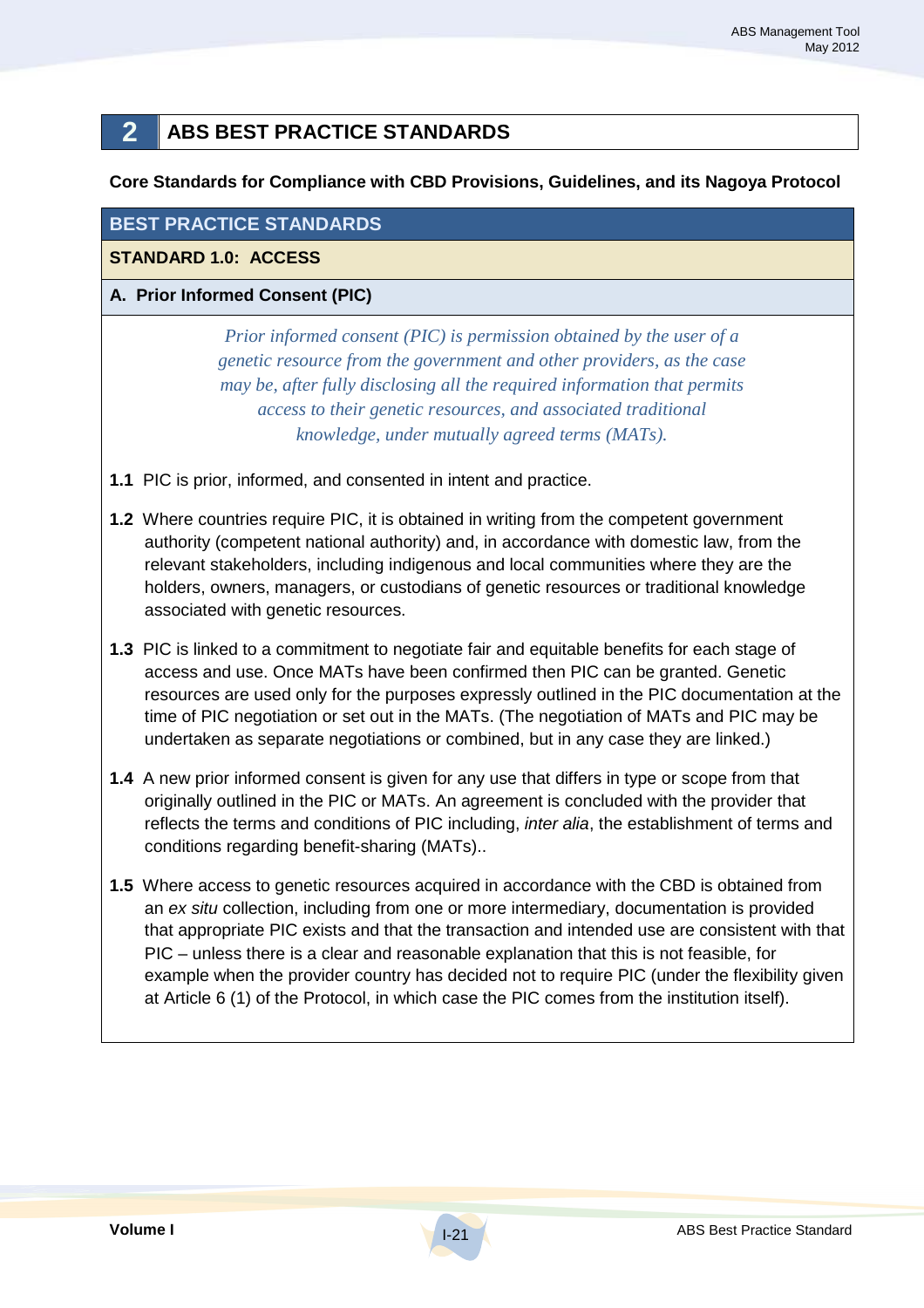#### **B. Mutually Agreed Terms (MATs)**

*Mutually agreed terms (MATs) are conditions and provisions of access and benefit-sharing, among others, negotiated between the user and the provider and involving other relevant stakeholders.*

- **1.6** MATs are negotiated in a manner that builds confidence and a relationship of trust between the providers of genetic resources (holders, owners, managers, and custodians) and the users. Negotiations establish the basis for a long-term, transparent, and respectful relationship and communication between them. MATs are established in writing.
- **1.7** MATs are negotiated in good faith by users and providers, respecting the terms and understanding of prior informed consent, allowing benefits to flow to the holders, owners, managers, or custodians of the genetic resource, and facilitating access.
- **1.8** MATs take into account the differences in capacities and needs of the providers, including governments, and indigenous and local communities, holders of *ex situ* collections, and the intended users, to allow fair processes of negotiation and equitable outcomes in the benefits to be shared.

#### **STANDARD 2.0: BENEFIT-SHARING**

*Benefit-sharing is participation in the economic, environmental, scientific, social, or cultural benefits resulting or arising from access to genetic resources and associated traditional knowledge under mutually agreed terms (MATs).*

- **2.1** Fair and equitable benefit-sharing from the utilization of genetic resources and associated traditional knowledge is provided to support compliance with the three objectives of the Convention on Biological Diversity (the conservation of biological diversity; the sustainable use of its components; and the fair and equitable sharing of the benefits arising out of the utilization of genetic resources), including by appropriate access to genetic resources and by appropriate transfer of relevant technologies, taking into account all rights over those resources and to technologies, and by appropriate funding. These benefit-sharing provisions are negotiated on MATs and implemented in a manner that contributes to the conservation of biological diversity including the genetic resource.
- **2.2** Benefits are provided according to the established MATs and may be renegotiated when the type of use is expected to change beyond the agreed PIC or as initially required under MATs. Benefit-sharing considers and provides short-, medium- and long-term non-monetary and/or monetary benefits.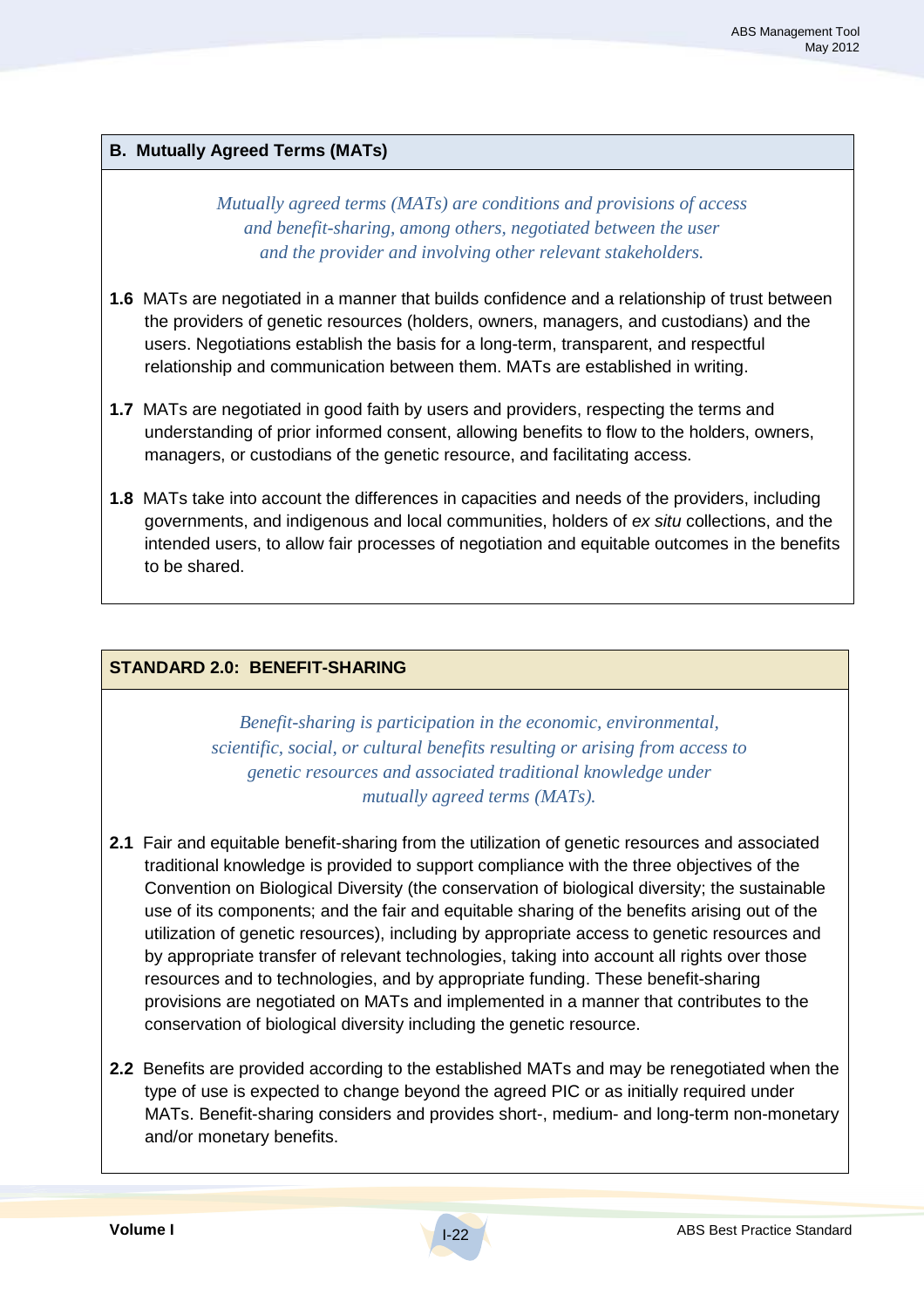- **2.3** Benefits are shared fairly and equitably with all those who have been identified as having contributed to the resource management of the genetic resource, and the scientific or commercial process. This may include governments at different levels, and/or indigenous and local communities and relevant stakeholders who are the holders, owners, managers, or custodians of the genetic resource (providers), and the users of the genetic resource involved in non-commercial scientific inquiry or involved along the chain of commercialization (users).
- **2.4** Benefits are intended to create or strengthen capacity in the providers or other stakeholders, especially through research, technology transfer, and training, relevant for the conservation and sustainable use of genetic resources.
- **2.5** Benefit-sharing arrangements are implemented in good faith, respecting the terms and understanding of prior informed consent agreed for use of the genetic resources collected, and the terms and conditions negotiated and mutually agreed.
- **Note:** The Protocol at Article 5(4) anticipates a flexible and wide range of possible benefits. These possible benefits, including monetary and non-monetary benefits, are set out in the Annex to the Protocol but are not confined to this list. This is the same list that is found in the Bonn Guidelines.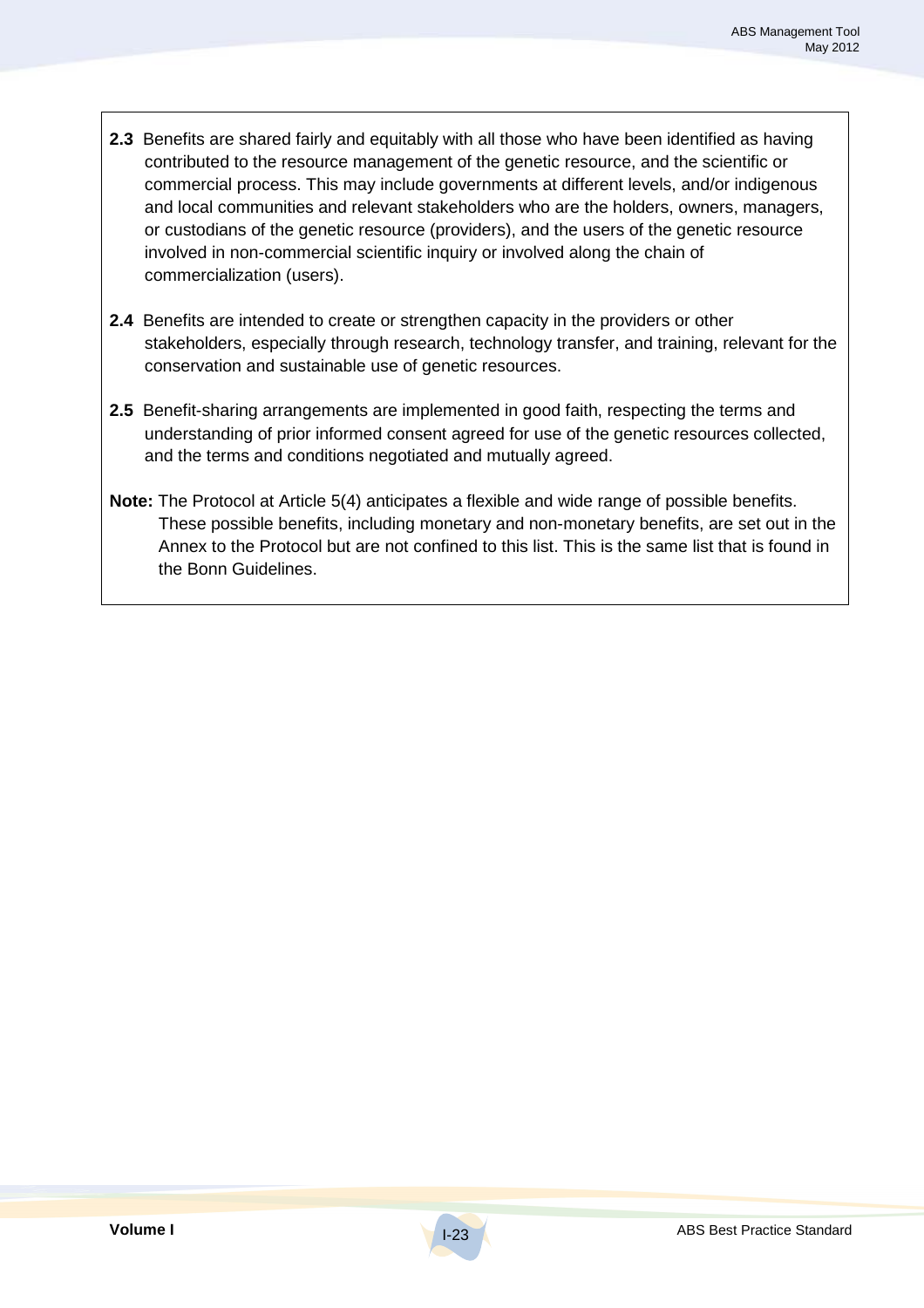## **STANDARD 3.0: COMPLIANCE**

*Compliance means meeting the requirements and obligations of national (domestic) ABS legislative, administrative, or policy measures on access to genetic resources and traditional knowledge associated with genetic resources. Similarly, compliance means meeting the requirements of national (domestic) laws and administrative or policy measures of the country in which genetic resources and associated traditional knowledge are utilized. In both cases, compliance also means meeting the requirements and obligations documented in MATs.*

- **3.1** The legal framework existing in the country(ies) to which the genetic resources are to be used (or going to be sent) is disclosed to the provider of the genetic resource and to relevant governmental organizations by the user. Such disclosure includes any measures existing to support compliance with national ABS legislation or measures of the providing country; mechanisms in place to cooperate in cases of non-compliance; options for access to justice in such country(ies); and possibilities for recognition of foreign court arbitral awards, among others. (While not explicitly required by the Protocol, such action builds trust and supports the implementation by governments of their arrangements to discharge the Protocol's compliance and monitoring provisions.)
- **3.2** Users and providers respond in a timely manner and in writing to any allegations of noncompliance with the national ABS legislation or measures as well as non-compliance with MATs and PIC, and seek – in good faith – to remedy or solve any situation of noncompliance, if existing.
- **3.3** All relevant information regarding PIC, MATs, compliance with national legislation, and utilization of genetic resources and associated traditional knowledge, is disclosed to the appropriate checkpoints existing in the country of the provider or user country as the case may be. Any internationally recognized certificate of compliance is disclosed. If there are no officially designated checkpoints, information on the appropriate offices dealing with regulatory approvals, intellectual property rights, publications, and research and other funding, among others, are disclosed by the user – to the extent feasible and on a case-bycase basis.
- **3.4** National monitoring mechanisms for the use of genetic resources and associated traditional knowledge are complied with by the user to support compliance and enhance transparency, including through the ABS Clearing-House Mechanism and Internationally Recognized Certificates of Compliance where feasible.
- **3.5** Users report their compliance with ABS legislation or measures of the country where the genetic resources are accessed as required by the country in which they are used. Reporting includes any non-confidential information on any third-party transfers of genetic resources, and on the place where the genetic resources are kept.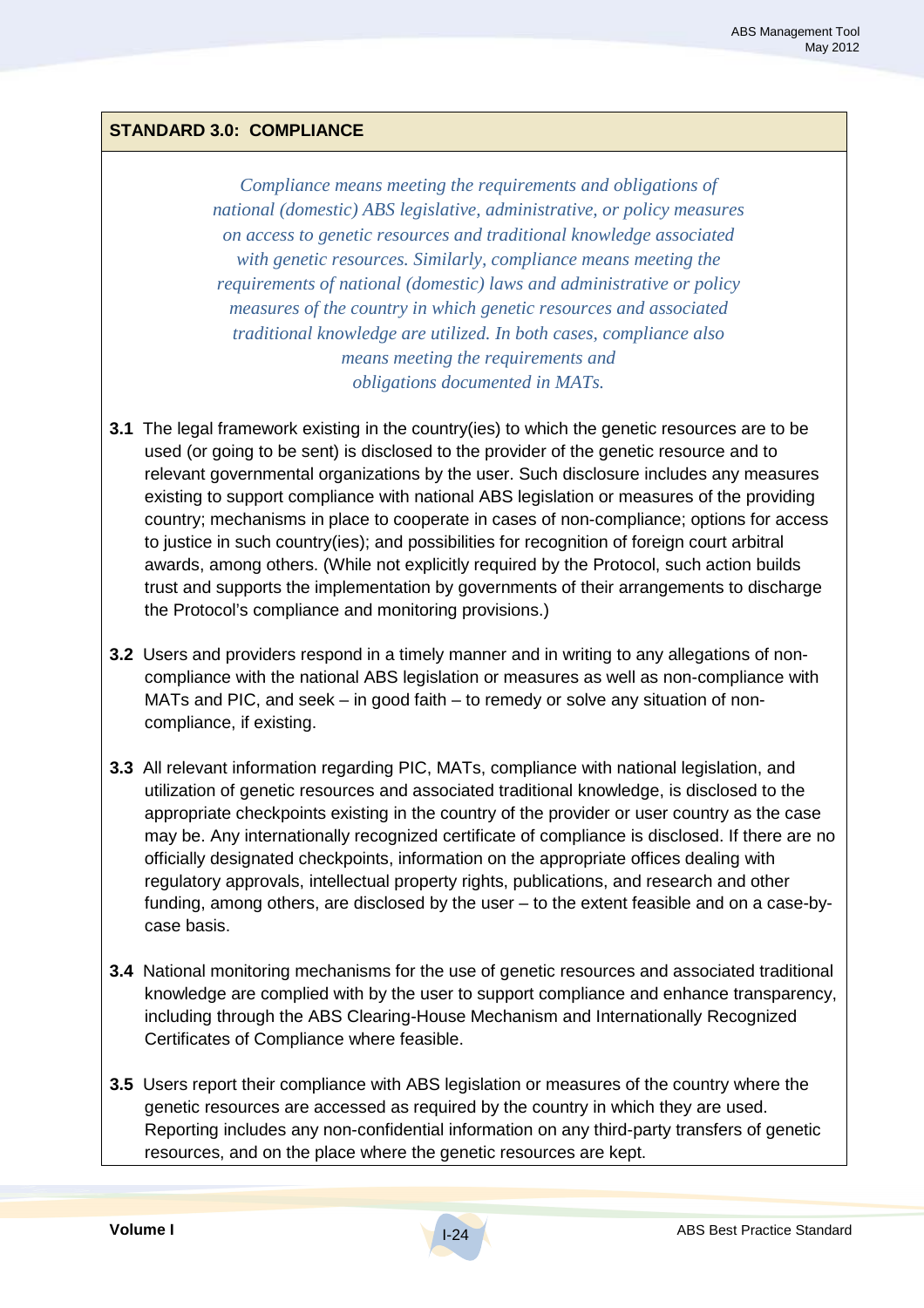## **STANDARD 4.0: TRADITIONAL KNOWLEDGE ASSOCIATED WITH GENETIC RESOURCES**

(if access involves utilization of traditional knowledge associated with genetic resources and local or indigenous communities)

> *Traditional knowledge, innovations, and practices is the content of knowledge resulting from intellectual activity in a traditional context and includes the know-how, skills, innovations, practices and learning that form part of traditional knowledge systems, and knowledge embodying traditional lifestyles of indigenous and local communities, or contained in codified knowledge systems passed between generations.*

As the protection of traditional knowledge varies from country to country in accordance with national legislation, policy, and practices, it is important to consult with the competent national authorities (CNAs) when applying this standard.

- **4.1** The integrity of the traditional knowledge associated with genetic resources that are accessed is respected by the collector of genetic resources and other users. The collection and use of TK is made in such a way as to not affect the integrity, sense, and value of the TK, so as to not denigrate it; nor to threaten or diminish the rights of the holders of the traditional knowledge.
- **4.2** Fair and reasonable effort is made to preserve, respect, and maintain traditional knowledge associated with the genetic resources when that traditional knowledge is accessed and used.
- **4.3** Adequate compensation and sharing of benefits are provided including recognition of the community when traditional knowledge associated with genetic resources is accessed and used.
- **4.4** Customary laws and community protocols and procedures regulating access to genetic resources and associated traditional knowledge developed by the indigenous and local communities are recognized, respected, and followed. To the extent possible, the development of community protocols is supported.
- **4.5.** When negotiating MATs, the content of any existing model contractual clauses for access and benefit-sharing arising from the utilization of traditional knowledge associated with genetic resources or genetic resources is taken into account.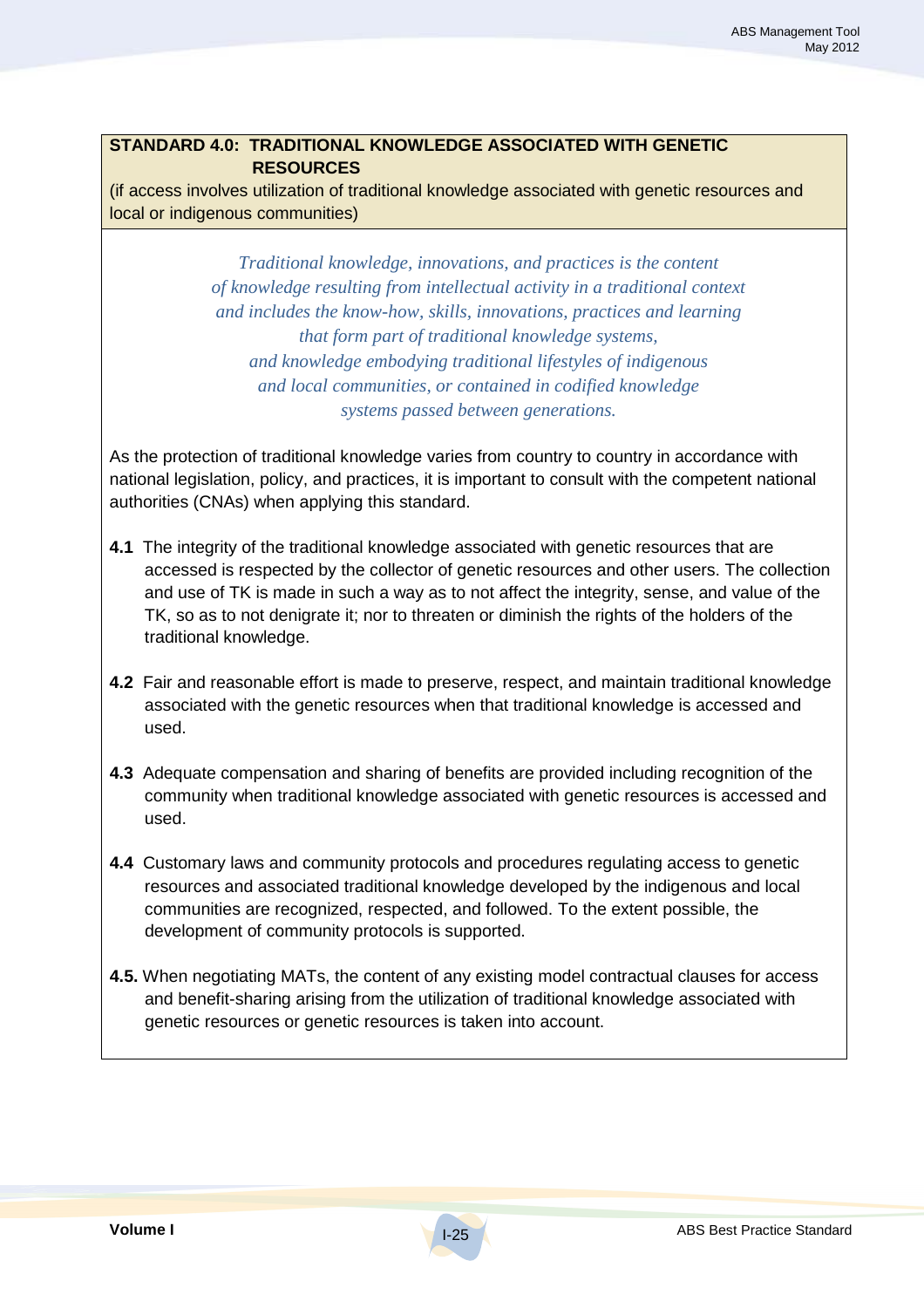#### **Additional Standards**

#### **STANDARD 5.0: CONSERVATION + SUSTAINABLE USE**

(if access involves wild collection or *in situ* wild sources of genetic resources)

*Conservation and sustainable use are practices that ensure, or contribute to, the maintenance of biological diversity and its components for accessed genetic and other biological resources.*

- **5.1** The collection and/or harvest of wild genetic resources is conducted, using a precautionary approach, at a scale and rate and in a manner that does not exceed the sustainable yield and that does not impair ecosystem structure, functions, and services.
- **5.2** Domestication and cultivation/captive breeding of genetic resources is conducted in a manner that does not jeopardize the genetic variation of the population or diversity of the gene pool.
- **5.3** Species listed in Appendix 1 of the Convention on International Trade in Endangered Species of Wild Fauna and Flora (CITES) and species considered to be globally or locally threatened according to the IUCN Red List or equivalent categories are not collected, except for the purpose of species conservation research. No collection is undertaken in legally established protected areas that prohibit collection.
- **5.4** Knowledge about biodiversity that arises from access to a genetic resource is shared in a manner that supports and enhances conservation management.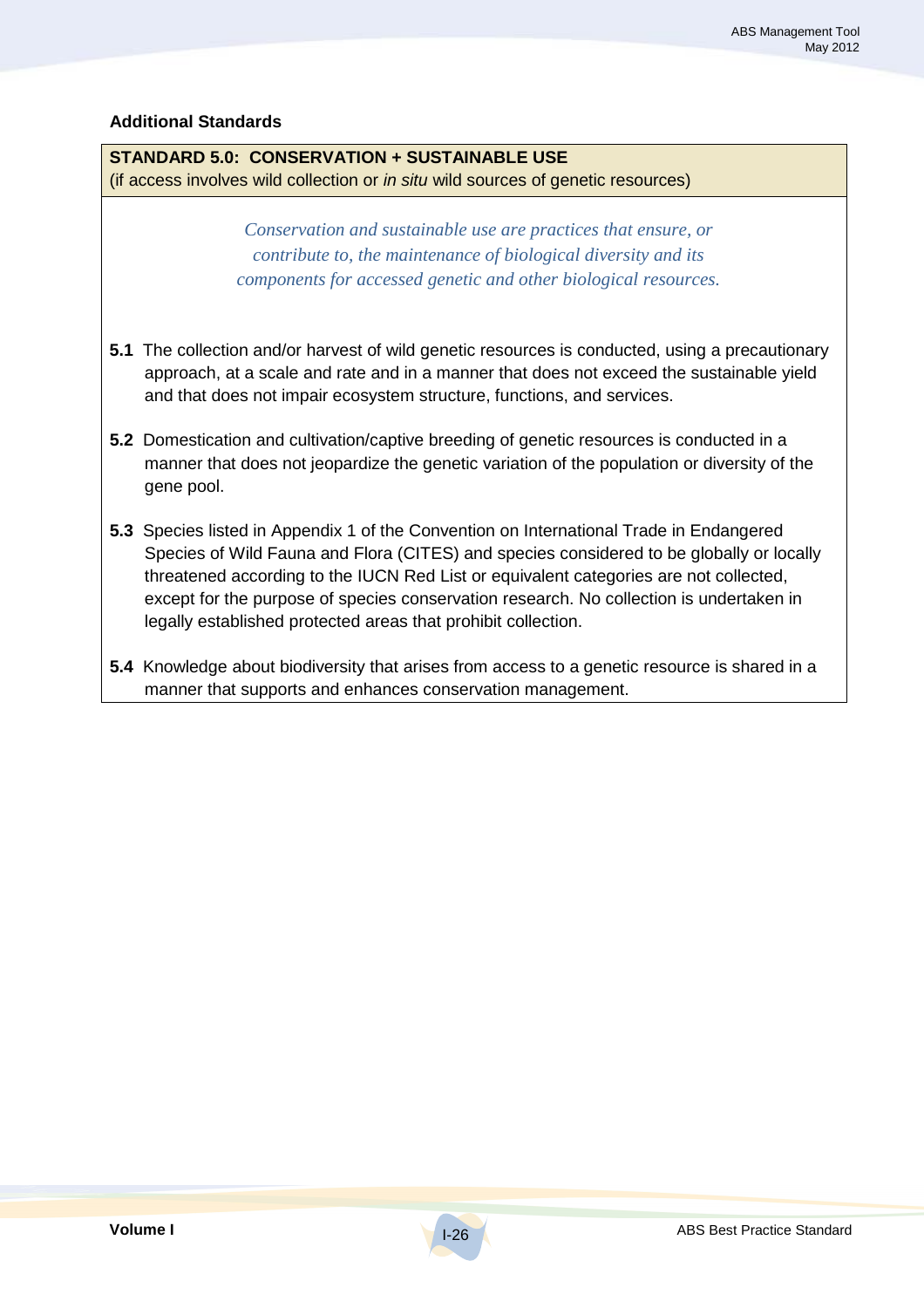#### **STANDARD 6.0: TECHNOLOGY AND KNOWLEDGE TRANSFER**

*Technology includes both "hard" and "soft" technology. Hard technology refers to the actual machinery and other physical hardware that is transferred, while soft technology refers to technological information or know-how. Soft technology is often transferred within long-term scientific and technological cooperation including though joint research and innovation which move ideas from invention to new products, processes, and services.*

- **6.1** The negotiation of MATs and benefit-sharing provisions creates conditions to facilitate the access and transfer of technology by users in order to enable the development and strengthening of the capacities of the providers to add value to their genetic resources and traditional knowledge associated with genetic resources on a best-effort, case-by-case basis.
- **6.2** The negotiation of MATs and their implementation provides benefits and supports the development and building of a solid technical, technological and knowledge base for the provider.
- **6.3** Technology transfer provisions consider the needs, priorities, and self-assessment of capacities of the providers and the necessities for technology infrastructure and other needs in order to make the transfer of technology sustainable.
- **6.4** Technology transfer takes place in a transparent manner, based on a demand-driven/needs approach, taking into account the different situations, needs, and capabilities of each stakeholder, as well as the different types and characteristics of the genetic resources or traditional knowledge associated with genetic resources being used.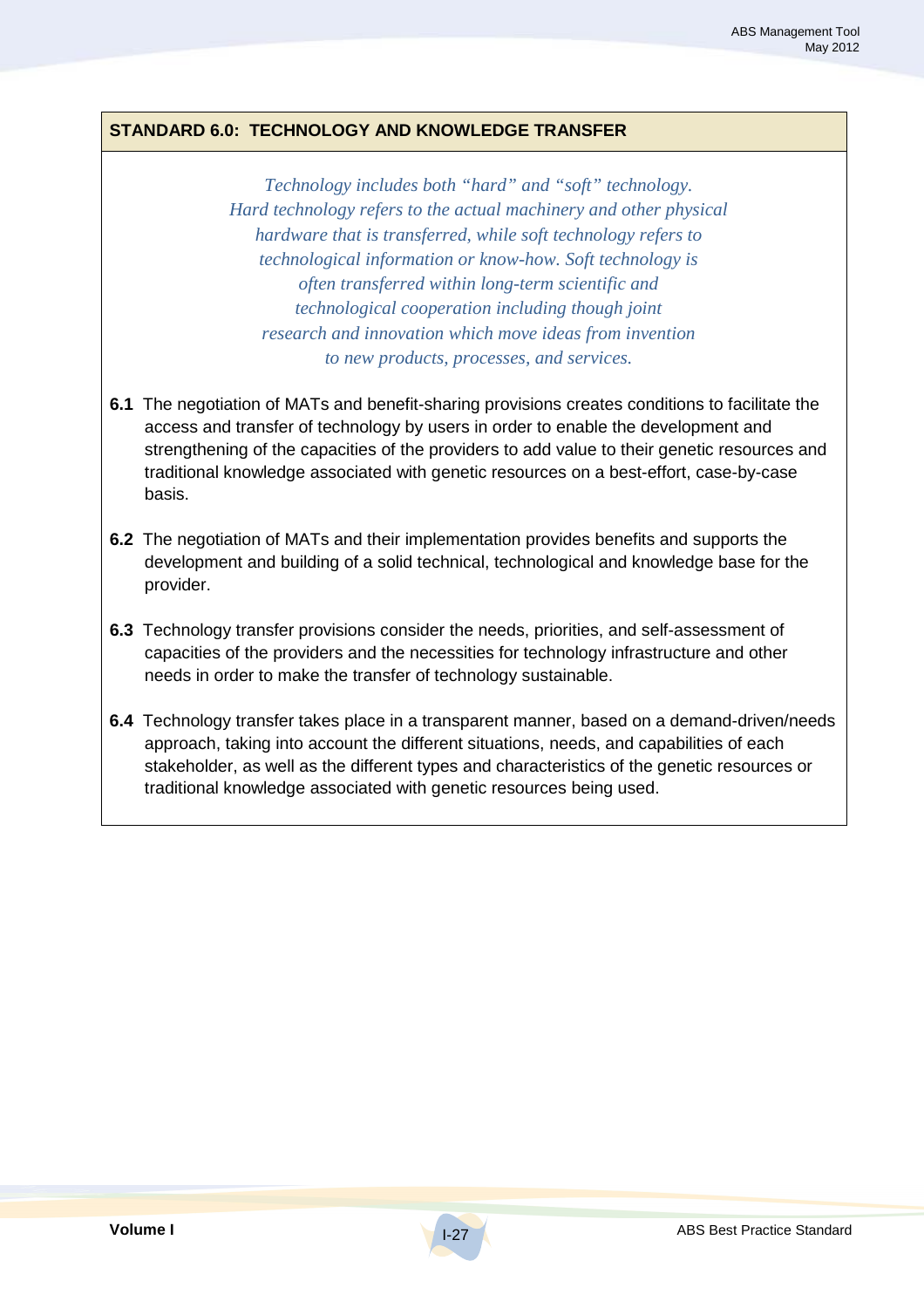# **3 GUIDANCE TO GOVERNMENTS ON THE NAGOYA PROTOCOL**

This chapter provides guidance to governments in their consideration of their obligations and the opportinities available under the Nagoya Protocol. It is divided into two subsections following a brief introduction.

The first subsection includes a brief explanation of the implications for national implementation including information required to address the different issues and obligations.

The second subsection provides more detailed guidance on the key issues addressed by the Protocol and aligns this information against the each ABS-MT standard.

## **3.1 Introduction**

Concern about the perceived weakness of the Convention on Biological Diversity's provisions on access and benefit-sharing, and the 2002 Bonn Guidelines, largely arose from the absence of measures among user countries to secure compliance with the terms and requirements of countries providing access for the use of their genetic resources. This was an important driver for the development of the Nagoya Protocol. The resulting Protocol now balances the obligations of providers with obligations for users of genetic resources and users of traditional knowledge associated with genetic resources. It establishes national obligations for access and benefitsharing. The Protocol further bridges these mutual obligations of users and providers through the creation of international certificates of compliance. It is important for all countries to be aware that the Protocol's compliance obligations apply to all countries that have ratified the protocol: whether developing or developed, and whether a country sees itself as a user or as a provider of genetic resources.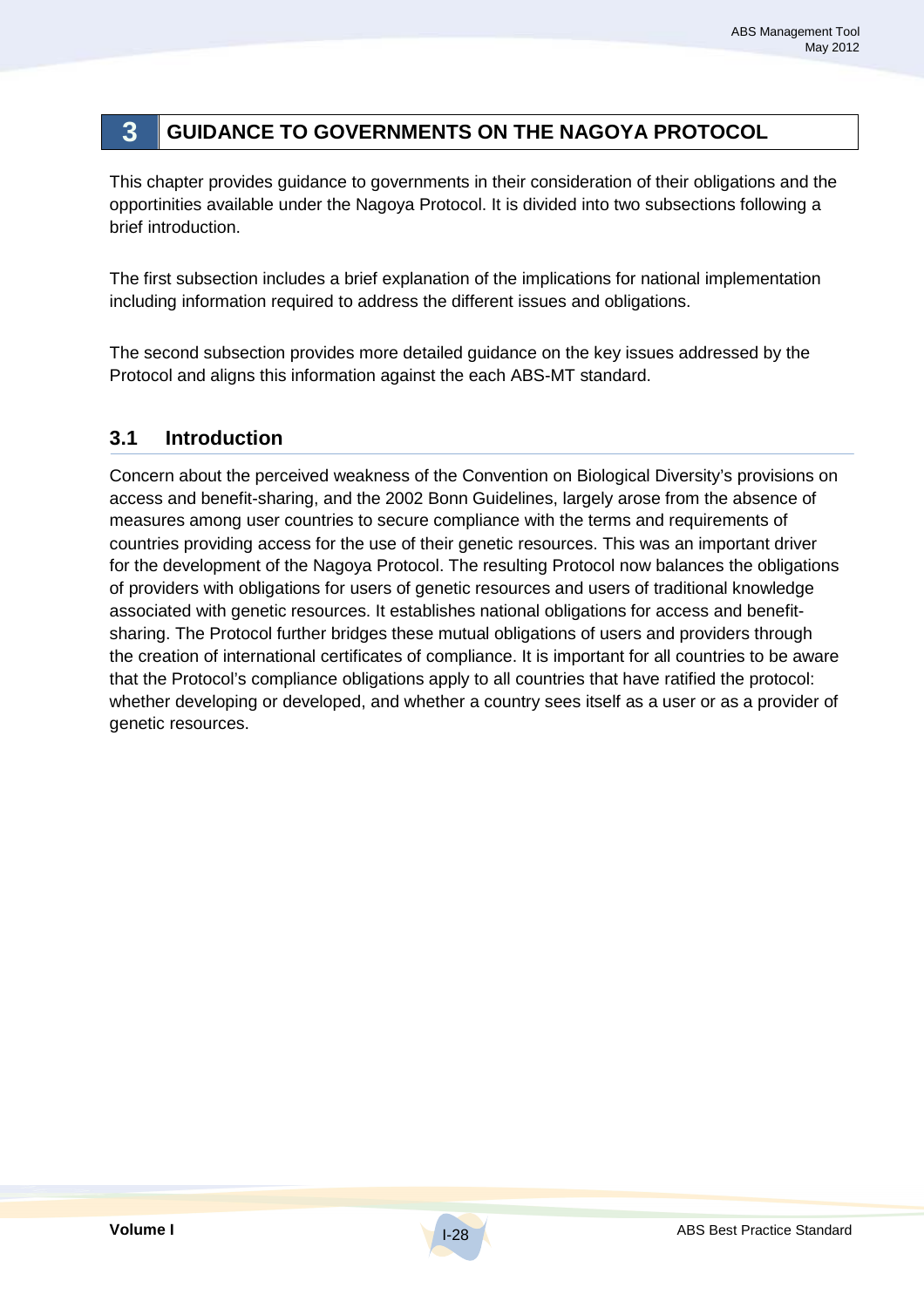## **3.2 Guidance to Governments**

#### **1.0: ACCESS**

#### **A. Prior Informed Consent (PIC)**

*In accordance with the Protocol, the procedures established by governments that require PIC may be legislative, administrative, or policy measures.*

These measures must:

- Provide information on how to apply and to whom (designated competent national authorities);
- Be fair and apply non-arbitrary rules and procedures;
- Set out criteria for PIC approval and for involvement of indigenous and local communities, where applicable;
- Provide legal certainty, clarity, and transparency; and
- Provide a copy of the grant of access to the international ABS Clearing-House.<sup>18</sup>

#### **B. Mutually Agreed Terms (MATs)**

*In accordance with domestic law and domestic regulatory requirements, procedures established by governments for access also provide for the establishment of mutually agreed terms, negotiated under clear rules and procedures and set out in writing.*

These may include:

- Agreed applicable law under which the agreement is to be understood and administered<sup>19</sup>;
- A dispute settlement clause, including options for alternative dispute resolution<sup>20</sup>;
- The jurisdiction under which the dispute resolution process is to be conducted<sup>21</sup>;
- Terms on benefit-sharing including intellectual property (IP) rights;
- Ensure Indigenous and local communities' PIC or approval is upon mutually agreed terms, in accordance with domestic legislation $^{22}$ ;
- Terms for any subsequent third-party use<sup>23</sup>; and
- $\bullet$  Terms for changes in intended use, where applicable.<sup>24</sup>

<sup>&</sup>lt;sup>18</sup> Refers to Article 6 of the Nagoya Protocol.

 $19$  Refers to Article 18(1)(b).

 $20$  Refers to Article 18(1)(b).

 $21$  Refers to Article 18(1)(b).

 $22$  Refers to Article 7 and 5(2) of the Nagoya Protocol.

<sup>&</sup>lt;sup>23</sup> Refers to Article 6 of the Nagoya Protocol.

<sup>&</sup>lt;sup>24</sup> Refers to Article 6 of the Nagoya Protocol.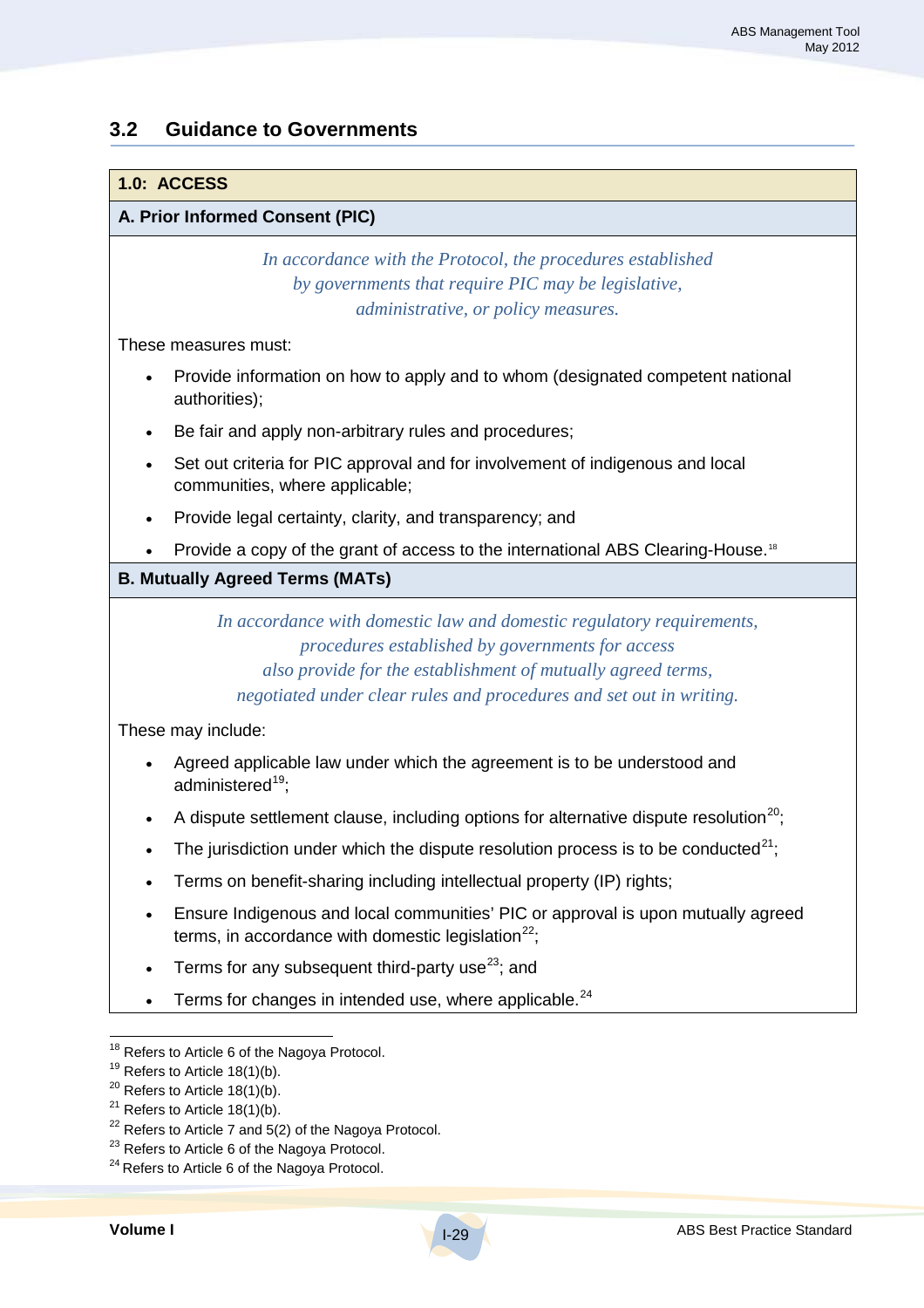All governments have a common responsibility to encourage the development and use of model clauses in MATs together with ABS codes of conduct, guidelines, and best practices and /or standards.

Governments have a responsibility to encourage the use of dispute resolution provisions in MATs. This is complemented by the obligation to provide access to their legal systems to resolve disputes about MATs and to respond to issues of recognition of foreign judgments and access to justice.

#### **C. National Focal Points and Competent National Authorities (NFPs and CNAs)**

*All governments must establish national focal points and provide information about ABS policies, terms of access, and contact points to the CBD Secretariat. They must establish competent national authorities (CNAs) on ABS which are responsible for providing information on requirements for obtaining PIC and MATs and for granting access or providing written evidence that access requirements have been met.*

Governments must decide whether to require prior informed consent (PIC) for access and use of their genetic resources and of any traditional knowledge associated with genetic resources. If so, they must establish measures to provide for PIC and the establishment of MATs administered by competent national authorities (CNAs). This may also include CNA(s) of indigenous and local communities where the use of traditional knowledge associated with genetic resources requires PIC and MATs.

Domestic ABS systems must create legal certainty through fair and transparent rules with criteria established for the granting of PIC by CNAs and the establishment of MATs. Access permits (or their equivalent) issued by CNAs are to be provided to the CBD ABS Clearing-House to allow creation of internationally recognized certificates of compliance, as appropriate.

More broadly, governments are to create conditions to support research for biodiversity conservation and sustainable use including through simplified access to genetic resources for non-commercial use.

They are also to give due regard to speedy access to genetic resources and speedy benefitsharing in light of emergencies threatening human, animal, or plant health. They must also consider the importance of genetic resources for food, agriculture, and food security.

Governments must make efforts to cooperate together where genetic resources and traditional knowledge associated with genetic resources are shared across their boundaries with other countries, when implementing the Protocol.

 $\overline{a}$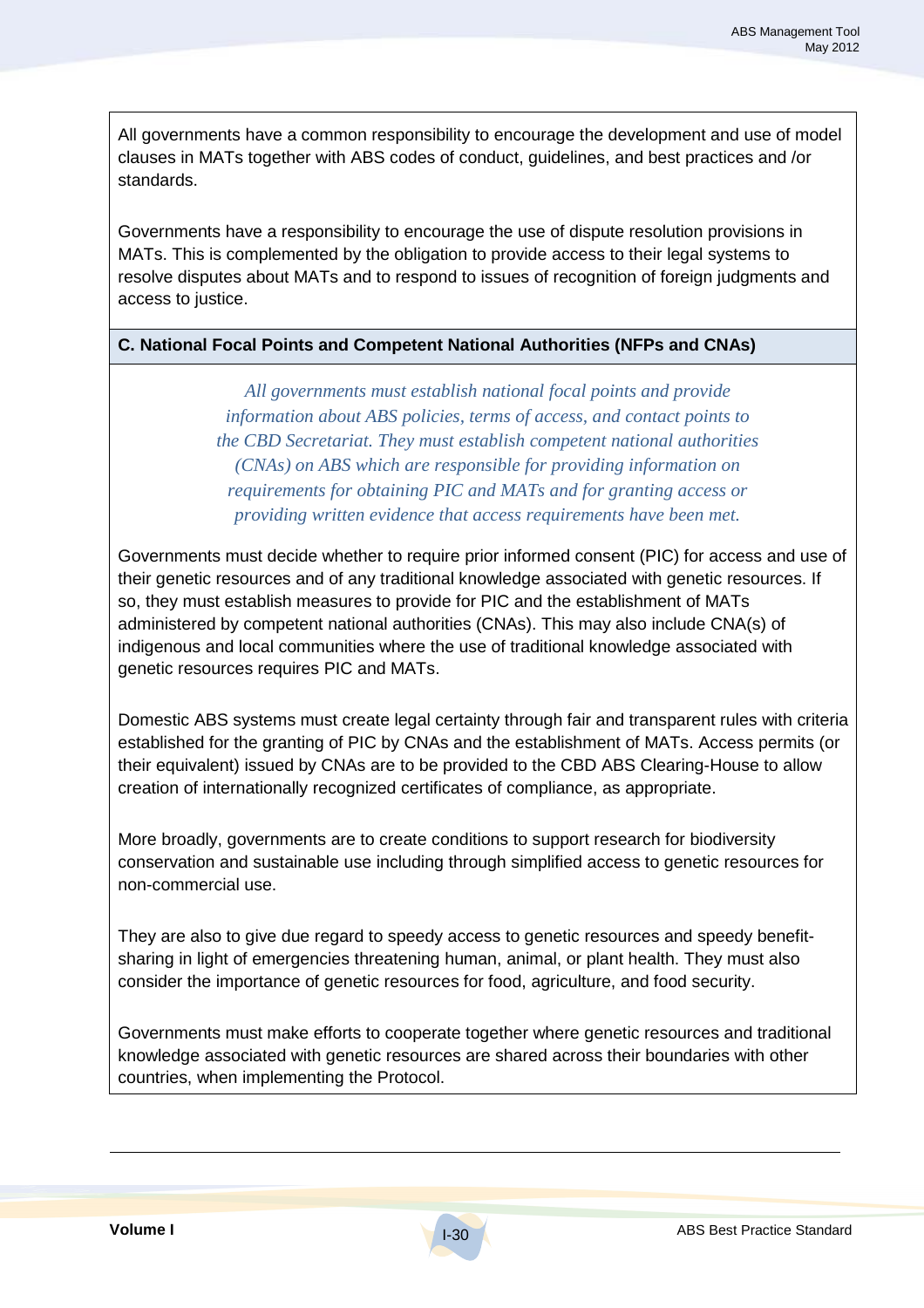#### **D. Obligations Arising from Subsequent Utilization of Genetic Resources**

*If a user of genetic resources wishes to undertake research and development for any use not covered under the terms on which PIC or MATs have been granted, the user must seek the approval of the provider of the resources involved. Subject to the domestic laws of the providing country and to the domestic laws of the country in which the resources are being utilized, failure to do so may involve civil or criminal penalties and, in some circumstances, may affect the validity or use of intellectual property created.*

Similarly, where access to genetic resources has been granted through simplified measures for non-commercial use, any change in intended use different from the approved non-commercial purpose requires the user to obtain the approval of the provider.

This may require the establishment of MATs.

#### **2.0: BENEFIT-SHARING**

*All governments are to take action using a range of measures to ensure that benefits arising from the utilization of genetic resources (GRs) and any traditional knowledge associated with GRs are shared through MATs in a fair and equitable way with the providing country and, in the case of traditional knowledge, with the indigenous and local community holding the knowledge. Governments should encourage that benefits be used for the conservation and sustainable use of biodiversity.*

The Protocol at Article 5(4) anticipates a flexible and wide range of possible benefits. These possible benefits, including monetary and non-monetary benefits are set out in the Annex to the Nagoya Protocol but are not confined to that list. Experience to date suggests that the range of non-financial benefits is suited to supporting technical transfer and capacity-building

Negotiations on benefit-sharing may include the creation of intellectual property (IP), its ownership, the granting of exclusive or non-exclusive licences, the disposition of benefits flowing from income, or other benefits generated by IP and any associated licences granted. The user commonly owns the IP they create but, in some cases, it may suit the parties to the agreement to share ownership. The IP owner may also agree to grant a licence for the other party as part of agreed benefit-sharing.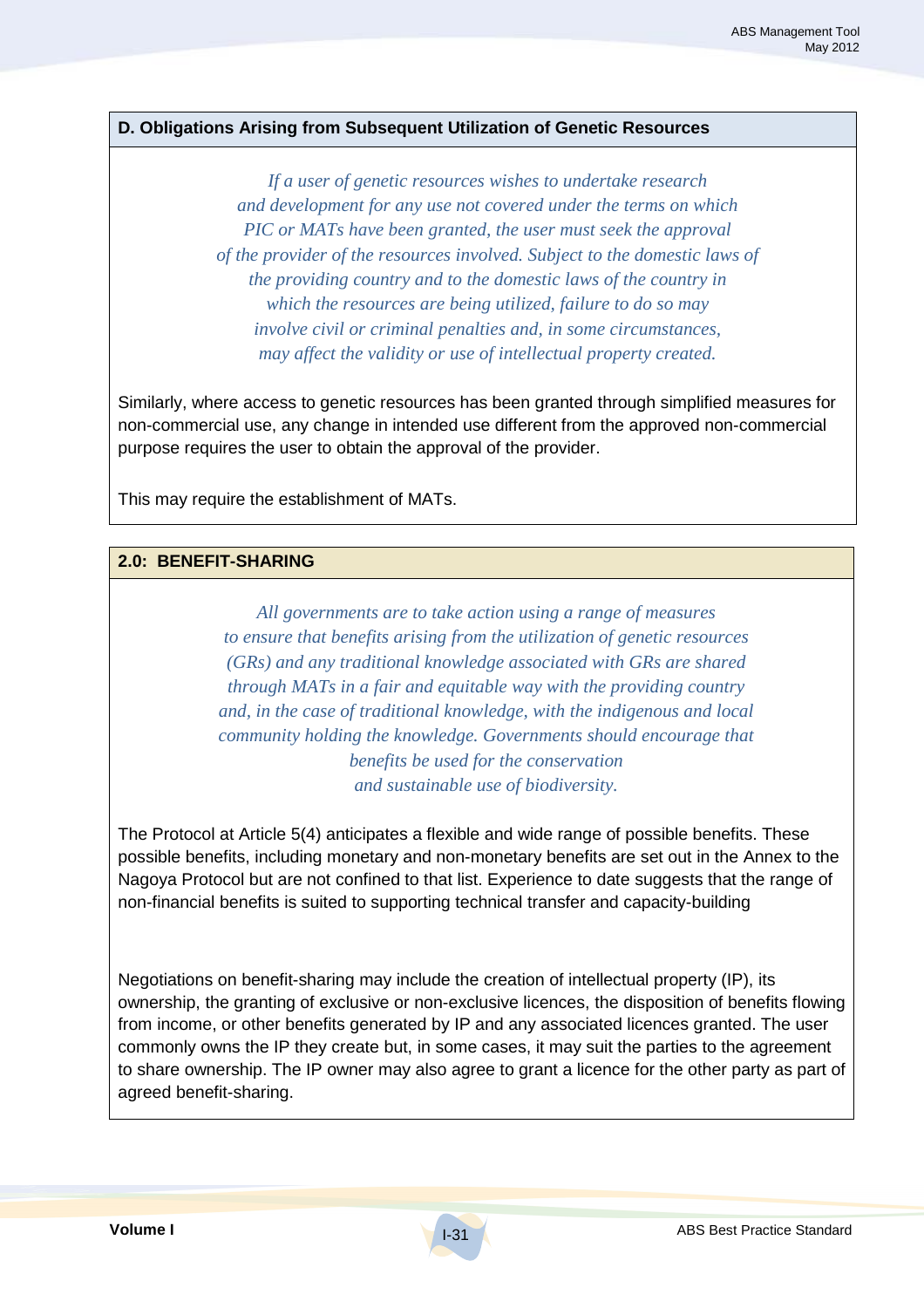### **3.0: COMPLIANCE**

#### **A. Compliance Measures**

*Compliance means meeting the requirements and obligations of national (domestic) ABS legislative, administrative, or policy measures on access and benefit-sharing to genetic resources and traditional knowledge associated with genetic resources in the country in which genetic resources are provided. Similarly, compliance means meeting the requirements of national (domestic) laws and administrative or policy measures of the country in which genetic resources and associated traditional knowledge are utilized. In both cases, compliance also means meeting the requirements and obligations documented in MATs.*

The Protocol establishes compliance and monitoring obligations on the part of all countries in which genetic resources are used, together with measures to support the effectiveness of MATs including, opportunities to seek legal recourse in the event of disputes, access to justice, and mutual recognition of foreign judgments.

Compliance with ABS requirements in the Nagoya Protocol and in practice, is addressed at two different levels: compliance with MATs (a contract), and second, compliance with national legislation, policy, or administrative measures on access and benefit-sharing.

In addition, monitoring the utilization of genetic resources is included in the Protocol to support compliance and to enhance transparency on GR utilization. The Protocol provisions on this issue establish obligations to be fulfilled mostly by governments using their public powers (legislative, policy, or administrative measures) but also via communication to the ABS Clearing-House. Compliance with national ABS legislation and measures is a cross-cutting obligation included in all the relevant standards of the Management Tool. These standards are applicable to the providers and users of GRs and tradtional knowledge associated with GRs.

Parties to the Protocol have general obligations to take action to support compliance with the ABS requirements of providers of genetic resources.<sup>25</sup> This also includes the establishment of one or more checkpoints to monitor or enhance transparency in the use of genetic resources.<sup>26</sup>

Also supporting compliance is the development and adoption of codes of conduct, guidelines, and best practice standards. Parties are required to encourage their development. Provision is made in the Protocol for the Meeting of Parties to the Protocol to take stock of their use and to consider the adoption of specific codes of conduct, guidelines, and best practices and/or standards. Certificates of Compliance have key role in such codes and standards.

 $25$  Articles 5, 16, and 18 of the Nagoya Protocol.

<sup>&</sup>lt;sup>26</sup> Article 17(1) of the Nagoya Protocol.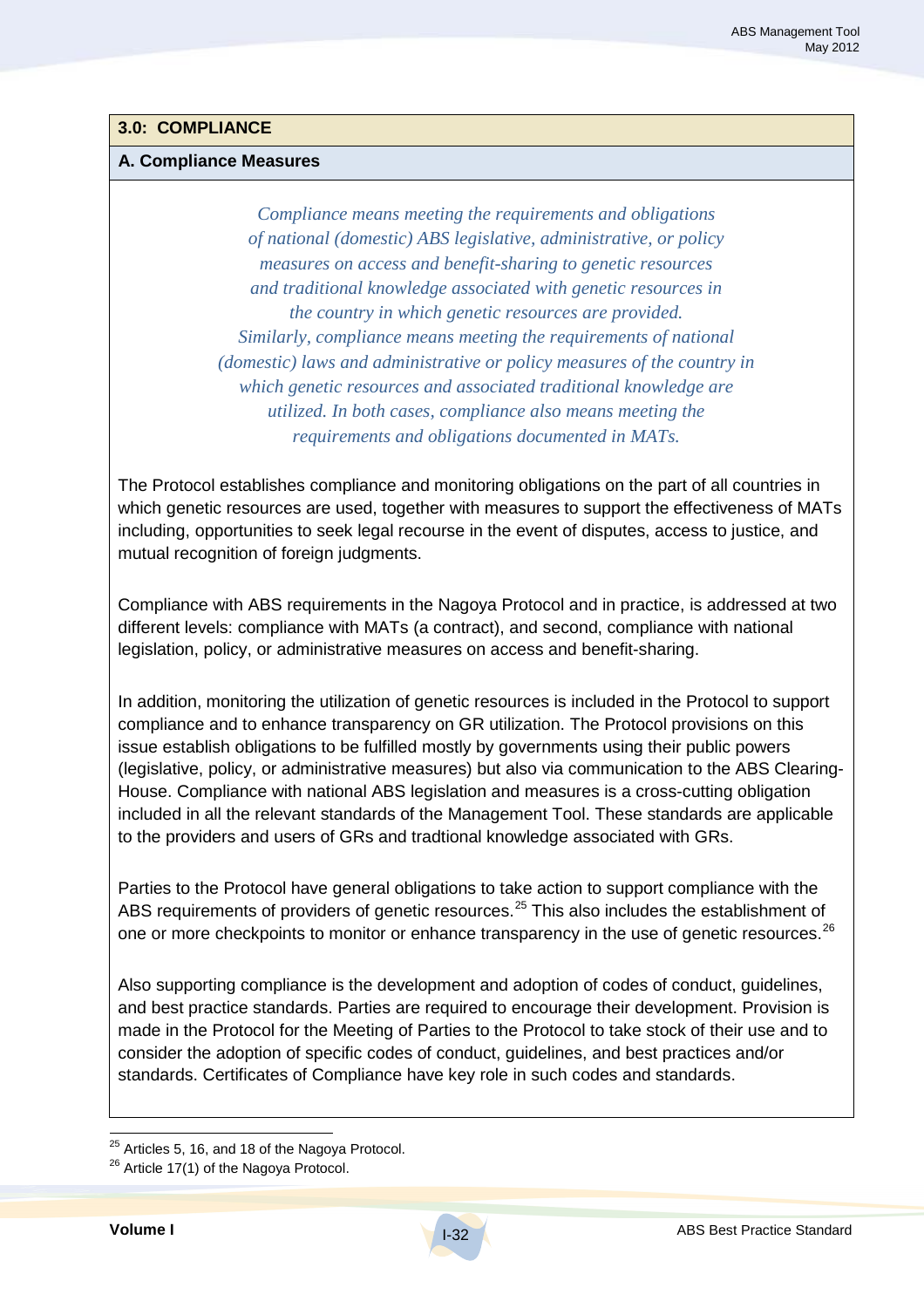**Note:** Pursuant to Article 30, the Parties to the Protocol will, at their first meeting, consider and approve mechanisms to promote compliance and address cases of non-compliance. Any such mechanism will also include provisions to offer advice or assistance.

#### **B. Internationally Recognized Certificates of Compliance**

*The internationally recognized certificate of compliance serves as evidence that the genetic resource that it covers has been accessed in accordance with PIC, and that MATs have been established, as required by the domestic access and benefit-sharing legislation, policy, or administrative requirements of the country providing the genetic resource.*

The establishment of *Internationally Recognized Certificates of Compliance<sup>27</sup> under the Nagoya* Protocol is the primary mechanism for monitoring the authorized utilization of genetic resources.

Countries regulating access are obliged to report the granting of access by providing permits granted (or their equivalents) to an ABS Clearing-House located within the CBD Secretariat, where they become Internationally Recognized Certificates of Compliance. This instrument could also be used where traditional knowledge associated with genetic resoucres has been utilized. However, the Protocol does not require a Certificate for the utilization of traditional knowledge.

The establishment of Certificates of Compliance creates a tool to support due diligence enquiry. As such, they provide a source of confidence to the competent national authority of the source country, and the country in which they are being used, and to non-commercial and commercial users of genetic resources.

<sup>&</sup>lt;sup>27</sup> Article 17 of the Nagoya Protocol.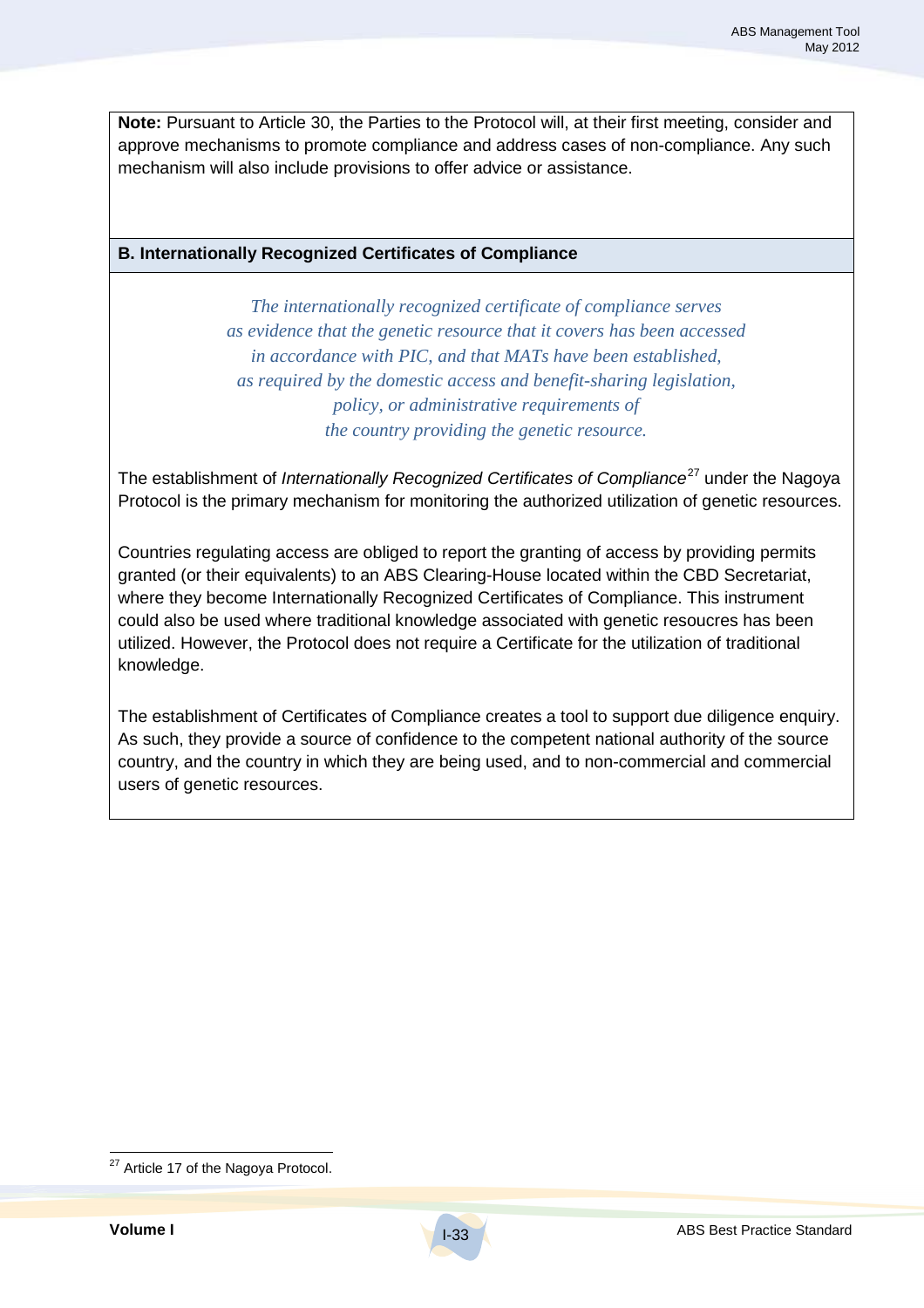### **4.0: TRADITIONAL KNOWLEDGE ASSOCIATED WITH GENETIC RESOURCES**

*The Protocol calls on countries to take measures, in accordance with domestic law, aimed at ensuring that traditional knowledge (TK) associated with genetic resources held by indigenous and local communities is accessed with PIC or prior approval and involvement of indigenous and local communities, and, that MATs are established. The Protocol also puts an obligation upon countries to establish mechanisms to inform potential users of TK associated with genetic resources about their obligations and to take into consideration and support customary laws and protocols.*

The procedures to be established by governments (consistent with their domestic law) also include:

- Taking measures with the aim of ensuring that benefits arising from the utilization of genetic resources that are held by indigenous and local communities are shared in a fair equitable way with the communities concerned, based on MATs, in accordance with the established rights of these communities over their genetic resources.
- Taking measures in order that benefits from the utilization of traditional knowledge associated with genetic resources are shared in a fair and equitable way with them upon MATs.
- Taking measures with the aim of ensuring that traditional knowledge associated with genetic resources held is accessed with the PIC or approval and involvement of the communities and that MATs are established.
- Taking measures with the aim of ensuring that the PIC or approval and involvement of indigenous and local communities is obtained for access to the genetic resources where they have the established right to grant access to such resources.
- Taking into consideration indigenous and local communities' customary laws, community protocols, and procedures relating to traditional knowledge.
- Informing users of traditional knowledge about their obligations, in consultation with and with participation of indigenous and local communities.
- Supporting development of:
	- **Community protocols;**
	- **Minimum requirements for MATs; and**
	- Model contractual clauses.
- As much as possible, not restricting customary use and exchange of genetic resources.<sup>28</sup>

<sup>&</sup>lt;sup>28</sup> Refers to Article 12 of the Nagoya Protocol.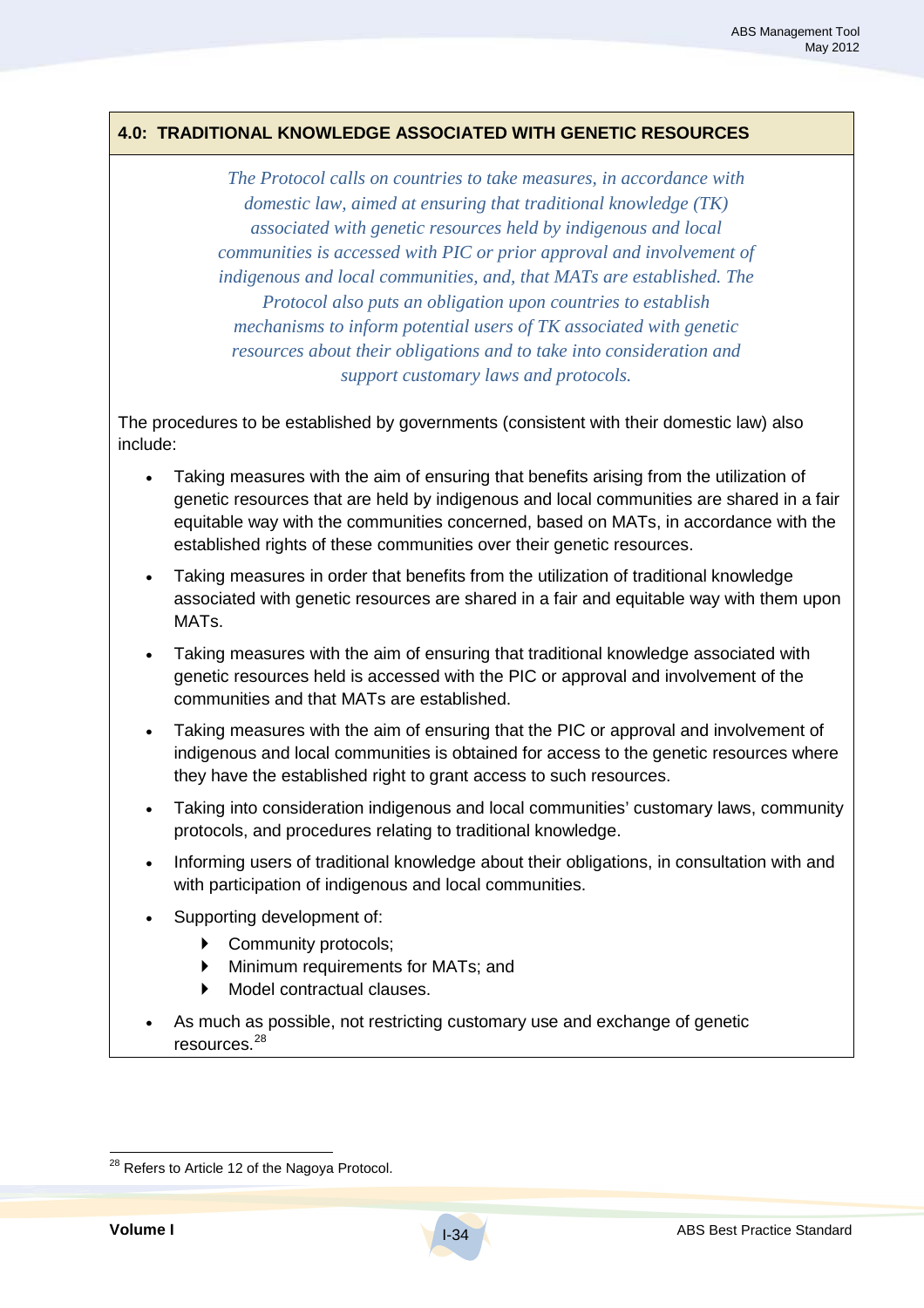In addition to this guidance, **Appendix A** includes a table that presents the most relevant provisions of the Nagoya Protocol, a brief explanation of the implications for national implementation including information required to address the different issues/obligations and sustainable development law principles that can be used as a guide in the ABS national system drafting process.<sup>29,30</sup>

<sup>&</sup>lt;sup>29</sup> See Cabrera Medaglia Jorge et al, Crafting Biodiversity Visionary Laws; CISDL and WFC, Montreal, 2011.<br><sup>30</sup> IUCN is currently developing a document titled the *Explanatory Guide to the Nagoya Protocol on ABS*. This document will provide a neutral explanation of the articles presented in the Nagoya Protocol and will be made available on the IUCN website once finalized. See http://cms.iucn.org/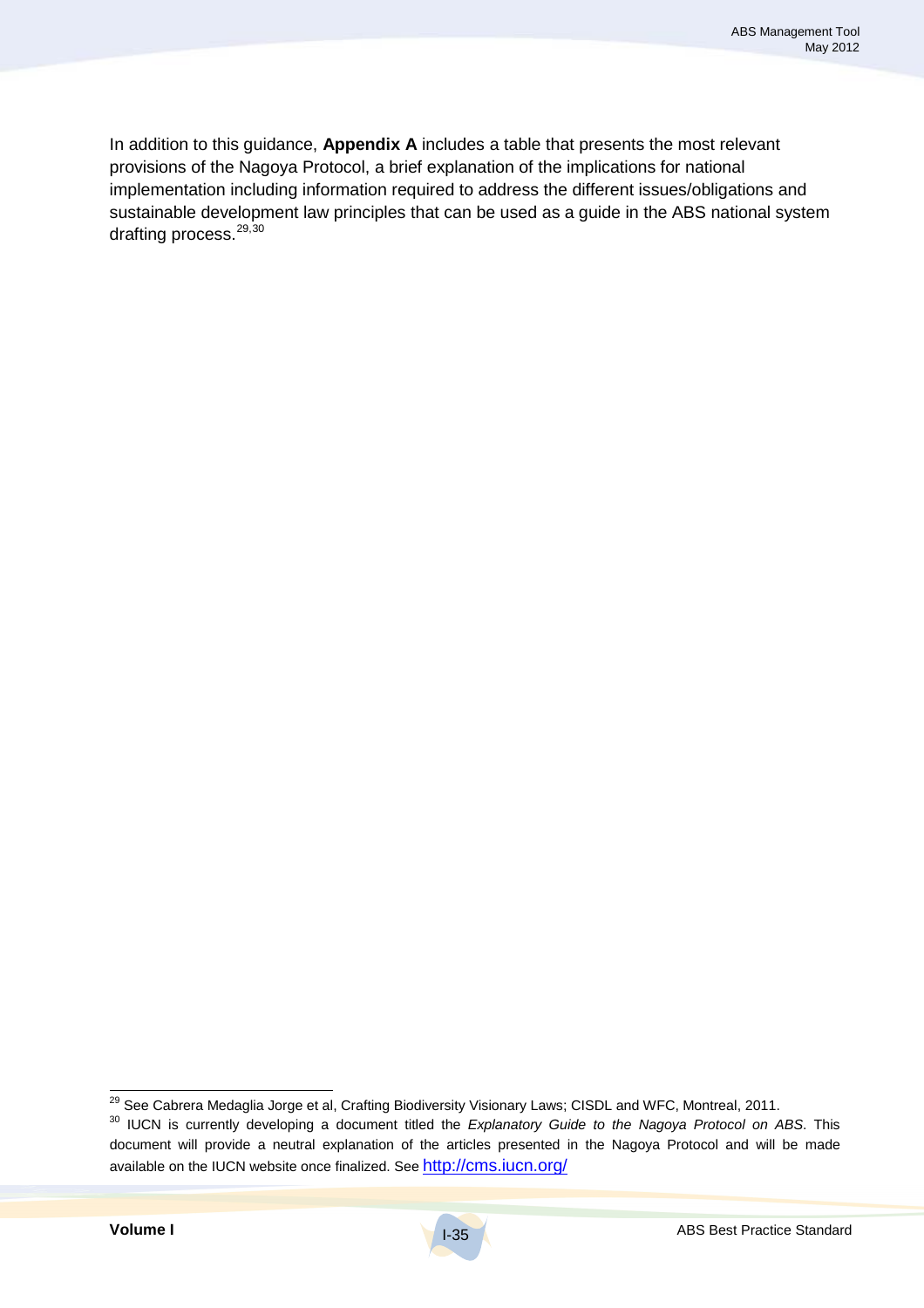## **4 MANAGEMENT PROCESSES GUIDANCE ON IMPLEMENTATION**

This section provides basic orientation to assist users of the ABS-MT to put in place management procedures, or to improve their existing management systems, to implement ABS activities.

### **4.1 Integration with Management Systems**

All organizations have some form of procedures or "management" systems, whether they are formal or simply based on commonly used or traditional practices. The ABS-MT is designed to help any type of organization understand and improve the practices it follows to comply with CBD and the implementation of the Nagoya Protocol requirements on ABS in accessing – or providing access to – genetic resources.

Organizations such as small and medium-sized enterprises or research institutions can use the ABS-MT to help set their own internal objectives or standards and procedures to follow when requesting access to genetic resources, collecting such resources once PIC has been given, for negotiating MATs and providing benefit-sharing, using the standards presented in Part I, Section 2. Where it is appropriate, the ABS-MT can also help user organizations carry out the right activities to help ensure that traditional knowledge is appropriately respected and acknowledged, and the conservation and sustainable use of the genetic resource is maintained.

Larger organizations can use the ABS-MT to integrate the Best Practice Standards (from Part 1, Section 2) into their existing management systems and to strengthen their procedures by drawing on the Good Practice Guidelines (from Volume II Part 1 below) and drawing on the Management Process advice provided below.

### **4.2 Participation of Local and Indigenous Communities**

Successful ABS relationships are built on trust. An essential factor in building and maintaining trust – and avoiding negative outcomes such as failure to reach an agreement on access, or claims of biopiracy – lies in providing sufficient and appropriate procedures for the participation of Indigenous and local communities that are the holders, owners, managers, or custodians of genetic resources(and associated traditional knowledge), and, as such, could be impacted (negatively or which stand to gain benefits) in the ABS negotation. A key factor in participation of indigenous and local communities in ABS activities – whether initiated by the community itself or by an outside interest wishing to access genetic resources – is providing adequate time for consultations, engagement, and capacity-building.

As practices and requirements vary from country to country in accordance with national legislation, it is important to consult with the competent national authorities when seeking the participation of indigenous and local communities. These may be national bodies or the

I-36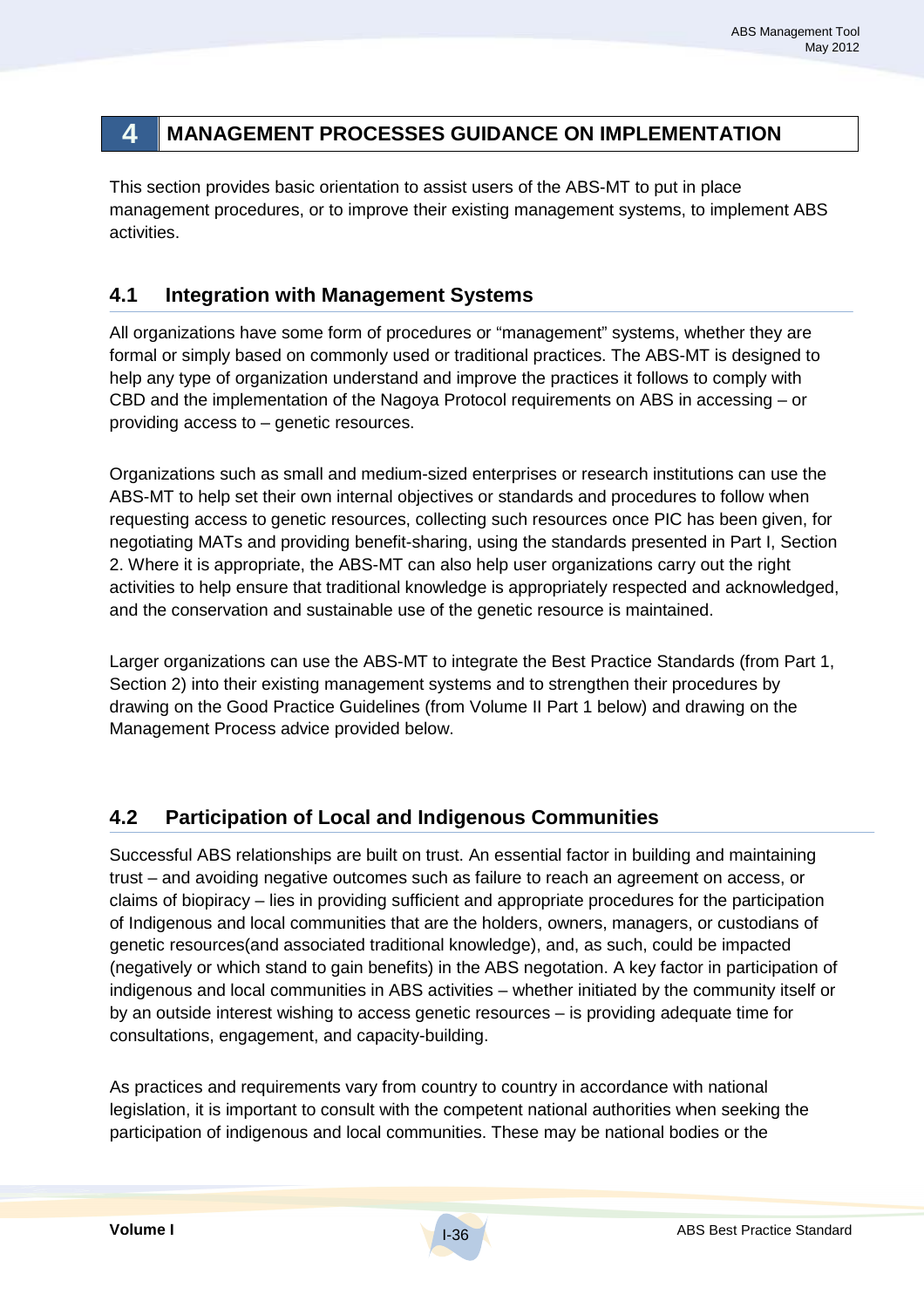authorized bodies of indigenous and local communities – depending on local ABS law and administrative arrangements.

Suggested procedures for ensuring adequate and appropriate participation of Indigenous and local communities in ABS activities include:

- Maintaining effective communication and dialogue with indigenous and local communities and relevant stakeholders, including their involvement in obtaining PIC and negotiation of benefits;
- Responding to the specific concerns and interests of stakeholders, including local communities and indigenous peoples, through information and commitment to address their concerns or providing a rationale for why action is not taken; and
- Involving indigenous and local communities that are holders, owners, managers, or custodians of genetic resources, in decision-making on access and in sharing of benefits derived from collection and use of genetic resources.

Possible management steps which can be taken are:

- At the outset, clarifying, in writing, the roles, rights, and responsibilities of the intended users (collecting institutions, individual researchers, sponsoring organizations, commercial entities, and government agencies) and the providers of the genetic resource (governments, and interested stakeholders including local and indigenous communities);
- Consulting with other stakeholders that may be (directly or indirectly) affected by genetic resource collection;
- Working with governments to provide indigenous and local communities that are prospective providers of genetic resources with the means and access to expertise to provide them with the scientific and legal capacity or advice to decide on access and to negotiate an ABS agreement; and
- Documenting the processes used for consultation with and involvement of local communities and indigenous peoples in seeking access with PIC in negotiating MATs and in implementing benefit-sharing arrangements.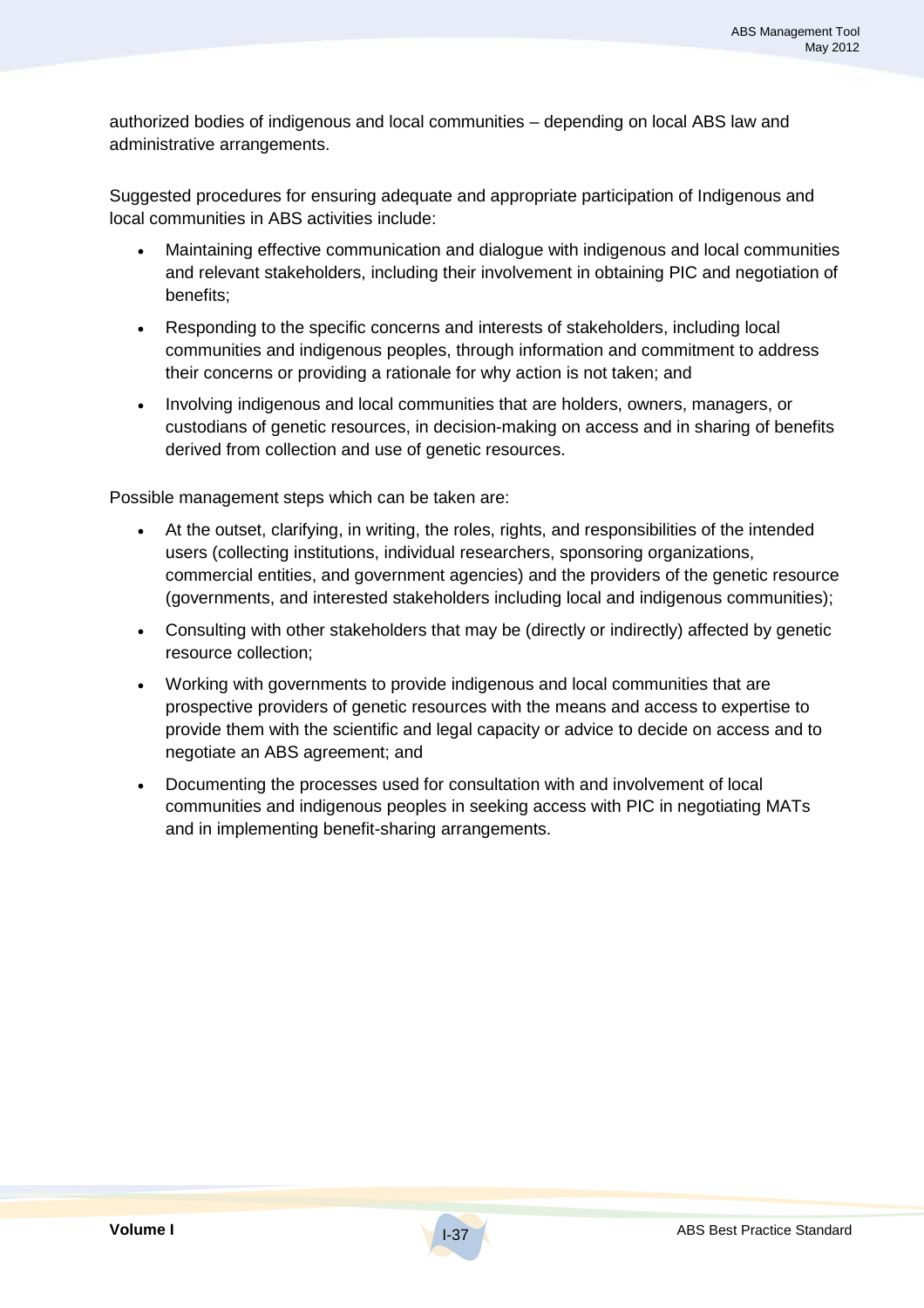### **4.3 Reporting**

Reporting between parties to an ABS agreement, and/or appropriate public reporting, improves transparency and builds confidence in ABS activities. Including reporting requirements and milestones in ABS contracts will allow stakeholders to monitor the access and use of genetic resources. Publication of genetic resource transactions on the ABS Clearing-House is a key step in reporting and Parties and users of genetic resources may wish to consider whether it is in their best interests to update the information on the ABS Clearing-House when MATs milestones are reached or when PIC conditions are met, for example, the taxonomic identification of organisms collected.

Voluntary public reporting of genetic resource activities by users, including research institutions and companies, provides transparency of activities and helps share information. This transparency can mitigate public or stakeholder concerns about inappropriate practices.

Maintaining appropriate documents that record discussions, agreements reached, and ABS transactions is important for managaing a consistent ABS process. However, documentation requirements can be difficult for small companies or communities to meet if they are too detailed or onerous.

Suggested procedures for ensuring adequate and appropriate documentation and sharing of information include:

- Sharing information, including intended uses, in a transparent manner between potential providers and potential users of genetic resources and in a manner appropriate to each stage of negotiation and agreement process;
- Providing sufficient information to enable the genetic resource provider and the intended user to make informed judgments and decisions, and undertake actions to implement agreements;
- Maintaining the confidentiality needs of commercial stakeholders and the holders of traditional knowledge while working to the spirit of transparency in the relationship; and
- Where traditional and local knowledge associated with a genetic resource is involved, protecting the traditional and local knowledge in the process of access and not making such knowledge available without the consent of local or indigenous communities.

Possible management steps that can be taken are:

- Maintaining records of ABS collection and use, and making them available to the providers and users of the genetic resource, and to the government regulator whenever the provider is a private party;
- Communicating clearly the objectives and likely outcomes of collection activities, including intended uses of the genetic resources;
- Establishing procedures to ensure that all relevant information can be communicated clearly in a language and manner understandable to all relevant stakeholders and in a timely fashion;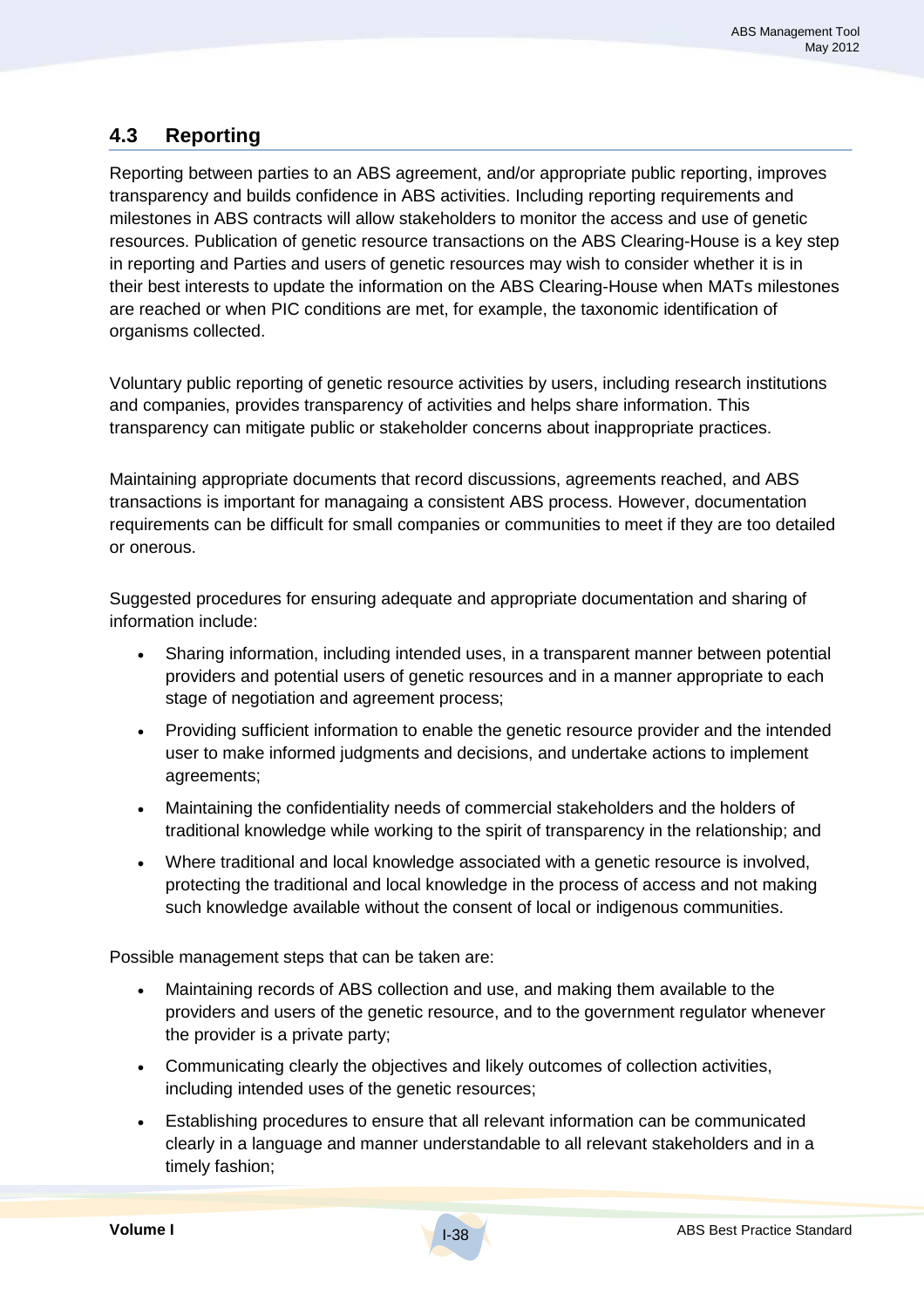- Addressing unrealistic expectations; and
- Enssuring that sample/material suppliers are aware of, and comply with, the terms of collection and sharing of benefits.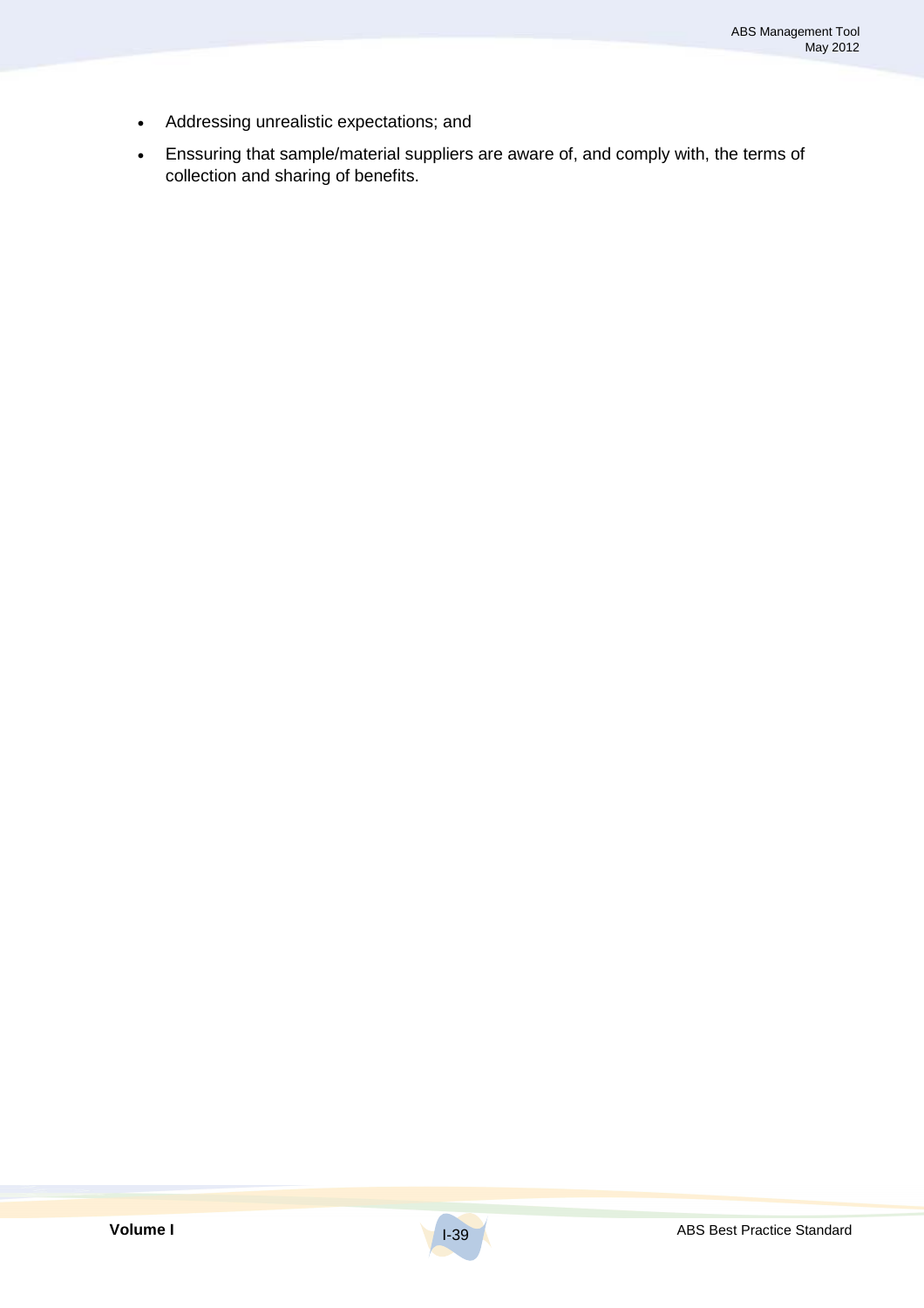# **Appendix A:**

Nagoya Protocol Provisions and National Implementation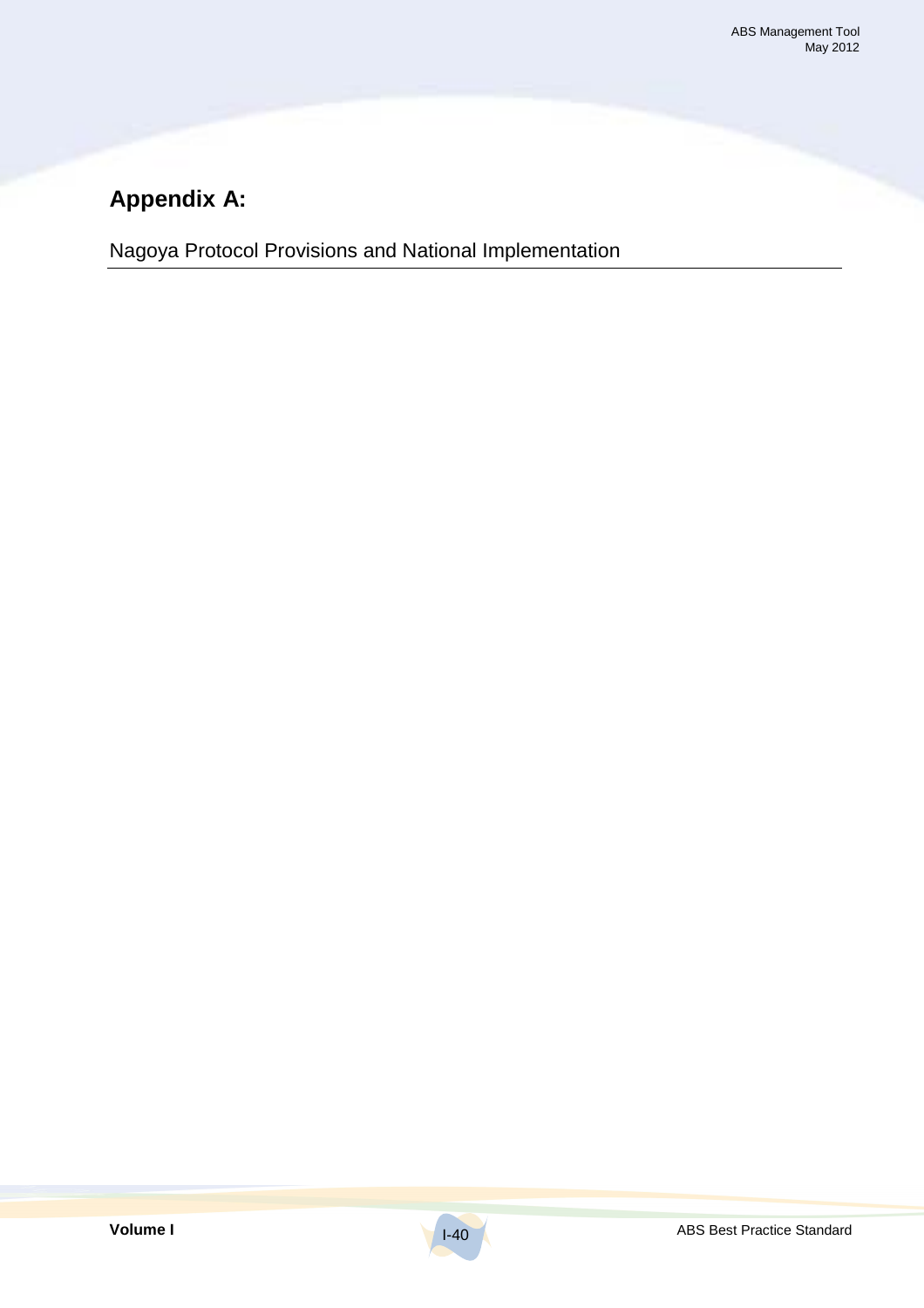### **APPENDIX A: NAGOYA PROTOCOL PROVISIONS AND NATIONAL IMPLEMENTATION**

| <b>Nagoya Protocol</b>         | <b>National Level Actions Required</b>                                                                                                                                                                                                                                                                         | <b>Useful Baseline</b><br><b>Information</b> | <b>ISDL Principles/</b><br><b>General Comments</b>                                                                                                                                                 |
|--------------------------------|----------------------------------------------------------------------------------------------------------------------------------------------------------------------------------------------------------------------------------------------------------------------------------------------------------------|----------------------------------------------|----------------------------------------------------------------------------------------------------------------------------------------------------------------------------------------------------|
| <b>Article 1:</b><br>Objective | No specific legal actions to be taken. Any legal,<br>administrative, or policy measure must consider the general<br>objective of the instrument.<br>Fair and equitable benefit-sharing must guide any legal,<br>administrative, and policy measures to be adopted by<br>Parties in their national legislation. |                                              | Equity.<br>$\bullet$<br>Conservation and<br>sustainable use of<br>natural resources.<br>Notice that the<br>ABS objective is<br>now clearly linked<br>to the other two<br>objectives of the<br>CBD. |

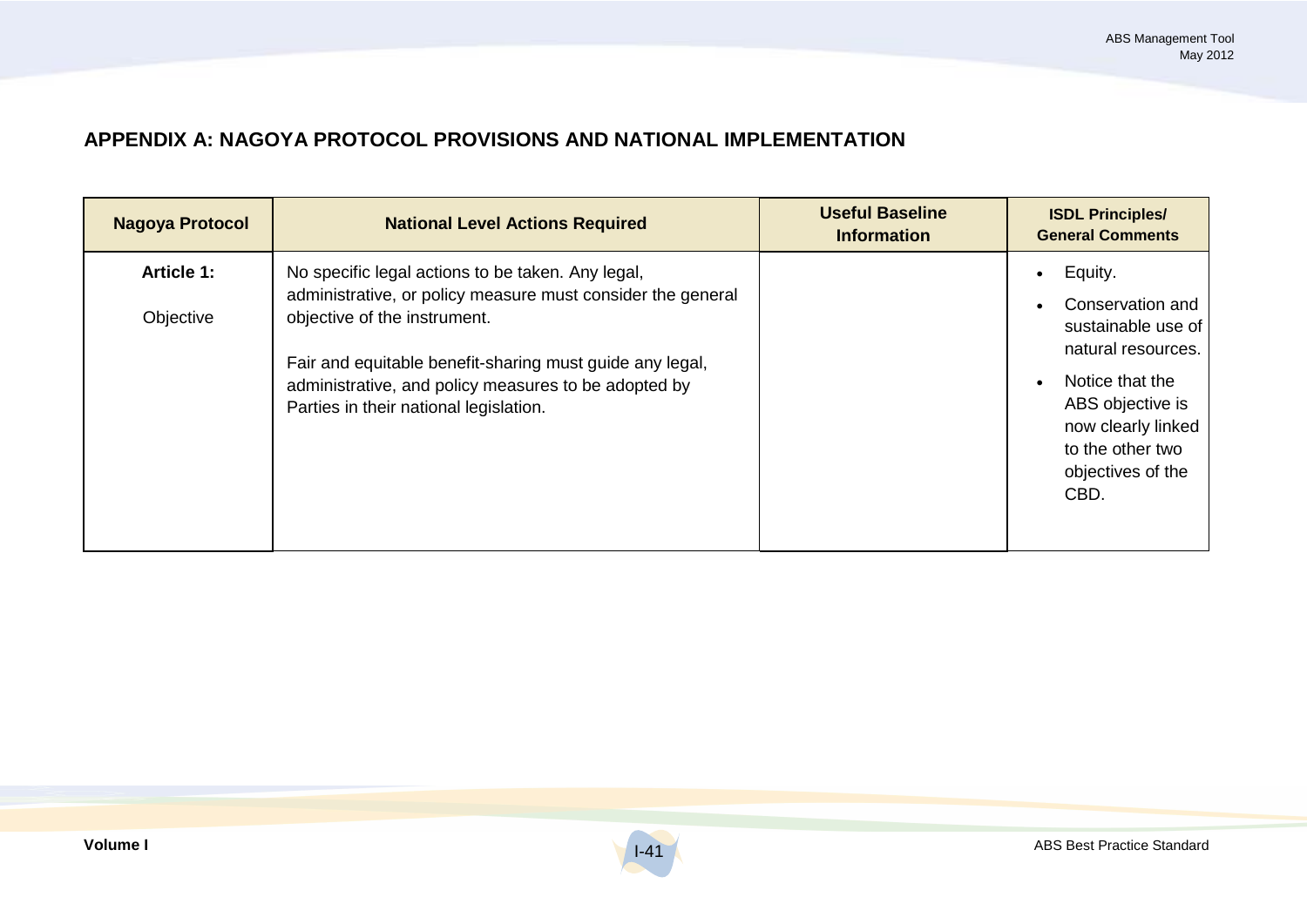| <b>Nagoya Protocol</b>            | <b>National Level Actions Required</b>                                                                                                                                                                                                                                                                                                                                                                                                                                                                                                                                                                                                                                                                                                                                                                                                      | <b>Useful Baseline</b><br><b>Information</b>                          | <b>ISDL Principles/</b><br><b>General Comments</b>                                   |
|-----------------------------------|---------------------------------------------------------------------------------------------------------------------------------------------------------------------------------------------------------------------------------------------------------------------------------------------------------------------------------------------------------------------------------------------------------------------------------------------------------------------------------------------------------------------------------------------------------------------------------------------------------------------------------------------------------------------------------------------------------------------------------------------------------------------------------------------------------------------------------------------|-----------------------------------------------------------------------|--------------------------------------------------------------------------------------|
| <b>Article 2:</b><br>Use of Terms | No specific actions. Legal instruments usually incorporate<br>the new definitions: "derivatives" and "utilization," as<br>happens in the past with the CBD-relevant definitions<br>included in ABS legislation (e.g., genetic resources, etc).<br>Definition of utilization of GRs is a new innovation. Seeks to<br>capture and resolve "derivatives issue." Some lack of clarity<br>as to whether all the derivatives are included or not in the<br>Protocol (e.g., derivates accessed without simultaneously<br>having access to the genetic resources).<br>National legislation can provide some clarity on how to<br>understand, from a practical point of view, the issues of<br>utilization and derivatives and expand the glossary of terms.<br>Drafting of legislation should take into consideration the<br>Protocol's objectives. | Relevance and value of the<br>derivatives in the national<br>context. | Conservation and<br>sustainable use.<br>Good governance.                             |
| <b>Article 3:</b><br>Scope        | No specific legal actions to be taken. Some of the<br>contentious issues arising out in the negotiations are not<br>included explicitly in the text of the scope.<br>National legislation may provide greater clarity about the<br>scope by defining a list of exceptions or a "positive" list of<br>issues covered by the legislation.                                                                                                                                                                                                                                                                                                                                                                                                                                                                                                     |                                                                       | Equity.<br>$\bullet$<br>Conservation and<br>sustainable use of<br>natural resources. |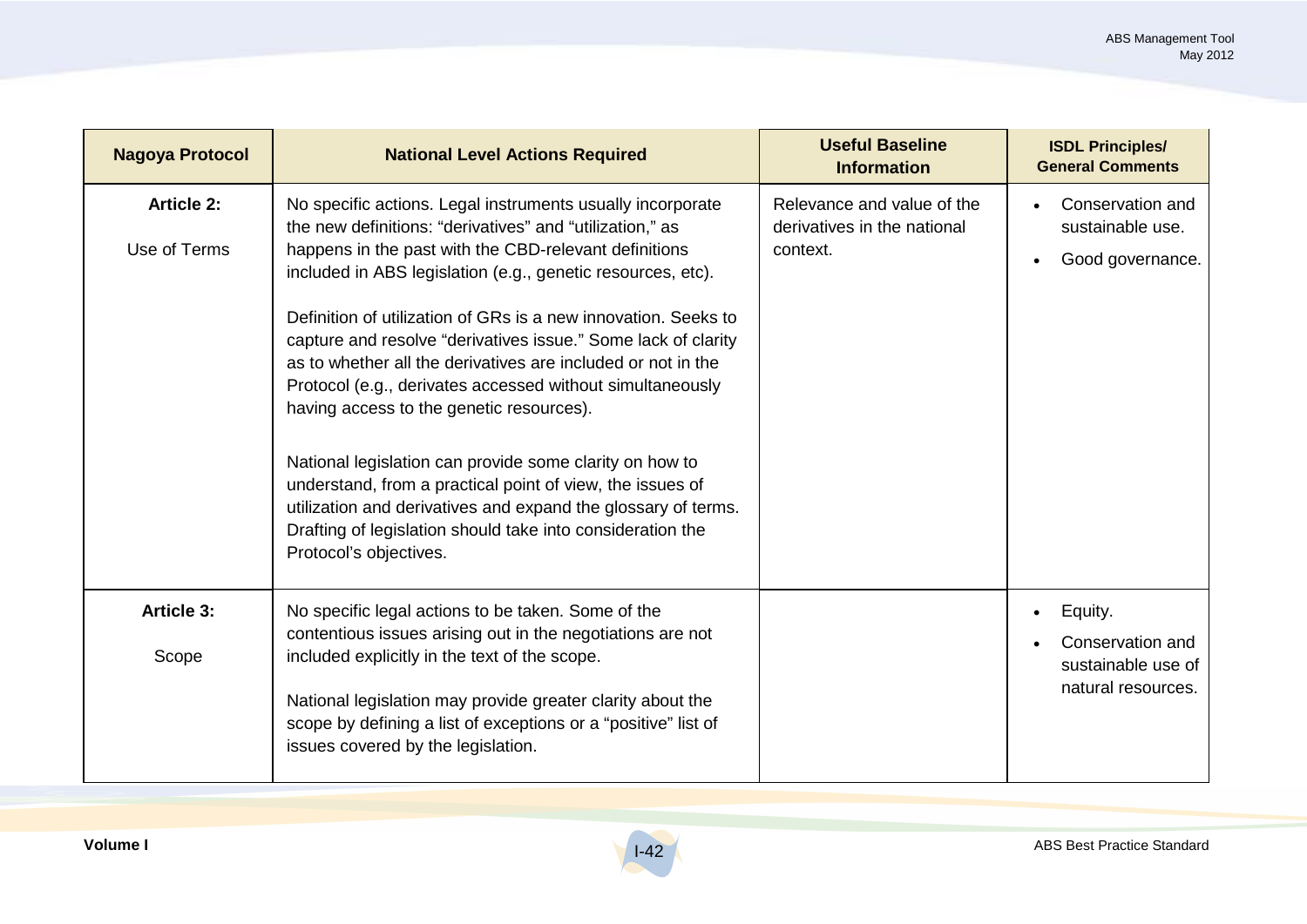| <b>Nagoya Protocol</b>                                                                   | <b>National Level Actions Required</b>                                                                                                                                                                                                                                                                                                                                             | <b>Useful Baseline</b><br><b>Information</b>                                                                                                                                     | <b>ISDL Principles/</b><br><b>General Comments</b>                                                      |
|------------------------------------------------------------------------------------------|------------------------------------------------------------------------------------------------------------------------------------------------------------------------------------------------------------------------------------------------------------------------------------------------------------------------------------------------------------------------------------|----------------------------------------------------------------------------------------------------------------------------------------------------------------------------------|---------------------------------------------------------------------------------------------------------|
| <b>Article 4:</b><br>Relationship with<br>International<br>Agreements and<br>Instruments | No specific legal actions for countries, except the<br>recognition at the national level of any specialized ABS<br>systems.<br>National level actions must create a synergistic<br>implementation between the international obligations,<br>especially those related to the specialized ABS systems.<br>Room should be available for new and emerging ABS<br>sectoral regulations. | Identify relevant legal<br>instruments, processes and<br>actions for the purpose of<br>drafting the legislation,<br>including WTO, WIPO,<br>WHO, FAO, and UNGA,<br>among others. | Conservation of<br>natural resources.<br>Interrelationship of<br>economic, social,<br>and human rights. |

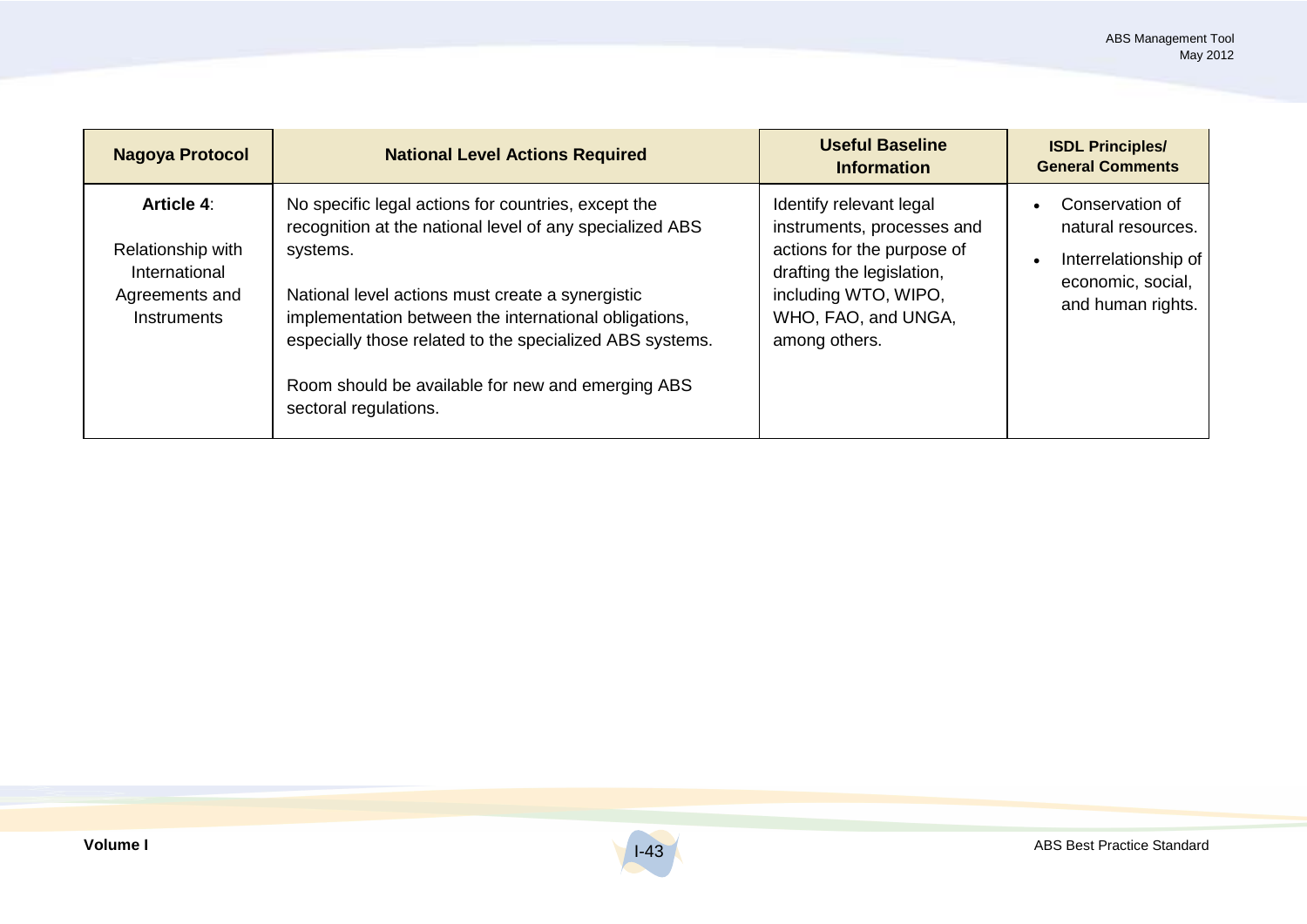| <b>Nagoya Protocol</b>                                     | <b>National Level Actions Required</b>                                                                                                                                                                                                                                                                                                                                                                                                                                                                                                           | <b>Useful Baseline</b><br><b>Information</b>                                                                                            | <b>ISDL Principles/</b><br><b>General Comments</b>                                                    |
|------------------------------------------------------------|--------------------------------------------------------------------------------------------------------------------------------------------------------------------------------------------------------------------------------------------------------------------------------------------------------------------------------------------------------------------------------------------------------------------------------------------------------------------------------------------------------------------------------------------------|-----------------------------------------------------------------------------------------------------------------------------------------|-------------------------------------------------------------------------------------------------------|
| <b>Article 5:</b><br>Fair and Equitable<br>Benefit-Sharing | Direct obligations to "adopt" measures (paragraphs 2, 3,<br>and $4$ ).<br>Three types of situations are addressed here:<br>Fair and equitable sharing arising out of utilization of<br>genetic resources;<br>2. Fair and equitable sharing arising out of utilization of<br>GRs in possession of indigenous and local<br>communities' lands; and<br>Fair and equitable sharing arising out of utilization of<br>3.<br>associated TK.<br>Countries should begin to implement this provision<br>immediately in light of the Protocol's objectives. | Identify national legal<br>framework and established<br>rights for indigenous and<br>local communities over their<br>genetic resources. | Equity.<br>Conservation of<br>natural resources.<br>Public participation<br>and access to<br>justice. |

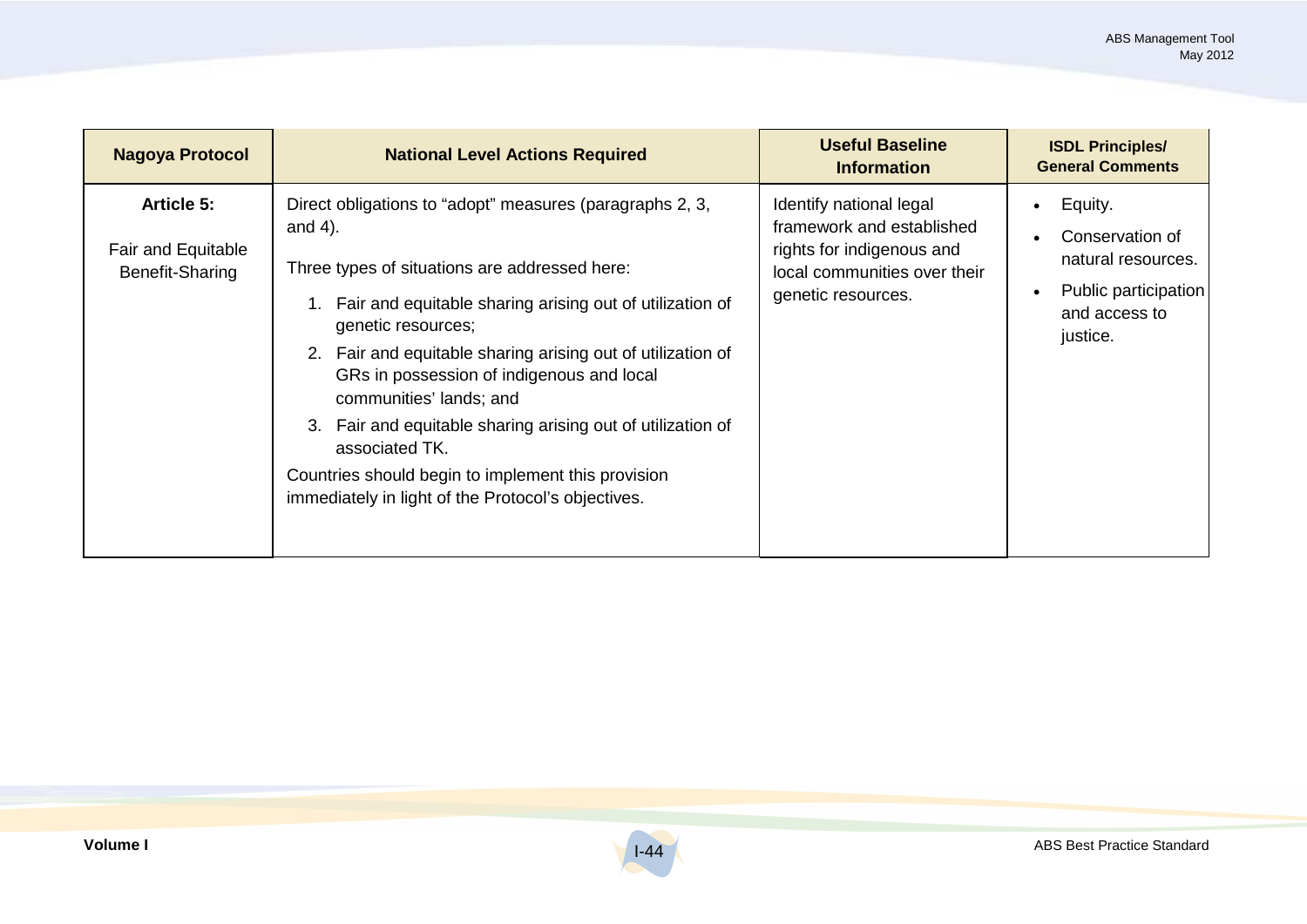| <b>Nagoya Protocol</b>                                     | <b>National Level Actions Required</b>                                                                                                                                                                                                                                                                                                                                                 | <b>Useful Baseline</b><br><b>Information</b>                                                                                                                                                                                                                                                                                                                           | <b>ISDL Principles/</b><br><b>General Comments</b>      |
|------------------------------------------------------------|----------------------------------------------------------------------------------------------------------------------------------------------------------------------------------------------------------------------------------------------------------------------------------------------------------------------------------------------------------------------------------------|------------------------------------------------------------------------------------------------------------------------------------------------------------------------------------------------------------------------------------------------------------------------------------------------------------------------------------------------------------------------|---------------------------------------------------------|
| <b>Article 6:</b><br><b>Access to Genetic</b><br>Resources | Obligation to design legal, administrative, or policy<br>frameworks considering the general principles outline in<br>article 6.3. Conditional obligation in the situation of article<br>6.2<br>("in accordance to domestic law" and "as appropriate").<br>There are no specific legal measures to be put in place, but<br>any measure must follow the characteristics of this article. | Analysis of the basic<br>conditions in the legal<br>regimen for processing and<br>granting permits, including<br>contractual and<br>administrative law where<br>relevant.<br>Information about rights of<br>indigenous and local<br>communities over the<br>genetic resources that are in<br>their possession, including<br>any relevant international<br>obligations. | Equity.<br>Public<br>Participation.<br>Good governance. |

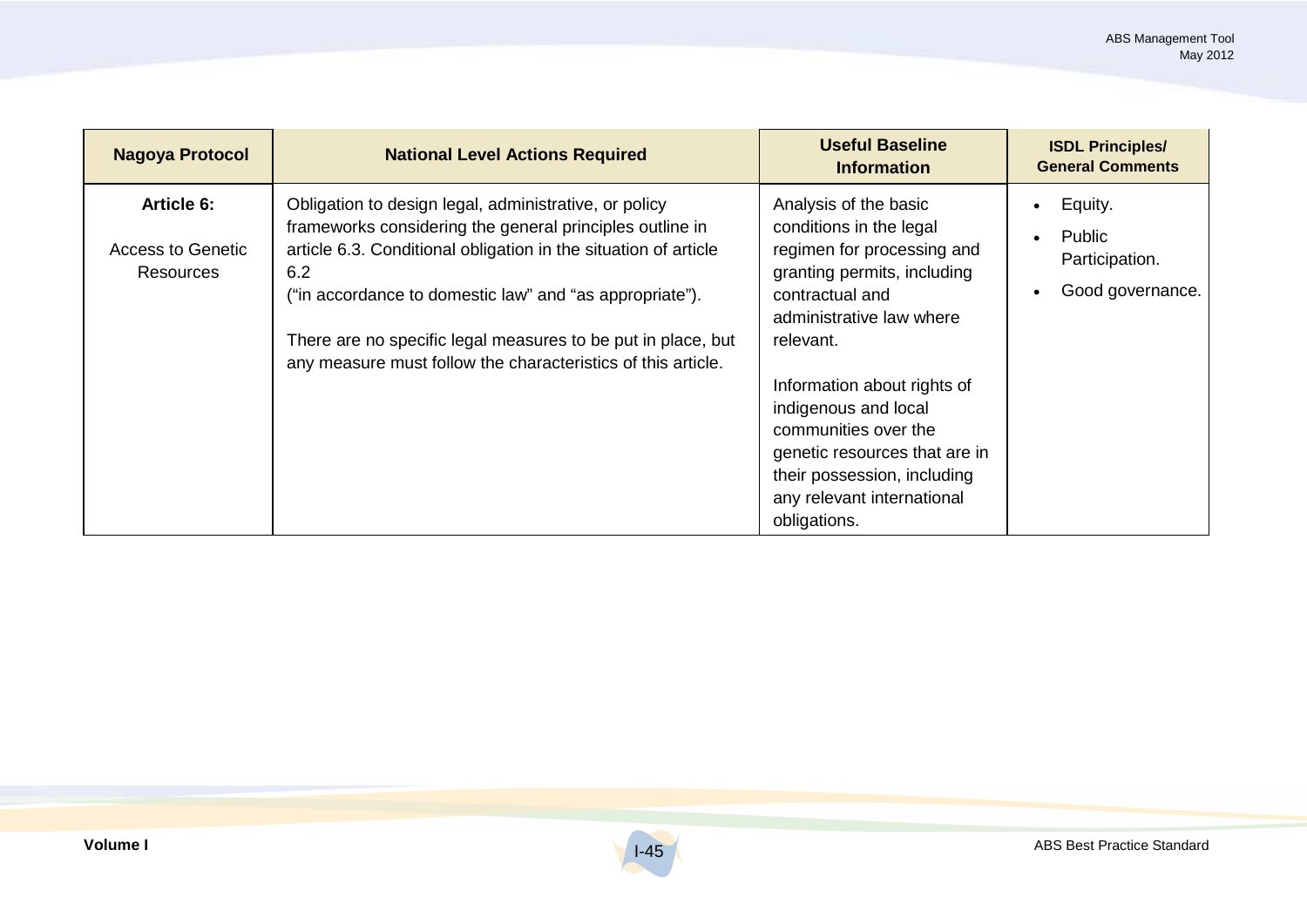| <b>Nagoya Protocol</b>                                                                              | <b>National Level Actions Required</b>                                                                                                                                                                                                                                                                                           | <b>Useful Baseline</b><br><b>Information</b>                                                        | <b>ISDL Principles/</b><br><b>General Comments</b>                                                                                                                                              |
|-----------------------------------------------------------------------------------------------------|----------------------------------------------------------------------------------------------------------------------------------------------------------------------------------------------------------------------------------------------------------------------------------------------------------------------------------|-----------------------------------------------------------------------------------------------------|-------------------------------------------------------------------------------------------------------------------------------------------------------------------------------------------------|
| <b>Article 7:</b><br><b>Access to Traditional</b><br>Knowledge Associated<br>with Genetic Resources | Obligation to adopt or take measures qualified for the terms<br>"in accordance to domestic legislation "and "as appropriate."<br>When enacting national measures, articles 7 and 12 could<br>be considered jointly.<br>Equity and public participation should guide any actions<br>regarding the implementation of this article. | Identify the domestic<br>(including international)<br>legislation in place regarding<br>this issue. | Equity.<br>Public<br>participation.<br>Conservation and<br>sustainable use of<br>natural resources.<br>Language is more<br>progressive than<br>the language of the<br>CBD in relation to<br>TK. |

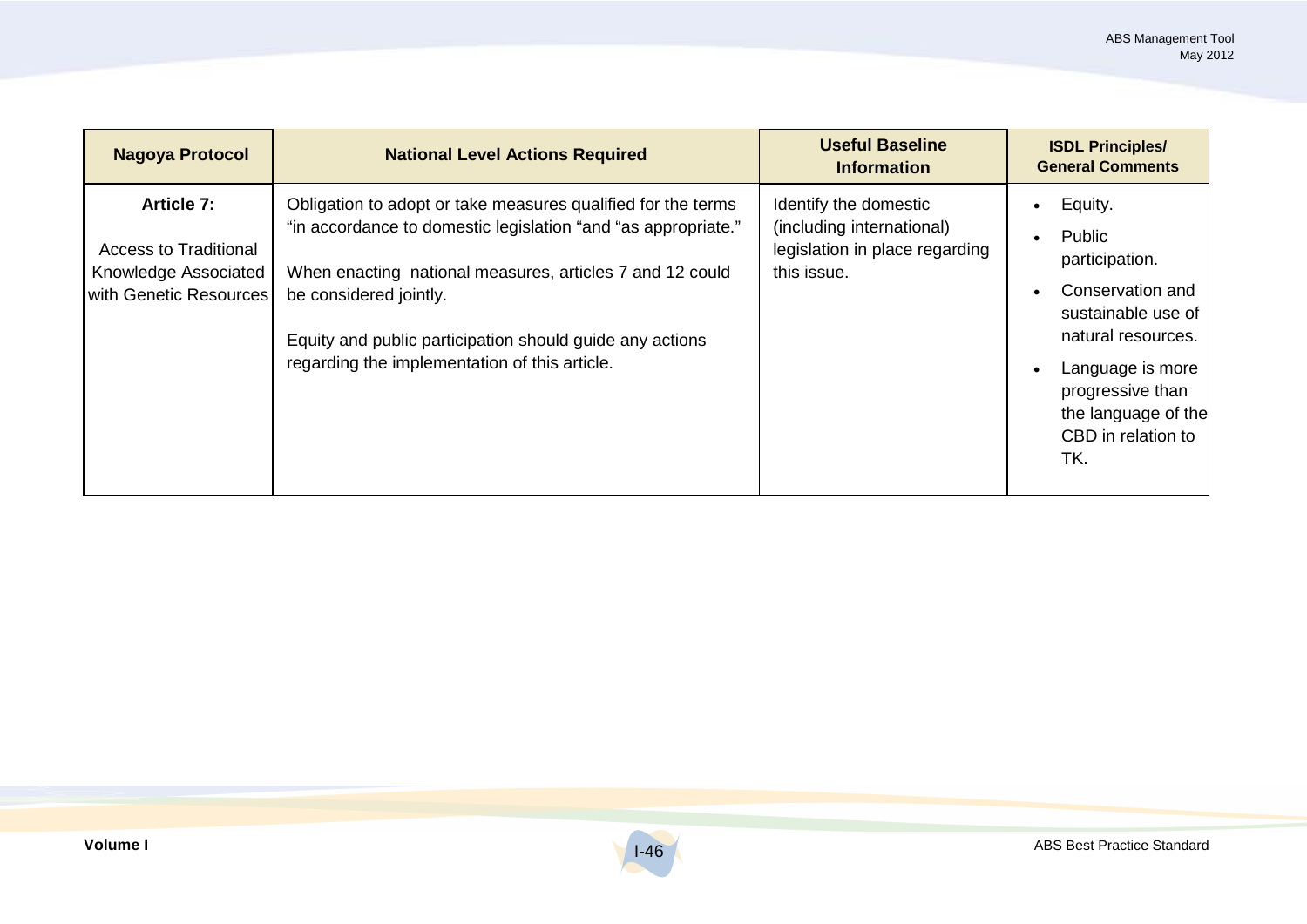| <b>Nagoya Protocol</b>                             | <b>National Level Actions Required</b>                                                                                                                                                                                                                                                                                                                                                                                                                                                                                                                                                                                                                                                                                                                                                                                                                                   | <b>Useful Baseline</b><br><b>Information</b>                                                                                                                                                                                                                                                                                                                                                                                                                                           | <b>ISDL Principles/</b><br><b>General Comments</b>                                                                                                                            |
|----------------------------------------------------|--------------------------------------------------------------------------------------------------------------------------------------------------------------------------------------------------------------------------------------------------------------------------------------------------------------------------------------------------------------------------------------------------------------------------------------------------------------------------------------------------------------------------------------------------------------------------------------------------------------------------------------------------------------------------------------------------------------------------------------------------------------------------------------------------------------------------------------------------------------------------|----------------------------------------------------------------------------------------------------------------------------------------------------------------------------------------------------------------------------------------------------------------------------------------------------------------------------------------------------------------------------------------------------------------------------------------------------------------------------------------|-------------------------------------------------------------------------------------------------------------------------------------------------------------------------------|
| <b>Article 8:</b><br><b>Special Considerations</b> | Mix of different levels of actions required (shall):<br>• "Create" conditions to promote, including through<br>simplified access for research.<br>"Pay due regard" to<br>"Consider"<br>• "Address change of intent"<br>National measures should be put in place to implement<br>these general obligations, including the simplified<br>procedures for non-commercial research, taking into<br>consideration the practical difficulties to draw the line<br>between commercial and non-commercial research. Some<br>examples found in comparative legislation.<br>Implement measures to expedite procedures and secure<br>benefit-sharing in cases of national or international<br>emergencies, fulfilling cooperation duties.<br>These obligations should be considered in the broader<br>process of the development of national ABS measures,<br>including legislation. | Identity needs of the national<br>basic research community,<br>including taxonomic research.<br>Revise patterns of utilization<br>of GRs for the non-<br>commercial sector in the<br>country and identify needs.<br>Identify relevance of the<br>International Treaty on Plant<br><b>Genetic Resources for Food</b><br>and Agriculture (ITPGRFA)<br>for the country.<br>Revise legal framework<br>regarding health<br>emergencies in place,<br>including international<br>obligations. | Good governance.<br>$\bullet$<br>Conservation of<br>natural resources.<br>Precautionary<br>$\bullet$<br>approach to<br>human health,<br>natural resources,<br>and ecosystems. |

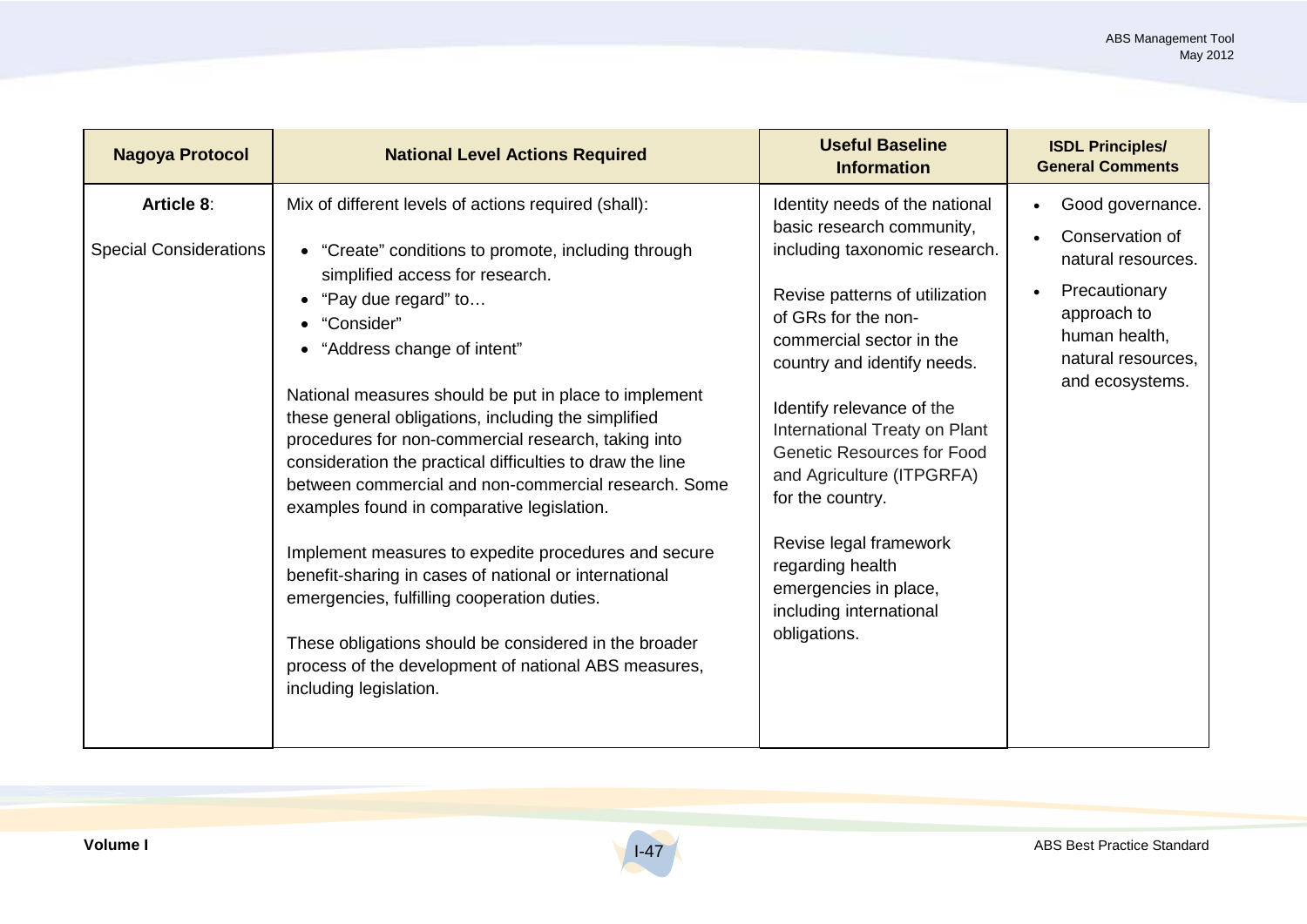| <b>Nagoya Protocol</b>                                                                  | <b>National Level Actions Required</b>                                                                                                                                                                                                                                                                                                                                                                                                                                                                                                                            | <b>Useful Baseline</b><br><b>Information</b>                                                                                                    | <b>ISDL Principles/</b><br><b>General Comments</b>                                                                                     |
|-----------------------------------------------------------------------------------------|-------------------------------------------------------------------------------------------------------------------------------------------------------------------------------------------------------------------------------------------------------------------------------------------------------------------------------------------------------------------------------------------------------------------------------------------------------------------------------------------------------------------------------------------------------------------|-------------------------------------------------------------------------------------------------------------------------------------------------|----------------------------------------------------------------------------------------------------------------------------------------|
| <b>Article 9:</b><br>Contribution to<br>Conservation and<br>Sustainable Use             | Obligation to "encourage" users and providers.<br>Measures should be pursued with the aim of supporting<br>conservation as an environmental objective.<br>Linking conservation and ABS should be a goal for the<br>entire ABS legislation and should be reflected and<br>integrated in the entire ABS measure.                                                                                                                                                                                                                                                    | Identify potential impact of<br>benefit-sharing arising from<br>utilization on conservation<br>activities and ways to<br>strengthen the impact. | Conservation and<br>sustainable use of<br>natural resources.                                                                           |
| <b>Article 10:</b><br><b>Global Multilateral</b><br><b>Benefit-Sharing</b><br>Mechanism | Parties may first consider this possibility as an option in the<br>second meeting of the Intergovernmental Committee for the<br>Nagoya Protocol (ICNP). Collective action to be taken first by<br>the Meeting of the Parties (MOP).<br>Had there been extraterritorial and temporal application of<br>the NP, then the function of this provision would have been<br>clearer.<br>Reference to existing or future multilateral mechanisms, in<br>cases where PIC cannot be granted or obtained, could be<br>considered for their inclusion in any ABS legislation. |                                                                                                                                                 | Common but<br>$\bullet$<br>differentiated<br>responsibilities.<br>Equity.<br>Conservation of<br>natural resources.<br>Good governance. |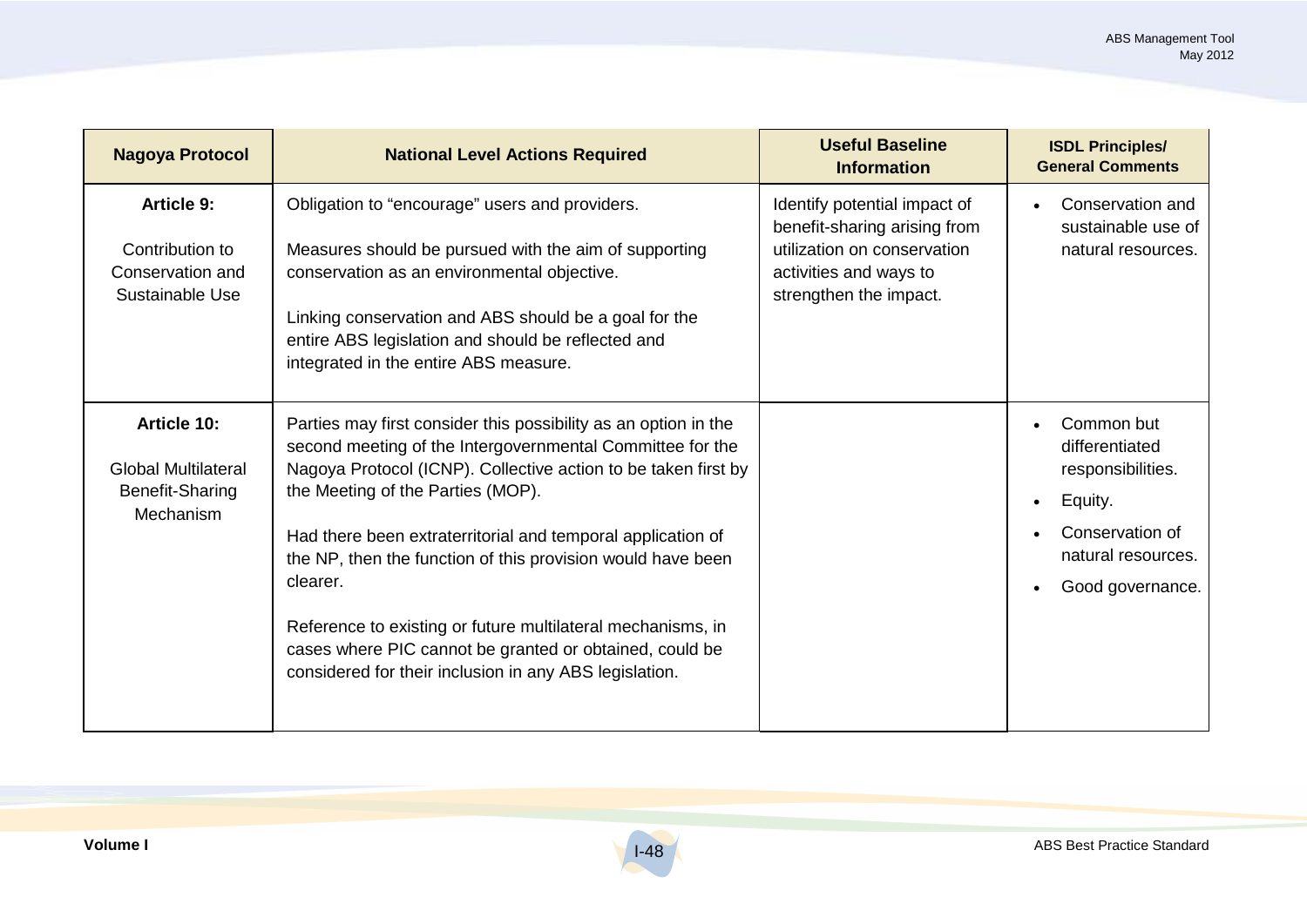| <b>Nagoya Protocol</b>                                                                                   | <b>National Level Actions Required</b>                                                                                                                                                                                                                                                                                                                                                                                 | <b>Useful Baseline</b><br><b>Information</b>                                                                                                                                             | <b>ISDL Principles/</b><br><b>General Comments</b>                                     |
|----------------------------------------------------------------------------------------------------------|------------------------------------------------------------------------------------------------------------------------------------------------------------------------------------------------------------------------------------------------------------------------------------------------------------------------------------------------------------------------------------------------------------------------|------------------------------------------------------------------------------------------------------------------------------------------------------------------------------------------|----------------------------------------------------------------------------------------|
| Article 11:<br>Transboundary<br>Cooperation                                                              | Obligation upon Parties with shared GRs or associated TK to<br>"endeavour" to cooperate.<br>National legislation should consider concrete mechanisms to<br>implement this general provision, including examples found<br>in comparative legislation.                                                                                                                                                                   | Identity possible cases and<br>importance of transboundary<br>or shared GRs and<br>associated TK.                                                                                        | Equity.<br>Good governance.<br>Shared species<br>may have different<br>genetic make-up |
| <b>Article 12:</b><br><b>Traditional Knowledge</b><br><b>Associated with Genetic</b><br><b>Resources</b> | Language conditional "in accordance with domestic laws";<br>"take into consideration" (12.1).<br>Direct obligation to "establish" (12.2).<br>Obligation to "endeavour to support" (12.3).<br>Concrete measures should be put in place to create more<br>equity and legal certainty in the negotiations, particularly by<br>improving indigenous peoples' and local communities'<br>opportunities, and to empower them. | Identify current legal<br>framework due to the qualified<br>language in the provision.<br>Analyze the situation of<br>customary law and the role<br>and value of community<br>protocols. | Equity.<br>Public<br>participation.                                                    |

I-49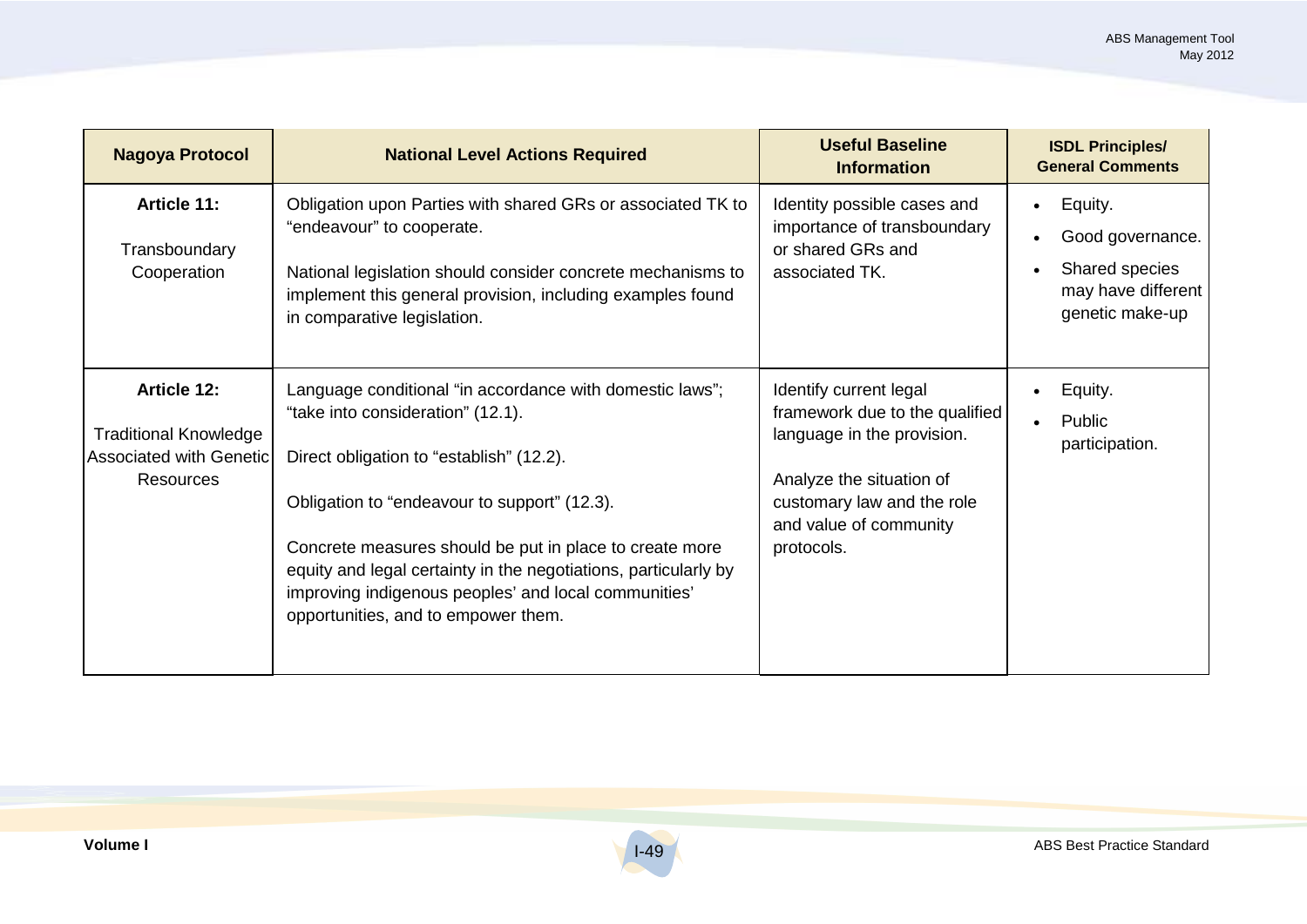| <b>Nagoya Protocol</b>                                                                      | <b>National Level Actions Required</b>                                                                                                                                                                            | <b>Useful Baseline</b><br><b>Information</b>                                                                                                                                                                                                                                                                                                                                                                 | <b>ISDL Principles/</b><br><b>General Comments</b> |
|---------------------------------------------------------------------------------------------|-------------------------------------------------------------------------------------------------------------------------------------------------------------------------------------------------------------------|--------------------------------------------------------------------------------------------------------------------------------------------------------------------------------------------------------------------------------------------------------------------------------------------------------------------------------------------------------------------------------------------------------------|----------------------------------------------------|
| <b>Article 13:</b><br><b>National Focal Points</b><br>and Competent National<br>Authorities | Short-term obligation to designate these authorities and<br>establish the functions described in this article.<br>Legal or administrative measures should allow authorities to<br>develop this function properly. | Identify possible options for<br>competent national authorities,<br>the starting point is clarity on<br>the institutional design to be<br>established (e.g., one central<br>CNA; several CNAs, a<br>decentralized system).<br>Careful assessment of<br>different options and<br>consideration of the<br>weakness and strengths of<br>any potential bodies<br>(agriculture, environment,<br>fisheries, etc.). | Good governance.                                   |
| Article 14:<br>The Access and Benefit-<br>Sharing Clearing-House<br>and Information-Sharing | Obligation to submit/make available information to the ABS<br>Clearing-House.                                                                                                                                     | This is a core measure.                                                                                                                                                                                                                                                                                                                                                                                      | Good governance.                                   |

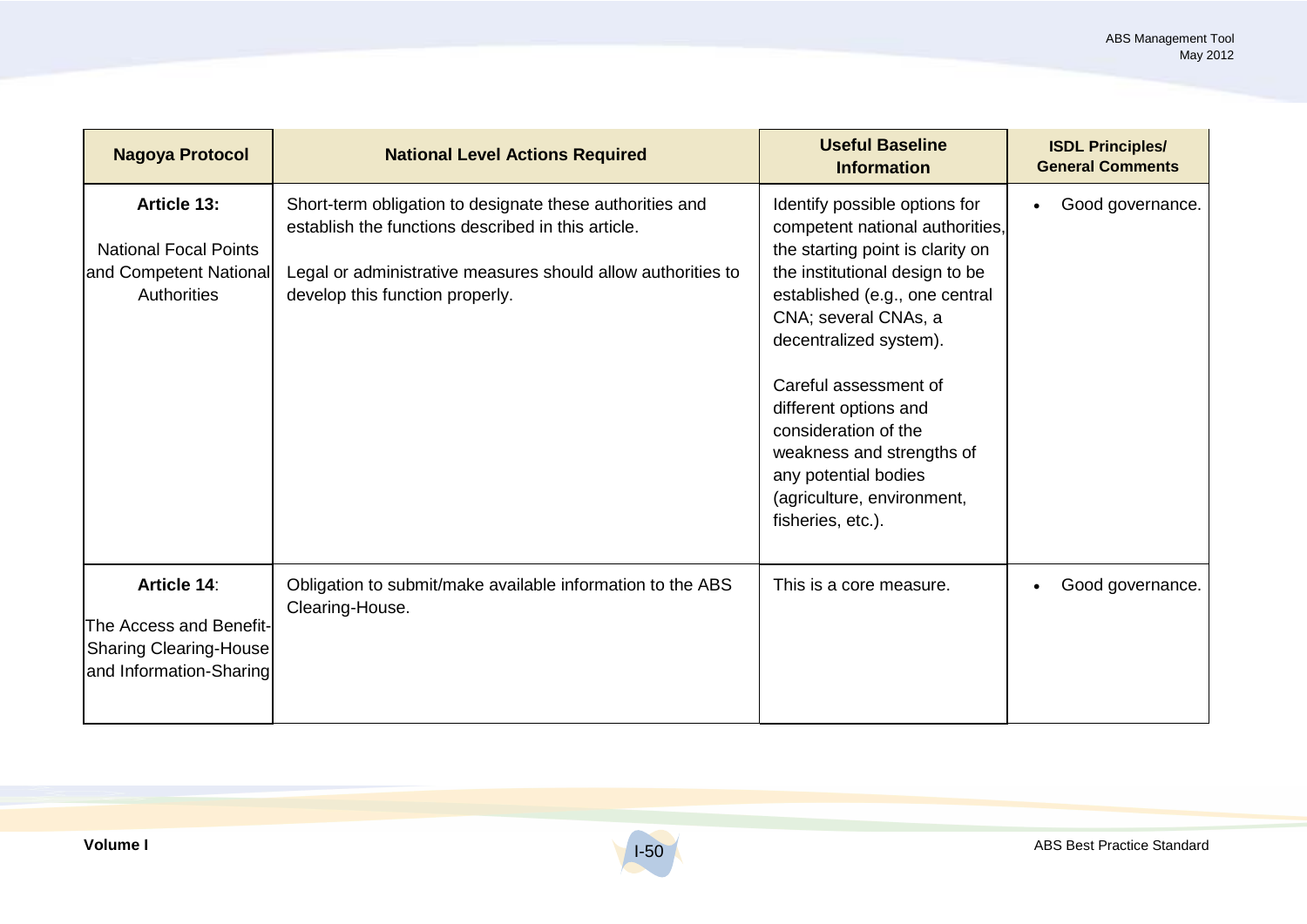| <b>Nagoya Protocol</b>                                                                                                              | <b>National Level Actions Required</b>                                                                                                                                                                                                                                                                                                                                                                                                                                                                                                                                                                                                                            | <b>Useful Baseline</b><br><b>Information</b>                                                                                                                                                                                                                                                                                                                                      | <b>ISDL Principles/</b><br><b>General Comments</b>                                                                         |
|-------------------------------------------------------------------------------------------------------------------------------------|-------------------------------------------------------------------------------------------------------------------------------------------------------------------------------------------------------------------------------------------------------------------------------------------------------------------------------------------------------------------------------------------------------------------------------------------------------------------------------------------------------------------------------------------------------------------------------------------------------------------------------------------------------------------|-----------------------------------------------------------------------------------------------------------------------------------------------------------------------------------------------------------------------------------------------------------------------------------------------------------------------------------------------------------------------------------|----------------------------------------------------------------------------------------------------------------------------|
| Article 15:<br>Compliance with<br>Domestic Legislation<br>or Regulatory<br>Requirements on<br><b>Access and Benefit-</b><br>Sharing | Measures to be determined at national level with the guidance<br>of the Parties (15.1 and 15.2).<br>Conditional obligation to: "as far as possible and as<br>appropriate" cooperate (15.3).<br>At the national level, countries can immediately begin to<br>create appropriate measures to secure compliance with<br>other countries legislation and provide measures for<br>cooperation in cases of breaches of national law.<br>A set of options is available.<br>Countries have the opportunity to demonstrate good faith by<br>describing the steps they will undertake to secure<br>compliance and create a functional system to support other<br>countries. | Relevant information on<br>options and legal and<br>administrative measures to<br>support other countries'<br>national legislation.<br>The CBD Secretariat<br>documents produced during<br>the International Regimen<br>negotiations and the results<br>of the Technical and Legal<br><b>Expert Groups on</b><br>compliance and the<br>certificate may provide<br>relevant input. | Good governance.<br>Common but<br>differentiated<br>responsibilities.<br>Public participation<br>and access to<br>justice. |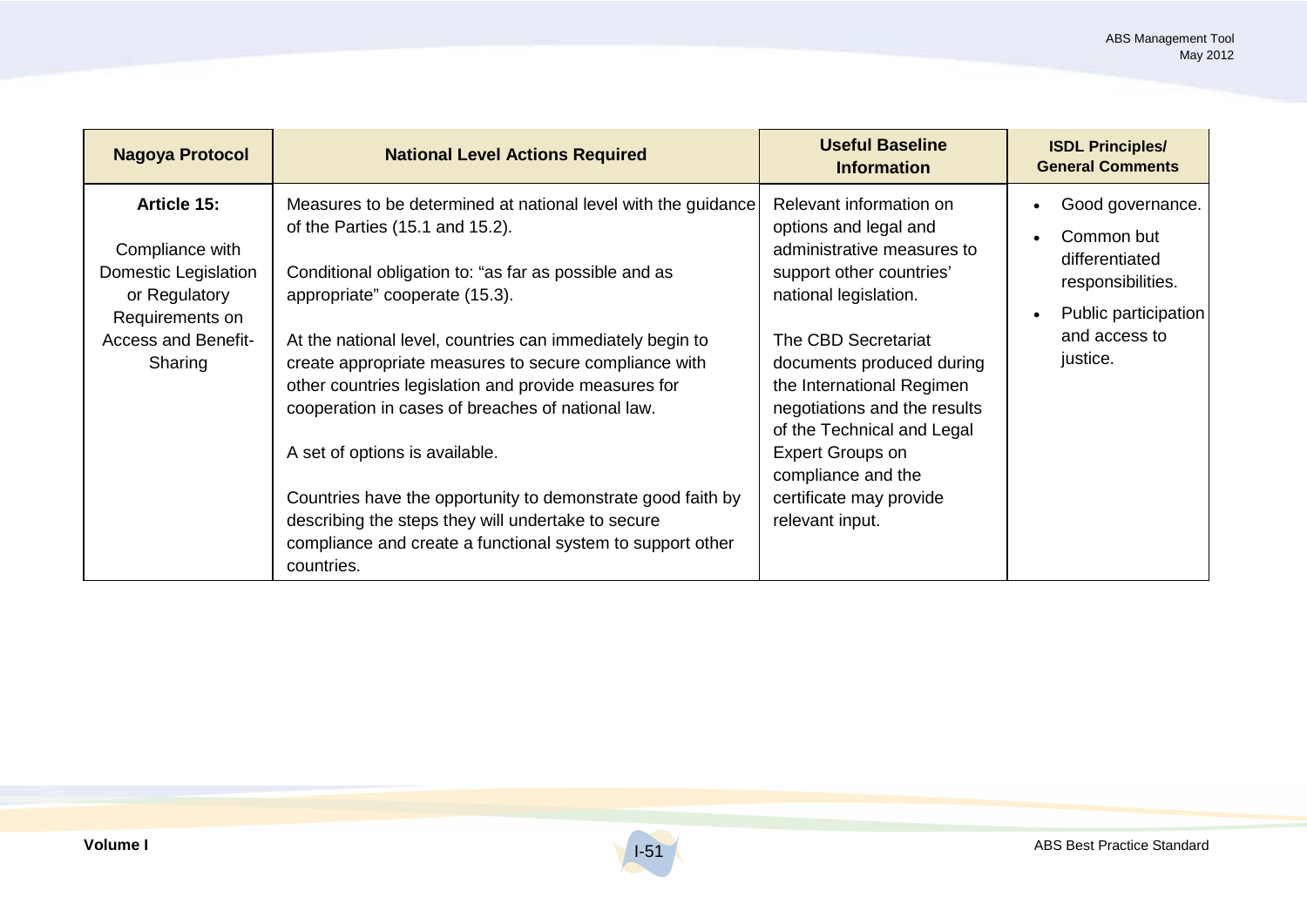| <b>Nagoya Protocol</b>                                                                                                                                                                        | <b>National Level Actions Required</b> | <b>Useful Baseline</b><br><b>Information</b> | <b>ISDL Principles/</b><br><b>General Comments</b> |
|-----------------------------------------------------------------------------------------------------------------------------------------------------------------------------------------------|----------------------------------------|----------------------------------------------|----------------------------------------------------|
| Article 16:                                                                                                                                                                                   | Same explanation as article 15.        | Same.                                        | Same.<br>٠                                         |
| Compliance with<br>Domestic Legislation or<br>Regulatory<br>Requirements on<br><b>Access and Benefit-</b><br><b>Sharing for Traditional</b><br>Knowledge Associated<br>with Genetic Resources |                                        |                                              |                                                    |

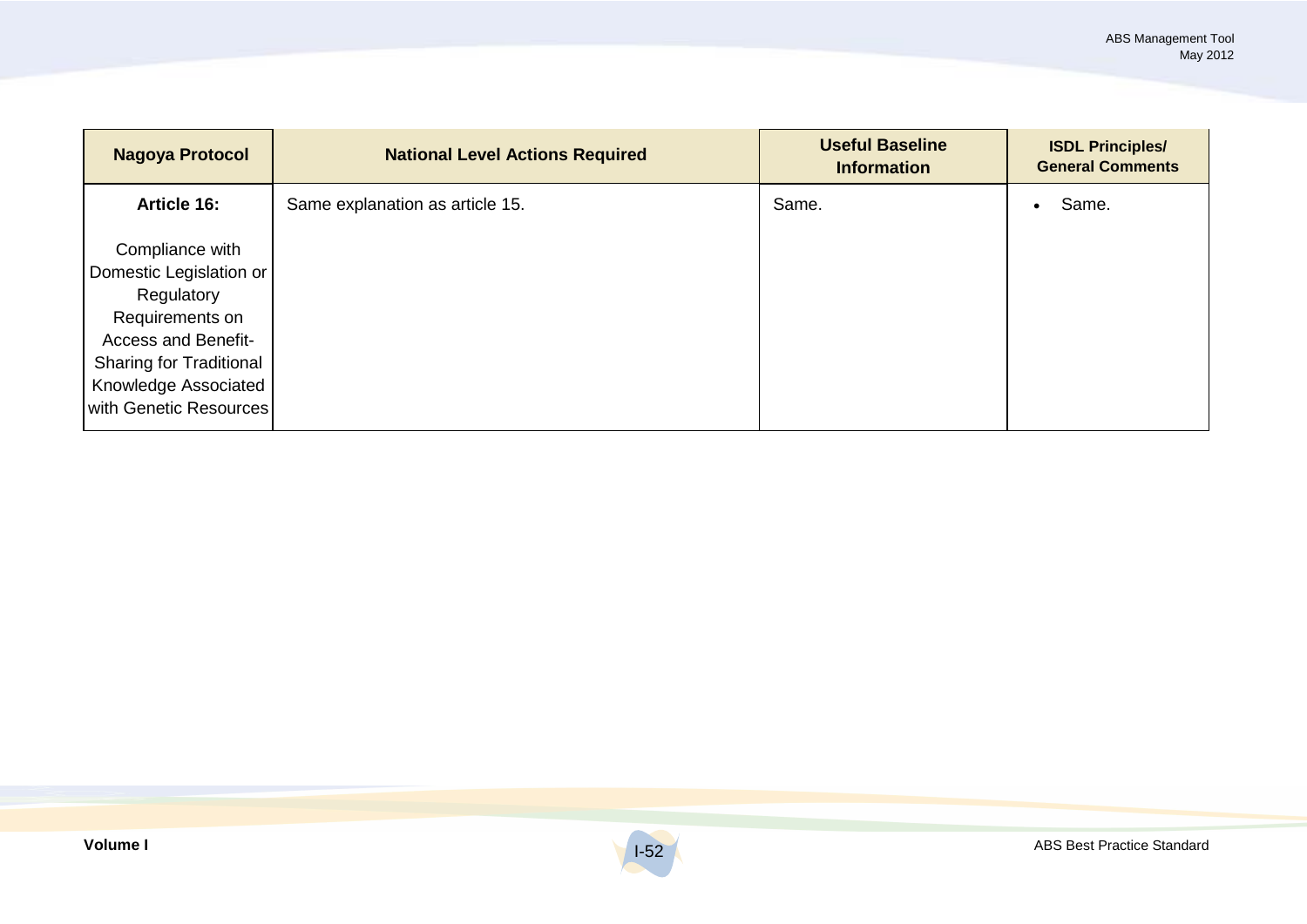| <b>Nagoya Protocol</b>                                            | <b>National Level Actions Required</b>                                                                                                                                                                                                                                                                                                                                                                                                                                                                                                                                                                                                                                                                                                                                                                                                                                                                                                                            | <b>Useful Baseline</b><br><b>Information</b>                                                                                                                                                                            | <b>ISDL Principles/</b><br><b>General Comments</b> |
|-------------------------------------------------------------------|-------------------------------------------------------------------------------------------------------------------------------------------------------------------------------------------------------------------------------------------------------------------------------------------------------------------------------------------------------------------------------------------------------------------------------------------------------------------------------------------------------------------------------------------------------------------------------------------------------------------------------------------------------------------------------------------------------------------------------------------------------------------------------------------------------------------------------------------------------------------------------------------------------------------------------------------------------------------|-------------------------------------------------------------------------------------------------------------------------------------------------------------------------------------------------------------------------|----------------------------------------------------|
| Article 17:<br>Monitoring the Utilization<br>of Genetic Resources | Direct obligation to "take measures."<br>Measures will include at least checkpoints to be determined<br>and sanctions to be determined. Other measures are qualified<br>as "to encourage."<br>Permit (or equivalent) will become the international certificate<br>(mandatory content in article 17.4).<br>It is possible for countries to immediately exercise this option<br>and create appropriate measures to secure mandatory<br>disclosure of information at appropriate checkpoints and<br>sanctions in cases of non-compliance by the users. This could<br>require legally binding measures depending on the country's<br>legal system (fees, etc.).<br>Set of options/checkpoints available.<br>Countries have the opportunity to demonstrate good faith by<br>beginning a quick implementation of this provision.<br>National legislation should also encourage systems to be<br>adopted by users to support the monitoring of GRs and<br>associated TK. | Identify possible checkpoints in<br>accordance to the description<br>presented in this article, and<br>the best options available for<br>an appropriate implementation<br>in the light of the Protocol's<br>objectives. | Same.<br>$\bullet$                                 |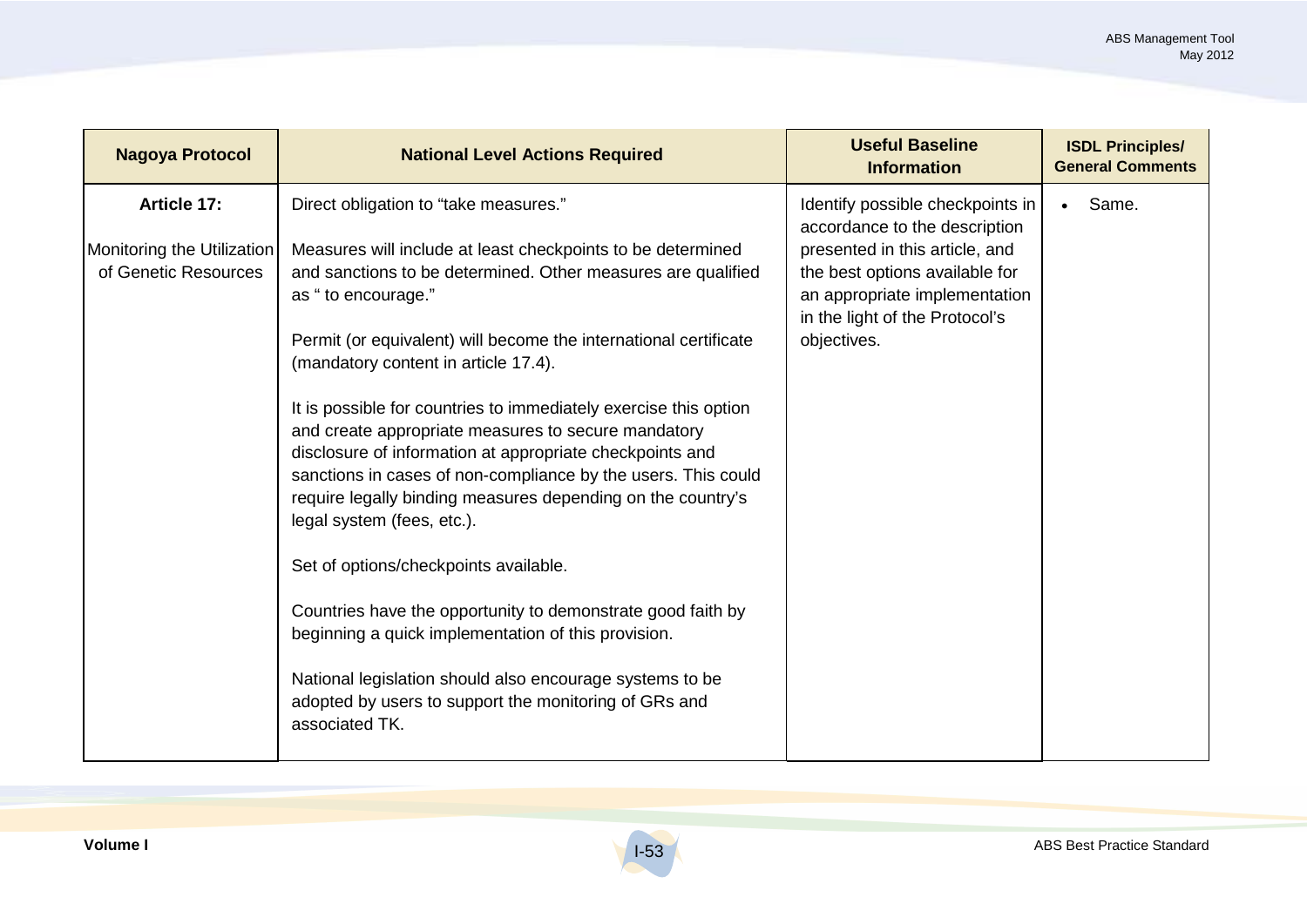| <b>Nagoya Protocol</b>                                                | <b>National Level Actions Required</b>                                                                                        | <b>Useful Baseline</b><br><b>Information</b>                                                                                                                                                    | <b>ISDL Principles/</b><br><b>General Comments</b>                |
|-----------------------------------------------------------------------|-------------------------------------------------------------------------------------------------------------------------------|-------------------------------------------------------------------------------------------------------------------------------------------------------------------------------------------------|-------------------------------------------------------------------|
| <b>Article 18:</b><br>Compliance with<br><b>Mutually Agreed Terms</b> | Obligation to "encourage" users and providers (18.1).<br>Stronger obligations to "ensure" (18.2) and take measures<br>(18.3). | Relevant understanding of<br>existing mechanisms found in<br>the legal system regarding<br>access to justice and<br>recognition of foreign<br>sentences and awards.                             | Equity.<br>$\bullet$<br>Good<br>governance.                       |
| Article 19:<br><b>Model Contractual</b><br><b>Clauses</b>             | National obligation to "encourage."<br>CoP/MoP shall "take stock of model clauses."                                           | Compilation of existing codes<br>and model clauses.<br>Review of national initiatives<br>on this matter.<br>WIPO has developed useful<br>sources of information,<br>including online resources. | Good<br>governance.<br>Conservation<br>and<br>sustainable<br>use. |

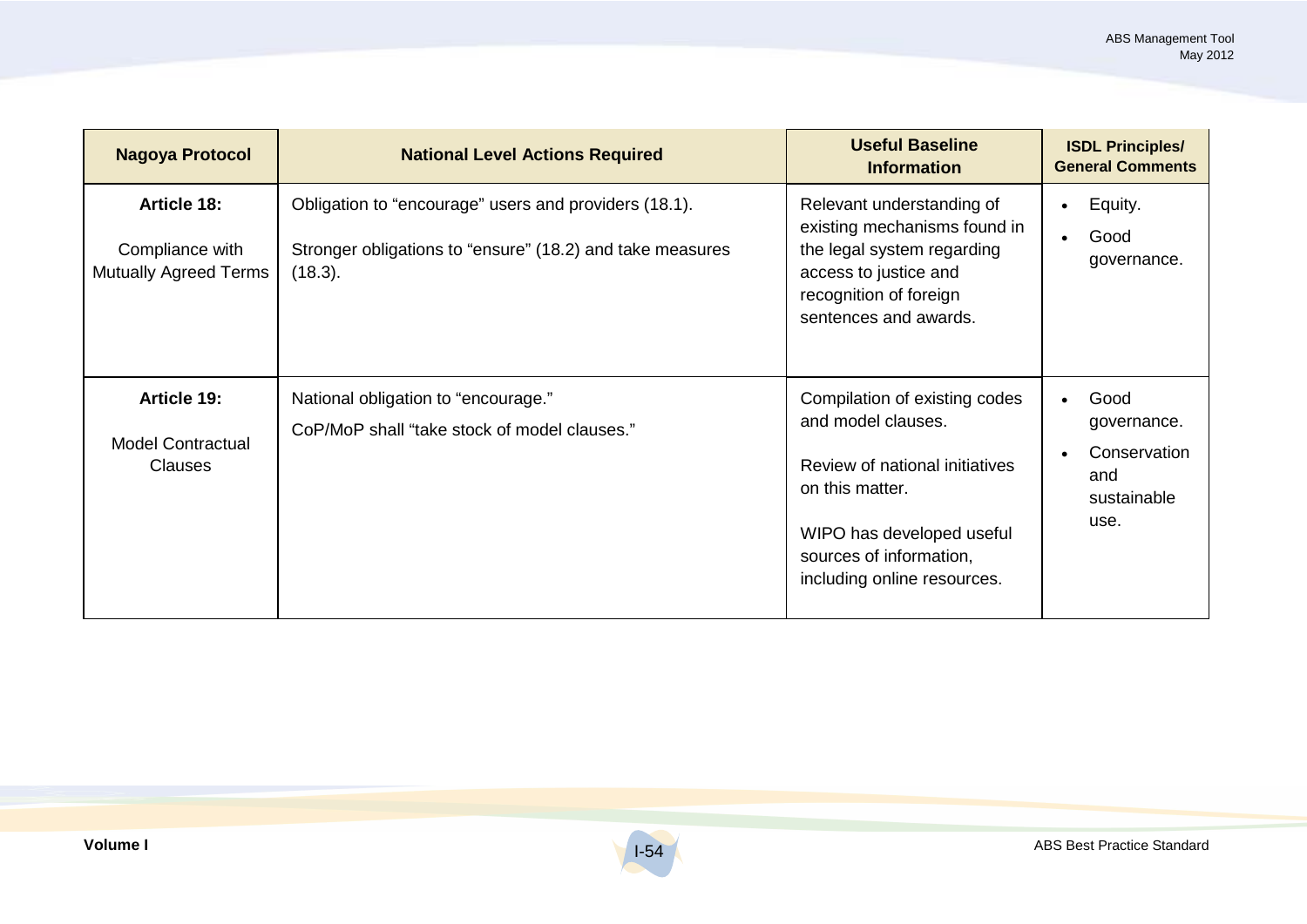| <b>Nagoya Protocol</b>                                                                                 | <b>National Level Actions Required</b>                                                                                                                                                                                                                                                                                              | <b>Useful Baseline</b><br><b>Information</b>                                                                                             | <b>ISDL Principles/</b><br><b>General Comments</b>                                        |
|--------------------------------------------------------------------------------------------------------|-------------------------------------------------------------------------------------------------------------------------------------------------------------------------------------------------------------------------------------------------------------------------------------------------------------------------------------|------------------------------------------------------------------------------------------------------------------------------------------|-------------------------------------------------------------------------------------------|
| Article 20:<br>Codes of Conduct,<br><b>Guidelines and Best</b><br>Practices and/or<br><b>Standards</b> | National obligation "to encourage."<br>National recognition of best practices and special treatment for<br>the adherence to Codes of Conduct could be considered given<br>the need to promote compliance and certainty.<br>CoP/MoP shall consider adoption of Codes of Conduct,<br>Guidelines and Best Practices, and/or Standards. | The CBD Secretariat has<br>developed useful sources of<br>information, including online<br>resources.<br>Review of national initiatives. | Good<br>$\bullet$<br>governance.<br>Conservation<br>and<br>sustainable<br>use.            |
| Article 21:<br>Awareness-Raising                                                                       | Direct obligation to take measures to increase awareness.<br>Indicative list provided.<br>National legislation should provide guidance on effective<br>awareness-raising, for example with the research community.                                                                                                                  |                                                                                                                                          | Good<br>governance.<br>Conservation<br>and<br>sustainable<br>use of natural<br>resources. |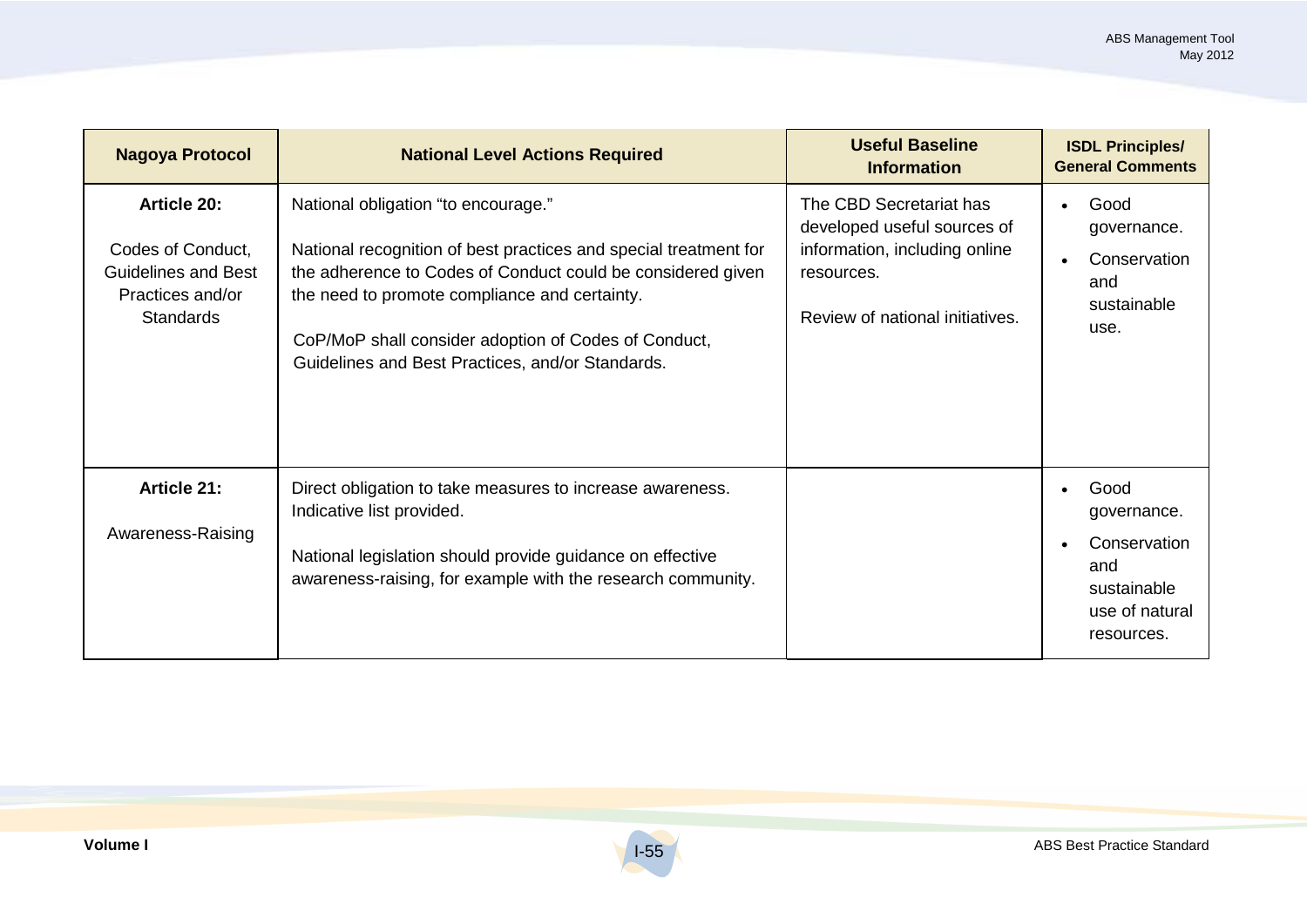| Nagoya Protocol                                                         | <b>National Level Actions Required</b>                                                                                                                                                                                                                                                                                            | <b>Useful Baseline</b><br><b>Information</b>                                                                                                                                                                                                                              | <b>ISDL Principles/</b><br><b>General Comments</b>                               |
|-------------------------------------------------------------------------|-----------------------------------------------------------------------------------------------------------------------------------------------------------------------------------------------------------------------------------------------------------------------------------------------------------------------------------|---------------------------------------------------------------------------------------------------------------------------------------------------------------------------------------------------------------------------------------------------------------------------|----------------------------------------------------------------------------------|
| <b>Article 22:</b><br>Capacity                                          | At the national level, countries "should" facilitate participation<br>and "should" identify their needs and priorities.<br>This requires basically a policy measure to allow or facilitate<br>participation consistent with basic principles of sustainable<br>development.<br>Obliges Parties to cooperate in capacity building. |                                                                                                                                                                                                                                                                           | Equity.<br>Public<br>participation.<br>International<br>cooperation              |
| Article 23:<br>Technology Transfer,<br>Collaboration and<br>Cooperation | Obligations for the "Parties."<br>National legislation should address technology transfer,<br>including concrete incentives for promotion.<br>Obliges Parties to cooperate and collaborate.                                                                                                                                       | Different analysis exists on the<br>issue of TT in the field of the<br>biodiversity/genetic resources,<br>including CBD Secretariat<br>documents and papers as well<br>other organizations' (UNCTAD,<br>UNEP, etc.) relevant studies on<br>practical ways to achieved TT. | Common but<br>differentiated<br>responsibilities<br>International<br>cooperation |

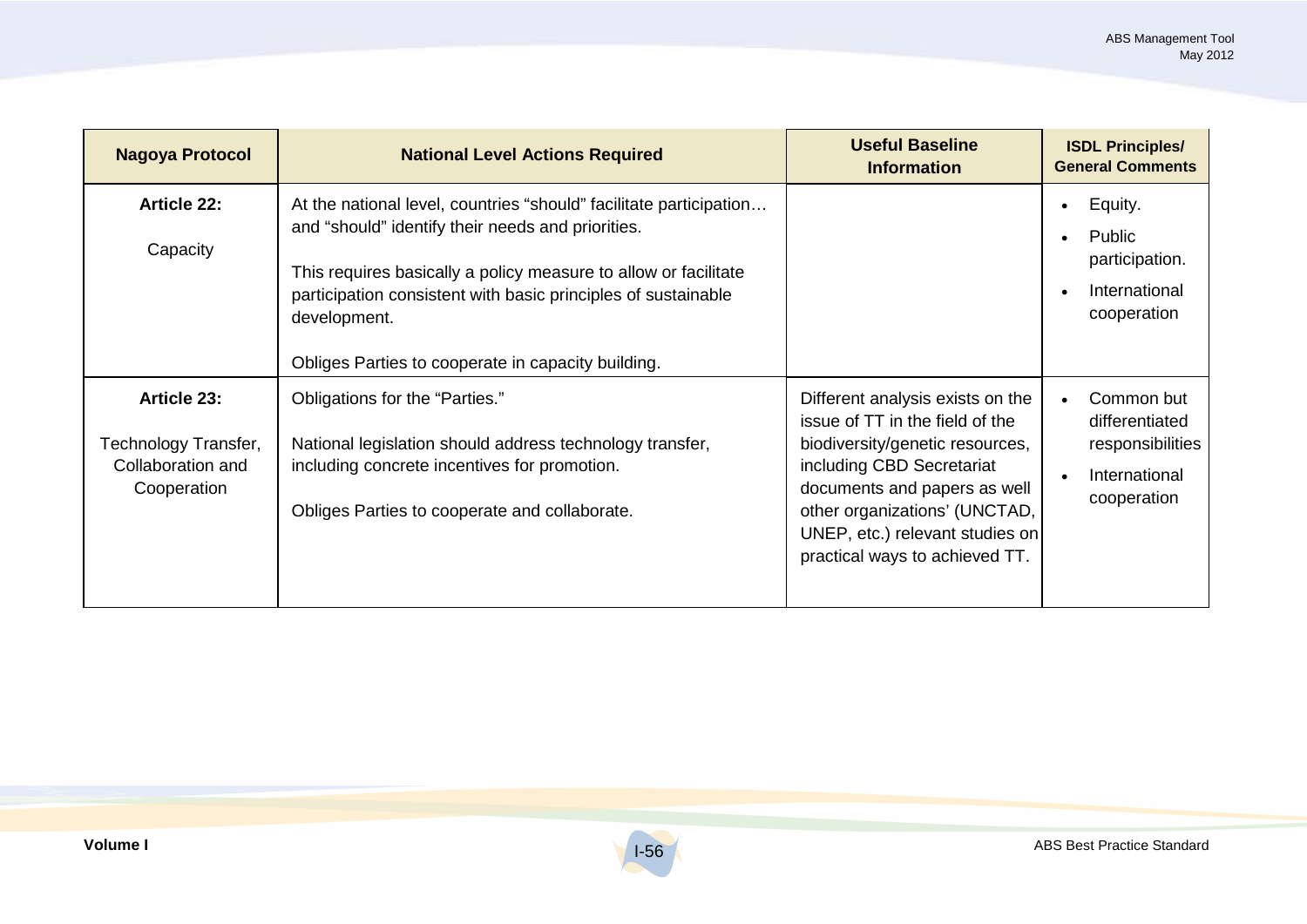

**HANDBOOK FOR IMPLEMENTING GENETIC RESOURCE ACCESS AND BENEFIT-SHARING ACTIVITIES**

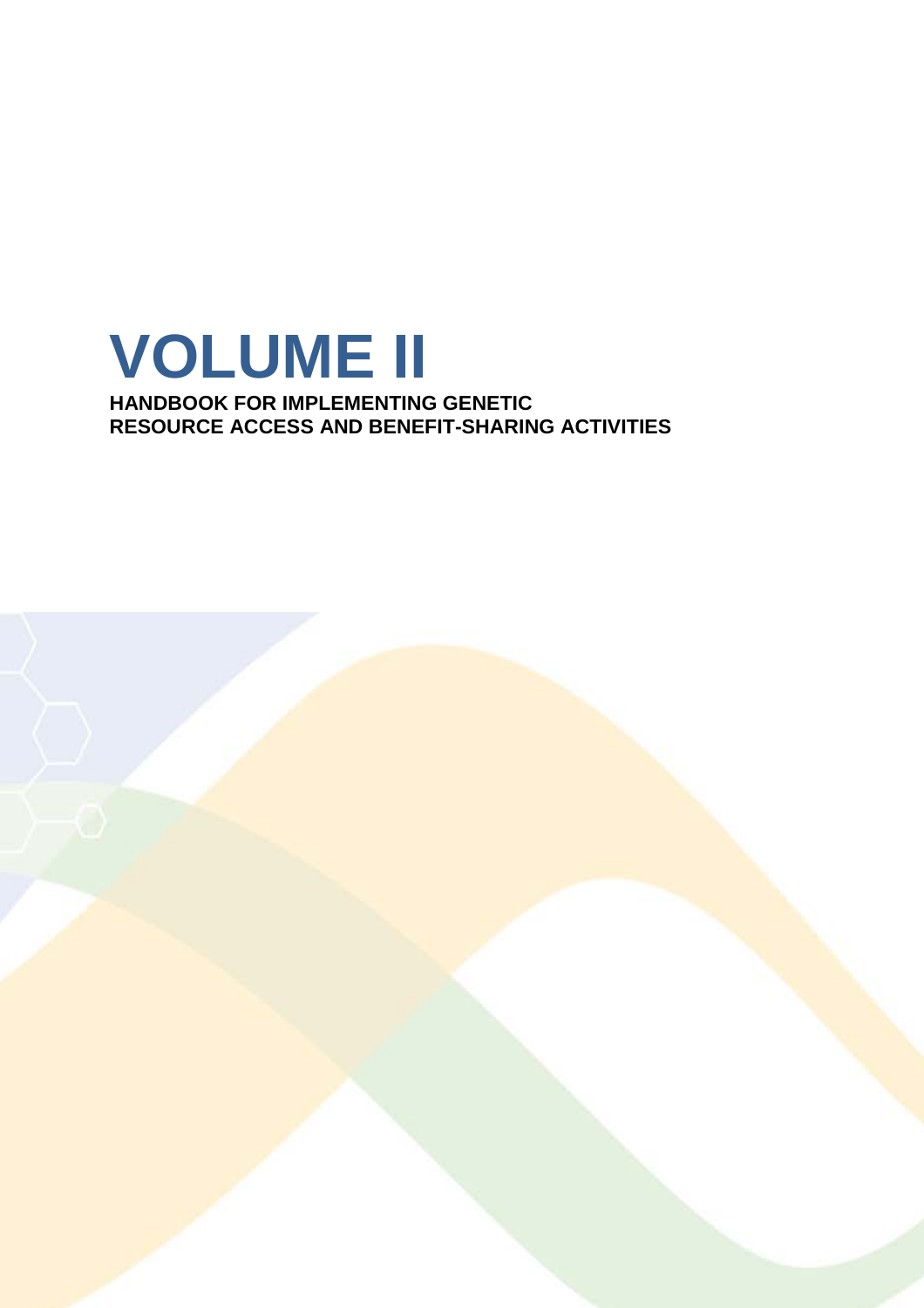**PART I: Good Practice Guidance**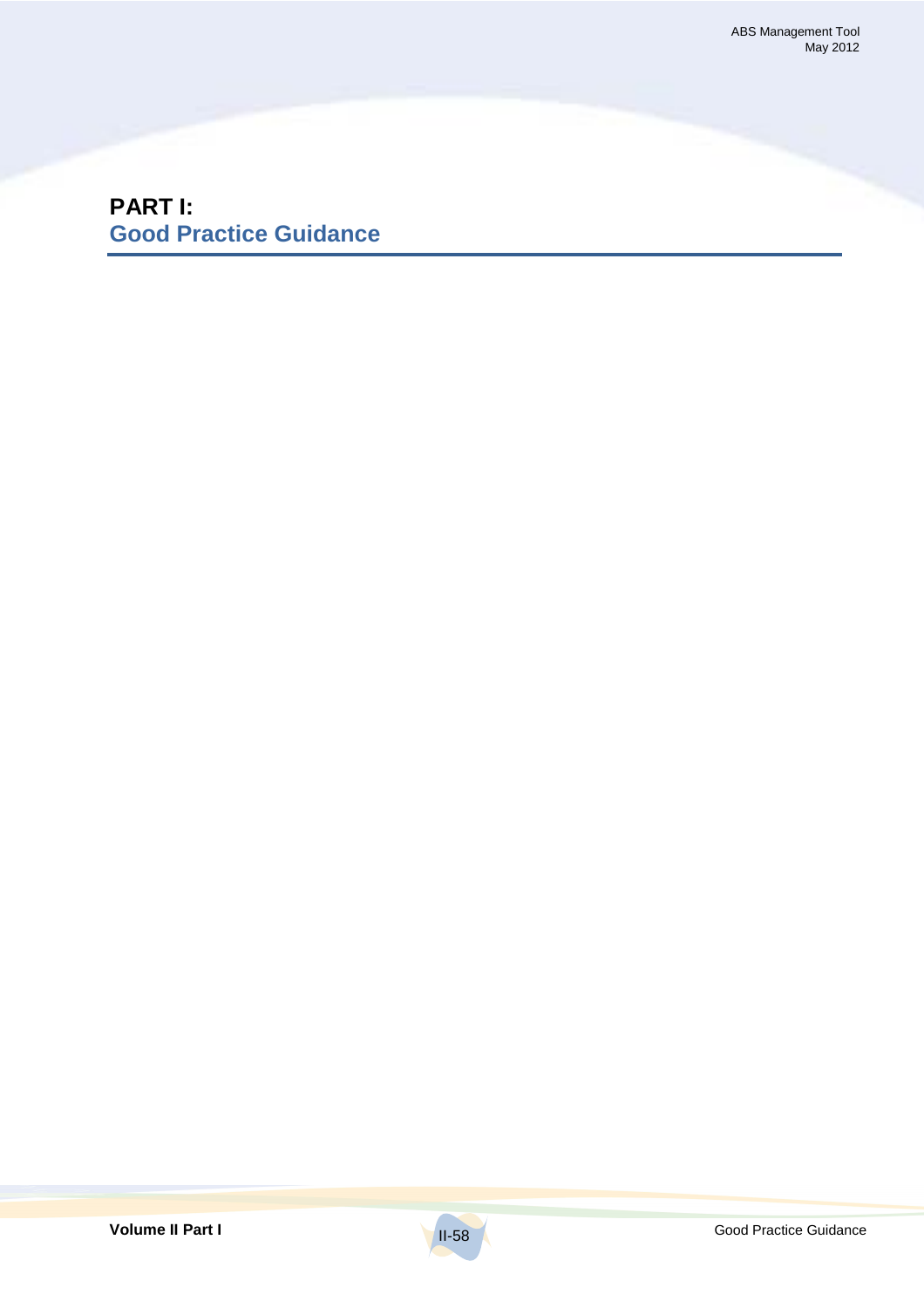## **1 GOOD PRACTICE GUIDANCE**

This set of Good Practice Guidance for each of the ABS Standards is presented in checklist form for ease of use. The standards are intended to be applied **flexibly** according to the needs and circumstances of each case. Thus, not all the elements mentioned here need to be included or considered in the negotiations and the ABS relationship. These elements should be adapted to your specific ABS case, in cooperation with the provider of the genetic resources, and consistent with national ABS legislation or regulatory requirements in relevant jurisdictions.

|           | <b>STANDARD 1.0: ACCESS</b>                                                                                                                                                                                                                                                                                                                                                                                                                                                                |                        |                    |  |
|-----------|--------------------------------------------------------------------------------------------------------------------------------------------------------------------------------------------------------------------------------------------------------------------------------------------------------------------------------------------------------------------------------------------------------------------------------------------------------------------------------------------|------------------------|--------------------|--|
|           | 1A. Prior Informed Consent (PIC)                                                                                                                                                                                                                                                                                                                                                                                                                                                           | For<br><b>Provider</b> | For<br><b>User</b> |  |
| $\bullet$ | Obtain and comply with all the applicable laws and regulations in force in the<br>country regarding PIC. Meet the identified requirements to comply with PIC<br>obligations. Identify: (a) the competent national authority(ies) to which you<br>should submit an application for PIC or to which you make inquiries on PIC;<br>(b) the neccesary format of the application and specific items of information<br>required; and (c) any other requirements or conditions for obtaining PIC. |                        | X                  |  |
| $\bullet$ | If there are no PIC laws or regulations, base the discussions on appropriate<br>information, including the information listed in Part III, 6 (information<br>requirements for PIC).                                                                                                                                                                                                                                                                                                        |                        | X                  |  |
|           | Identify the competent national authority, indigenous and local communities,<br>and other relevant stakeholders and, wherever possible, determine<br>ownership of the genetic resources and/or associated traditional knowledge.<br>In accordance with national legislation PIC, may be required from different<br>levels of government.                                                                                                                                                   |                        | $\mathsf{X}$       |  |
| $\bullet$ | Establish a consultation process and information exchange with interested<br>parties that clarifies their concerns and/or doubts and responds to their<br>requests for information or documentation.                                                                                                                                                                                                                                                                                       |                        |                    |  |
| $\bullet$ | Ensure that all relevant information can be communicated clearly in a<br>language and manner understandable to all relevant stakeholders and in a<br>timely fashion.                                                                                                                                                                                                                                                                                                                       |                        | $\mathsf{X}$       |  |
| $\bullet$ | Clearly communicate to the providers the risks (e.g., time, money, and<br>uncertainty of finding material with commercial value) that users are faced<br>with undertaking research and developing genetic resources.                                                                                                                                                                                                                                                                       |                        |                    |  |
| $\bullet$ | Ensure that genetic resources are used only for the purposes outlined in the<br>PIC negotiation, and ensure that new PIC is given for any use that differs in<br>type or scope from those originally outlined. Ensure that new PIC is given in<br>cases of transfer of genetic resources to third parties.                                                                                                                                                                                 |                        | X                  |  |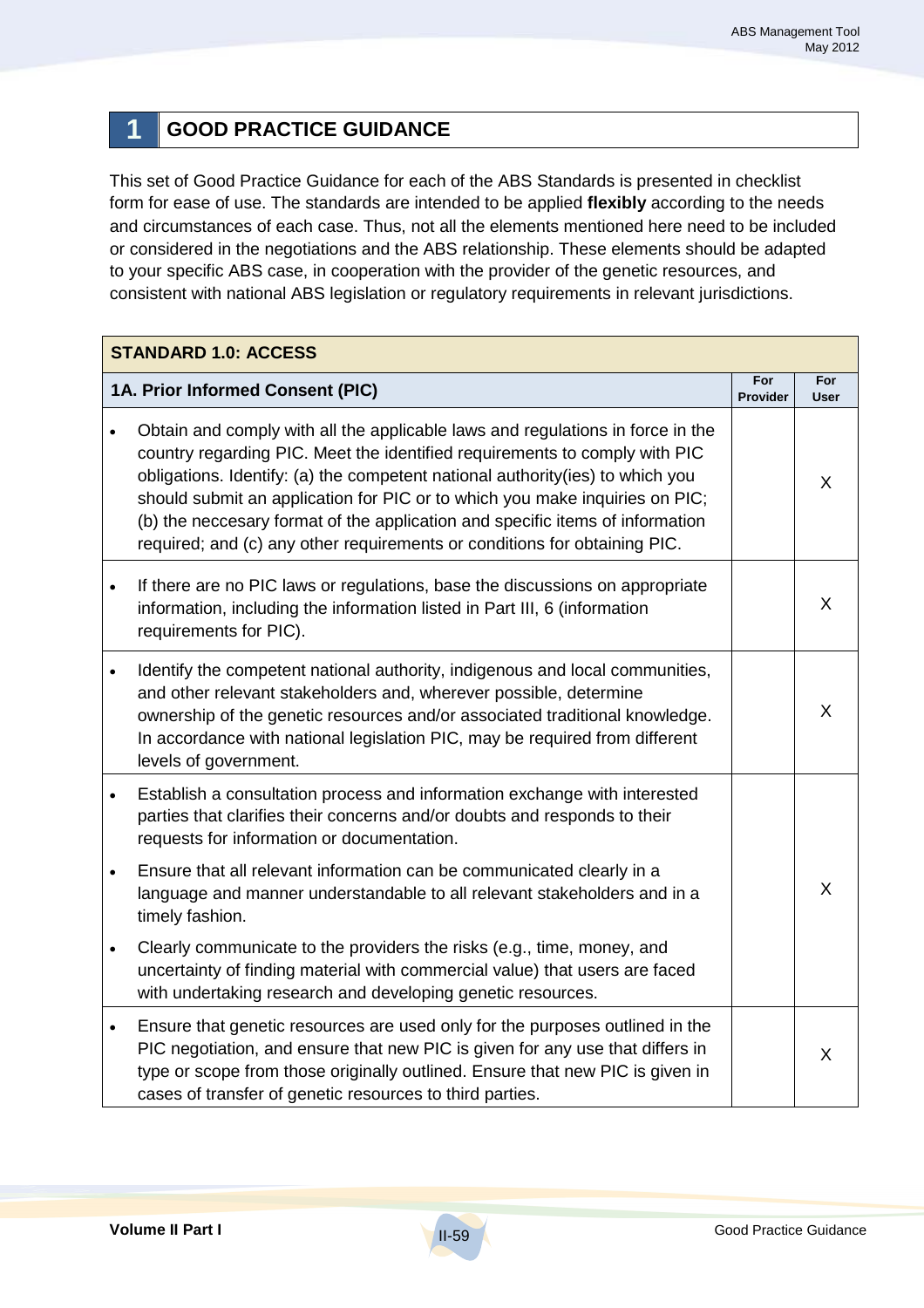|           | <b>STANDARD 1.0: ACCESS</b>                                                                                                                                                                                                                                                                                                                                                                                                                                                                                                                                                                                                                                                                                                                                         |                        |                    |  |
|-----------|---------------------------------------------------------------------------------------------------------------------------------------------------------------------------------------------------------------------------------------------------------------------------------------------------------------------------------------------------------------------------------------------------------------------------------------------------------------------------------------------------------------------------------------------------------------------------------------------------------------------------------------------------------------------------------------------------------------------------------------------------------------------|------------------------|--------------------|--|
|           | 1A. Prior Informed Consent (PIC)                                                                                                                                                                                                                                                                                                                                                                                                                                                                                                                                                                                                                                                                                                                                    | For<br><b>Provider</b> | For<br><b>User</b> |  |
| $\bullet$ | To the extent possible, ensure compliance with domestic laws and local<br>traditions or processes related to the application for and approval of access,<br>including community protocols and customary law. Conclude an agreement<br>with the provider that reflects the terms and conditions of PIC including, inter<br>alia, terms and conditions regarding benefit-sharing.                                                                                                                                                                                                                                                                                                                                                                                     |                        | X                  |  |
| $\bullet$ | After PIC has been obtained, conduct the research and development<br>activities in a manner that complies with the terms and conditions specified in<br>the contract.                                                                                                                                                                                                                                                                                                                                                                                                                                                                                                                                                                                               |                        | X                  |  |
| $\bullet$ | Respect restrictions on the use of genetic resources and associated<br>traditional knowledge covered by the PIC agreement.                                                                                                                                                                                                                                                                                                                                                                                                                                                                                                                                                                                                                                          |                        | X                  |  |
| $\bullet$ | For ex situ collections, obtain PIC from the competent national authority<br>(CNA) and/or the organization governing the ex-situ collection concerned. In<br>the case of access to ex situ resources, examine the PIC documentation<br>from the provider to determine whether the material provided was collected<br>legitimately with all required PIC and if it is adequate to cover the transaction<br>and intended use. If PIC does not exist, or does not cover the transaction and<br>intended use, obtain further PIC from the competent national authority and/or<br>the organization governing the ex situ collection concerned. This PIC may<br>come from come the CNA or the ex situ collection depending on the time and<br>origins of the sample held. |                        | X                  |  |
| $\bullet$ | In the case of genetic resources provided by an intermediary, require proof<br>that the organization supplying genetic resources has the right to transfer the<br>materials and that it is authorized to supply them for product discovery and<br>development.                                                                                                                                                                                                                                                                                                                                                                                                                                                                                                      | X                      | $\sf X$            |  |
| $\bullet$ | In the cases that require special considerations according to national and<br>international law, providers and uses need to pay due regard to these special<br>considerations to the extent fesible (See article 8 of the Nagoya Protocol).                                                                                                                                                                                                                                                                                                                                                                                                                                                                                                                         |                        |                    |  |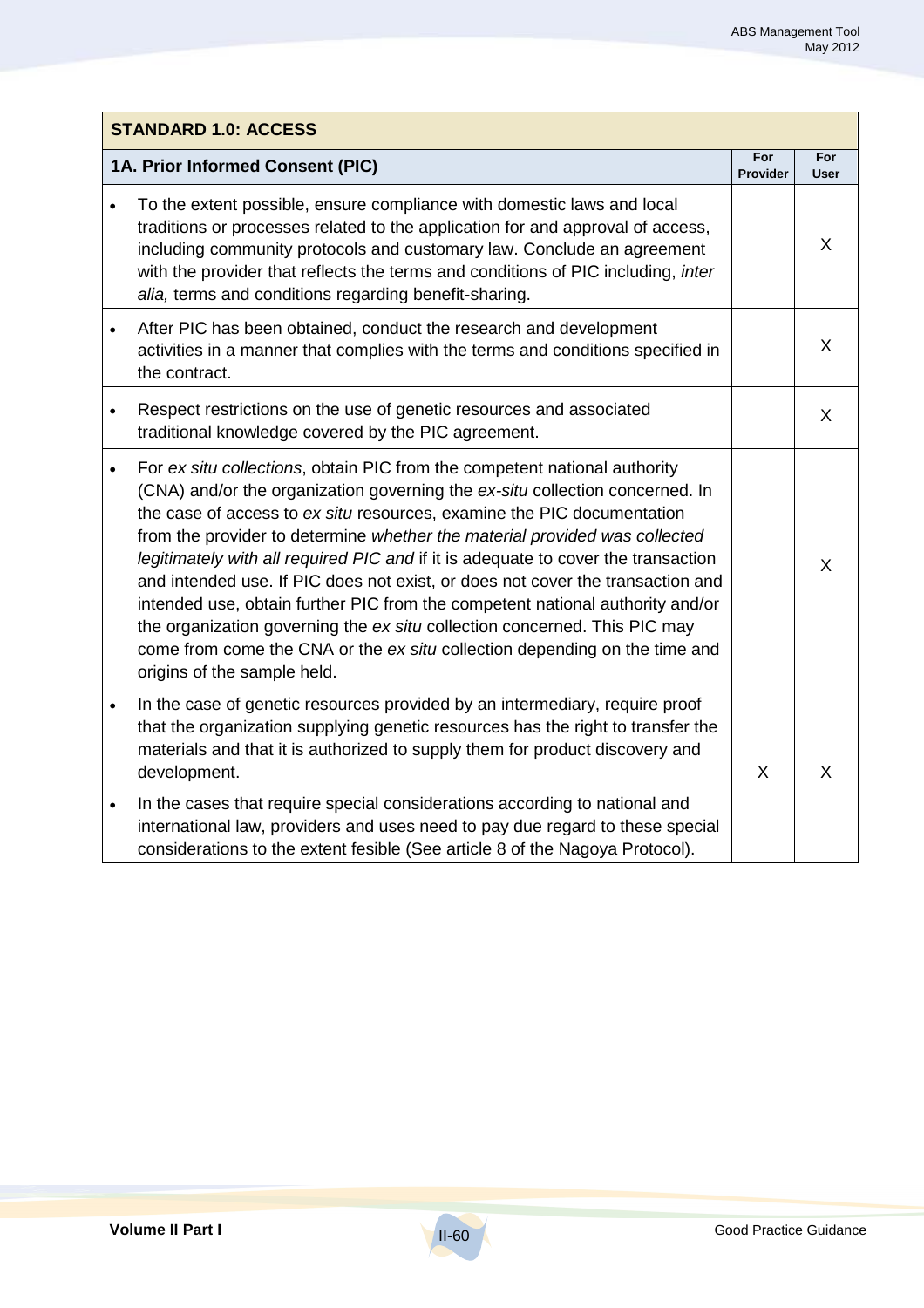|                        | <b>STANDARD 1.0: ACCESS</b>                                                                                                                                                                                                                                                                                                                                                                                                                                                                                                                                                                                                                                                                                                                                                                                                                                                                                                                                                                                                                                                                                                                                                                                                                                                                                                                                                                                                                                                        |                        |                    |  |
|------------------------|------------------------------------------------------------------------------------------------------------------------------------------------------------------------------------------------------------------------------------------------------------------------------------------------------------------------------------------------------------------------------------------------------------------------------------------------------------------------------------------------------------------------------------------------------------------------------------------------------------------------------------------------------------------------------------------------------------------------------------------------------------------------------------------------------------------------------------------------------------------------------------------------------------------------------------------------------------------------------------------------------------------------------------------------------------------------------------------------------------------------------------------------------------------------------------------------------------------------------------------------------------------------------------------------------------------------------------------------------------------------------------------------------------------------------------------------------------------------------------|------------------------|--------------------|--|
|                        | 1A. Prior Informed Consent (PIC)                                                                                                                                                                                                                                                                                                                                                                                                                                                                                                                                                                                                                                                                                                                                                                                                                                                                                                                                                                                                                                                                                                                                                                                                                                                                                                                                                                                                                                                   | For<br><b>Provider</b> | For<br><b>User</b> |  |
| $\bullet$<br>$\bullet$ | How to address difficulties in identifying from whom prior informed<br>consent should be sought?<br>A diagram presenting the steps taken and duration of process of obtaining<br>PIC in past experiences is useful. A schematic diagram may be helpful in<br>visualizing how to operationalize PIC in practice.<br>Other factors should be considered in determining relevant stakeholders from<br>whom PIC should be sought: the ownership of land where collection takes<br>place; the role granted to the different levels of government by legislation,<br>customary law, and practices.<br>When the ABS Clearning House is operational, check if there is information<br>on community protocols and customary law, and how to obtain PIC from<br>indigenous peoples and local communities in the country where access is to<br>take place.<br>Examples of prior informed consent-related procedures, legislation,<br>guidelines, and agreements:<br>A diagram operationalizing PIC in, Perrault. Anne: Prior informed consent<br>and access and benefit-sharing: recognition and implementation, IUCN,<br>March 2006.<br>Section III, Biodiversity and Traditional Knowledge: equitable partnerships<br>▶<br>in practice, Laird, Sara (ed.), Earthscan, 2002.<br>International Cooperative Biodiversity Groups' website<br>(www.fic.nih.gov/programs), which contains useful information on the<br>process of negotiating ABS contracts and securing PIC in real situations). | X                      | X                  |  |
|                        | How to address the transboundary nature of genetic resources which<br>makes it difficult to identify from whom PIC should be sought or traditional<br>knowledge, which can be shared by more than one community/indigenous<br>peoples.<br>There is no simple solution. To the extent possible, it is useful to take into<br>account the interests of non-participants in the negotiations. If possible,<br>consider providing benefit-sharing to them (e.g., using a trust fund or other<br>mechanisms, or be clear at the outset that the responsibility for sharing<br>benefits needs to be determined in accordance with traditional practices and<br>customs. It may not be appropriate for the user to determine benefit-sharing<br>on behalf of all stakeholders.<br>A percentage of the payments could be directed to this mechanism to<br>compensate/assist non-participants in the negotiations. Some ABS laws<br>(e.g., in Peru) address this issue by requesting the user, in the case of<br>shared traditional knowledge, to provide some compensation to non-                                                                                                                                                                                                                                                                                                                                                                                                         | X                      | X                  |  |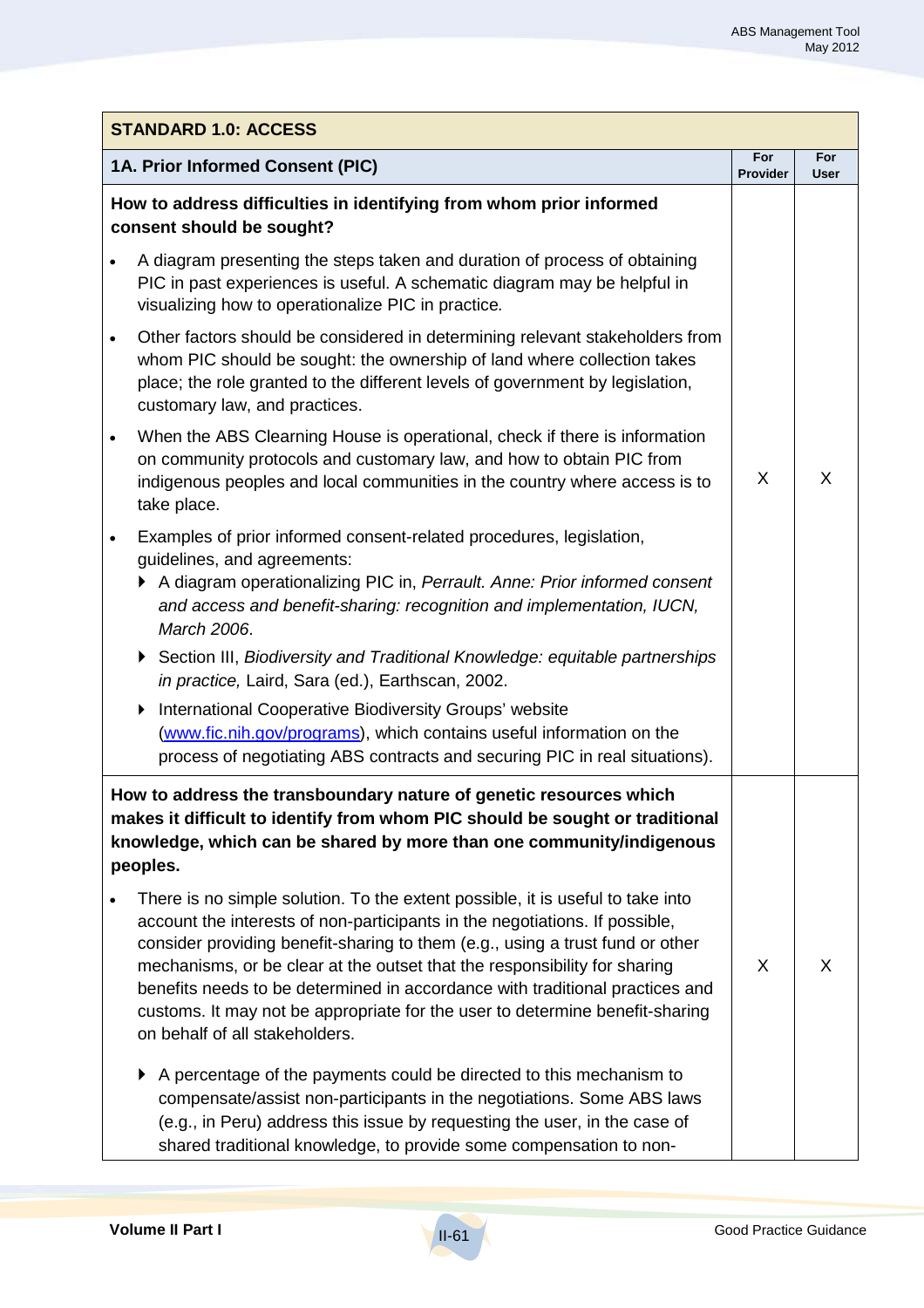|           | <b>STANDARD 1.0: ACCESS</b>                                                                                                                                                                                                                                                                                                                                                                                                                                     |                 |                   |
|-----------|-----------------------------------------------------------------------------------------------------------------------------------------------------------------------------------------------------------------------------------------------------------------------------------------------------------------------------------------------------------------------------------------------------------------------------------------------------------------|-----------------|-------------------|
|           | 1A. Prior Informed Consent (PIC)                                                                                                                                                                                                                                                                                                                                                                                                                                | For<br>Provider | For<br>User       |
|           | participants using a fund created by the law.<br>▶ When and if operational, a ABS Multilateral Mechanism which is to be<br>created by the Nagoya Protocol, could be useful to implement and deal<br>with transboundary GRs and associated TK.<br>It is also possible that your obligations and responsbilities will be<br>▶<br>determined by the provsions set out in national law. If this is the case, then<br>your primary obligation is to follow that law. |                 |                   |
|           | Other useful tips                                                                                                                                                                                                                                                                                                                                                                                                                                               |                 |                   |
|           | In addition to PIC and MATs, verify that you have all other the necessary<br>permits (e.g., export permits, CITES, etc.). In cases involving intermediaries,<br>check whether the intermediary has obtained the genetic resources in<br>compliance with the laws and regulations of the country providing the genetic<br>resources and whether the intermediary has been authorized to transfer the<br>resources to a third party.                              |                 | X                 |
| $\bullet$ | Include a clause in the contract stating that the intermediary assures that it<br>has obtained the genetic resources in compliance with the laws of the<br>providing country. If you have doubts, check with the government of the<br>Country of Origin about the legality of the transfer or the title of the<br>intermediary. A quick check with the ABS Clearing-House may resolve any<br>doubt if the materail is covered by the Nagoya Protocol.           | X               | $\mathsf{X}$<br>X |
| $\bullet$ | If a genetic resource is to collected from private land or from local people or<br>landowners from whom PIC is to be obtained, it is advisable to also inform<br>responsible government officials.                                                                                                                                                                                                                                                              |                 |                   |

|           | <b>STANDARD 1.0: ACCESS</b>                                                                                                                                                      |   |                    |  |
|-----------|----------------------------------------------------------------------------------------------------------------------------------------------------------------------------------|---|--------------------|--|
|           | 1B. Mutually Agreed Terms (MATs)<br><b>Provider</b>                                                                                                                              |   | For<br><b>User</b> |  |
| $\bullet$ | Comply with all the applicable laws and regulations regarding benefit-sharing<br>in the country. Recognize that legal and policy arrangements differ by<br>country/jurisdiction. |   |                    |  |
| $\bullet$ | If they exist, take into account any model clauses develop specially for<br>indigenous peoples and local communities.                                                            | X |                    |  |
| $\bullet$ | Negotiate MATs in good faith. Make an effort to ensure that all organizations<br>take into account and consider the other's interests, ideas, and suggestions.                   |   |                    |  |
| $\bullet$ | Recognize that MATs are the result of a negotiation process that involves<br>give and take with the intent that the user and provider are satisfied with the<br>outcomes.        | X |                    |  |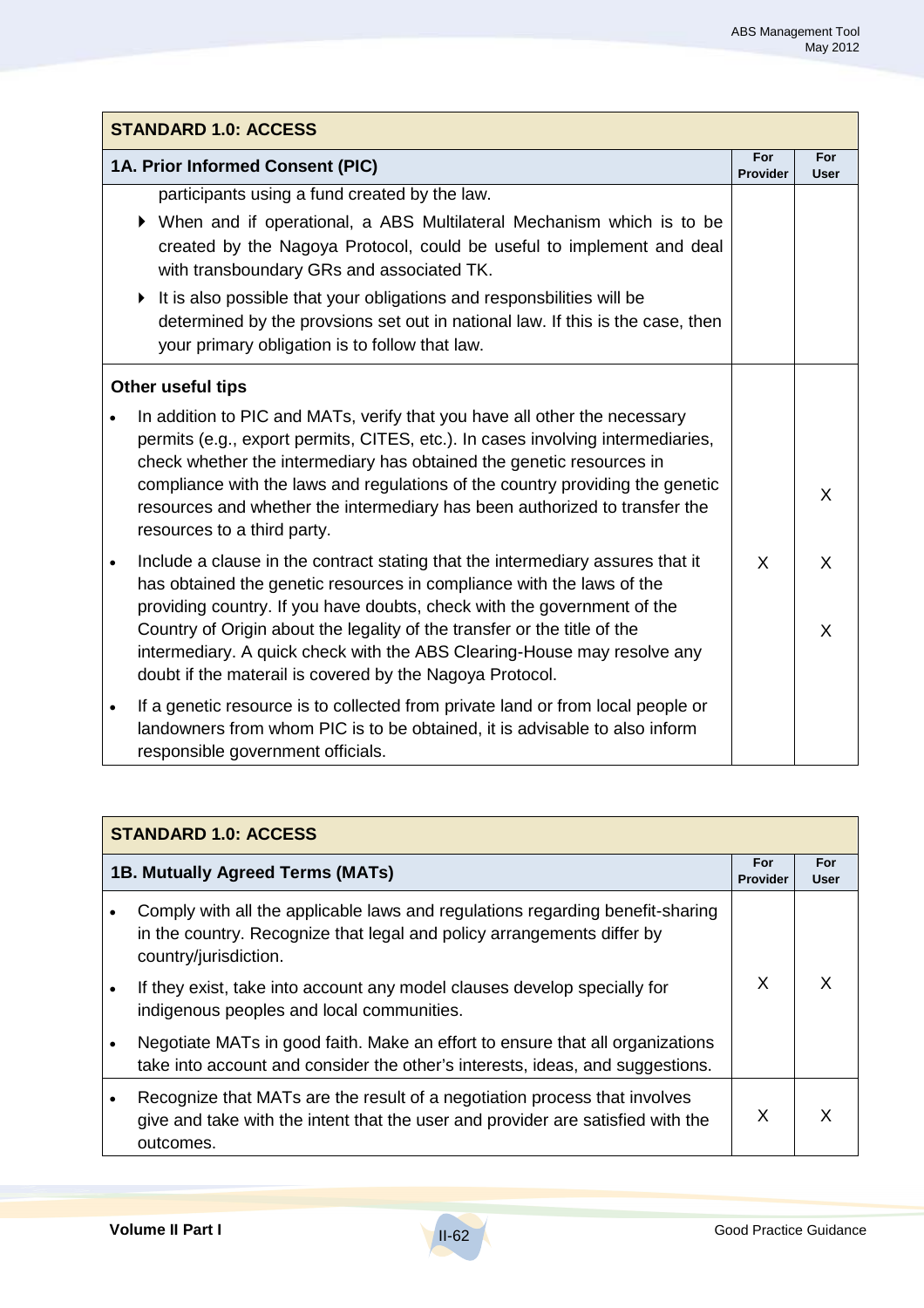|           | <b>STANDARD 1.0: ACCESS</b>                                                                                                                                                                                                                                                                                                                                                                                                                                    |                 |                    |  |
|-----------|----------------------------------------------------------------------------------------------------------------------------------------------------------------------------------------------------------------------------------------------------------------------------------------------------------------------------------------------------------------------------------------------------------------------------------------------------------------|-----------------|--------------------|--|
|           | 1B. Mutually Agreed Terms (MATs)                                                                                                                                                                                                                                                                                                                                                                                                                               | For<br>Provider | For<br><b>User</b> |  |
|           | Be sure that your counterpart has access to independent legal advice to<br>ensure adequate legal guidance in the negotiation of MATs.                                                                                                                                                                                                                                                                                                                          | X               | X                  |  |
|           | Set out MATs in a written agreement.                                                                                                                                                                                                                                                                                                                                                                                                                           |                 | X                  |  |
|           | Include in MATs conditions, obligations, procedures, types, timing, and<br>mechanisms of benefit to be shared. These will vary depending on what is<br>regarded as fair and equitable in the light of the particular circumstances.                                                                                                                                                                                                                            |                 | $\mathsf{X}$       |  |
| $\bullet$ | Include in the MATs, as appropiate, provisions related to dispute resolution,<br>including jurisdiction, applicable law, and options for alternative dispute<br>resolution such as mediation and arbitration.                                                                                                                                                                                                                                                  |                 |                    |  |
|           | Seek to ensure that the commercialization and any other use of genetic<br>resources does not prevent the traditional uses of genetic resources.                                                                                                                                                                                                                                                                                                                |                 | X                  |  |
| $\bullet$ | Include in MATs, if feasible, the source of the material – country of origin and<br>the provider of genetic resources and associated traditional knowledge.                                                                                                                                                                                                                                                                                                    |                 | X                  |  |
| $\bullet$ | When supplying genetic resources to third parties, ensure that the<br>transactions and intended use are covered by existing MATs and PIC, and<br>honour all terms and conditions regarding the acquired material. Provide to<br>this third party relevant, non-confidential data on their acquisition. Do not<br>transfer genetic resources to third parties unless such transfer is consistent<br>with the terms and conditions of the PIC.                   |                 | X                  |  |
| $\bullet$ | To the extent possible, include in the the agreement provision for internal<br>and/or external audits to report progress on its implementation to both the<br>user and provider of the genetic resource. The involvement of relevant<br>stakeholders, and indigenous and local communities in the various stages of<br>development and implementation of access and benefit-sharing<br>arrangements can play a role in facilitating monitoring and compliance. |                 | X                  |  |
|           | Resolve disputes arising in the access agreement in accordance with the<br>relevant contractual arrangements and the applicable laws and practices,<br>taking into account the needs and constraints of, and the resources needed<br>by, the provider and user organizations to secure access to justice.                                                                                                                                                      |                 | X                  |  |
|           | Key challenges/tips:                                                                                                                                                                                                                                                                                                                                                                                                                                           |                 |                    |  |
|           | What should be done if the parties to the negotiations do not have<br>experience with or clear and appropriate understanding of terms and<br>conditions for MATs?                                                                                                                                                                                                                                                                                              | X               | X                  |  |
|           | Some countries' national laws may contain specific stipulations regarding the<br>content of the MATs.                                                                                                                                                                                                                                                                                                                                                          |                 |                    |  |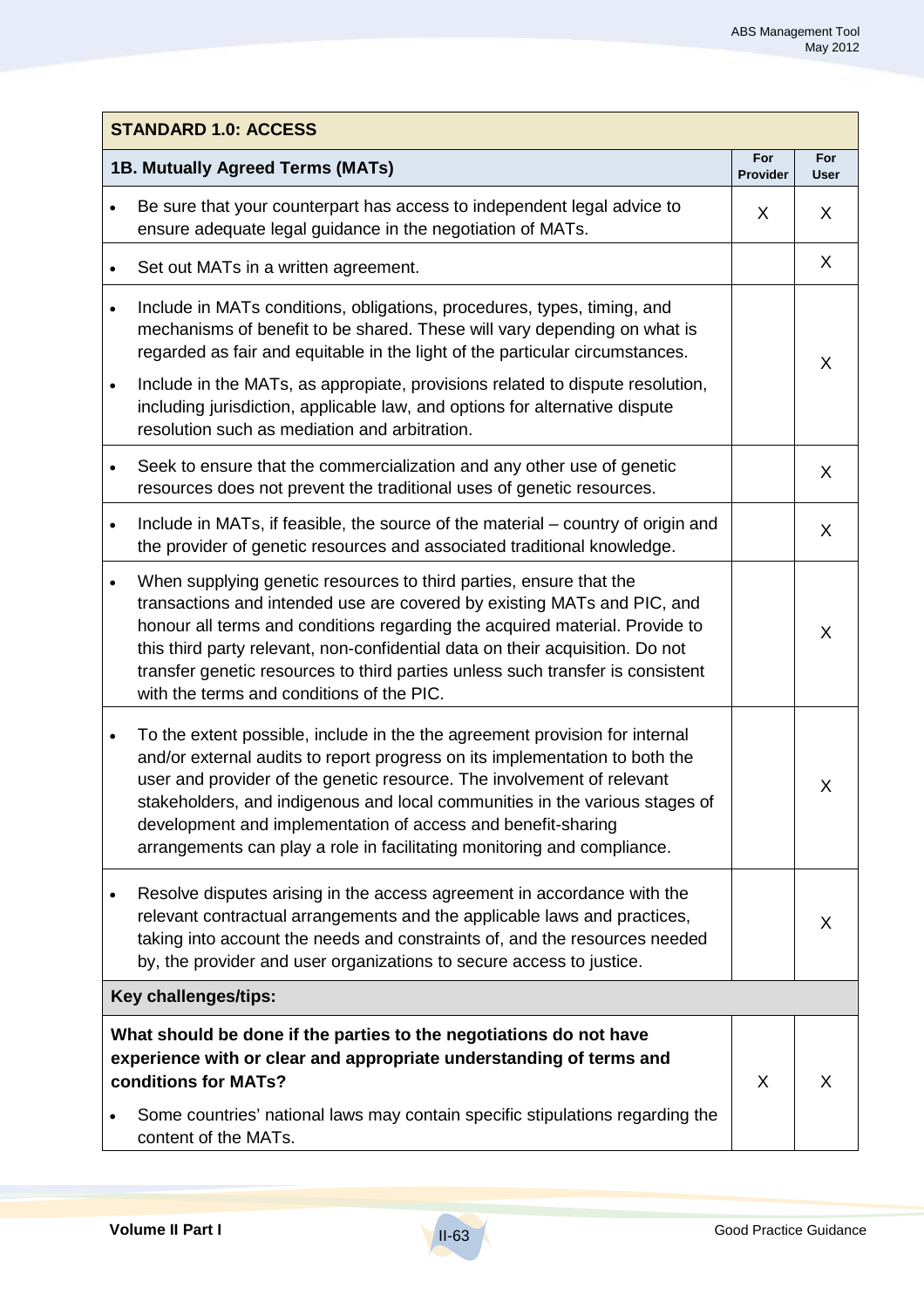|           | <b>STANDARD 1.0: ACCESS</b>                                                                                                                                                                                                                                                                                                                                                                                                                                                                                                   |                        |                    |  |
|-----------|-------------------------------------------------------------------------------------------------------------------------------------------------------------------------------------------------------------------------------------------------------------------------------------------------------------------------------------------------------------------------------------------------------------------------------------------------------------------------------------------------------------------------------|------------------------|--------------------|--|
|           | 1B. Mutually Agreed Terms (MATs)                                                                                                                                                                                                                                                                                                                                                                                                                                                                                              | For<br><b>Provider</b> | For<br><b>User</b> |  |
| $\bullet$ | If this is not the case, use the supporting tools in the ABS-MT (Part II, $4 -$<br>Generic MTAs, and 5 - Generic ABS Contract outline).                                                                                                                                                                                                                                                                                                                                                                                       |                        |                    |  |
|           | How to ensure timely negotiations that do not hold up progress.                                                                                                                                                                                                                                                                                                                                                                                                                                                               |                        |                    |  |
|           | There is no simple solution. Clear rules for when, for how long and how the<br>negotiations will take place should be jointly agreed. Provider and users<br>should be committed to working towards the succesful conclusion of the<br>negotiation. Both should take responsibility for negotiating and implementing<br>benefit-sharing arrangements to ensure timely negotiations.                                                                                                                                            | X                      | X                  |  |
|           | How to ensure sufficient bargaining power for the provider government or<br>community.                                                                                                                                                                                                                                                                                                                                                                                                                                        |                        |                    |  |
|           | Bargaining power and access to legal advice and mechanisms may be<br>different, particularly for local communities or research organizations. See<br>recommendations for addressing the Key Challenges for PIC.                                                                                                                                                                                                                                                                                                               |                        | X                  |  |
|           | Other useful tips:                                                                                                                                                                                                                                                                                                                                                                                                                                                                                                            |                        |                    |  |
|           | An MTA is a contract. Its content should be determined by the parties<br>involved. But in some countries national laws may contain specific<br>stipulations regarding the content of the MTA. Therefore is advisable to study<br>the laws and administrative measures of the country in question.                                                                                                                                                                                                                             | X                      | X                  |  |
| $\bullet$ | Enquire about the existence of standarized agreements such as standard<br>MTAs.                                                                                                                                                                                                                                                                                                                                                                                                                                               | X                      | X                  |  |
|           | Settlement of disputes may be costly, and access to legal remedies differs<br>from country to country. Legal mechanisms for dispute resolution are<br>expensive; agreements can make clear who will cover the cost. A specific<br>contribution to the payment of the cost of the dispute mechanism may be<br>considered. Additional mechanisms such as insurance provisions in case of<br>disputes may be explored along with alternative dispute mechanisms<br>involving options for mediation, conciliation or arbitration. |                        | X                  |  |
|           | Be sure of the existing mechanisms regarding access to justice and the<br>mutual recognition of foreign judgements and awards in the countries<br>involved in the ABS transaction.                                                                                                                                                                                                                                                                                                                                            |                        | X                  |  |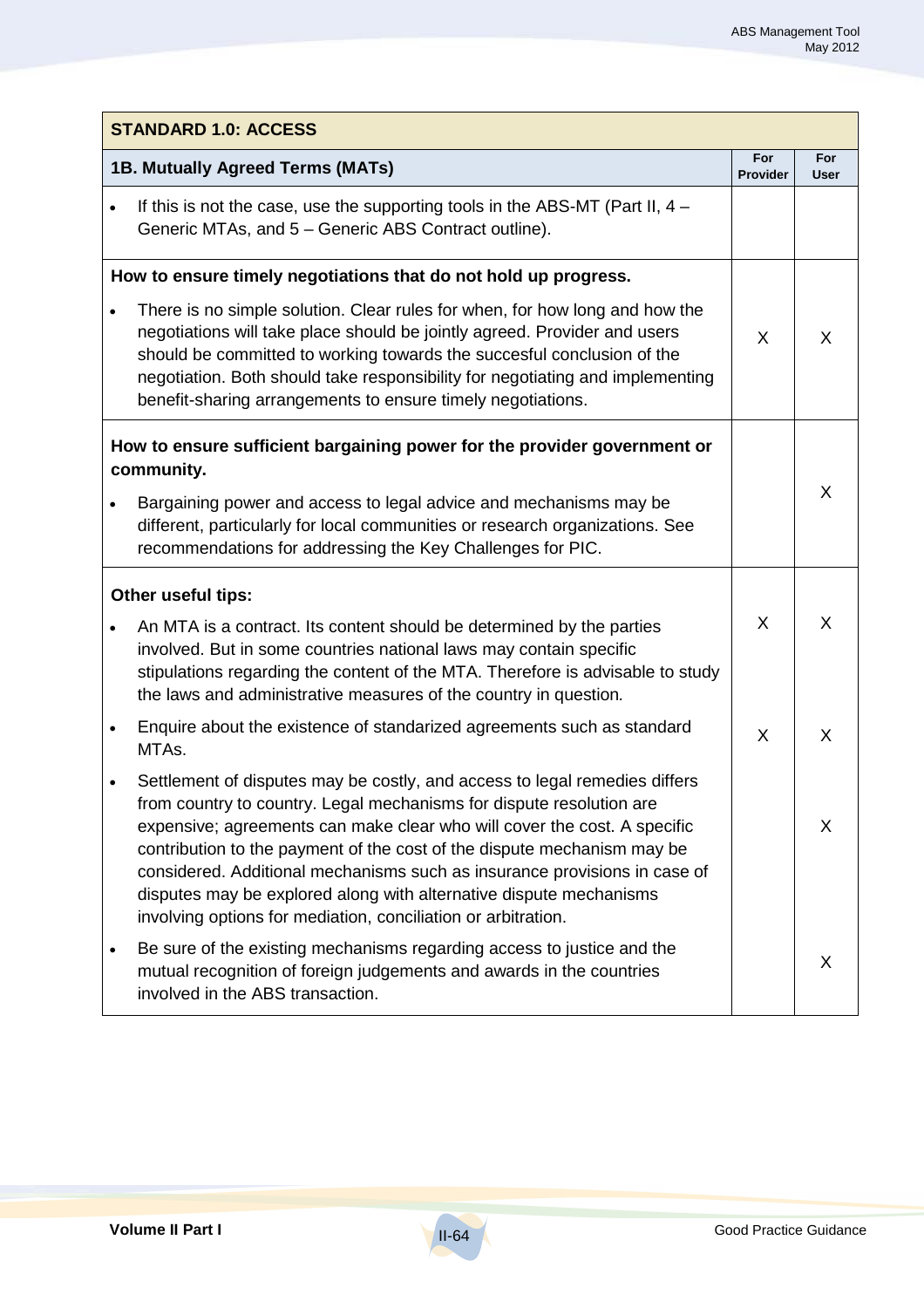|           | <b>STANDARD 2.0: BENEFIT-SHARING</b>                                                                                                                                                                                                                             | For<br><b>Provider</b> | For<br><b>User</b> |
|-----------|------------------------------------------------------------------------------------------------------------------------------------------------------------------------------------------------------------------------------------------------------------------|------------------------|--------------------|
|           | Comply with all the applicable laws and regulations regarding benefit-<br>sharing in force in the provider country.                                                                                                                                              |                        |                    |
| $\bullet$ | Take into account the expressed desires and needs of the other<br>organization/community and its capacities when negotiating benefit-sharing<br>provisions, in a fair and constructive manner so as to not put them at a<br>disadvantage.                        |                        | X                  |
| $\bullet$ | Use comprehensive and open list/menu to chose from possible monetary<br>and non-monetary benefits to begin the process of negotiating benefits, to<br>apply flexibly for the different cases and situations (list of potential benefits<br>provided in Part II). |                        | X                  |
| $\bullet$ | Pay due regard to the List of Monetary and Non-Monetary Benefits included<br>in the Annex to the Nagoya Protocol.                                                                                                                                                |                        |                    |
| $\bullet$ | Consider short-term, medium-term, and long-term benefits. The time-frame<br>of benefit-sharing should be stipulated. Furthermore, the balance among<br>near-, medium-, and long-term benefits should be considered on a case-by-<br>case basis.                  |                        | X                  |
| $\bullet$ | Determine the benefit-sharing mechanisms jointly between the user and<br>provider organizations, depending upon the type of benefits and the specific<br>conditions.                                                                                             | X                      | X                  |
| $\bullet$ | To the extent possible and considering the specific circumstances of the<br>negotiations, seek to direct benefits towards the conservation and<br>sustainable use of biological diversity.                                                                       |                        |                    |
| $\bullet$ | Promote the benefits that directly reach the providers<br>(owners/manager/custodians) of the genetic resource, including local and<br>indigenous communities. Training, capacity-building, and technology<br>transfer could be especially considered.            |                        | X                  |
|           | To the extent possible, provide appropriate monetary benefits including<br>financial contributions for research and conservation, royalties, etc.                                                                                                                |                        | X                  |
|           | Carry out the use of genetic resources in and with the participation of the<br>provider country and other providers (owners, users, custodians), including<br>local and indigenous communities, unless it is not feasible.                                       |                        | X                  |
| $\bullet$ | Identify opportunities in the source country and location of collection for<br>participation in commercialization and value-adding activities.                                                                                                                   |                        | X                  |
|           | Seek the original provider of the genetic resource for re-supplying further<br>material when needed, unless this is not feasible.                                                                                                                                |                        | X                  |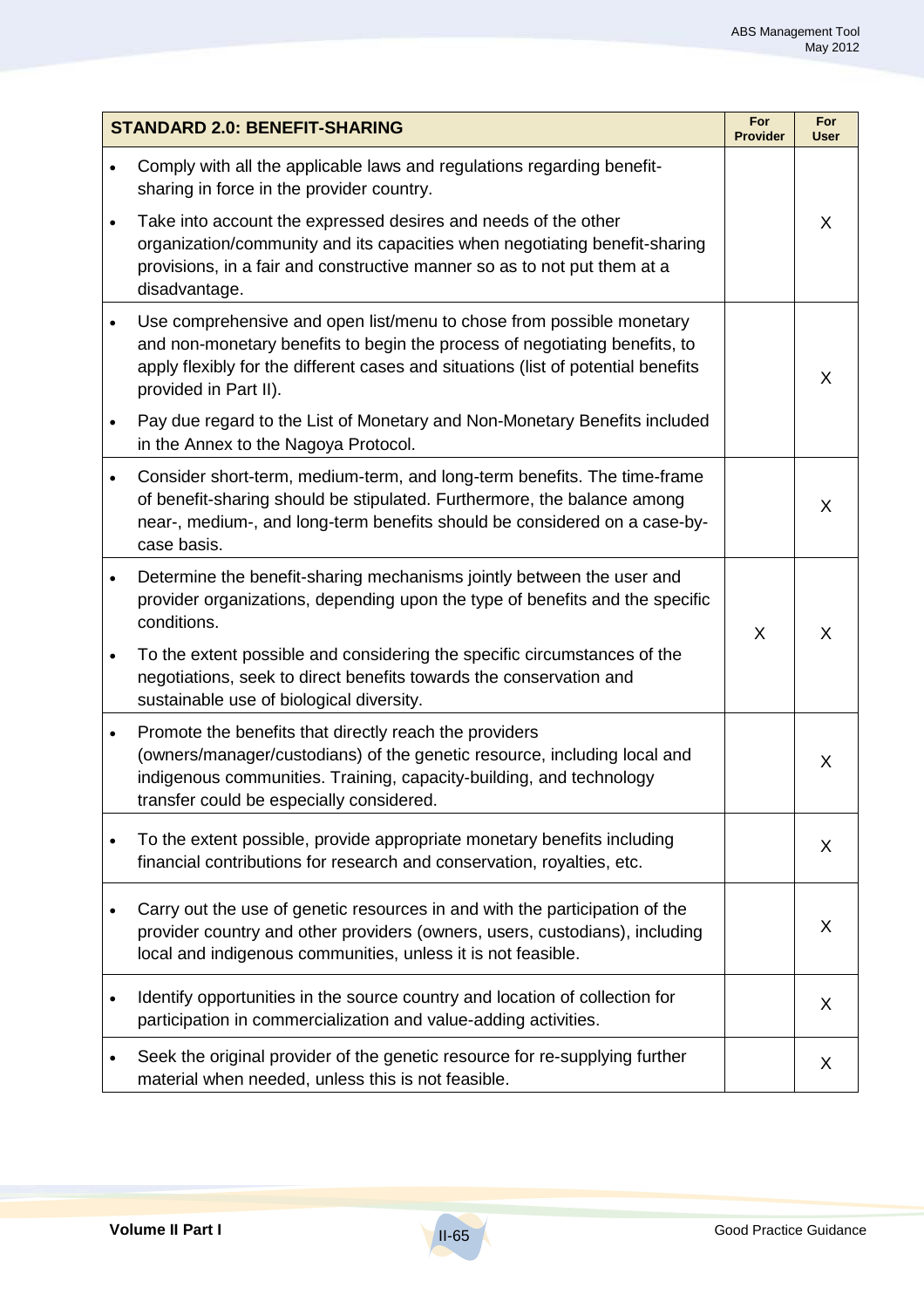| <b>STANDARD 2.0: BENEFIT-SHARING</b> |                                                                                                                                                                                                                                                                                                                                                               | For<br><b>Provider</b> | For<br>User |  |  |
|--------------------------------------|---------------------------------------------------------------------------------------------------------------------------------------------------------------------------------------------------------------------------------------------------------------------------------------------------------------------------------------------------------------|------------------------|-------------|--|--|
|                                      | Establish appropriate monitoring mechanisms in the legal arrangements.<br>Consider the transboundary nature of GRs and associated TK when<br>establishing ABS agreements.                                                                                                                                                                                     |                        |             |  |  |
| $\bullet$                            | Provide all the relevant information required by the national checkpoints,<br>considering the confidentiality provisions of the MATs.                                                                                                                                                                                                                         | X                      | X           |  |  |
|                                      | Where feasible and appropriate, including through the national focal points<br>and competent national authority(ies), share information on current practices<br>and examples of benefit-sharing to improve the information on this matter.                                                                                                                    |                        |             |  |  |
| Key challenges/tips:                 |                                                                                                                                                                                                                                                                                                                                                               |                        |             |  |  |
|                                      | How to address unrealistic expectations on the magnitude and kind of<br>benefits to be shared.                                                                                                                                                                                                                                                                |                        |             |  |  |
|                                      | Sharing information honestly about the potential and real benefits to be<br>received is advisable. It is essential to ensure that your counterpart<br>accurately understands that a (possible) future process of R&D and<br>commercialization takes considerable time before any benefits may be<br>actually generated and that profits do not arise quickly. |                        |             |  |  |
| $\bullet$                            | Explain that the probability of a product ultimately being placed on the<br>market is generally low. Therefore, only in a limited number of cases it will<br>be possible to share benefits arising from commercialization.                                                                                                                                    |                        |             |  |  |
| $\bullet$                            | If you are interested in negotiating an ABS agreement in a specific field                                                                                                                                                                                                                                                                                     |                        | X           |  |  |
|                                      | (e.g., horticulture, crop protection, pharmaceuticals, etc.) it is convenient to<br>review journals and other sources of information about the commercial<br>practices in each field.                                                                                                                                                                         |                        |             |  |  |
|                                      | Consult general sources of information:<br>ten Kate, K. & Laird, S. (1999). The Commercial Use of Biodiversity.<br>London: Earthscan.; and, UNEP/CBD/WG-ABS/4/INF/5                                                                                                                                                                                           |                        |             |  |  |
|                                      | Laird, Sara. The Commercial Use of Biodiversity: An Update on Current<br>Trends in Demand for Access to Genetic Resources and Benefit-<br>sharing, and Industry Perspectives on ABS Policy and Implementation                                                                                                                                                 |                        |             |  |  |
|                                      | Kamau, E. & Winter, G. (Eds.) (2009). Genetic Resources, Traditional<br>Knowledge and the LAW - Solutions for Access & Benefit Sharing.<br>London: Earthscan.                                                                                                                                                                                                 |                        |             |  |  |
|                                      | Royalty and milestone payments are kept confidential in most ABS<br>agreements. A number of factors commonly influence the magnitude of<br>royalty payments and these vary from company to company.                                                                                                                                                           | X                      | X           |  |  |
|                                      | Some issues to consider in a royalty structure are:                                                                                                                                                                                                                                                                                                           |                        |             |  |  |
|                                      | a) relative contribution of partners to invention and development;                                                                                                                                                                                                                                                                                            |                        |             |  |  |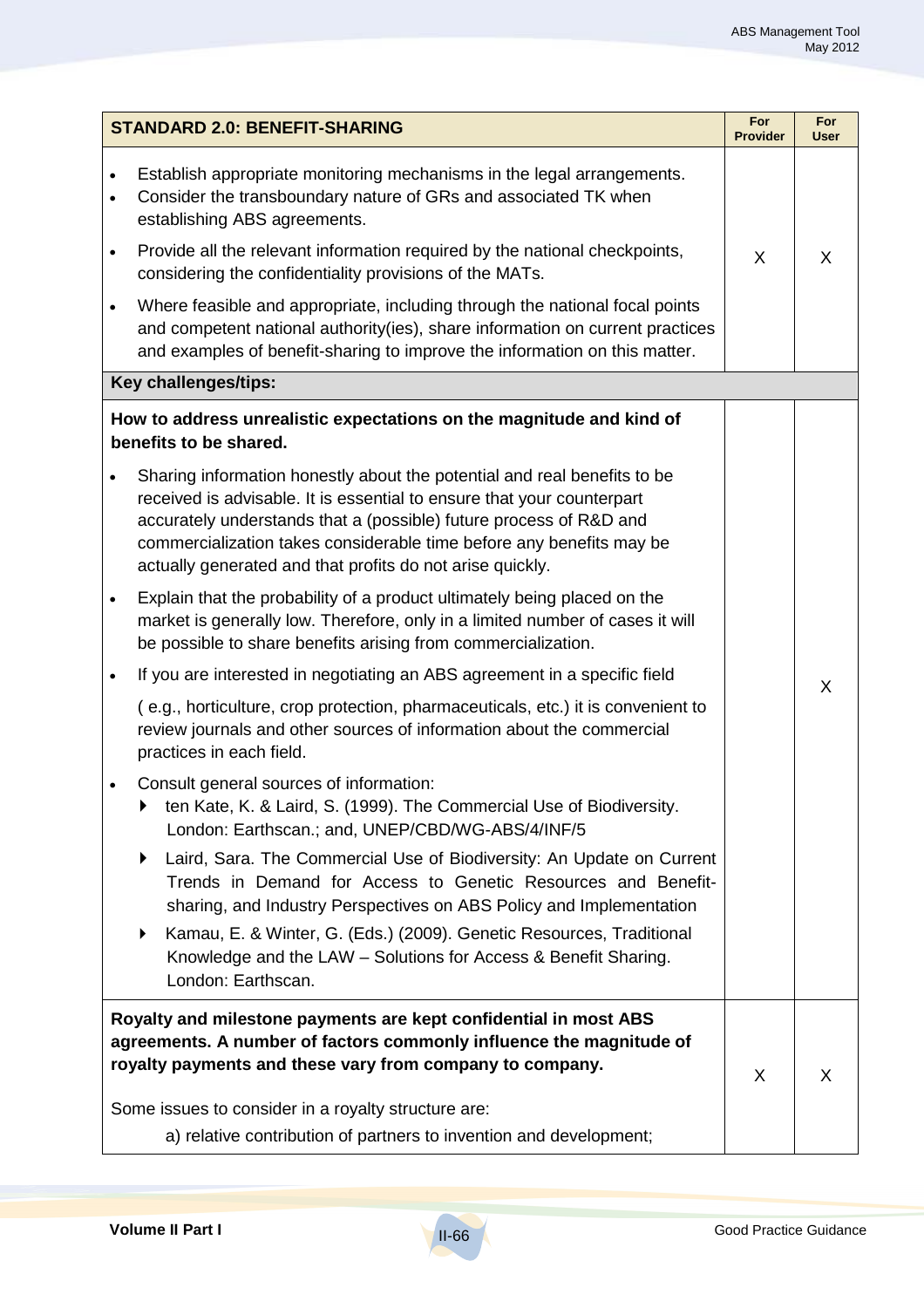| <b>STANDARD 2.0: BENEFIT-SHARING</b> |                                                                                                                                                                                                                                                        |   | For<br><b>User</b> |
|--------------------------------------|--------------------------------------------------------------------------------------------------------------------------------------------------------------------------------------------------------------------------------------------------------|---|--------------------|
|                                      | b) information provided with samples;                                                                                                                                                                                                                  |   |                    |
|                                      | c) novelty or rarity of sample organisms;                                                                                                                                                                                                              |   |                    |
|                                      | d) degree of derivation of the final product from the genetic resources<br>supplied; and                                                                                                                                                               |   |                    |
|                                      | e) likely market share of the final product.                                                                                                                                                                                                           |   |                    |
|                                      | How to monitor and track that benefits are being implemented as agreed<br>in the MATs.                                                                                                                                                                 |   |                    |
|                                      | It is important to understand that there is no fixed amount or simple<br>guideline for determining the monetary value of benefits. Each case is<br>different and can be influenced by a wide range of factors.                                         |   |                    |
| $\bullet$                            | An important starting point is good documentation of the negotiations and<br>outcomes of the MATs - including a clear understanding of the means for<br>implementation and the terms and conditions outlined in the MATs/contract.                     | X | X                  |
| $\bullet$                            | Considering the nature of the research and development of genetic<br>resources, establishing appropriate monitoring/tracking and reporting<br>mechanisms in the legal arrangements is advisable but sometimes difficult<br>to enforce.                 |   |                    |
| $\bullet$                            | Legal provisions allowing independent auditing, identifier codes for each<br>sample, etc., should be explored. For instance it may be worthwile to include<br>some mechanisms to:<br>Label all material with a barcode and identification number;<br>▶ |   |                    |
|                                      | Establish a requirement for assigning identification numbers to<br>▶<br>resources the resulting materials;                                                                                                                                             |   |                    |
|                                      | Ensure that users are obligated to maintain complete accurate internal<br>written records and reporting systems for their research and/or<br>development activities; and                                                                               |   |                    |
|                                      | Allow the provider to audit and/or inspect records and reporting systems<br>and make recommendations for improving reporting procedures.                                                                                                               |   |                    |
|                                      | Provider may have access to lab notes.                                                                                                                                                                                                                 |   |                    |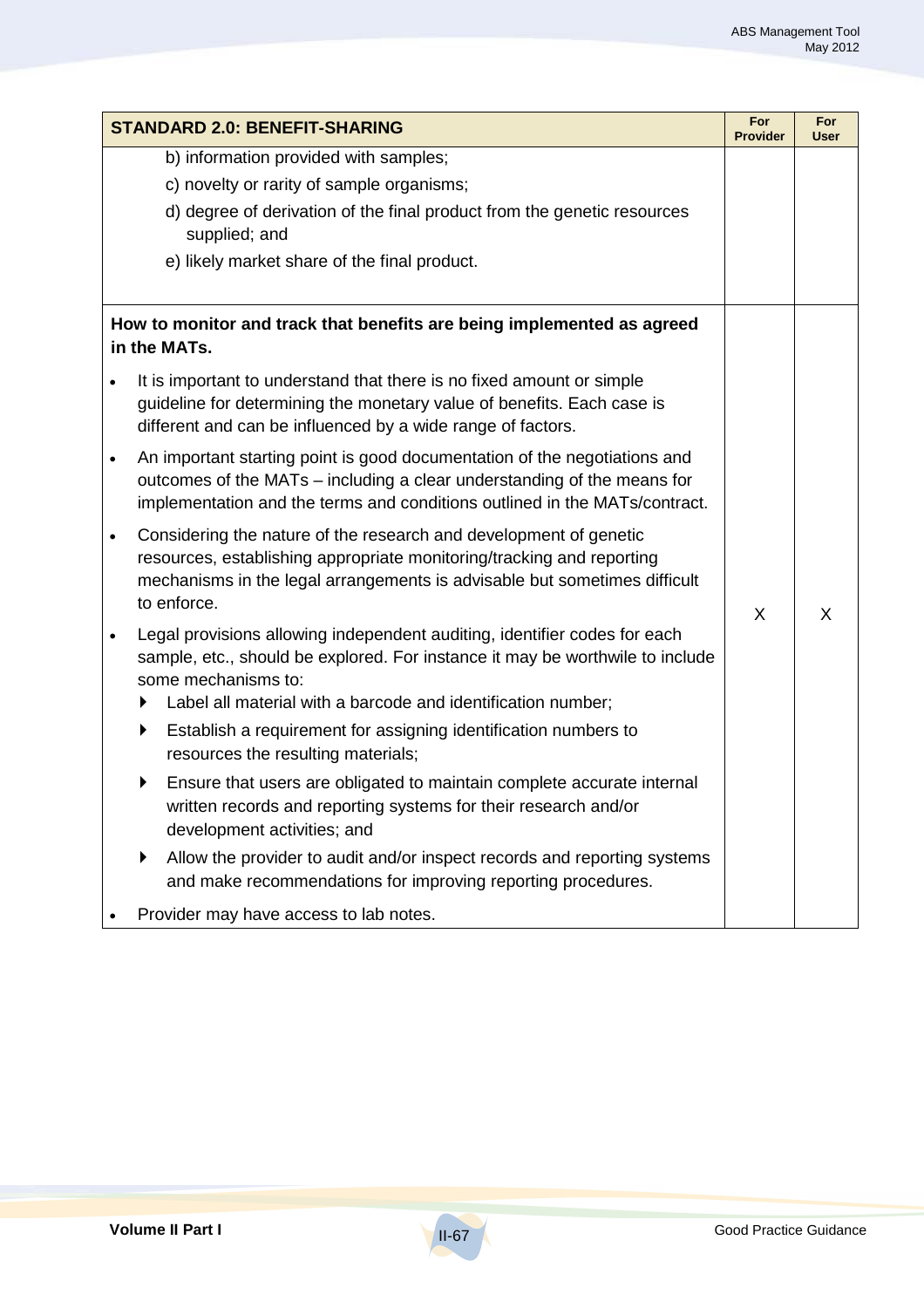| <b>STANDARD 3.0: COMPLIANCE</b> |                                                                                                                                                                                                                                                                                                                                                                                                              | For<br><b>Provider</b> | For<br>User |
|---------------------------------|--------------------------------------------------------------------------------------------------------------------------------------------------------------------------------------------------------------------------------------------------------------------------------------------------------------------------------------------------------------------------------------------------------------|------------------------|-------------|
|                                 | Facilitate information regarding legal mechanisms existent on access to<br>justice, cooperation between the providing country and the country in which<br>the material is utilized, recognition and enforcement of foreign awards, and of<br>legal remedies available in cases of non-compliance with the contract in<br>countries where the genetic resources will be sent upon request of the<br>provider. |                        | X           |
| $\bullet$                       | Ensure the user of the material has an Internationally Recognized Certificate<br>of Compliance.                                                                                                                                                                                                                                                                                                              |                        |             |
| $\bullet$                       | Disclose relevant information on prior informed consent, mutually agreed<br>terms, utilization of genetic resources and associated traditional knowledge,<br>and compliance with national ABS measures in the country where the<br>resources were accessed to the checkpoints established in the country<br>where the material is utilized $-$ where these exist.                                            |                        | X           |
| $\bullet$                       | If checkpoints do not exist, provide relevant information, where appropriate,<br>on the above matters to institutions such as IPR offices, product register,<br>journals, and funding institutions, others on a case-by-case basis.                                                                                                                                                                          |                        | X           |
| $\bullet$                       | Prepare and disseminate public reports including information regarding<br>compliance with PIC procedures, MATs, national ABS legislation, and the<br>Nagoya Protocol, taking into account any confidential obligation that may<br>exist. This reporting could be part of the user organization's policies or<br>sustainability reporting practices.                                                          |                        | X           |
| $\bullet$                       | Communicate in a timely manner to the provider any codes of<br>conduct/guidelines on ABS to which the user is subscribed or is a member,<br>including any relevant contact point.                                                                                                                                                                                                                            |                        | X           |
|                                 | In the process of granting access, take into consideration the membership of<br>the potential user in any relevant codes of conduct, guidelines, etc. on ABS.                                                                                                                                                                                                                                                | X                      |             |
|                                 | Put in place monitoring and tracking mechanisms on the genetic resources<br>accessed and utilized, and share the existence of these mechanisms with<br>your counterpart and other relevant stakeholders in order to build trust. To<br>the extent feasible on case-by-case basis, include appropriate contractual<br>provisions reflecting these practices.                                                  | X                      | X           |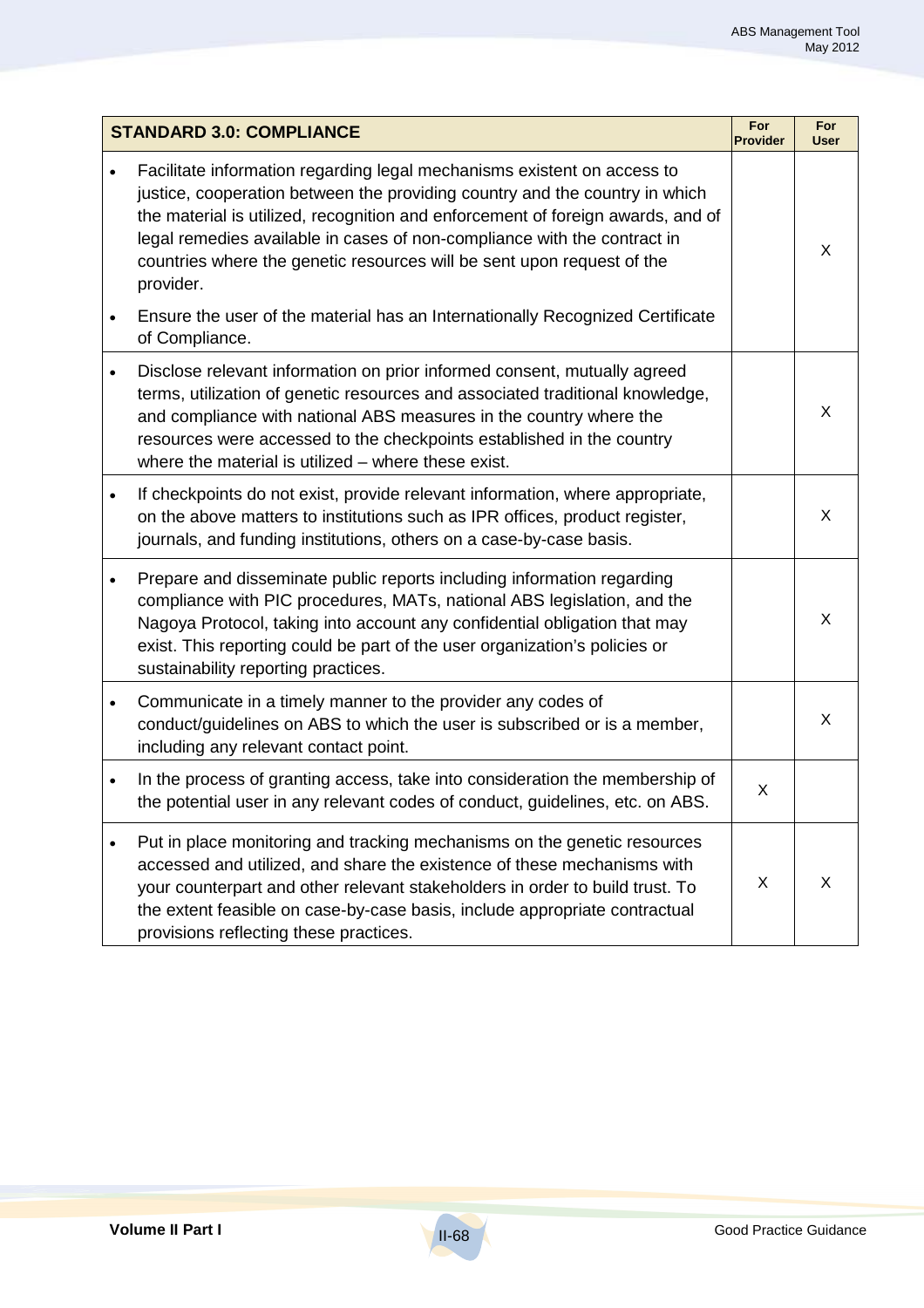| <b>STANDARD 3.0: COMPLIANCE</b> |                                                                                                                                                                                                                                                                                                                                                                           | For<br><b>Provider</b> | For<br>User |
|---------------------------------|---------------------------------------------------------------------------------------------------------------------------------------------------------------------------------------------------------------------------------------------------------------------------------------------------------------------------------------------------------------------------|------------------------|-------------|
| <b>Useful tips</b>              |                                                                                                                                                                                                                                                                                                                                                                           |                        |             |
|                                 | Implementation of the national compliance measures in the light of the<br>Nagolya Protocol will begin in the coming years, when countries will enact<br>new compliance measures. Users must be aware of these potential changes,<br>the new regulatory environment, and other factors, by looking at the ABS<br>Clearing-House and other sources of relevant information. | X                      | x           |
|                                 | Compliance mechanisms may be established at three different levels:<br>a) compliance with the national ABS legislation/measures;<br>b) compliance with MATs/contracts; and<br>c) compliance with the Nagoya Protocol.                                                                                                                                                     |                        |             |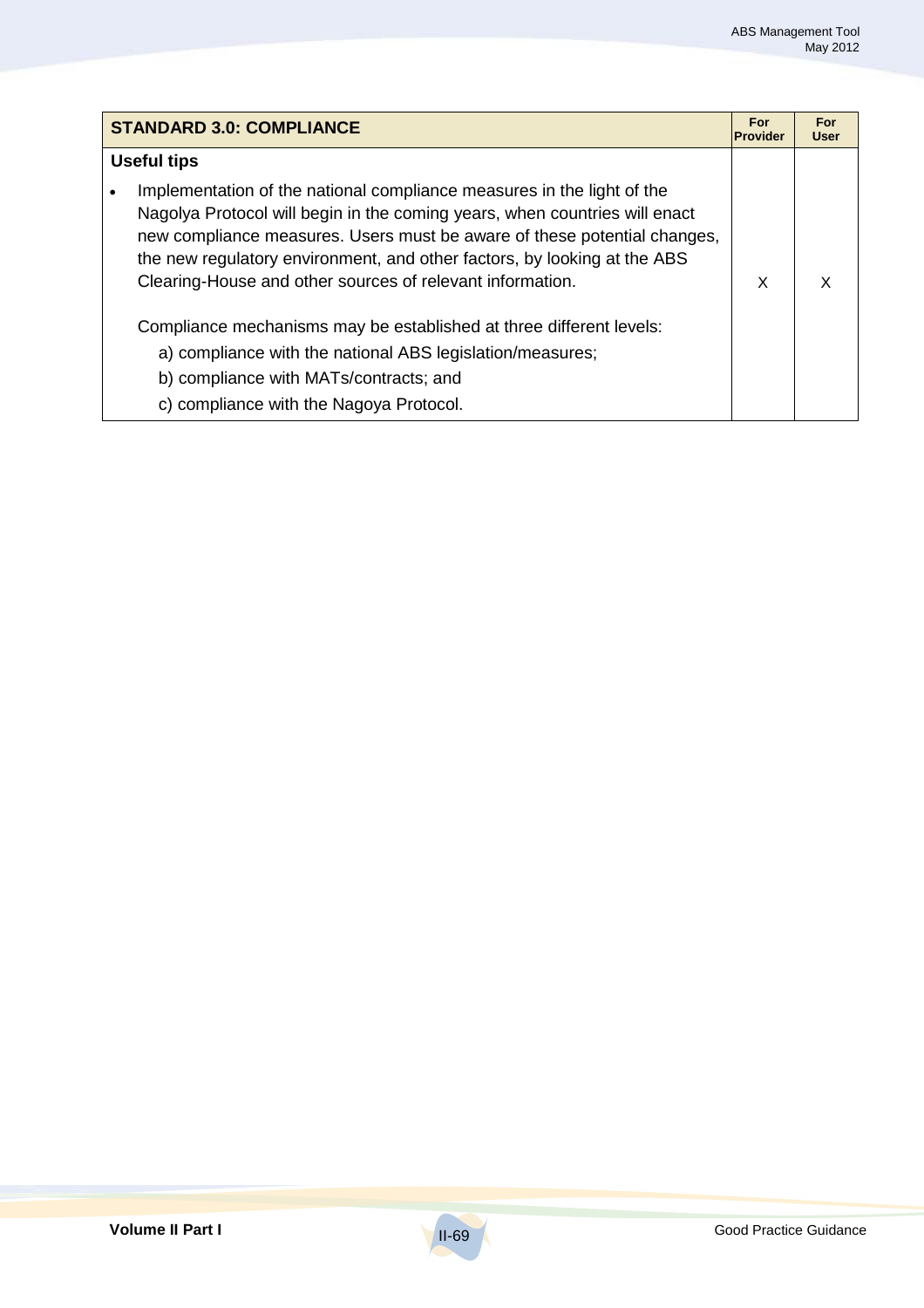| <b>STANDARD 4.0: TRADITIONAL KNOWLEDGE</b> |                                                                                                                                                                                                                                                                   | For<br><b>Provider</b> | For<br>User |
|--------------------------------------------|-------------------------------------------------------------------------------------------------------------------------------------------------------------------------------------------------------------------------------------------------------------------|------------------------|-------------|
| $\bullet$                                  | Put in place a process during the PIC phase to obtain TK and promote<br>participation of indigenous peoples and local communities.                                                                                                                                |                        | X           |
| $\bullet$                                  | Identify all holders of TK, competent local authorities, and other groups that<br>provide approval.                                                                                                                                                               |                        |             |
| $\bullet$                                  | Apply all applicable requirements of PIC to obtaining TK, especially<br>respecting indigenous peoples' and local communities' decision-making<br>processes.                                                                                                       | X                      | X           |
| $\bullet$                                  | Consider proper benefit-sharing mechanisms for the TK holders not<br>participating in the access negotiations where the use of TK is separate to<br>accessing the genetic resources.                                                                              |                        |             |
| $\bullet$                                  | Respect and follow the community protocols in relation to access to<br>traditional knowledge associated to genetic resources.                                                                                                                                     | X                      | X           |
| $\bullet$                                  | Respect and follow the minimum requirements for mutually agreed terms and<br>any model contractual clauses for benefit-sharing that may exist, and provide<br>any justification if it is not possible to strictly follow them in specific cases or<br>situations. |                        |             |
| $\bullet$                                  | Suspend collection if TK holders decide that the research is not acceptable. If<br>required, and in accordance with the contract, the use of the TK should be<br>stopped until open discussions are in place to understand the concerns of TK<br>holders.         | X                      | X.          |
|                                            | Demonstrate respect for and understanding of the TK of indigenous                                                                                                                                                                                                 |                        |             |
|                                            | communities by appying the following principles:<br><b>Integrity</b>                                                                                                                                                                                              |                        |             |
|                                            | Ensure that the research activities and collection do not violate customary<br>laws and practices.                                                                                                                                                                |                        |             |
| $\bullet$                                  | Respect the sacred values and places of TK holders.                                                                                                                                                                                                               |                        |             |
| $\bullet$                                  | Ensure any collection or use of genetic resources does not impede traditional<br>uses of TK.                                                                                                                                                                      |                        |             |
| $\bullet$                                  | Ensure that no intellectual property rights are sought, or any form of<br>commercialization is undertaken in a way that affects TK use, unless<br>expressly permitted by the holders of the TK.                                                                   |                        | X           |
| $\bullet$                                  | Ensure that the information not otherwise publicly available on traditional<br>knowledge associated with the genetic resources accessed or used is not<br>disclosed without the prior informed consent of the TK holders.                                         |                        |             |
| $\bullet$                                  | Negotiate and provide fair compensation for genuine grievances related to<br>collection of genetic resources that have damaged resources used for<br>livelihoods of local and indigenous communities or people.                                                   |                        |             |
| $\bullet$                                  | Respond to government, stakeholder, local and indigenous community<br>concerns related to proposed or ongoing collection of genetic resources.                                                                                                                    |                        |             |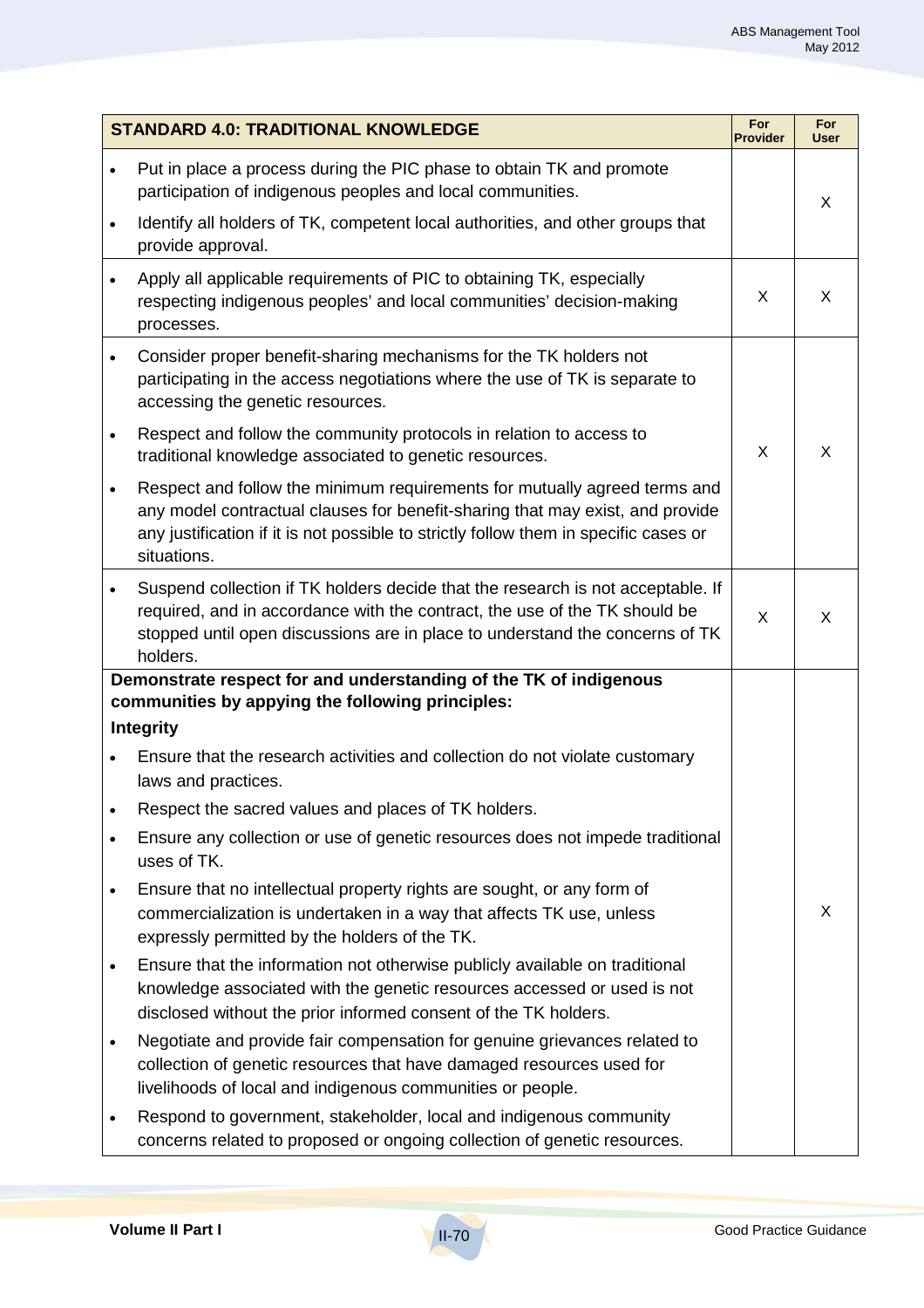| STANDARD 4.0: TRADITIONAL KNOWLEDGE ASSOCIATED WITH<br><b>GENETIC RESOURCES</b>                                                                                                 |                                                                                                                                                                                                                       | For<br><b>Provider</b> | <b>For</b><br><b>User</b> |
|---------------------------------------------------------------------------------------------------------------------------------------------------------------------------------|-----------------------------------------------------------------------------------------------------------------------------------------------------------------------------------------------------------------------|------------------------|---------------------------|
| <b>Protection and preservation</b>                                                                                                                                              |                                                                                                                                                                                                                       |                        |                           |
|                                                                                                                                                                                 | Report to the TK holders all relevant non-confidential information to support<br>maintenance and improvement of TK.                                                                                                   |                        |                           |
| $\bullet$                                                                                                                                                                       | Support the documentation and registration requirements requested by TK<br>holders.                                                                                                                                   |                        |                           |
|                                                                                                                                                                                 | Properly acknowledge in all the publications and IPR applications the TK<br>holders' contributions.                                                                                                                   |                        |                           |
|                                                                                                                                                                                 | <b>Compensation/benefit-sharing</b>                                                                                                                                                                                   |                        | X                         |
|                                                                                                                                                                                 | Establish appropriate contractual mechanisms that take into account the<br>freely expressed desires of TK holders, their needs, and particular situations.                                                            |                        |                           |
| $\bullet$                                                                                                                                                                       | Undertake collection and research, and provide compensation to avoid social<br>and cultural disruption.                                                                                                               |                        |                           |
| $\bullet$                                                                                                                                                                       | Consider a broad spectrum of monetary and non-monetary benefits.                                                                                                                                                      |                        |                           |
| $\bullet$                                                                                                                                                                       | Consider appropriate mechanisms for administering monetary benefits,<br>including trust funds.                                                                                                                        |                        |                           |
|                                                                                                                                                                                 | <b>Key challenges/tips</b>                                                                                                                                                                                            |                        |                           |
|                                                                                                                                                                                 | How to deal with the existence of different cultures and languages and the<br>varying geographic locations of the same communities.                                                                                   |                        | X                         |
|                                                                                                                                                                                 | Engaging local people as advisors during the negotiations may be useful.                                                                                                                                              |                        |                           |
| How to address the situation where TK is shared among several traditional<br>communities some of which are non-participants in the agreement(s) for<br>PIC and benefit-sharing. |                                                                                                                                                                                                                       |                        |                           |
|                                                                                                                                                                                 | Both the community concerned or local authorities must be consulted on<br>what should be done in these circumstances, particularly in benefit-sharing<br>implementation. See suggestions presented under PIC.         | X                      | X                         |
| $\bullet$                                                                                                                                                                       | Consider allowing indigenous peoples or local communities to resolve the<br>benefit-sharing agreement in accordance with their traditions and customs.                                                                |                        |                           |
| $\bullet$                                                                                                                                                                       | How to address the different bargaining powers, legal skills, access to justice,<br>and monitoring and reporting capabilities often exist between traditional<br>communities and intended users of genetic resources. | X                      | X                         |
|                                                                                                                                                                                 | Suggestions for addressing these problems are provided in Part II Guidance<br>sections on MATs (2) and Benefit-Sharing (3).                                                                                           |                        |                           |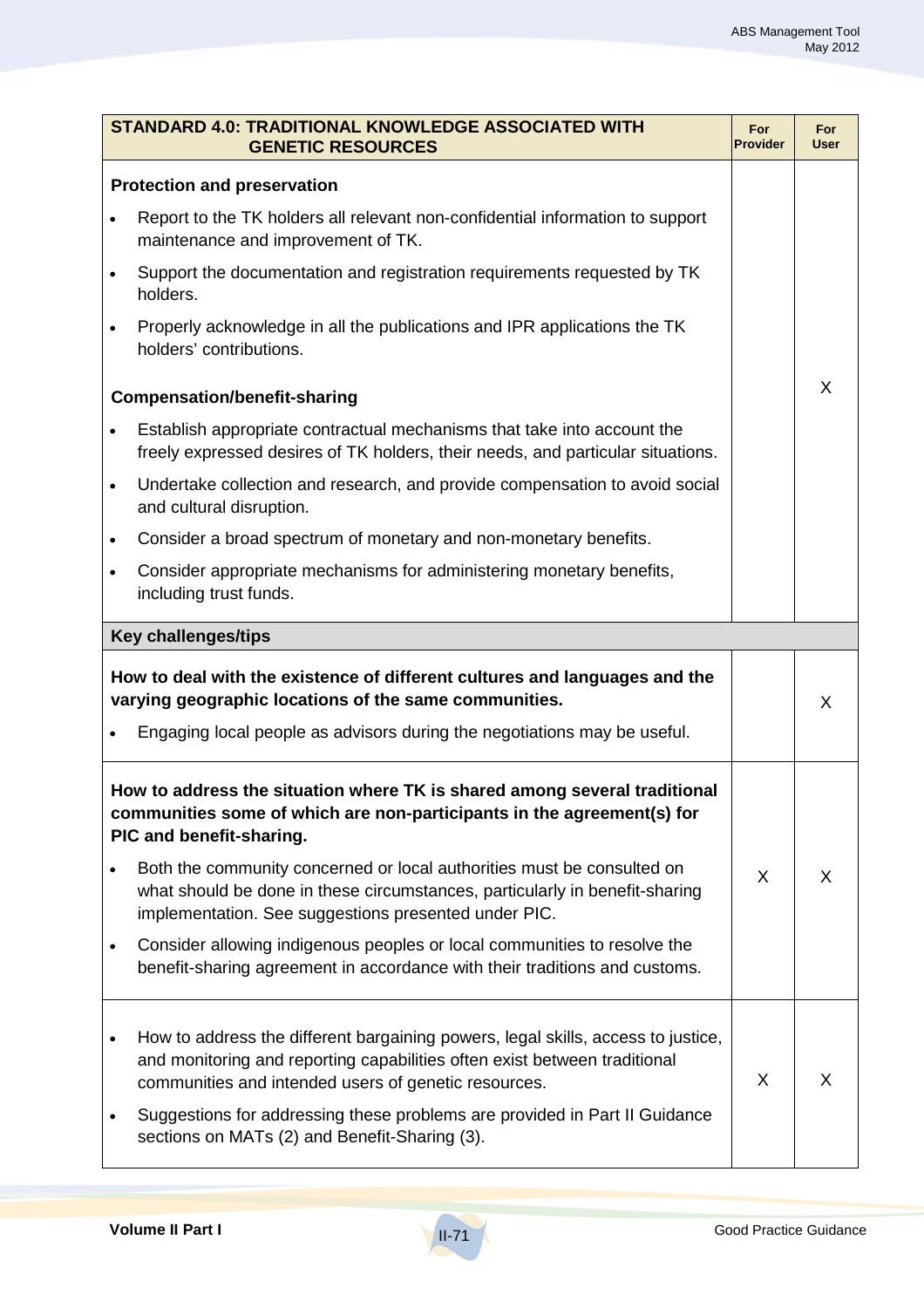| <b>STANDARD 5.0: CONSERVATION AND SUSTAINABLE USE</b> |                                                                                                                                                                                                                                     | For<br><b>Provider</b> | For<br><b>User</b> |
|-------------------------------------------------------|-------------------------------------------------------------------------------------------------------------------------------------------------------------------------------------------------------------------------------------|------------------------|--------------------|
| $\bullet$                                             | Assess current conservation status of the species and population to be<br>sampled/collected, according to the IUCN Red List categories and criteria<br>prior to granting of PIC, if collection is to exceed simple single sampling. |                        | X                  |
| $\bullet$                                             | Assess the current habitat status and any critical environmental concerns,<br>including other uses/pressures on the resource.                                                                                                       |                        | X                  |
| $\bullet$                                             | Use a combination of scientific methods and local/traditional knowledge for<br>assessment of conservation status and decision-making on sustainable use.                                                                            | X                      | X                  |
| $\bullet$                                             | Work with local and indigenous communities to respect and incorporate<br>customary practices with regards to conservation and sustainable use.                                                                                      | X                      | X                  |
| $\bullet$                                             | Assess genetic diversity of species of interest for domestication and<br>cultivation.                                                                                                                                               |                        | X                  |
| $\bullet$                                             | Develop and implement a collection/harvest management plan and collection<br>protocols that specifically address conservation and sustainable use criteria<br>for the resource being accessed.                                      | X                      | $\sf X$            |
| $\bullet$                                             | Deposit taxonomic vouchers of every species or sub-species collected to a<br>museum or other appropriate repository in the source country.                                                                                          |                        | X                  |
| $\bullet$                                             | Maximize the involvement of local research institutions, and indigenous and<br>local communities, in collection for conservation research and other<br>conservation activities related to ABS.                                      |                        | X                  |
| $\bullet$                                             | For ongoing collection/wild harvesting, monitor the status of the resource to<br>ensure harvest does not exceed the agreed sustainable yield.                                                                                       | X                      | X                  |
|                                                       | Consider the contribution to conservation that the non-monetery benefit listed<br>in the Annex to the Protocol may make. Offer these on a high-conservation<br>and sustainable value to the provider or manager of the area.        |                        |                    |
| ٠                                                     | Include funding and other resources for conservation purposes in benefit-<br>sharing arrangements, including under MATs.                                                                                                            |                        | X                  |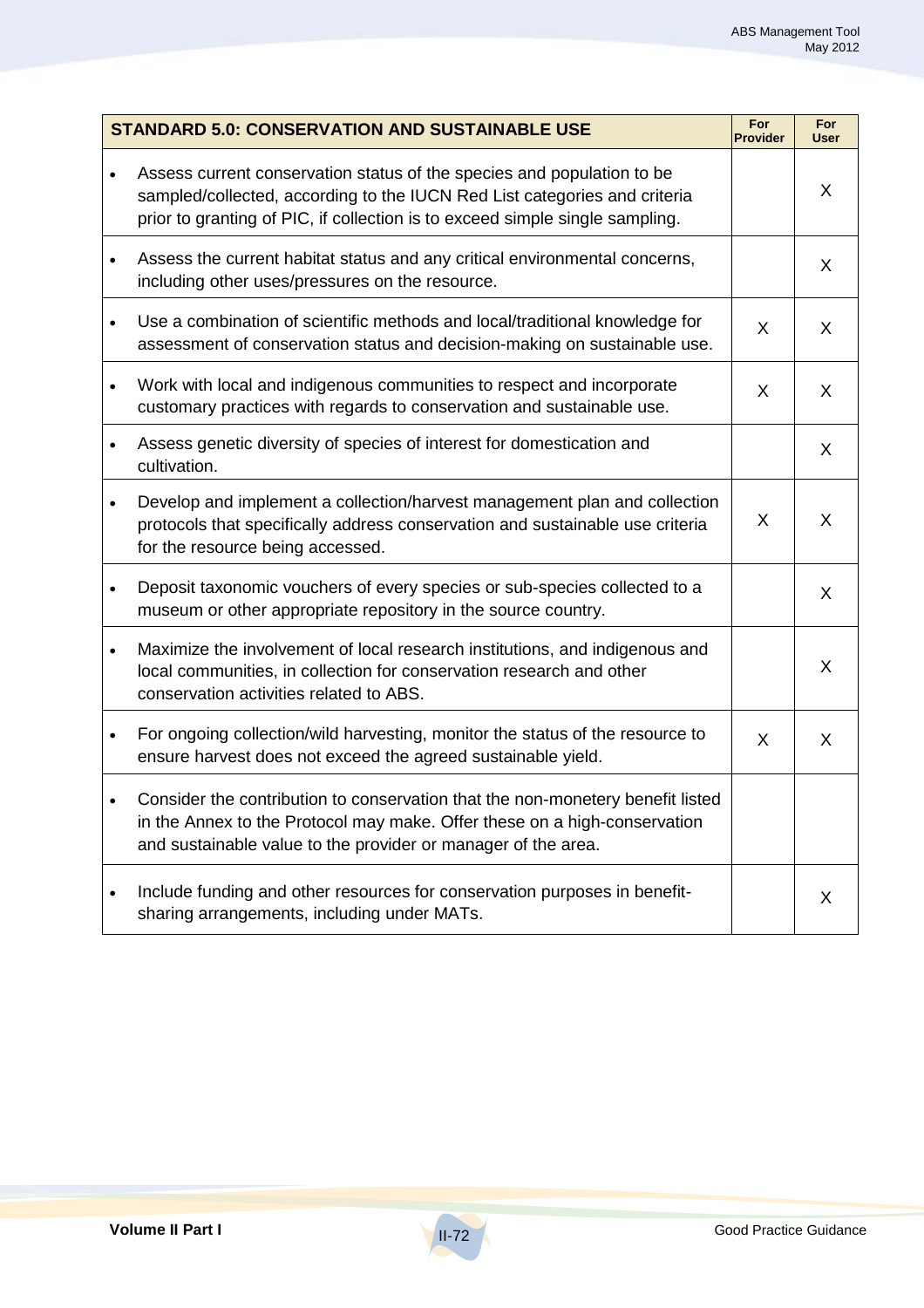| <b>STANDARD 6.0: TECHNOLOGY AND KNOWLEDGE TRANSFER</b> |                                                                                                                                                                                                                                                                                                                                                                                                                             | For<br><b>Provider</b> | For<br><b>User</b> |
|--------------------------------------------------------|-----------------------------------------------------------------------------------------------------------------------------------------------------------------------------------------------------------------------------------------------------------------------------------------------------------------------------------------------------------------------------------------------------------------------------|------------------------|--------------------|
|                                                        | Clearly communicate the technology transfer needs, constraints, limitations,<br>etc.                                                                                                                                                                                                                                                                                                                                        | X                      | X                  |
| $\bullet$                                              | Based on knowledge of the range of available technologies, assess priority<br>technology needs through consultation with the provider of genetic resources<br>and associated traditional knowledge considering the local and national<br>capacities within the country.                                                                                                                                                     |                        |                    |
| $\bullet$                                              | Design and implement appropriate mechanisms relevant to the transfer and<br>application of technology that are conducive to the transfer of technology.                                                                                                                                                                                                                                                                     |                        |                    |
| $\bullet$                                              | Technology transfer may include (free of charge or under concessional or<br>preferential terms and licences): transfer of know-how, protocols, state-of-<br>the-art technologies, equipment and infrastructure, integration of local<br>researchers and collaborative research, among others, to create a long-term<br>basis for the research and development on genetic resources and associated<br>traditional knowledge. |                        |                    |
| $\bullet$                                              | To the extent that it is possible, access to and transfer of the latest scientific<br>and technological advances should be considered.                                                                                                                                                                                                                                                                                      |                        | X                  |
| $\bullet$                                              | Specific activities can be distinguished according to whether they focus on<br>fostering the provision of technologies or on the reception, adaptation, and<br>diffusion of technologies.                                                                                                                                                                                                                                   |                        |                    |
| $\bullet$                                              | In the process of negotiating technology transfer, provide information on<br>available technologies, including on projected costs, risks, benefits, and<br>constraints; necessary infrastructure, personnel, and capacity; sustainability,<br>etc.                                                                                                                                                                          |                        |                    |
| $\bullet$                                              | Pre-assess the adaptability of prospective technologies to be transferred.<br>Recognize, and act on, any capacity-building needs of providers and ensure<br>sustainability of the transferred technology.                                                                                                                                                                                                                   |                        |                    |
| $\bullet$                                              | Be aware of, and comply with, relevant regulations of the provider country.                                                                                                                                                                                                                                                                                                                                                 |                        |                    |
| $\bullet$                                              | Encourage the development of cooperative partnerships and/or networks<br>involving, where appropriate, relevant stakeholders.                                                                                                                                                                                                                                                                                               | X                      | X                  |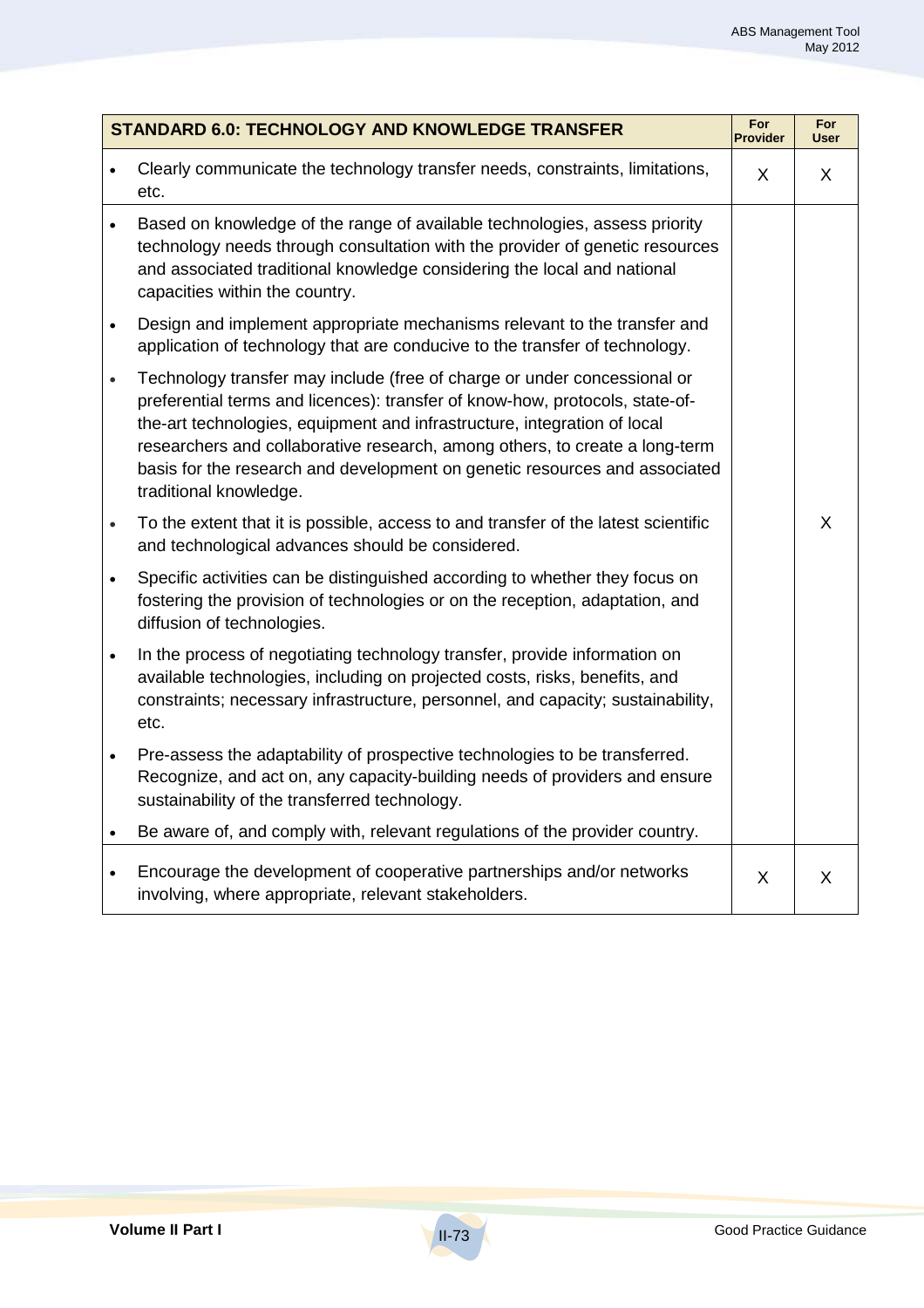|           | <b>STANDARD 6.0: TECHNOLOGY AND KNOWLEDGE TRANSFER</b>                                                                                                                                                                                                                                                                                                                | For<br><b>Provider</b> | For<br><b>User</b> |
|-----------|-----------------------------------------------------------------------------------------------------------------------------------------------------------------------------------------------------------------------------------------------------------------------------------------------------------------------------------------------------------------------|------------------------|--------------------|
|           | <b>Useful tips</b>                                                                                                                                                                                                                                                                                                                                                    |                        |                    |
|           | The process leading to technology transfer will necessarily differ in<br>accordance with the largely varying socio-economic and cultural conditions<br>as well as the type of technologies transferred. Hence, this process needs to<br>be flexible, participatory, and demand-driven.                                                                                |                        |                    |
|           | Technology transfer, particularly in the context of the third objective of the<br>Convention and the Nagoya Protocol, will not be effective as an one-off and<br>one-way activity, but needs to the result of participatory decision-making<br>processes and then integrated into long-term scientific and technological<br>cooperation.                              | X                      | x                  |
| $\bullet$ | It would be advisable to review existing technology transfer agreements or<br>technology transfer provisions/clauses in other agreements. This analysis<br>could also include existing templates for standard technology transfer<br>agreements/provisions/clauses and good/best practice on the application of<br>technology transfer agreements/provisions/clauses. |                        |                    |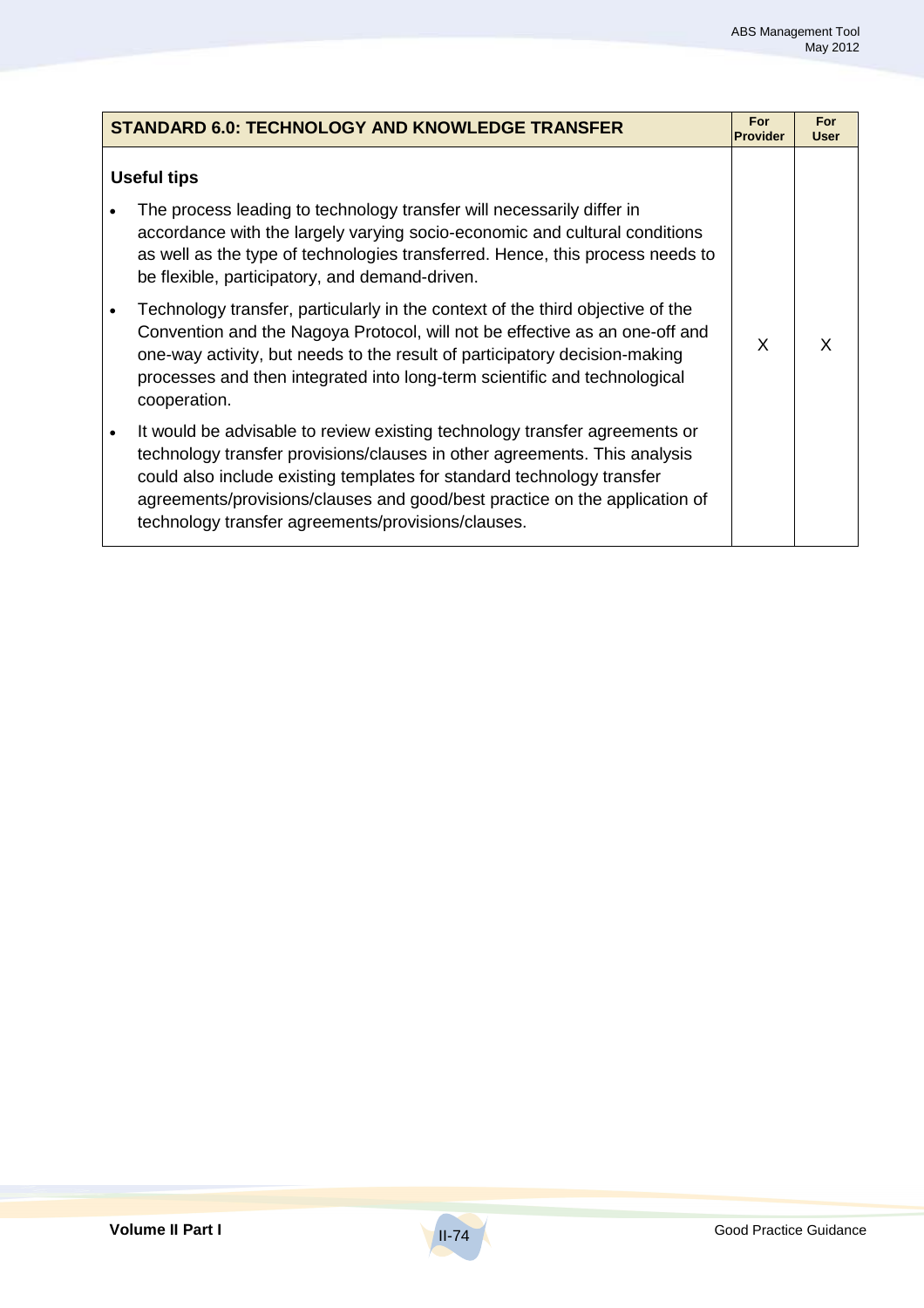# **PART II: Supporting Tools**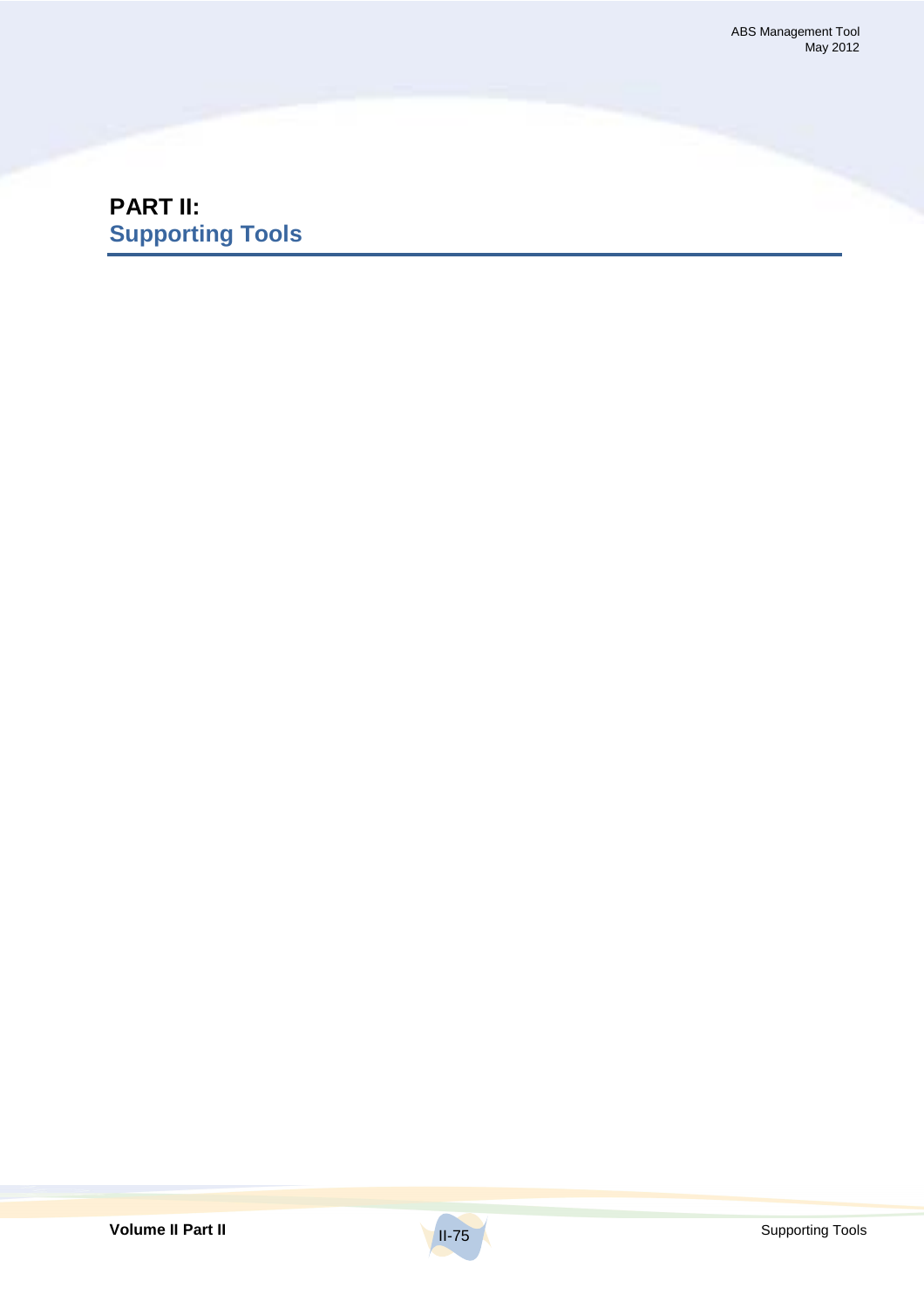This section includes a serues of tools that can assist ABS users and providers with negotiating ABS agreements. These tools are intended to provide additional guidance and information for users of the ABS-MT.



# **1 ROAD MAP OF INTERACTION BETWEEN NATIONAL LEGAL FRAMEWORKS AND THE ABS-MT**

This map is intended to provide some suggestions for determining the applicable legal framework and to improve legal certainty before entering into ABS negotiations. Below is a list of indicative steps to be taken to identify the relevant legal provision on ABS in the country in which access is sought. This may be complemented with the relevant sources of information provided in Part II Section 8.

## **Step 1**

Check whether the research is subject to access and benefit-sharing requirements for genetic resources or is related to the access and use of biological resources more broadly. Depending on the legal requirements of the country, you may not need to use the ABS-MT or apply for ABS-specific approvals. Other approvals or collection permits may be required.

### **Step 2**

Check if the genetic resources to be accessed are covered by the International Treaty on Plant Genetic Resources for Food and Agriculture (the Multilateral System on ABS of the ITPGRFA) and if the country where access is going to take place has ratified the Treaty. If this is the case, you don't need to use the ABS-MT or negotiate an ABS agreement under the CBD. However, the Material Transfer Agreement of the Treaty must be negotiated and signed. Remember that the ITPGRFA does not apply to industrial and pharmaceutical use. Such usage would bring the Nagoya Protocol into play.

### **Step 3**

If the resources are not covered by the ITPGRFA or the country is not member of the Treaty, check to determine if the host country has ratified the CBD.

### **Step 4**

Identify national laws related to the Convention on Biological Diversity, the Nagoya Protocol, and to Access and Benefit-Sharing. Check if there is a national focal point or competent national authority for the CBD or ABS. Check the CBD database on ABS measures for information on official communications from countries on ABS legislation. Seek information on the ABS Clearing-House Mechanism.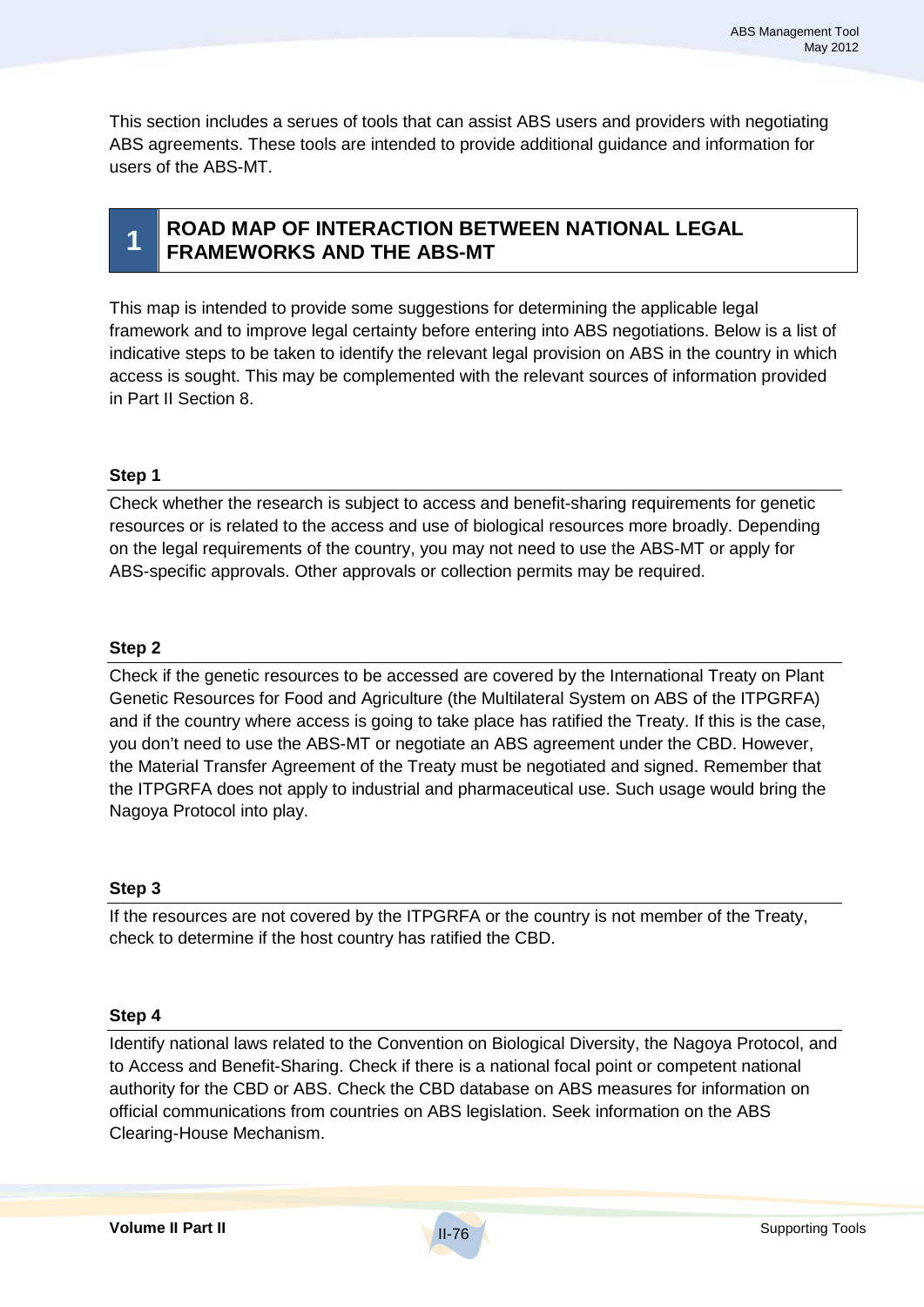## **Step 5**

Check with the national focal point or the competent national authority for a specific national legal framework, including any administrative and policy measures on ABS. If the relevant national legislation does not yet exist, access permits may be issued on a case-by-case basis, based on general principles of law and or similar procedures and rules. Check also if the country has decided not to develop legislation requiring PIC and if there are special considerations for specific uses or genetic resources in certain areas.

### **Step 6**

Determine issues of interest such as ownership of genetic resources, land rights, rights of indigenous and local communities in the country, and locally, as well as administrative competencies, permitting systems for the use of natural resources, and related commercial and contract law, etc. The ABS procedure may be combined with other licences (e.g., research, export, collections, CITES, etc).

## **Step 7**

Contact the national focal point who will direct you to the competent national authority for information on:

- a) prior informed consent;
- b) mutually agreed terms;
- c) benefit-sharing provisions; and
- d) other relevant information.

This kind of information may include information on: procedures for obtaining prior informed consent or approval and involvement of indigenous peoples and local communities; competent authorities of indigenous peoples and local communities; model contractual clauses and code of conduct and best practices; and on obligations of the potential user with regard the utilization of TK associated to genetic resources, among others.

### **Step 8**

Obtain information from relevant local sources (e.g., partner institutions) and legal experts.

### **Step 9**

Obtain information from other colleagues and users about their experiences and the legal framework in the country.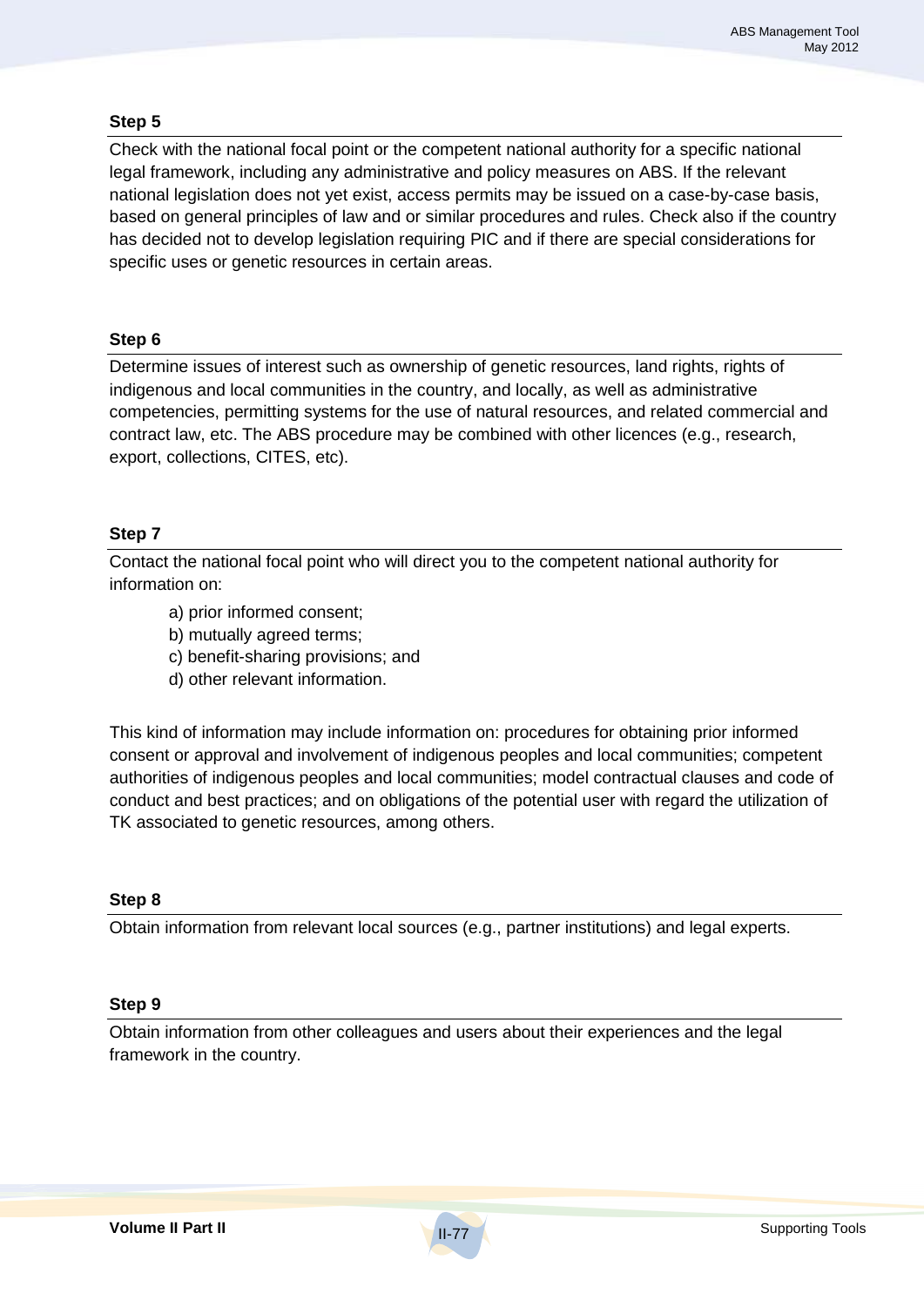# **2 ABS AGREEMENTS**

ABS agreements are contractual arrangements between users and providers of genetic resources that govern their respective rights and obligations, including terms of access to genetic resources, and the benefits to be provided related to access.

A number of different types of ABS agreements that are commonly used are listed below.<sup>31</sup> Many actual agreements are, in fact, a combination of several of these types, depending upon the individual circumstances of the genetic resources in question and the relationships between user and provider.

# **A. Types of ABS Agreements**

### **Letters of Intent or Heads of Agreement:**

Recording preliminary agreement on the overall framework of a proposed collaboration, including any commercial arrangements that may apply, and to ensure that the future negotiations on the details of a contract or licence have a solid basis of understanding;

### **Confidentiality or Non-Disclosure Agreements:**

Requiring the recipient of information to keep it confidential, such as information concerning source of genetic resources, associated TK or know-how, which may be used in gaining access to genetic resources for evaluation purposes, developing a research collaboration, or as a condition of employment; such agreements frequently limit the purposes for which such information can be used – depending on the circumstances, this may include limiting its use to evaluation, research, or non-commercial purposes, or limiting it to certain agreed purposes;

## **Research Agreements or Research and Development Agreements:**

Agreements that define various inputs to research and development, including financial, material (including genetic resources), and intellectual contributions, specify various responsibilities in relation to the conduct of research and development of new products or processes, and set out how the monetary and non-monetary benefits from this research and development should be managed and shared;

# **Material Transfer Agreements (MTAs)**<sup>32</sup> :

Common tools in commercial and academic research partnerships involving the transfer of biological materials, such as germplasm, micro-organisms and cell cultures. In most MTAs, a provider agrees to give identified physical material to a recipient, and the recipient agrees to restrict the uses that may be made of that material, and often of any improvements or derivatives;

<sup>&</sup>lt;sup>31</sup> Some of the information provided here is based on the document prepared by World Intellectual Property Organization (WIPO), WIPO/GRTKF/IC/7/9 July 2004. Genetic Resources: Draft Intellectual Property Guidelines for Access and Equitable Benefit-Sharing (document prepared by the Secretariat).

<sup>&</sup>lt;sup>32</sup> Additional information on MTAs and an examples of the how MTAs are applied to ABS negotiations is provided in Part III, Section 4.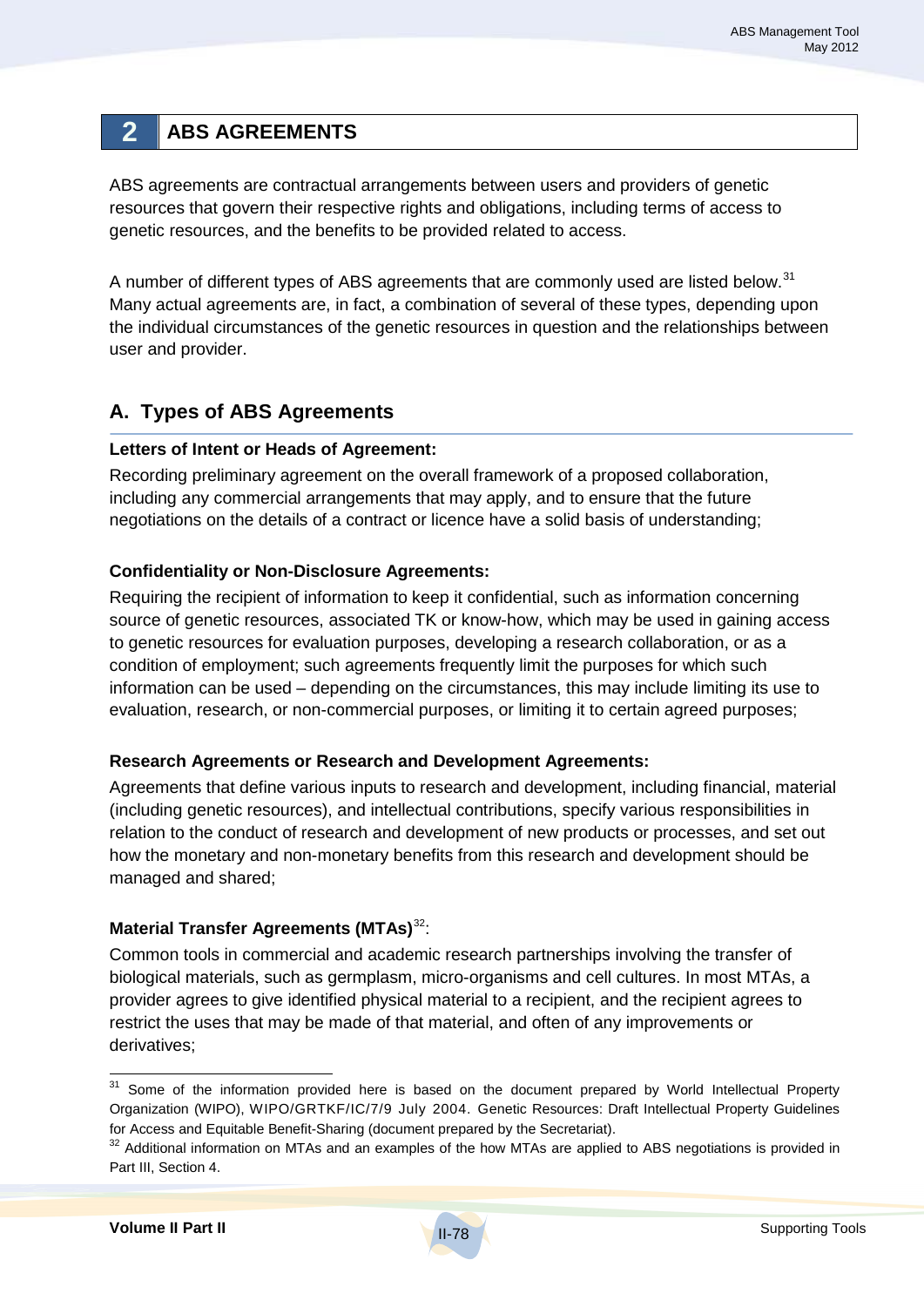## **Licensing Agreements:**

Agreements setting out certain permitted use of materials or rights that the provider is entitled to grant, such as agreements to license the use of genetic resources as research tools, or to license the use of associated TK or other IP rights.

Examples of two types of agreements, Material Transfer Agreements and ABS contracts, are provided below.

In addition, links to relevant sources of information and MTAs or contracts are provided in section 8 below, including the WIPO database on MTAs and contracts (which incorporates National Cancer Institute MTA, CGIAR Centre, etc. (see www.wipo.int/tk/en/databases/contracts/).

# **B. Factors Affecting the Content of an ABS Agreement**

A range of factors will affect the basic elements and content of an ABS agreement. Some of these factors are listed below.

| Applicable<br>Legislation:   | The elements of an MTA or ABS contract are affected for the<br>relevant international, regional, or national legislation. The diversity<br>of national law – both related to ABS/genetic resources and to<br>contract law – and of the practical interests of providers and<br>recipients is likely to lead to a wide range of options when actual<br>provisions are negotiated and drafted. Prior to entering into any<br>legally binding contractual arrangement setting out mutually agreed<br>terms of access to genetic resources and benefit-sharing, all<br>contracting parties should seek expert legal advice. |
|------------------------------|-------------------------------------------------------------------------------------------------------------------------------------------------------------------------------------------------------------------------------------------------------------------------------------------------------------------------------------------------------------------------------------------------------------------------------------------------------------------------------------------------------------------------------------------------------------------------------------------------------------------------|
| Genetic<br><b>Resources:</b> | This may embrace a wide range of genetic materials, of plant,<br>animal, or microbial origin. Genetic material may have clear actual<br>value; its potential value may be high; its value may be untested or<br>uncertain; or it may have unforeseen, surprising, or unpredictable<br>uses and values in different sectors.                                                                                                                                                                                                                                                                                             |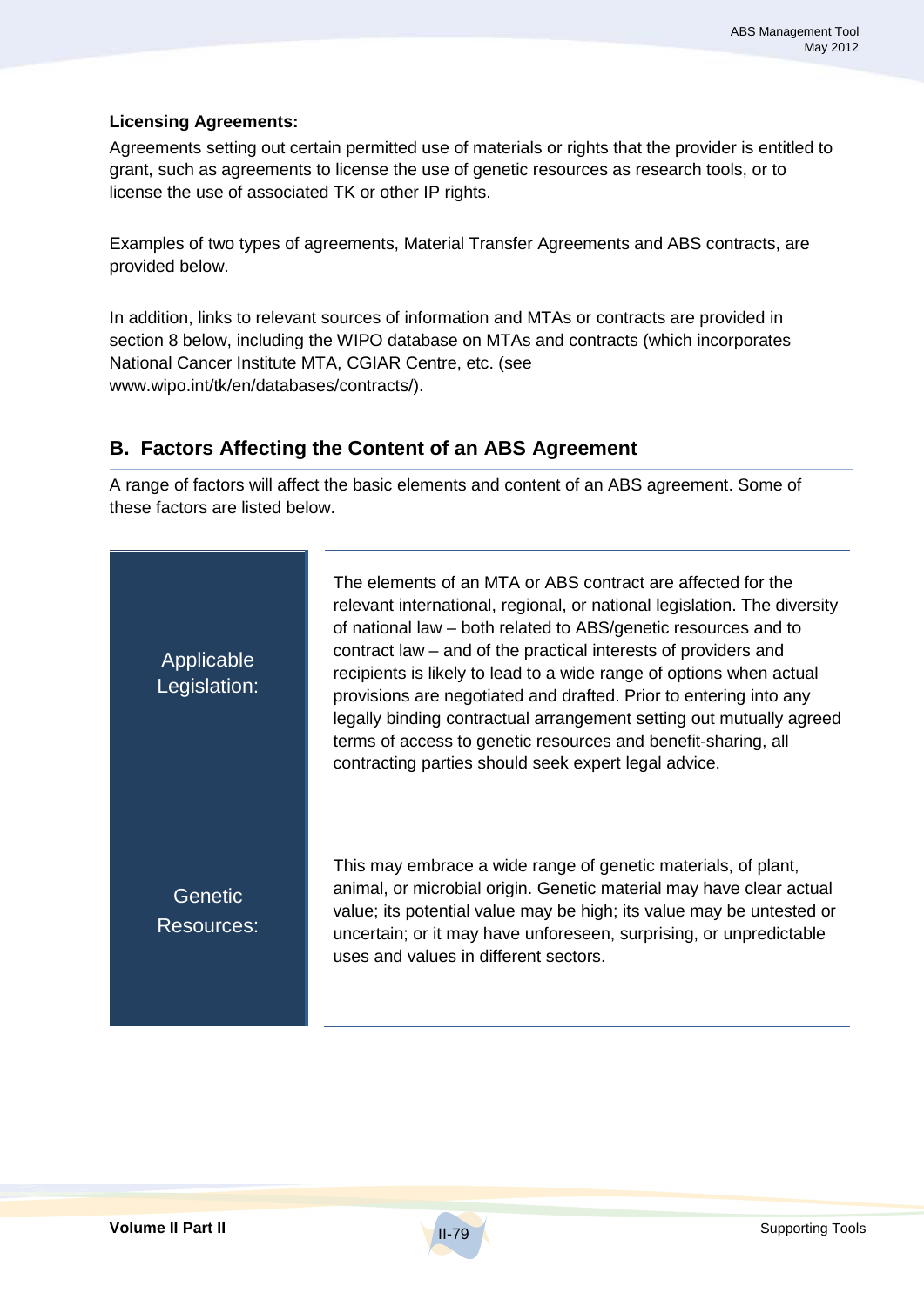**Providers** and Users:

Nature of Relationship: These may include the government sector (e.g., government ministries, government agencies (national, regional or local), including those responsible for administration of national parks and government land); commerce or industry (e.g., pharmaceutical, food and agriculture, horticulture, and cosmetics enterprises); research institutions (e.g., universities, gene banks, botanic gardens, microbial collections); custodians of genetic resources and TK holders (e.g., associations of healers, indigenous peoples or local communities, peoples' organizations, traditional farming communities); and others (e.g., private land owner(s), conservation group(s), etc.)

In any particular transaction and collaboration, the nature and terms of a contract can be tailored to fit the needs of the two partners to create an optimal partnership. Negotiators are normally advised to think first about the practical arrangement or partnership that they want to enter into, and then to think about how that arrangement should be expressed in legal terms. This is often more effective than limiting the range of cooperation and sharing of benefits to a pre-existing model. Earlier agreements and precedents can be used as guidance on the options, without pre-determining the actual choices made by the provider and recipient in any scenario. All parties should normally seek expert advice, with experience in the relevant national legal system (or systems), which  $can<sup>33</sup>$ :

- a) Confirm that the agreement properly reflects the underlying access project or research relationship; and,
- b) Clarify whether the rights and obligations are reasonable, fair and legal, and whether and how obligations under the agreement can be enforced if necessary.

Such individual advice cannot be obtained from a consideration of the model or actual agreements of other institutions or organizations; the more that the specific relationship under development is taken as the starting point for contractual negotiations (rather than other agreements developed in other contexts), the more likely that the resulting agreement will be workable and mutually beneficial.

<sup>&</sup>lt;sup>33</sup> WIPO, op cit.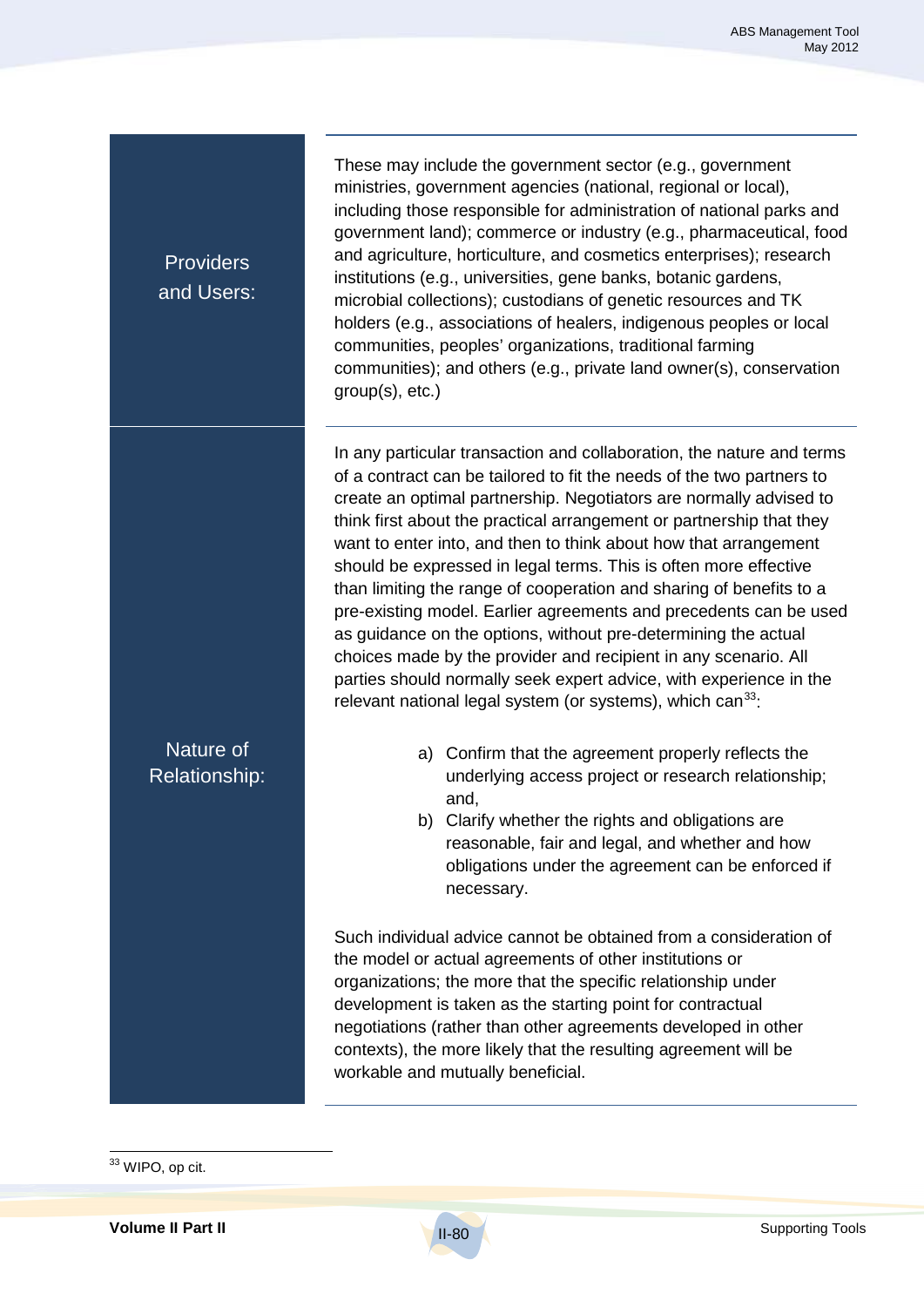# **3 MATERIAL TRANSFER AGREEMENTS (MTAS)**

The purpose of an MTA is to govern the transfer of genetic resources for research or commercialization and to regulate the rights and obligations for both the provider and the user, including possible benefits arising from commercialization. An example of the type of instrument used in ABS negotiations is provided below. It is designed to be adapted to the particular conditions of each case. It does not necessarily address or solve all the needs of the different participants in the ABS negotiations. Therefore this instrument presents potential elements to be taken into account in the drafting of an MTA.

Appendix 1 in the Bonn Guidelines presents suggested elements for a Material Transfer Agreement. The elements of an MTA provided below is consistent with the Bonn Guidelines MTA, and at the same time, provides further orientation and content.

# **Elements of a Material Transfer Agreement**

This Agreement rules the transfer of Material(s), described in Annex 1, from (Provider Name) to the Recipient (User Name) for the purpose of **scientific and non-commercial investigations**/OR for the purpose of **commercial research.** 

WHEREAS, (Provider Name) will provide (Recipient Name) with certain materials as described below and hereinafter referred to as "Material";

WHEREAS, Recipient desires to evaluate the Material in its research; and

WHEREAS…. (other relevant considerations)

NOW THEREFORE, in consideration of the mutual promises and covenants herein contained, the Parties mutually agree to the following terms:

## TERMS AND CONDITIONS OF THIS AGREEMENT

"Material(s)" mean(s) any biological or chemical material(s) provided by from biological resources available in …… (Country's name) biodiversity including any living or dead organisms, extract(s), fraction(s), isolated natural compound(s) like proteins, enzymes, lipids, carbohydrates, nucleic acids, primary and secondary metabolites, and others; isolated microorganism(s), genetic information, cloned gene(s), amplified nucleic acids, or progeny derived from material(s) by either Party; or any transformed biological material.<sup>i</sup> Annex 1 describes the specific Material(s) of concern for this Agreement. *Description of Materials to be transferred.<sup>34</sup>* "The Recipient" is…….

<sup>&</sup>lt;sup>34</sup> A Material Transfer Agreement does not apply to the transfer of human genetic materials which lie outside of the scope of the Convention on Biological Diversity.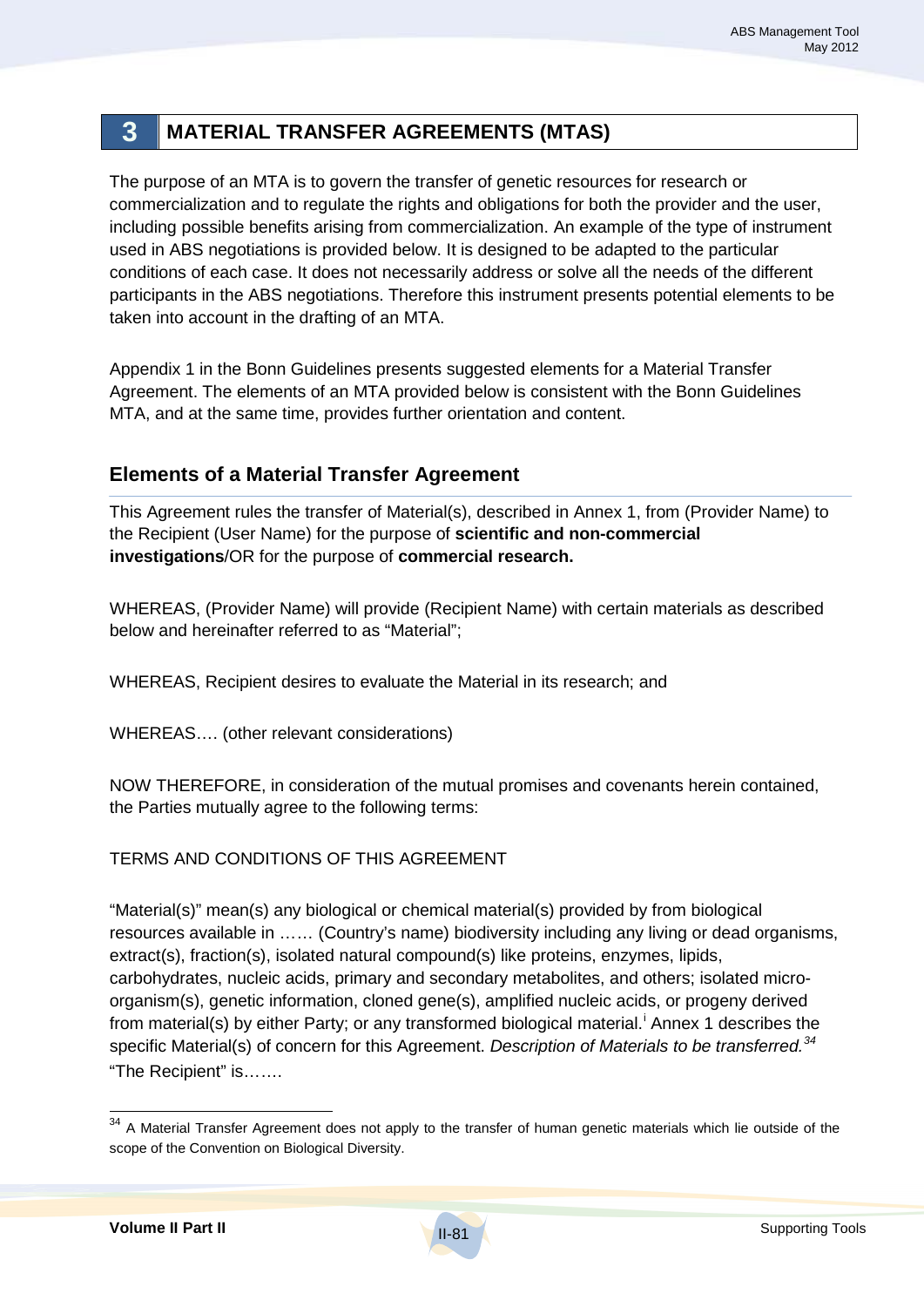"The Provider" is…….

"Party" means Provider and/or Recipient.

"Parties" means the Provider and the Recipient.

"Third Party" means any party other than Provider and Recipient.

Provider agrees to transfer the Material(s), specified in Annex 1, to:……

No rights under any intellectual property of (Name of the Country) or rights in any other material or confidential information provided by (Provider Name) to (Recipient Name) under this Agreement is granted or implied as a result of providing this Material to (the Recipient), other than as expressly set forth herein.

(Recipient Name) will use the Material(s) only for the following **non-commercial and scientific investigations**:…. *Description of the research activities to be performed on the Materials.*

If the Recipient desires to use the Materials for commercial purposes, the Recipient agrees, in advance of such use, to negotiate in good faith with the Provider to establish the terms of a commercial licence. Details of the benefit-sharing will be ruled by a separate agreement, which will be negotiated by the Parties in good faith.

The Recipient may transfer the Material(s), obtained under this Agreement, only with prior written authorization from the Provider and only for scientific and non-commercial purposes. All terms and conditions of this Agreement shall apply equally to these Third Parties. The Recipient shall be responsible for ensuring compliance by these Third Parties. A letter with the word "This material has been received under a Material Transfer Agreement which includes terms and conditions for the use by Third Parties" will accompany all transfers. The reproduction or multiplication of the Material(s) is also forbidden, except with prior written permit of …..*Options to allow transfer only with prior notification or without restrictions.*

The Parties recognize each other's right to present or publish information in connection with the Materials. Any such publication of information in scientific journals will be subject to the other Party's consent, such consent not to be unreasonably withheld and to be notified to the Party requiring to publish within 30 days of the date of the request from the Party requiring to publish. Furthermore, Parties agree to delete any confidential information owned by Provider in the proposed publication at the written request to Provider. Should the proposed publication contain information requiring patent protection, Parties agree to delay publication for up to sixty (60) days from the receipt of such proposed publication to allow time to file a patent application.

The Recipient will acknowledge this Agreement and the contribution of Provider´s researchers in all and any publications or presentations involving use of the received Material(s).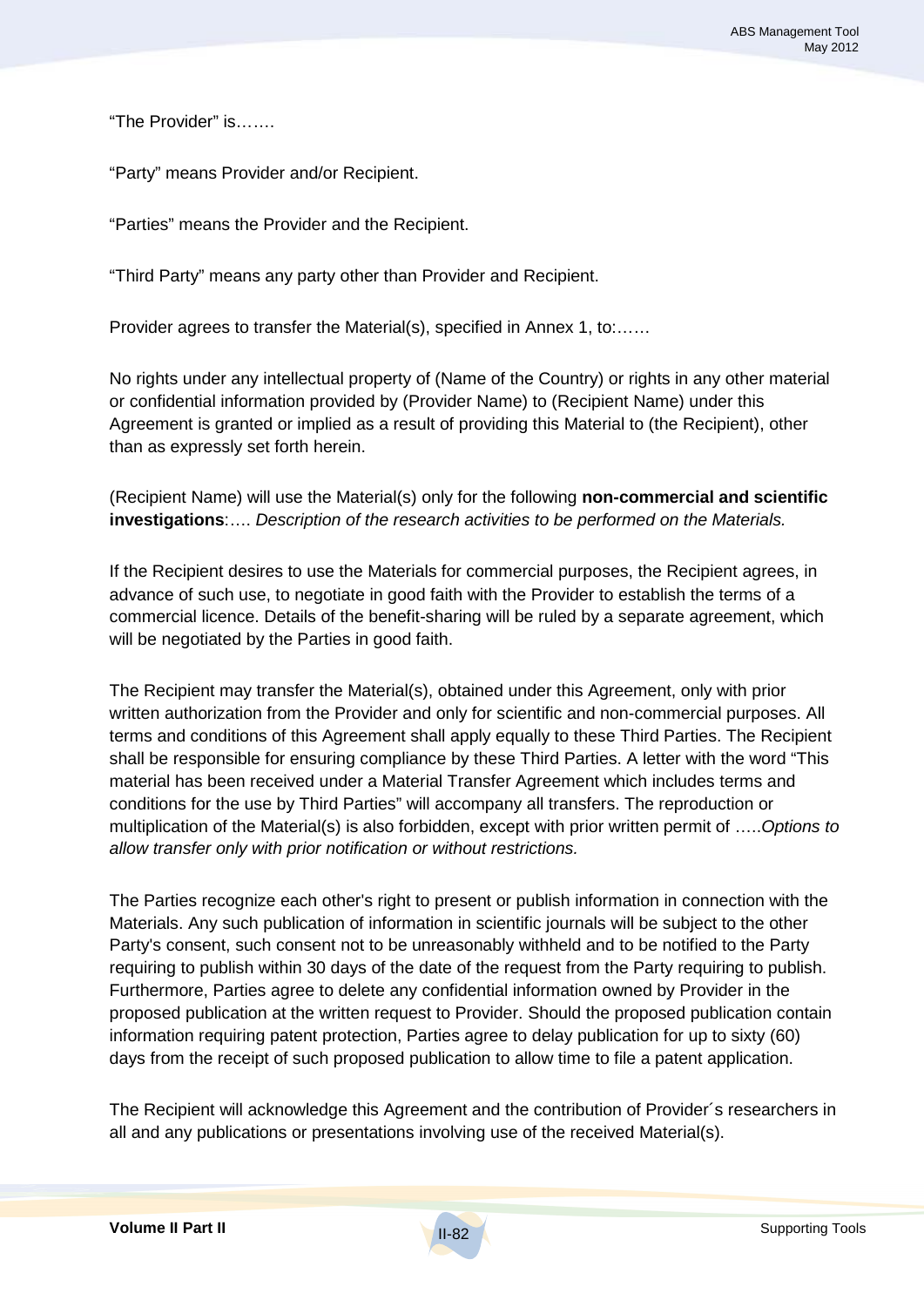The Recipient agrees to provide with a report of the evaluations, analyses and/or research of the Material in the form of a summary in writing of all the results of experiments and data generated using the Material (the "Reports"). The Recipient agrees to provide with said report within thirty (30) days after the conclusion of either (i) its investigations, or (ii) this Agreement, whichever is earlier. The content of such Reports shall be confidential.

Material(s) is (are) understood to be experimental in nature. The Provider extends no warranties of any kind, expressed or implied. The Provider will take no responsibility whatsoever for any damages, resulting from material(s), e.g., by misuse or neglectful handling. The Recipient will indemnify and keep the Provider harmless from any claim, action, damage, or cost, deriving from or in connection with the Recipient's use of the received material(s).

Modifications to this Agreement must be approved in writing by all Parties to this Agreement.

This Agreement, and rights and obligations hereunder, shall not be assigned or transferred, directly or indirectly, in whole or in part, by either Party, without the prior written consent of both Parties, which may be given or withheld at each Party's sole and absolute discretion;

This Agreement and the Parties' rights and duties outlined above shall be interpreted under the laws of …….

The Parties represent and warrant that each has the authority to undertake the obligations set forth in this Agreement without breaching or violating any contractual or statutory obligation owed to another.

This Agreement constitutes the entire agreement and understanding between the Parties concerning the subject matter hereof. It merges with and supersedes all previous agreements and understandings between the Parties.

Upon the expiration or termination of this Agreement and upon the request by the Provider, the Recipient agrees to (i) destroy any remaining Material, and (ii) return all documents and other tangible items containing or representing confidential information provided by the Provider, and all copies thereof. The Recipient may keep a copy of such materials and documents for its own records.

Under this Agreement, the Recipient may retain Material(s) to be used in …… for a period of twelve (12) months from the date of receipt of Material(s). Obligations shall terminate after that period. However, obligations under **Articles 7, 8, 9, 10, 11, 12, 13, 14, 15, and 16 of this Agreement shall survive**.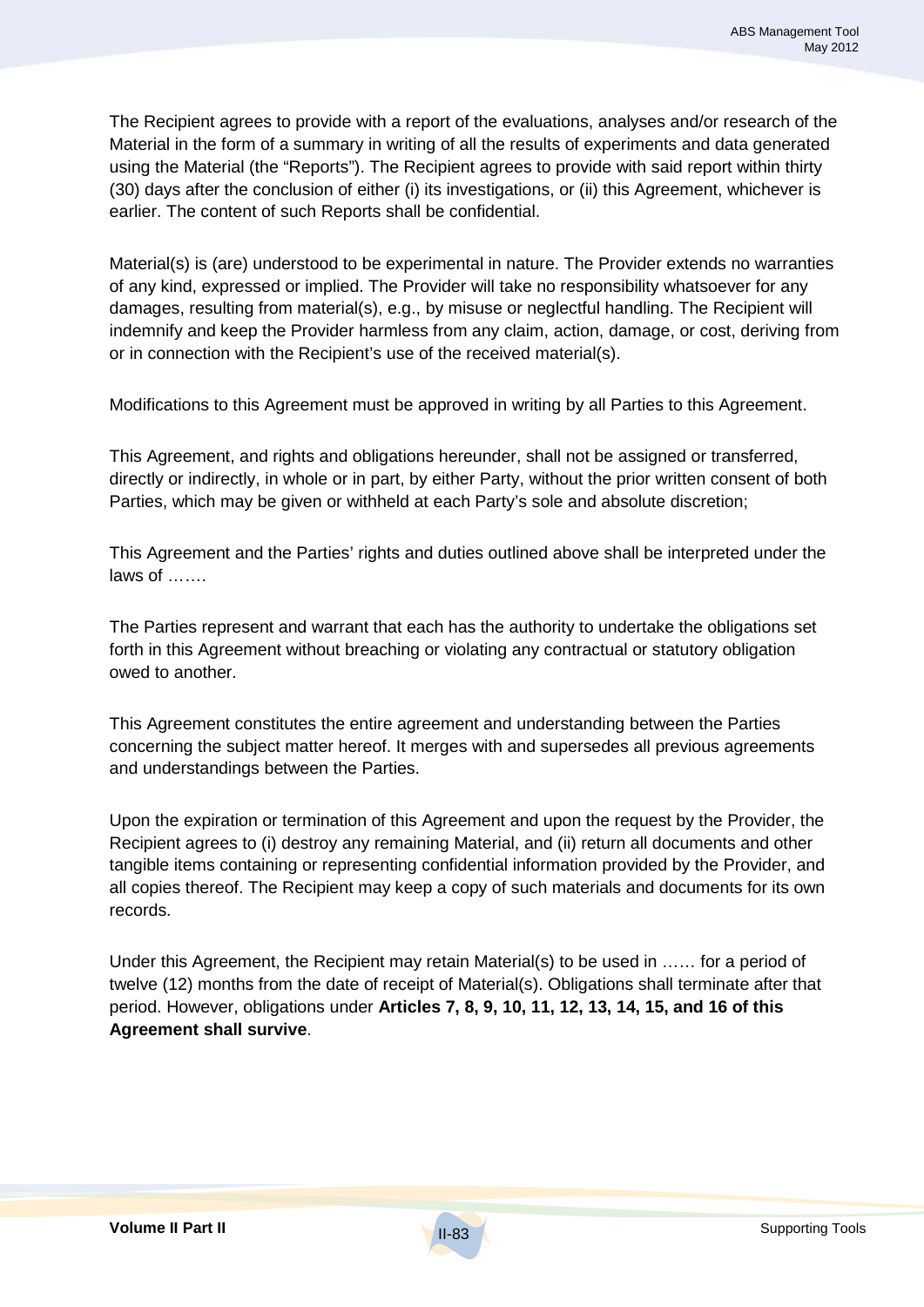# **4 GUIDANCE ON NEGOTIATING STRATEGIES/METHODS**

Tips for users and providers for conducting ABS negotiations are provided below.

Some suggestions for users are:

- **Begin the negotiations using the appropriate legal mechanisms** for your protection like a non-disclosure agreement. Be sure to have adequate legal advice and information about your potential partner. Visualize the other party as a potential (reliable) partner.
- **Maintain good communication with your potential partner.** Hold conferences calls and face-to-face meetings, if possible, to exchange all the relevant information needed for the development of a potential ABS relationship. If the ABS project includes joint research, be sure to have a well-defined research plan for your work.
- **Once general information has been shared** and if there is a potential for a collaboration/provision of samples, begin drafting an agreement. Using past examples, model contracts, or the supporting tools of the MT. However, the ABS negotiations are unique.
- **Once you have enough agreement/understanding about most of the terms** of the agreement, including the financial terms, rights and obligations of each party, etc., send the draft to your partner and begin the negotiations on the difficult issues on which there is no agreement or pending details that need to be agreed. Continue permanent communication once you have sent/received the agreement. Take your time to study the implications and proposals carefully, but try to not unnecessarily delay the responses. Avoid ambiguities and lack of clarity in the clauses.
- **Pay attention to: definitions; activities to be carried out by each party** (be sure that you are capable and legally entitled to carry out the research or provision of samples); benefit-sharing provisions (when, how much, and for how long); IPR; reporting obligations; transfer to third parties of the samples and research results; term; and survival obligations. If you have any doubts, make the appropriate consultations.
- **Experience has shown that it is useful to agree in principle** to the major and/or more difficult sections of a contract before agreeing to terms on minor issues. For example, a record can be kept in a "terms sheet" addressing such terms as specific resources to be accessed, or transferred, which is agreed upon in principle. These terms can then be written into a draft contract which also addresses less controversial terms to be agreed, for example, the duration of the contract.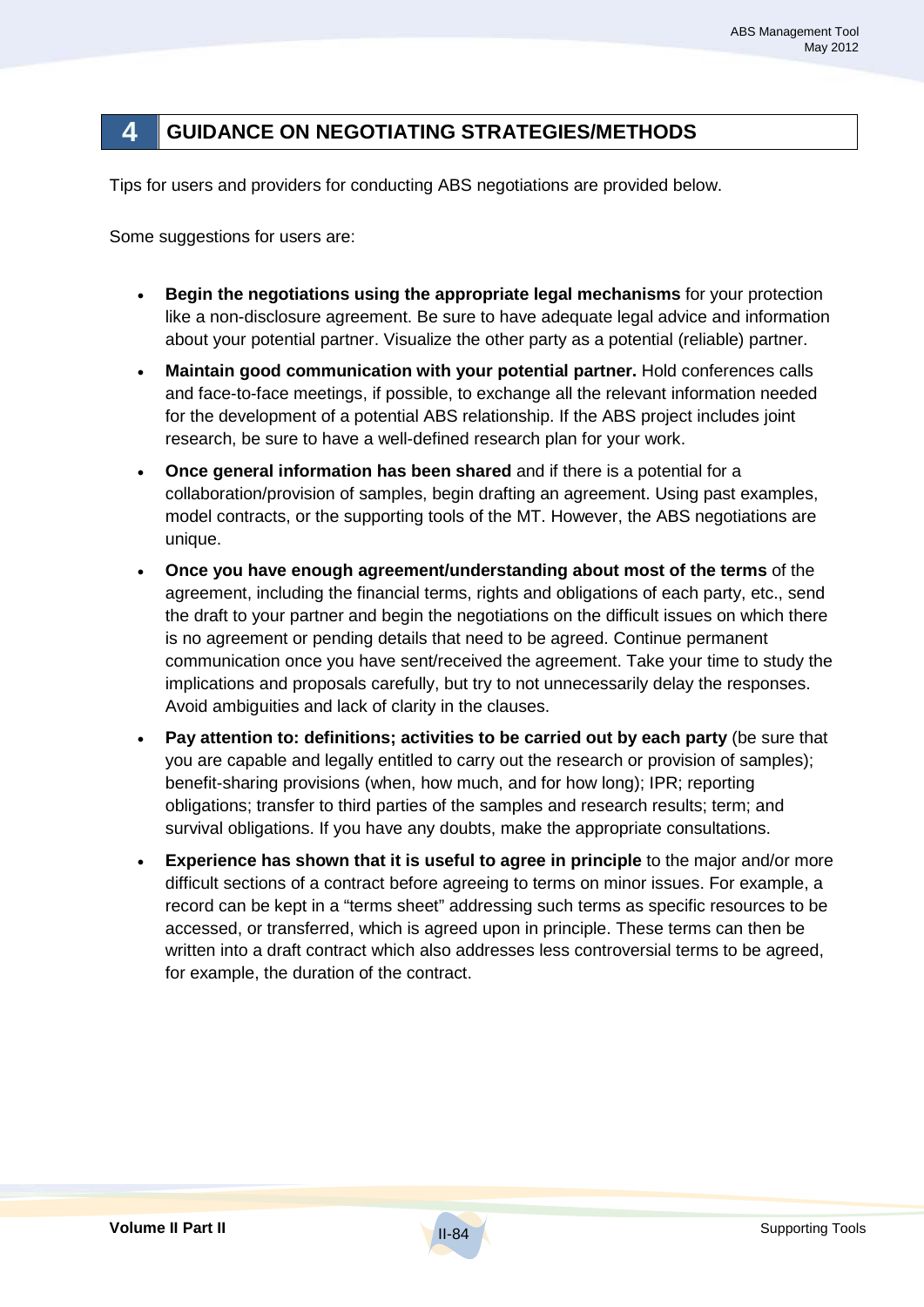Some suggestions for providers $35$ :

- **There must be a clear institutional policy** for the criteria demanded in prospecting contract negotiations. This policy will lead to the stipulation of minimum requirements for initiating negotiations. The institutional policy provides greater transparency and certainty for future negotiations.
- **Existence of national scientific capabilities** and, consequently, the possibilities of adding value to biodiversity elements, increase the negotiating strengths and benefitsharing which are to be stipulated in contract agreements. They need to add value to material, extracts, etc. This is crucial if they wish to be more that just a simple genetic resource provider.
- **Knowledge of changes and transformations** taking place in the business sector, and of the scientific and technological processes that underlie these transformations helps in defining access and benefit-sharing mechanisms. It is essential to possess knowledge of how different markets operate and of the access and benefit-sharing practices that already exist in these markets. Since they vary from sector to sector, the economic dynamics of the markets in the nutraceuticals, ornamental plants, crop protection, cosmetics, and pharmaceuticals are complex and different. This knowledge is needed to correctly negotiate royalties and other payment terms.
- **Internal capacity for negotiations**, which includes adequate legal and counselling skills relating to the main commercial and environmental law aspects. Possibly, one of the key facts understood is that negotiations involve a *scientific* aspect (of crucial importance to define key areas of interest such as a product, etc.); a *commercial* aspect; a *negotiation* aspect; and the respective *legal* aspects. The latter comprise not only the national trade law, but also international environmental law, conflict resolution, and intellectual property. For these reasons, the creation of interdisciplinary teams is crucial.
- **Innovation and creativity capabilities** for obtaining compensation. An ample spectrum of potential benefits exists. The contractual path fortunately permits parties to adapt themselves to the situation in each concrete case and, from there, proceed to stipulate new clauses and dispositions.
- **Understanding in key subjects such as:** intellectual property rights; importance of warranties on legality; clauses on ways to estimate benefits (net, gross, etc.); requirements and restrictions on third-party transference of the material (including subsidiaries, etc.) and the obligations of such parties; precision of the key definitions provided they condition and outline other important obligations (products, extracts, material, chemical entities, etc.); precision of the property and ownership (IPR and others) of the research results and joint relationships, etc.; confidentiality clauses in the agreements and how to balance the same in relation to the need for transparency in the terms of the agreement; termination of the obligations and the definition of the survivor of some obligations and rights (e.g., royalty, confidentiality, etc.); and conflict resolution.

 $35$  These suggestions are mostly targeted to providers with some scientific and technical capacities that are able to add value to the genetic resources.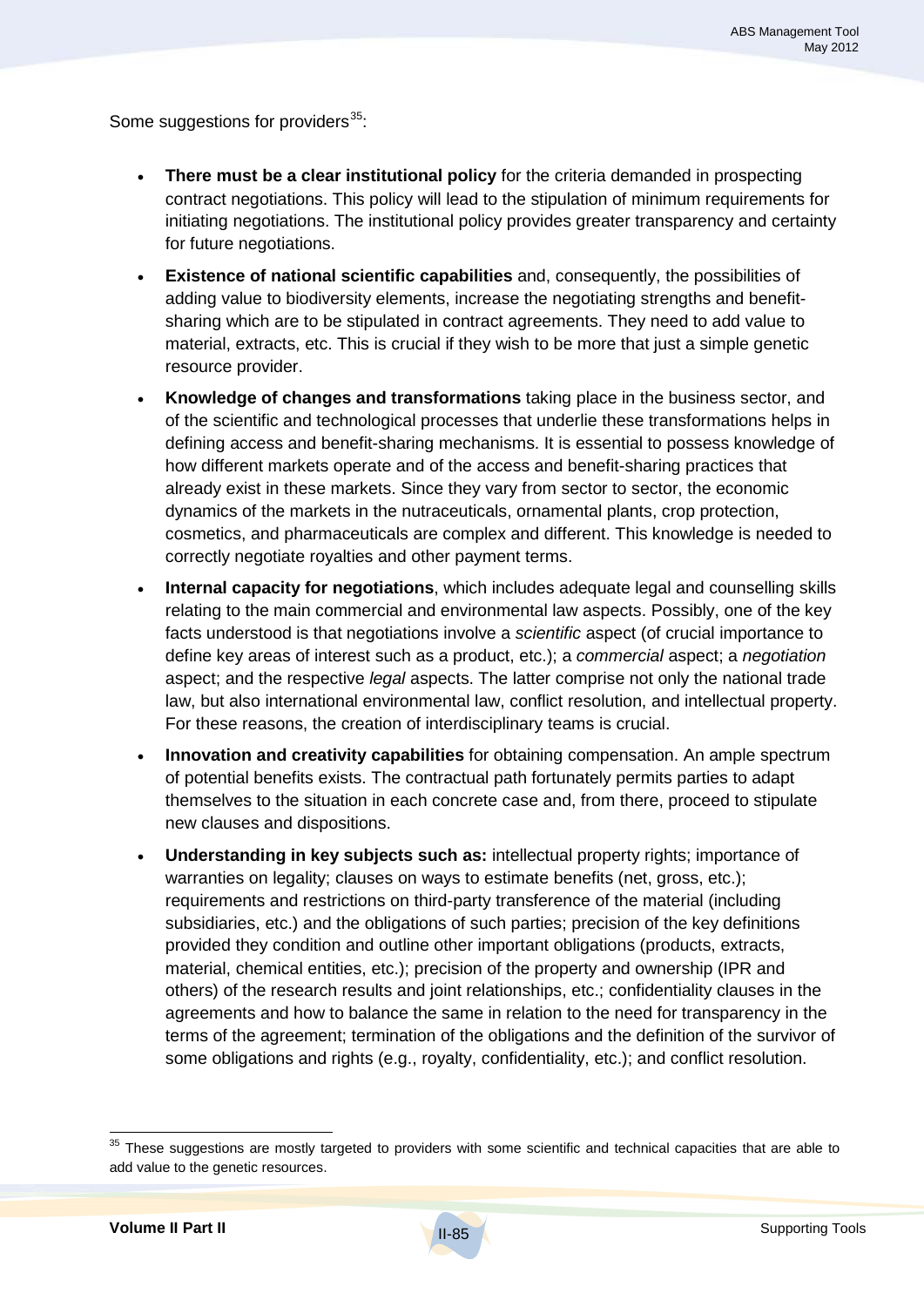- **Proactive focus according to institutional policies.** There is no need to remain inactive while waiting for companies to knock on the door seeking negotiation. An active approach to negotiations, according to the institution's own outlined policy, could result in important benefits.
- **Understanding of national and local needs** in terms of technology, training, and joint research. There is need for striking international strategic alliances. Even when an institution or community could possess adequate resources to face a concrete demand, knowing the national situation and the strategic needs will permit them to reach better agreements and fulfill a mission which transcends the mere satisfaction of the institution's interests. It will permit the prospecting to work in benefit of society as a whole and demonstrate that it is possible to improve the life quality of the same.
- **Look for inmediate, certain benefits** that are high value to the provider and low cost to the user.
- One key to an equitable and enduring partnership is a shared understanding of the value of the contributions that are made by each party – on the one hand, the value of genetic resources and associated TK that are being provided, and on the other hand, the value of research, development, risk management, and investment that is involved in the use of the resource. Each party may need to understand the limitations of their contributions to the potential arrangement as well as the valuable attributes of their contributions. It will be helpful, for instance, for both parties to recognize the different expectations and perceptions of value that each brings to the discussions.<sup>36</sup>
- Before engaging in negotiations on access and benefit-sharing, a provider of a genetic resource and associated TK may need to identify and review systematically the assets it can potentially offer. This assessment may result in an inventory, which could separately account for physical resources and knowledge resources. It may also identify what the provider does not want to give access to, or what resources could be held in reserve for possible later access, if the partnership develops successfully. This creates an opportunity for the access provider to identify and achieve broader $37$
- A provider of genetic resources will also benefit in negotiations from **recognizing and understanding the way a potential recipient may evaluate the resources and associated TK**. The factors that may be used include<sup>38</sup>:

**alternative source factor** – what alternative sources exist for the material of interest and what are the costs and conditions of access through those alternative sources?

**proximity to market factor** – the cost, in time, money, and scientific or personnel resources, of R&D investments need to fashion a product that might be saleable.

**risk of technical failure factor** – what are the prospects for arriving at a revenueproducing product from a scientific standpoint?

36 WIPO, op cit.

<sup>&</sup>lt;sup>37</sup> WIPO, op cit.

<sup>38</sup> WIPO, op cit.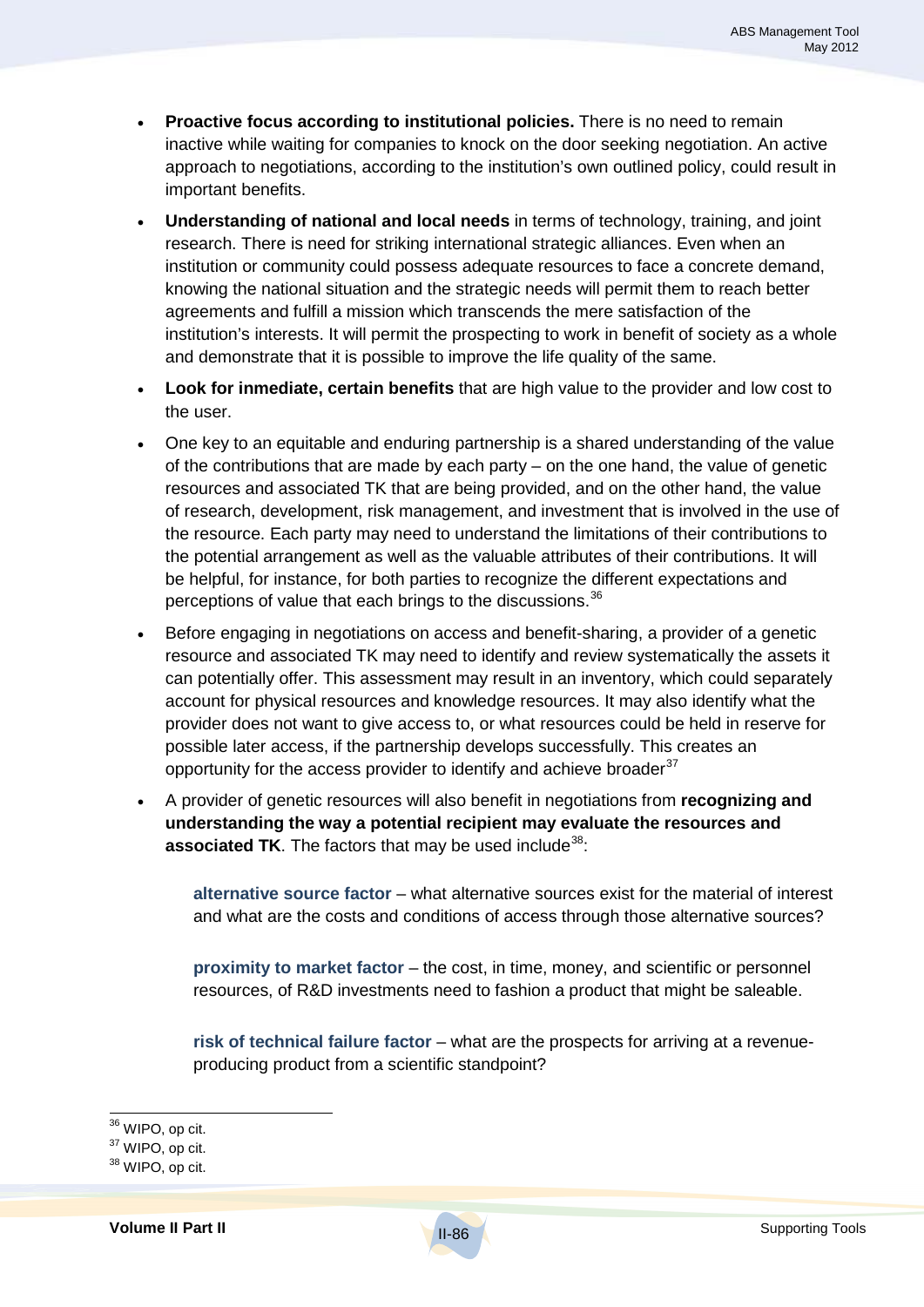**risk of regulatory preclusion factor** – what are the prospects for and costs of obtaining regulatory approval to market a final product?

**alternative investment opportunity factor** – do other investment opportunities exist that offer greater returns or fewer risks?

**authority to consent factor** – is the provider in a position to give prior informed consent, and is consent also required from other parties or government authorities?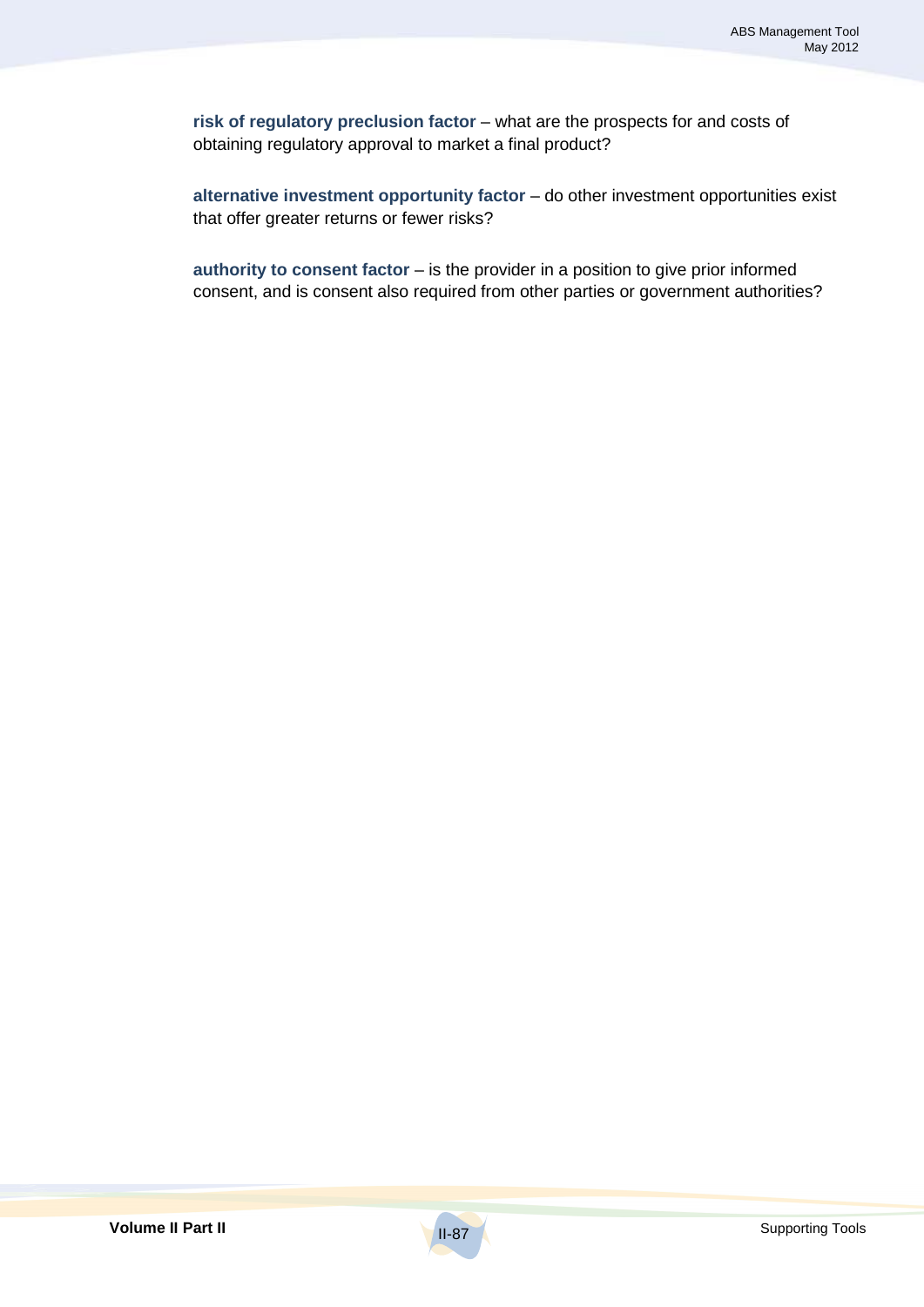# **5 INFORMATION REQUIREMENTS FOR PIC**

Below are indicative suggestions that could be adapted to national circumstances; they are not to be viewed as requirements.

- Legal entity and affiliation of the applicant and/or collector and contact person when the applicant is an institution.
- Type and quantity of genetic resources to which access is sought.
- Starting date and duration of the activity.
- Geographical prospecting area.
- Evaluation of how the access activity may impact on conservation and sustainable use of biodiversity, to determine the relative costs and benefits of granting access.
- Evaluation of how the activities may support conservation and sustainable use of biological resources.
- Accurate information regarding intended use (e.g., taxonomy, collection, research, and commercialization).
- Identification of where the research and development will take place.
- Information on how the research and development is to be carried out.
- Identification of local bodies for collaboration in research and development.
- Possible third-party involvement.
- Purpose of the collection, research, and expected results.
- Kinds/types of benefits that could come from obtaining access to the resource, including benefits from derivatives and products arising from the commercial and other utilization of the genetic resource.
- Indication of benefit-sharing arrangements.
- Monitoring mechanism to be designed and applied.
- Budget.
- Treatment of confidential information.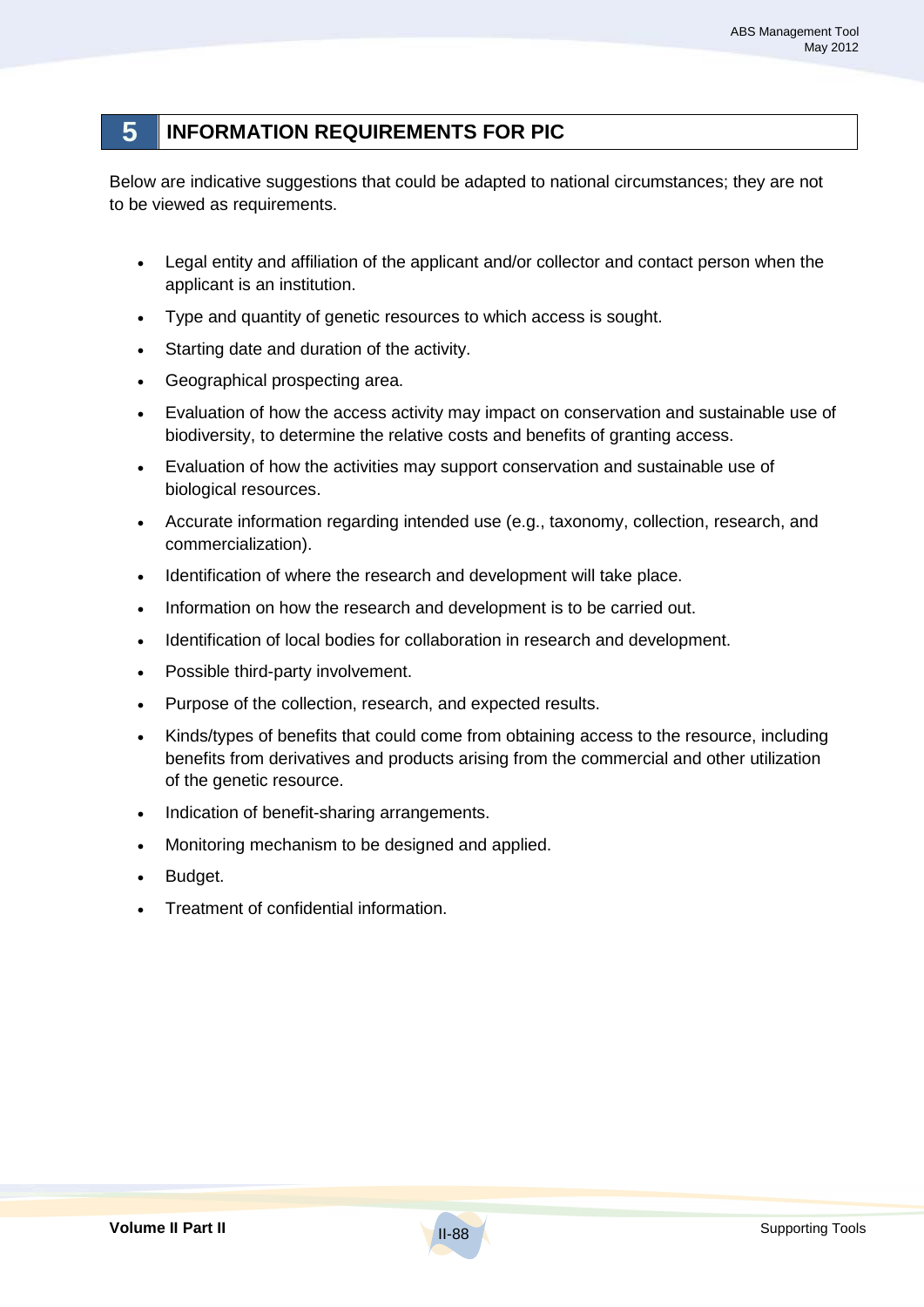# **6 LIST OF POTENTIAL BENEFITS**

Below is a list of short-, medium-, and long-term benefits as described in Appendix II of the Bonn Guidelines and in the Annex to the Nagoya Protocol.

- access fees/fee per sample collected or otherwise acquired;
- up-front payments;
- special fees to be paid to trust funds supporting conservation and sustainable use of biodiversity;
- salaries and preferential terms where mutually agreed;
- collaboration, cooperation and contribution in education and training; (Short-, Medium-, or Long-Term)
- admittance to *ex situ* facilities of genetic resources and to databases;
- transfer to the provider of the genetic resources of knowledge and technology under fair and most favourable terms, including on concessional and preferential terms where agreed, in particular, knowledge and technology that make use of genetic resources, including biotechnology, or that are relevant to the conservation and sustainable utilization of biological diversity; (Short-, Medium-, or Long-Term)
- training related to genetic resources with the full participation of providing parties, and where possible, in such parties; (Short- or Medium-Term)
- access to scientific information relevant to conservation and sustainable use of biological diversity, including biological inventories and taxonomic studies; (Short- or Medium-Term)
- research directed towards priority needs, such as health and food security, taking into account domestic uses of genetic resources in provider countries;
- institutional and professional relationships that can arise from an access and benefit-sharing agreement and subsequent collaborative activities; (Short- or Medium-Term)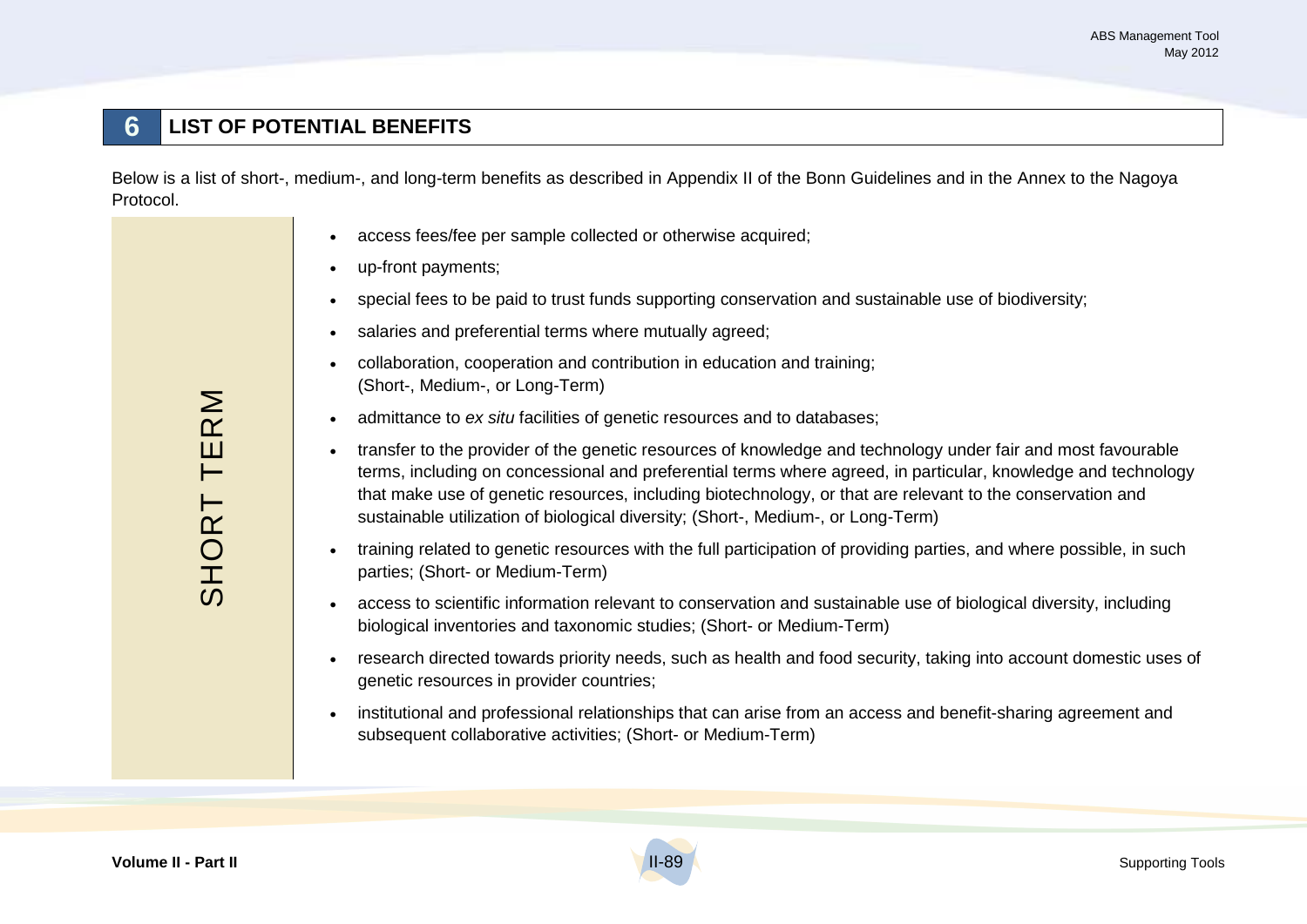- collaboration, cooperation, and contribution in scientific research and development programs, particularly biotechnological research activities, where possible in the provider country; (Short- or Medium-Term)
- access fees/fee per sample collected or otherwise acquired;
- up-front payments;
- special fees to be paid to trust funds supporting conservation and sustainable use of biodiversity;
- salaries and preferential terms where mutually agreed;
- collaboration, cooperation, and contribution in scientific research and development programs, particularly biotechnological research activities, where possible in the provider country; (Short-, Medium- or Long-Term)
- collaboration, cooperation, and contribution in education and training; (Short-, Medium- or Long-Term)
- admittance to *ex situ* facilities of genetic resources and to databases;
- transfer to the provider of the genetic resources of knowledge and technology under fair and most favourable terms, including on concessional and preferential terms where agreed, in particular, knowledge and technology that make use of genetic resources, including biotechnology, or that are relevant to the conservation and sustainable utilization of biological diversity; (Short-, Medium-, or Long-Term)
- training related to genetic resources with the full participation of providing parties, and where possible, in such parties; (Short- or Medium-Term)
- access to scientific information relevant to conservation and sustainable use of biological diversity, including biological inventories and taxonomic studies; (Short- or Medium-Term)
- research directed towards priority needs, such as health and food security, taking into account domestic uses of genetic resources in provider countries;
- institutional and professional relationships that can arise from an access and benefit-sharing agreement and subsequent collaborative activities; (Short- or Medium-Term)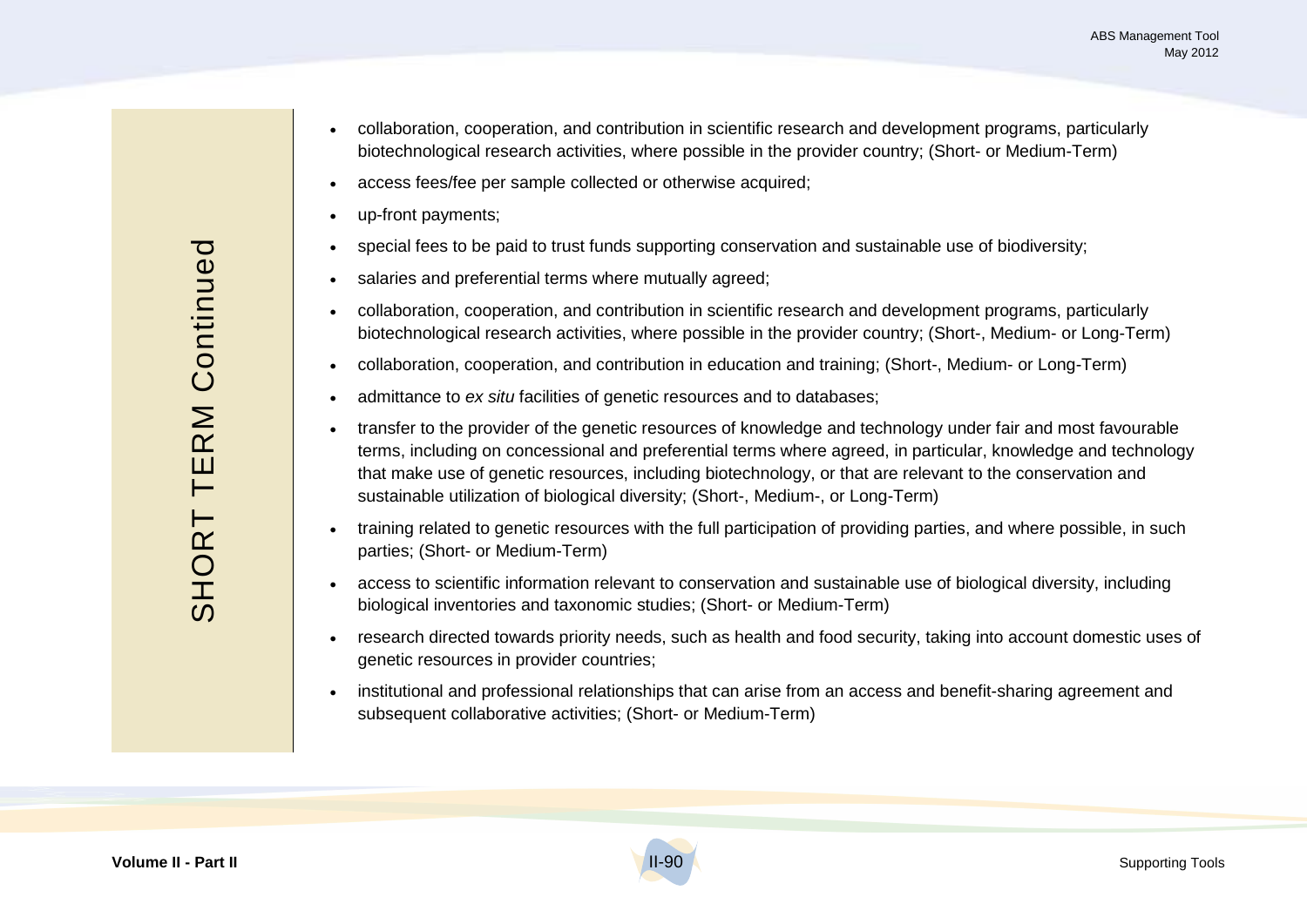- research funding; (Medium- or Long-Term)
- milestone payments; (Medium- or Long-Term)
- licence fees in case of commercialization; (Medium- or Long-Term)
- sharing of research and development results; (Medium- or Long-Term)
- human and material resources to strengthen the capacities for the administration and enforcement of access regulations; (Medium- or Long-Term)
- participation in product development; (Medium- or Long-Term)
- joint ownership of relevant intellectual property rights; (Medium- or Long-Term)
- milestone payments; (Medium- or Long-Term)
- licence fees in case of commercialization; (Medium- or Long-Term)
- research funding; (Medium- or Long-Term)
- joint ownership of relevant intellectual property rights; (Medium- or Long-Term)
- sharing of research and development results; (Medium- or Long-Term)
- participation in product development; (Medium- or Long-Term)
- strengthening capacities for technology transfer to user developing-country parties and to parties that are countries with economies in transition and technology development in the country of origin that provides genetic resources. Also, to facilitate abilities of indigenous and local communities to conserve and sustainably use their genetic resources; (Medium- or Long-Term)
- human and material resources to strengthen the capacities for the administration and enforcement of access regulations; (Medium- or Long-Term)
- joint ownership of relevant intellectual property rights. (Medium- or Long-Term)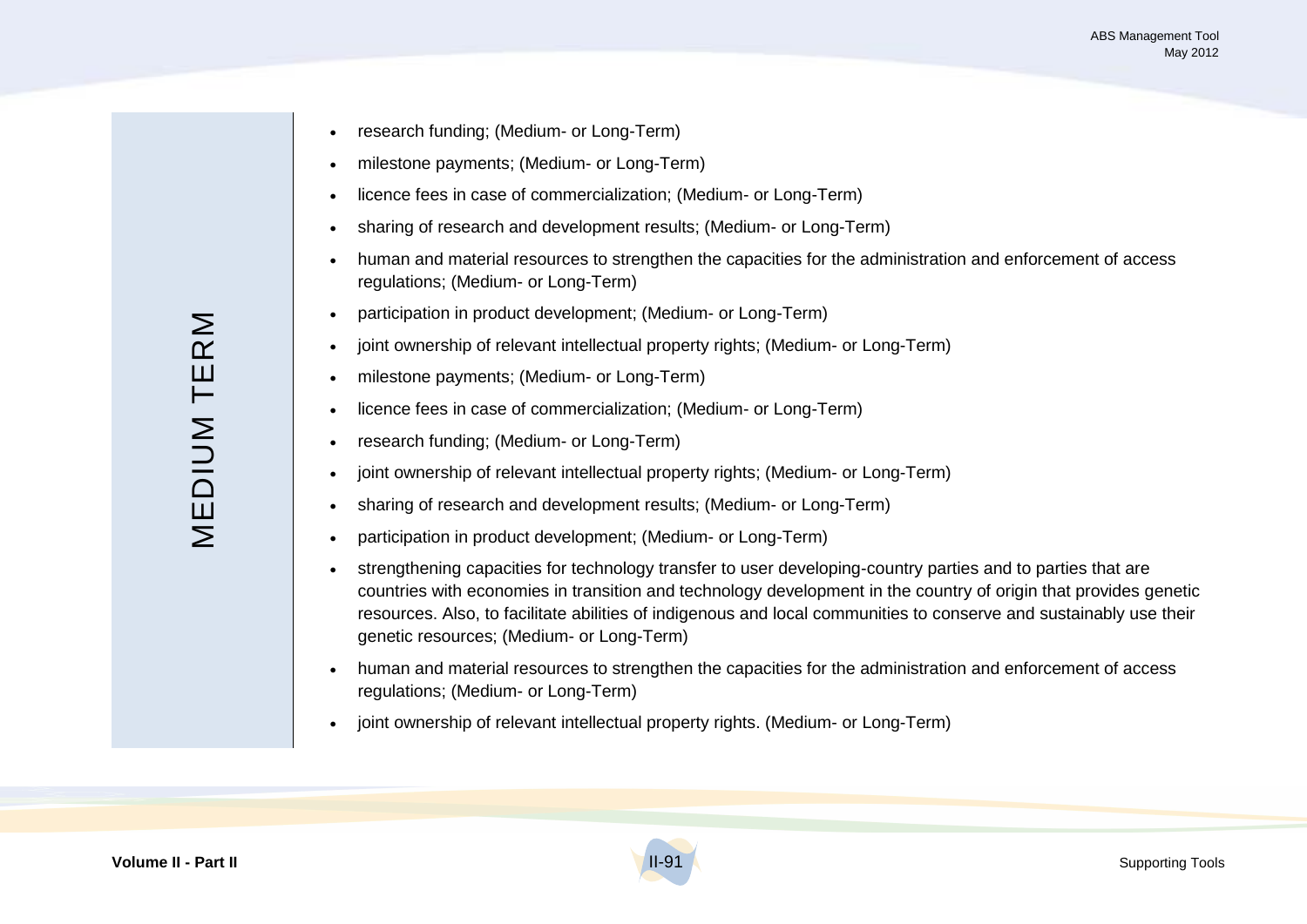- payment of royalties;
- institutional capacity-building;
- contributions to the local economy;
- food and livelihood security benefits;
- social recognition;
- payment of royalties;
- joint ventures;
- institutional capacity-building;
- contributions to the local economy;
- food and livelihood security benefits;
- social recognition.

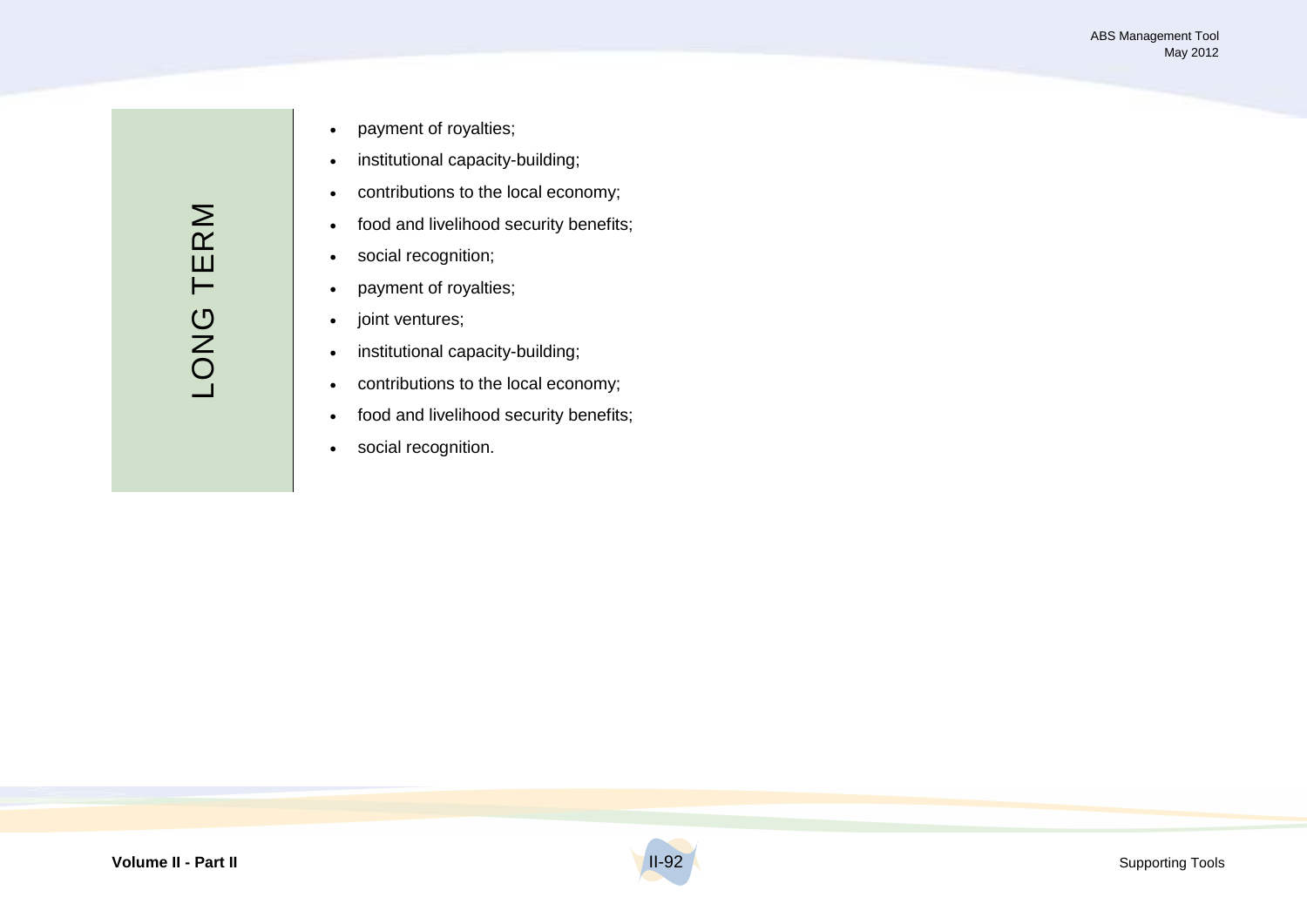# **7 LINKS TO SPECIFIC GUIDELINES**

#### **Non-Commercial Sector**

Codes of conduct within disciplines, e.g., Principles on Access to Genetic Resources and Benefit-Sharing (http://www.bgci.org/resources/abs/); International Society of Ethnobiology (http://ethnobiology.net/code-of-ethics/).

EMBRAPA standards for approaching indigenous and local communities (www.embrapa.br/english); Brazilian Guidelines to Indigenous Peoples, Local Communities and Family Farmers for Cultural, Natural and Spiritual Patrimony Protection (http://www.inbrapi.org.br/).

Professional standards for integrity and openness of scientific research e.g., NIH Office of Research Integrity (www.ori.dhhs.gov/policies/).

Standard procedures for handling material, especially type specimens, and for scientific conduct e.g., the *International Code of Zoological Nomenclature* (http://www.nhm.ac.uk/hostedsites/iczn/code/)*;* the *International Code of Botanic Nomenclature*  (www.ibot.sav.sk/icbn/main.htm)*;* FAO standards for plant collecting (http://www.fao.org/nr/cgrfa/cgrfa-global/cgrfa-codes/en/).

Data standards for managing collections and tracking transactions and compliance e.g., IPEN exchange system, (http://www.bgci.org/resources/ipen/), Taxonomic Database Working Group (http://www.tdwg.org/); FAO plant accession data standard (http://www.fao.org/nr/cgrfa/cgrfaglobal/cgrfa-codes/en/).

Guidelines for good ABS practices e.g., the Swiss Academy Good Practices for Academic Research on Genetic Resources (http://abs.scnat.ch/), the German Research Foundation (DFG) ABS Guidelines (www.dfg.de/forschungsfoerderung/formulare/download/1\_021e.rtf)

Standard institutional ABS policies and agreements have been developed by many institutions (for instance, Royal Botanic Gardens, Kew (www.kew.org/conservation), South African National Biodiversity Institute (SANBI) (http://www.sanbi.org/), National Herbarium of Ethiopia (http://www.ibc.gov.et/); NIH (www.ori.hhs.gov/policies/), Rio Botanic Gardens (http://www.jbrj.gov.br/); MOSAICC http://bccm.belspo.be/projects/mosaicc/); World Federation for Culture Collections (www.wdcm.nig.ac.jp/wfcc/) and many others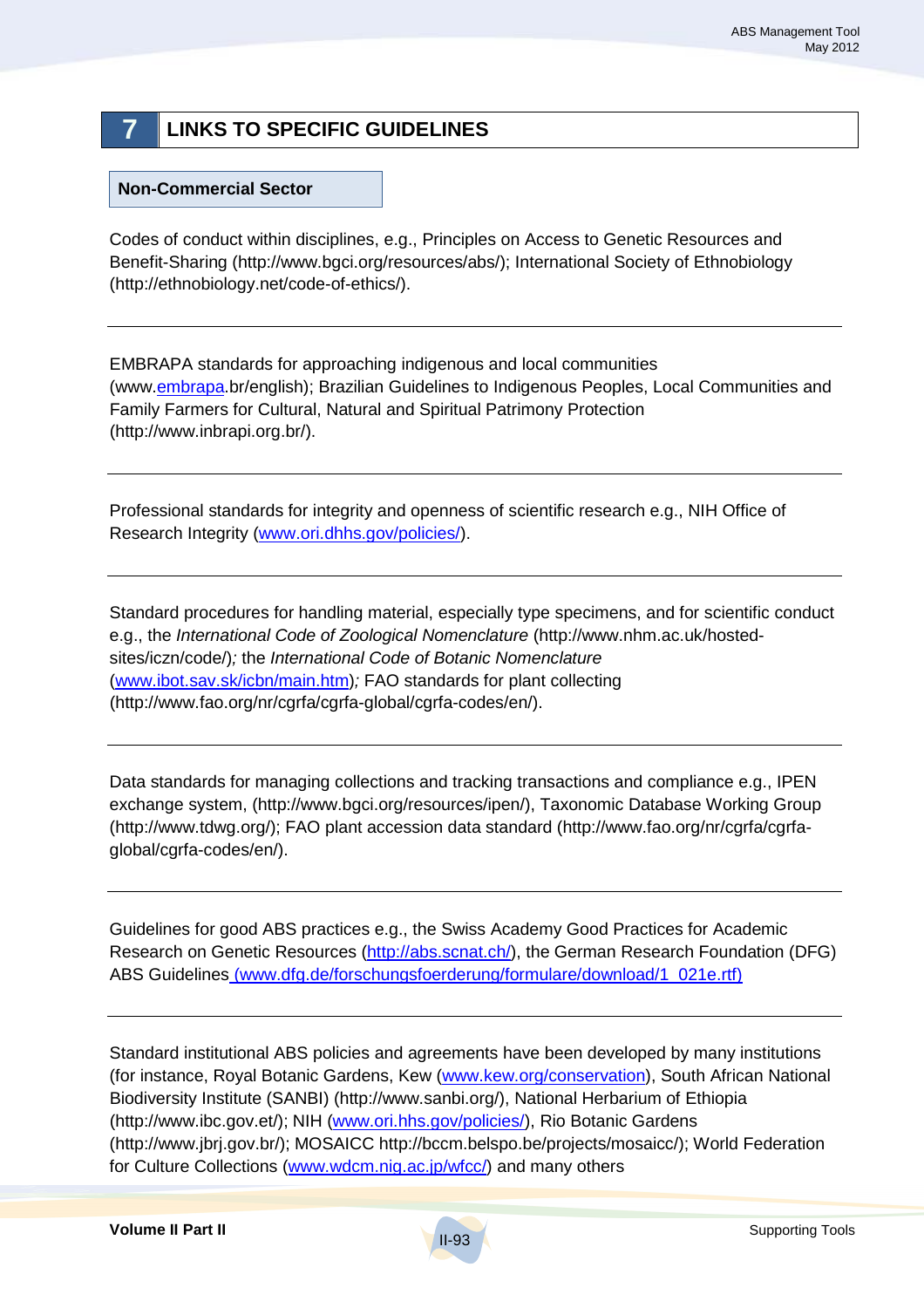## **Pharmaceutical and Biotechnology**

- Association of University Technology Managers (AUTM) Uniform Biological Material Transfer Agreement (MTA)
- Michigan State University Material Transfer Agreement (MTA) (and other universities)
- International Federation of Pharmaceutical Manufacturers and Associations (IFPMA) ABS Guidelines
- EuropaBio Guidelines
- Biotechnology Industry Organization (BIO) Guidelines for Members Engaging in Bioprospecting
- National Institutes of Health (NIH) Letter of Collection
- U.S. National Park Service General Conditions for Scientific Research and Collecting Permit NO.
- Japan Bioindustry Association (JBA) and Ministry of Economy, Trade and Industry (METI) Guidelines on use of genetic resources
- Company-specific policies (see examples on following page)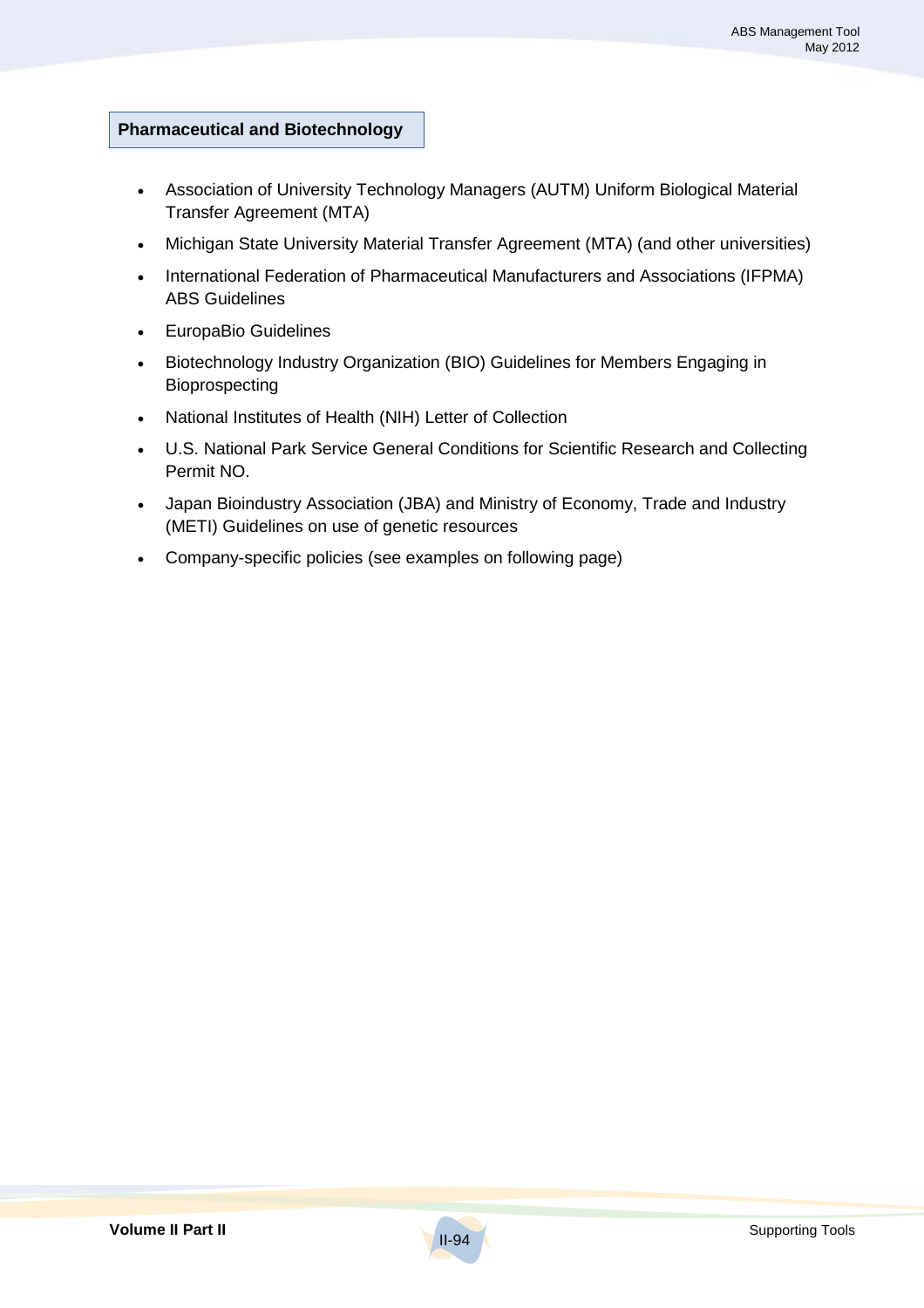**International Guidelines**

Bonn Guidelines on Access to Genetic Resources and Fair and Equitable Sharing of the Benefits Arising out of their Utilization/ CBD Decision V/26

FAO. (1993). *The International Code of Conduct for Plant Germplasm Collecting and Transfer.* Available at http://www.fao.org/nr/cgrfa/cgrfa-global/cgrfa-codes/en/

FAO. (2001). *International Treaty on Plant Genetic Resources for Food and Agriculture.* Commission on Genetic Resources for Food and Agriculture. Available at http://www.planttreaty.org/

Belgian Federal Science Policy Office. (2001). *MOSAICC: Micro-Organisms Sustainable Use and Access Regulation International Code of Conduct*. Available at http://bccm.belspo.be/projects/mosaicc/index.php .

Medicinal Plants: *International Standard for Sustainable Wild Collection of Medicinal and Aromatic Plants (Version 1.0 2007)* BfN, Medicinal Plants Specialist Group/Species Survival Commission/IUCN – International Union for Conservation of Nature.

### **Sector Codes**

Botanic Garden of Irkutsk State University. (2000). *Common Policy Guidelines for Participating Institutions: Principles on Access to Genetic Resources and Benefit-Sharing*. Available at www.isu.ru/insts/botsad/cbd/principles2000\_e.htm.

Latorre García, F., Williams, C., ten Kate, K. & Cheyne, P. (2001). *"Principles on Access to Genetic Resources and Benefit-Sharing for Participating Institutions."* Results Of The Pilot Project For Botanic Gardens - Principles On Access To Genetic Resources And Benefit-Sharing, Common Policy Guidelines To Assist With Their Implementation And Explanatory Text. Royal Botanic Gardens, Kew. Available at http://www.bgci.org/worldwide/article/0007/

Society for Economic Botany. (1995). *Guidelines of Professional Ethics: A Brief History of the Society for Economic Botany's Guidelines of Professional Ethics*. Available at http://www.econbot.org/\_about\_/index.php?sm=03

Queensland Government. (2001). *Ethical Practice for Biotechnology in Queensland: Advancement through Safe and Ethical Practice.* Department of Innovation and Information Economy. Available at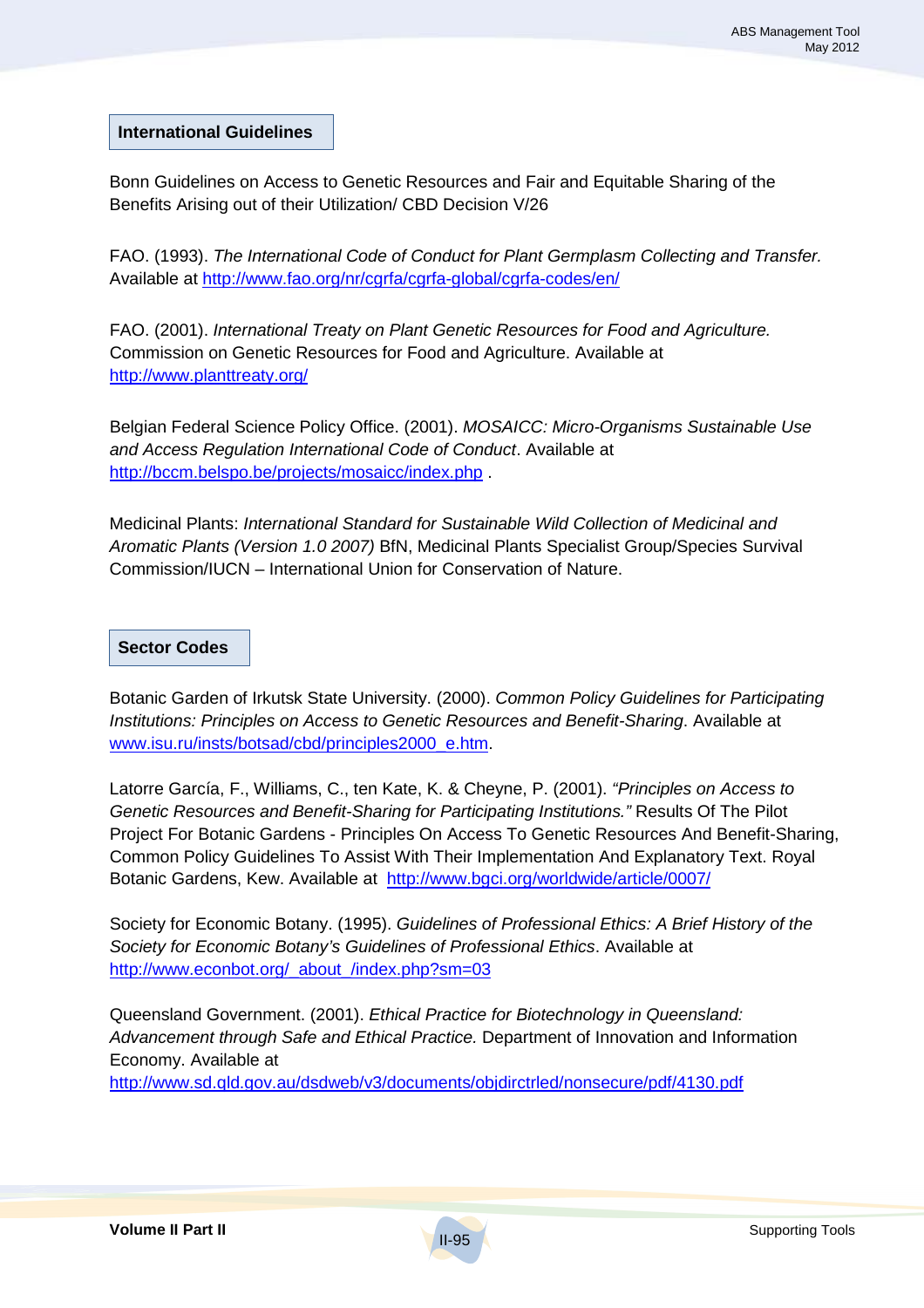WIPO. (2002). *Model Biodiscovery Benefit Sharing Agreement.* WIPO Traditional Knowledge and Cultural Expressions Contracts Database. Available at: http://www.wipo.int/tk/en/databases/contracts/texts/queensland.html

**Corporate Policies and Codes**

#### **Novozymes**

NovoNordisk. (1998). *Environmental Report 1999: Biodiversity*. Available at www.novonordisk.com

NovoNordisk. (1999). *Environmental Report 1998: Summary of external bioethics review.* Available at www.novonordisk.com

NovoNordisk. (1999a). *Environmental Report 1998: Working with the Convention on Biological Diversity.* Available at www.novonordisk.com

Novozymes. (2000). *Environment and Bioethics Policy*. Available at www.novozymes.com

Novozymes. (2000a). *Social Responsibility Policy*. Available at www.novozymes.com

#### **GlaxoSmithKline**

GlaxoSmithKline. (2002). *Environment, Health and Safety Report 2001*. Available at www.gsk.com/ser/2001/ehs01/rep-37.html

GlaxoSmithKline. (2003). *Sustainability in Environment, Health and Safety Report 2002*. Available at www.gsk.com/financial/reps02/EHS02/GSKehs-32.htm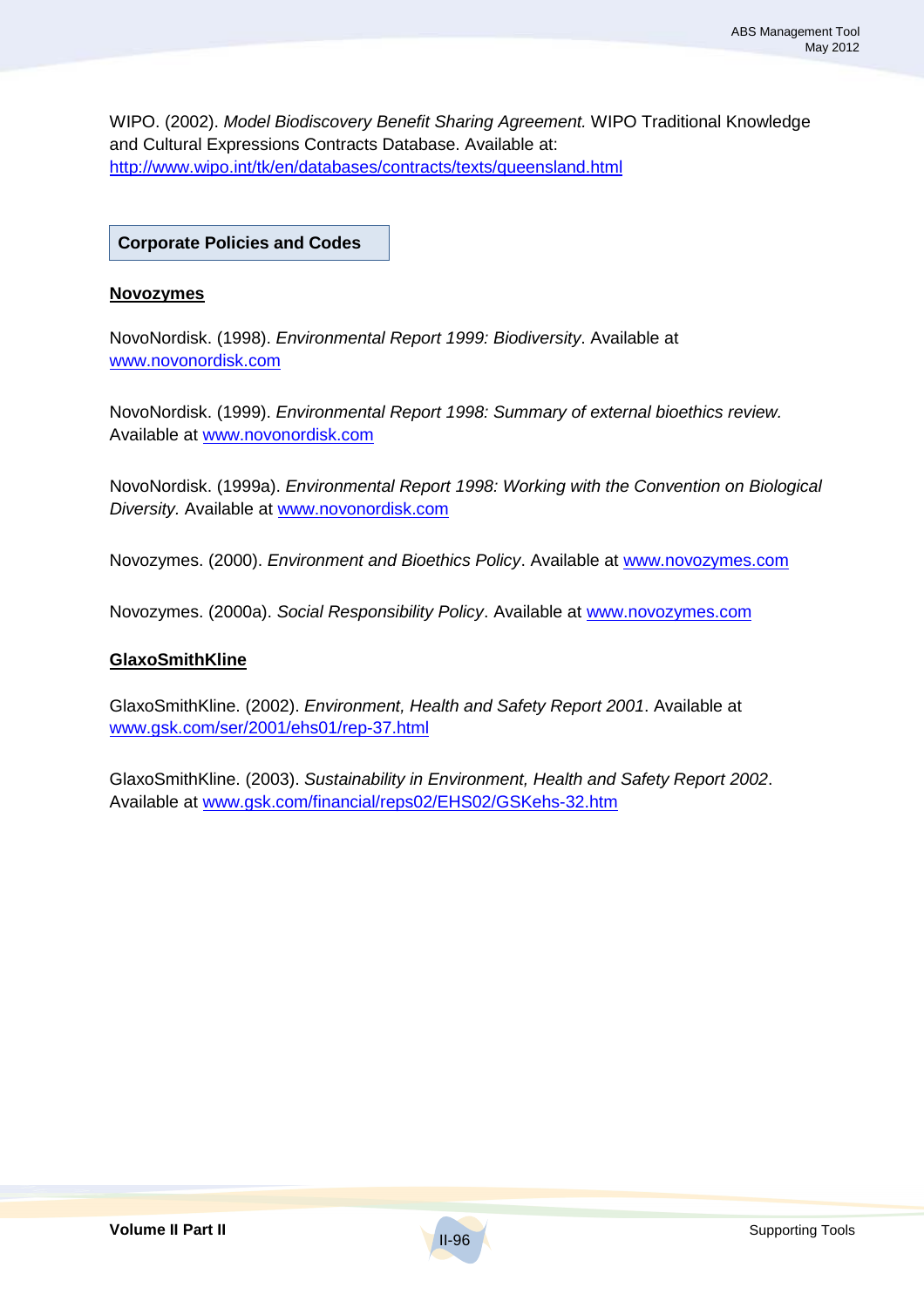**Customary Programs**

Castillo, G. (2001). *Bringing the Community Around*. *Kuna Ecological Association and Ecological and Management Program for Kuna Yala Wildlands*. www.itto.int/direct/topics/topics\_pdf\_download/topics\_id=1330000&no=1

National Cancer Institute: Letter of Collection

Cragg, G.M. & Newman, D.J. (2003). The U.S. National Cancer Institute (NCI) Natural Products Drug Discovery and Development Program. Presentation to an International Conference, Medicinal Plants: Access, Use and Benefit Sharing in light of the CBD. Organized by The Centre for Development and the Environment (SUM), University of Oslo, Norway. 3–5 April 2003.

WIPO. (1999). *Natural Products Repository Material Transfer Agreement.* National Cancer Institute, National Institutes of Health. Available at http://www.wipo.int/tk/en/databases/contracts/texts/ncimta.html

World Business Council for Sustainable Development. (2002). *Intellectual Property Rights in Biotechnology and Health Care: Results of a Stakeholder Dialogue*.Available at http://www.wbcsd.org/pages/edocument/edocumentdetails.aspx?id=89&nosearchcontextkey= true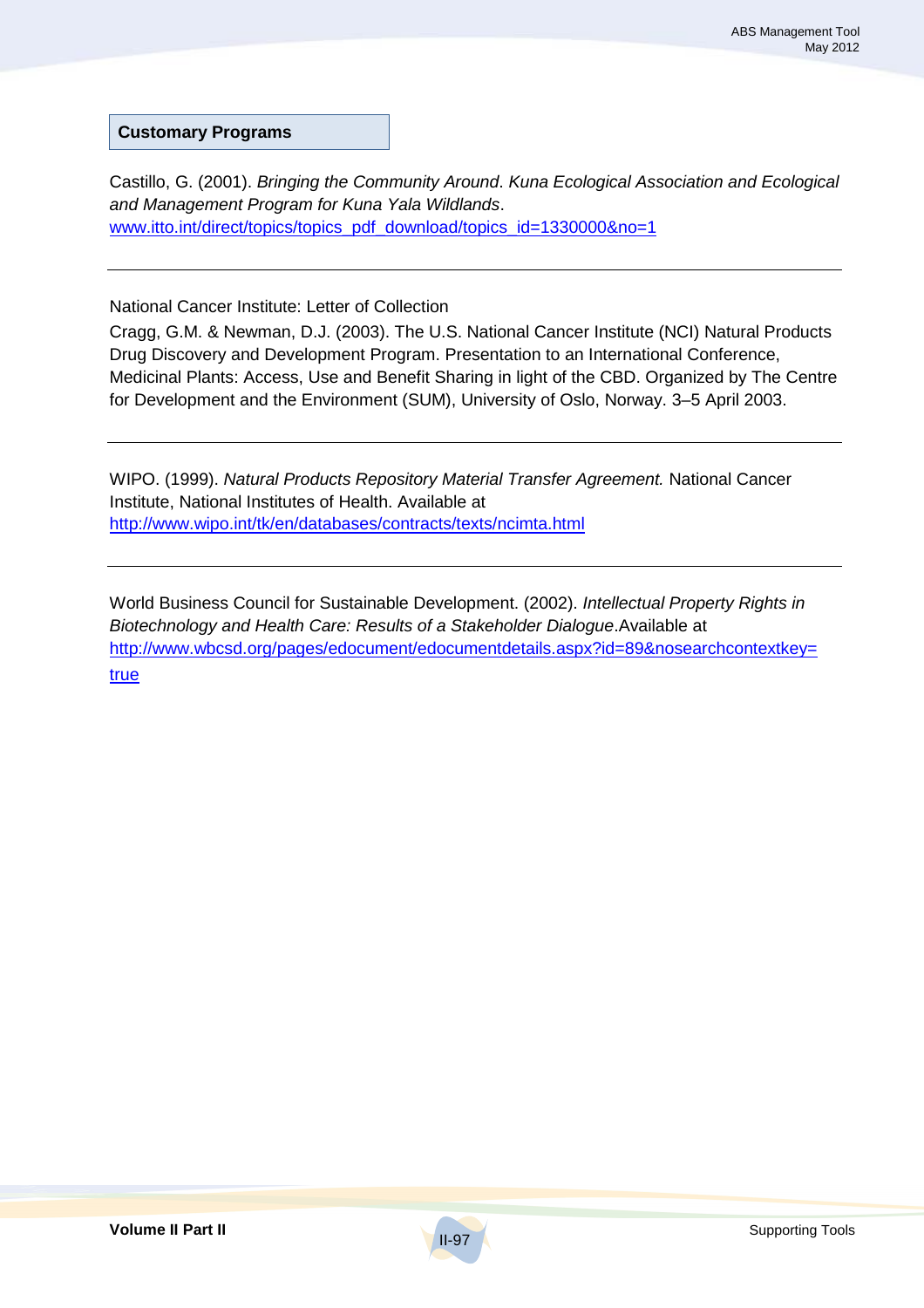# **8 OTHER USEFUL LINKS AND RESOURCES**

## **Legal Information**

Several organizations have developed studies on ABS laws or maintain databases on legal, institutional and administrative ABS measures: These studies could be a useful source of information.

Cabrera Medaglia, J. (2004). *An Analysis of the Implementation of Access And Benefit-sharing Regulations in Selected Countries*. ABS Project. Bonn; IUCN.

Carrizosa, S., Brush, S.B., Wright, B.D. & McGuire, P.E. (Eds.) (2004). *Accessing Biodiversity and Sharing the Benefits: Lessons from Implementing the Convention on Biological Diversity*, IUCN Environmental Policy and Law Paper No. 54, Gland, Cambridge and Bonn, 2004.

Dross, M. & Wolff, F. (2005). *New Elements of the International Regime on Access to Genetic Resources and Benefit Sharing – The Role of Certificates of Origin*. Bonn: BfN.

Garforth, K., Lopez Noriega, I., Cabrera Medaglia, J., Nnadozie, K. & Nemoga, G.R. (2005). *Overview of the National and Regional Implementation Measures on Access to Genetic Resources and Benefit Sharing.* Centre For International Sustainable Development Law, Montreal, Third Edition. *(This study was updated in 2011 to analyze how ABS measures are integrating the Nagoya Protocol by Cabrera Medaglia et al.).* 

Kamau, E. & Winter, G. (Eds.) (2009). *Genetic Resources, Traditional Knowledge and the LAW – Solutions for Access & Benefit Sharing.* London: Earthscan.

Nnadozie, K., Lettington, R., Bruch, C. & Bass, S. (Eds.) (2003). *African Perspective on Genetic Resources*. Washington: Environmental Law Institute.

### **Other sources include:**

- CBD Clearing-House Mechanism (http://www.cbd.int/CHM/)
- Centre for International Sustainable Development Law (www.cisdl.org)
- Environmental Law Centre, IUCN (www.iucn.org)
- Genetic Resources Action International (www.grain.org)
- WIPO data base on legislative text on the protection of TK, traditional cultural expressions and legislative text relevant to genetic resources (www.wipo.int/tk/en/laws/index.html)
- Focal points'/competent national authorities' websites (http://www.cbd.int/doc/lists/nfpcbd.pdf).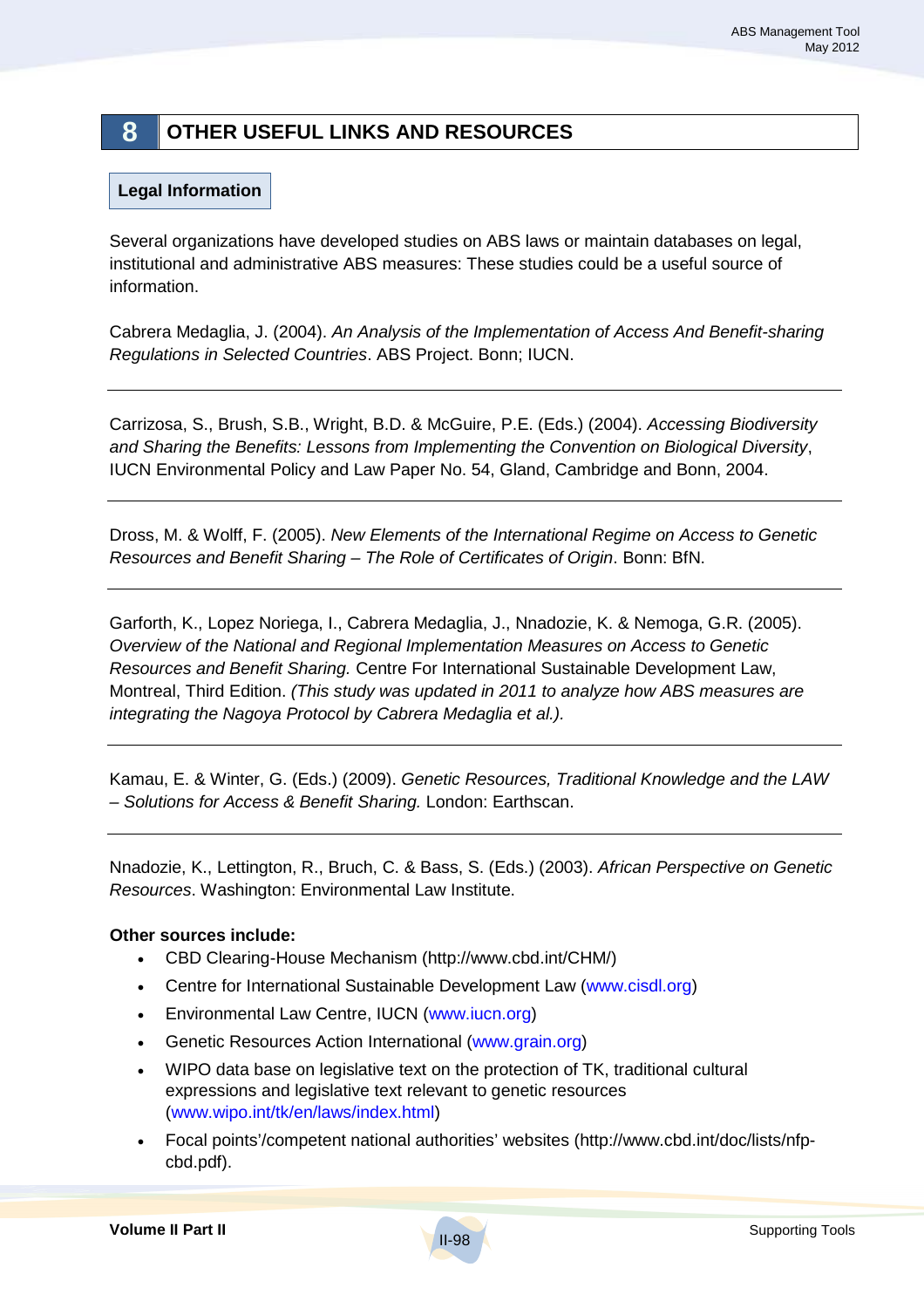#### **Other Information**

CBD case studies, including a comprehensive report dated 2008 available at: http://www.cbd.int/abs/casestudies/

UNU/IAS Reports on Bioprospecting available at: http://www.ias.unu.edu/

IPGRI: Case Studies on access and benefit-sharing: http://www.bioversityinternational.org/

Fridtjof Nansen Institute: Farmers' Rights in Ethiopia: www.fni.no/doc&pdf/FNI-R0706.pdf

Relevant studies from Genbenefit: www.uclan.ac.uk

### **There are also a number of other useful sources of information on ABS arrangements and/or case studies:**

WIPO Contracts Database (http://www.wipo.int/tk/en/databases/contracts/): An on-line, searchable database of biodiversity-related access and benefit-sharing Agreements is available on the WIPO website, with a particular emphasis on the intellectual property aspects of such agreements.

UNU/IAS Bioprospecting Information Resource (http://www.ias.unu.edu/): This information resource is being developed and maintained by the United Nations University – Institute of Advanced Studies and covers the following regions: Antarctic, Pacific, Marine, and Arctic. It provides access to a web-based database to assist in assessing and documenting the extent of bioprospecting in those areas.

The ABS Capacity Development Initiative for Africa (www.abs-africa.info): The Initiative provides on their website short summaries of a number of bioprospecting cases in different African countries.

#### **IP Handbook**

The handbook contains a number of contract and MTA samples, case studies on IP issues, licence agreements; techniques and methodologies relevant for negotiations; ABS agreements, etc. www.ipHandbook.org

#### **For ABS contracts or bioprospecting contracts:**

Cabrera Medaglia, J. (2004). *Elementos básicos para la negociación de contratos de bioprospección*. Available at http://cmsdata.iucn.org/downloads/cel10\_medaglia\_2.pdf

Downes, D., Laird, S., Klein, C. & Kramer Carney, B. (1993). Biodiversity Prospecting Contract. In W.V. Reid et al. (Eds.) *Biodiversity Prospecting. Sustainable Use of Genetic Resources, 1st Edition*. San José; World Resources Institute.